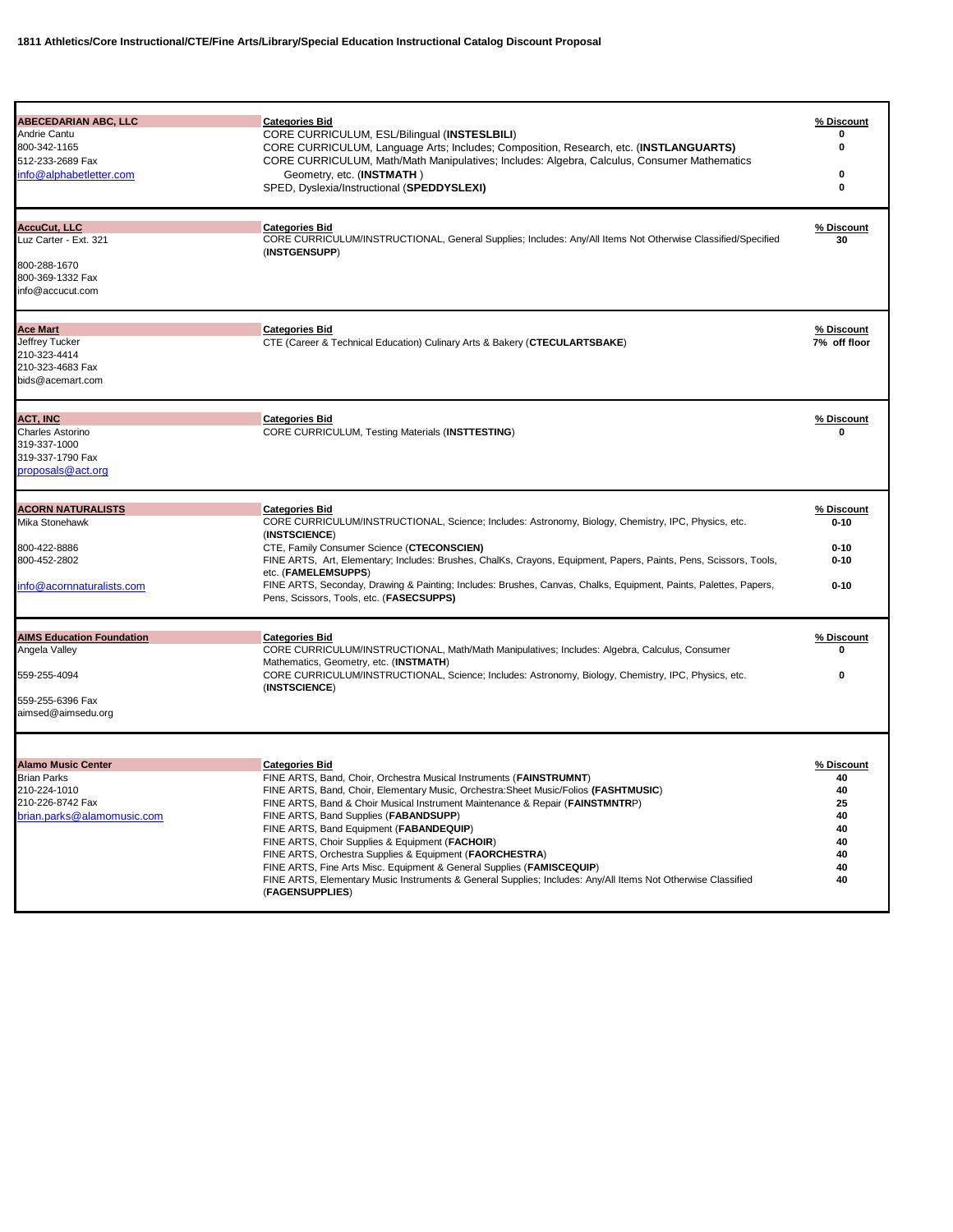| <b>Alert Services, Inc.</b>                                                                                                           | <b>Categories Bid</b>                                                                                                                                                                                                                                                                                                                                                                                                                                                                                                                                                                                                                                                                                                                                                                                                                                                                                                                                                                                                                           | % Discount                                                                       |
|---------------------------------------------------------------------------------------------------------------------------------------|-------------------------------------------------------------------------------------------------------------------------------------------------------------------------------------------------------------------------------------------------------------------------------------------------------------------------------------------------------------------------------------------------------------------------------------------------------------------------------------------------------------------------------------------------------------------------------------------------------------------------------------------------------------------------------------------------------------------------------------------------------------------------------------------------------------------------------------------------------------------------------------------------------------------------------------------------------------------------------------------------------------------------------------------------|----------------------------------------------------------------------------------|
| Saron Morin<br>830-372-3333<br>830-372-1447 Fax<br>orders@alertservices.com                                                           | ATHLETIC EQUIP. & SUPPLIES, Basketball ( <b>ATHBASKETBA</b> )<br>ATHLETIC EQUIP. & SUPPLIES, Baseball & Softball (ATHBASEBALL)<br>ATHLETIC EQUIP. & SUPPLIES, Athletic Trainer & Training ( <b>ATHTRAINSUP</b> )<br>ATHLETIC EQUIP. & SUPPLIES, Swimming/Watr Polo (ATHWATERPOL)<br>ATHLETIC EQUIP. & SUPPLIES, Field & Track/Cross Country (ATHTRACK)<br>ATHLETIC EQUIP. & SUPPLIES, Fitness, Powerlifting & Weight Training (ATHWEIGHT)<br>ATHLETIC EQUIP. & SUPPLIES, Football (ATHFOOTBALL)<br>ATHLETIC EQUIP. & SUPPLIES, Gymnastics (ATHGYMNAST)<br>ATHLETIC EQUIP. & SUPPLIES, Golf (ATHGOLF)<br>ATHLETIC EQUIP. & SUPPLIES, Soccer (ATHSOCCER)<br>ATHLETIC EQUIP. & SUPPLIES, Tennis (ATHTENNIS)<br>ATHLETIC EQUIP. & SUPPLIES, Volleyball (ATHVOLLEYBA)<br>ATHLETIC EQUIP. & SUPPLIES, Athletic General Equipment & Supplies; Includes: Any/All Items Not Otherwise<br>Classified/Specified (ATHEQUIPSUP)<br>ATHLETIC EQUIP. & SUPPLIES, Physical Education Elementary/Secondary (ATHPEEQUIP)<br>CTE, Physical Therapy (CTEPHYSTHERAP) | 20<br>20<br>20<br>20<br>20<br>20<br>20<br>20<br>20<br>20<br>20<br>20<br>20<br>20 |
| <b>Allheart</b><br>Stephanie Amick                                                                                                    | <b>Categories Bid</b><br>ATHLETIC APPAREL, Coaches Cloth, Hats/Pants/Polos/Shorts/Winsuits, etc (ATHCOACHCLOTH)                                                                                                                                                                                                                                                                                                                                                                                                                                                                                                                                                                                                                                                                                                                                                                                                                                                                                                                                 | % Discount<br>10                                                                 |
| 817-637-9078<br>stephanie. amick@allheart.com                                                                                         | ATHLETIC APPAREL, Footwear (ATHAPPAREL)<br>ATHLETIC APPAREL, Team Uniforms/All Sports, Jersey's/Hats/Pants/Polos/Windsuits, etc.(ATHUNIFORM)<br>ATHLETIC APPAREL, Workout Cloth, Pants/Shorts/T-Shirts, etc. (ATHAPPARELWW)<br>CTE, Cosmetology/Barbering (CTECOSMBARB)<br>CTE, Health Science (CTEHEALTHSC)<br>CTE, Veterinary Technician; Includes: Grooming, Implements, Ointments & Vaccines, etc. (CTEVETTECH)<br>CTE, Vocational/Technical General Equipment & Supplies Includes and/all items not Classified/Specified (CTEEQUIP)                                                                                                                                                                                                                                                                                                                                                                                                                                                                                                        | 10<br>10<br>10<br>10<br>10<br>10<br>10                                           |
| <b>Aluminum Athletic Equipment</b><br>Tom Syron<br>800-825-5471<br>610-825-2378 Fax<br>toms@aaesports.com                             | <b>Categories Bid</b><br>ATHLETIC, General Equipment & Supplies; Includes: Any/All Items Not Otherwise Classified/Specified (ATHEQUIPSUP)<br>ATHLETIC, Field & Track/Cross Country (ATHTRACK)<br>ATHLETIC, Baseball & Sofball (ATHBASEBALL)<br>ATHLETIC, Football (ATHFOOTBALL)<br>ATHLETIC, Soccer (ATHSOCCER)                                                                                                                                                                                                                                                                                                                                                                                                                                                                                                                                                                                                                                                                                                                                 | % Discount<br>5<br>5<br>5<br>5<br>5<br>5                                         |
| <b>Alvin Apparel</b><br><b>Corey Wanat</b><br>832-226-1144<br>None<br>Corey@AlvinApparel.com                                          | <b>Categories Bid</b><br>ATHLETIC, Cheerleading (ATHCHEER)<br>ATHLETIC, Coaches Cloth, Hats/Pants/Polos/Shorts/Windsuits, etc. (ATHCOACHCLOTH)<br>ATHLETIC, Footwear (ATHAPPAREL)<br>ATHLETIC, Team Uniforms/All Sports, Jerseys/Hats/Pants/Polos/Windsuits,etc.(ATHUNIFORM)<br>ATHLETIC, Workout Cloth, Pants/Shorts/T-Shirts, etc. (ATHAPPARELWW)                                                                                                                                                                                                                                                                                                                                                                                                                                                                                                                                                                                                                                                                                             | % Discount<br>20<br>20<br>20<br>20<br>20                                         |
| <b>Ambutech</b><br>Mellyssa/Bethany<br>204-667-6635<br>204-663-9345<br>orders@ambutech.com                                            | <b>Categories Bid</b><br>SPECIAL EDUCATION, Braille & Vision Teaching Supplies (SPEDVISAID)                                                                                                                                                                                                                                                                                                                                                                                                                                                                                                                                                                                                                                                                                                                                                                                                                                                                                                                                                     | % Discount<br>0                                                                  |
| <b>AMC Music, LLC</b><br>Martha Palmer<br>713-802-2900<br>713-802-2988 Fax<br>marthapalmer@sbcglobal.net                              | <b>Categories Bid</b><br>Fine Arts, Band, Choir, Elementary Music, Orchestra, Sheet Music/Folios (FASHTMUSIC)                                                                                                                                                                                                                                                                                                                                                                                                                                                                                                                                                                                                                                                                                                                                                                                                                                                                                                                                   | % Discount<br>10                                                                 |
| <b>American Challenge</b><br><b>Bruce Laker</b><br>800-638-9112<br>888-890-7687<br>service@achallenge.com                             | <b>Categories Bid</b><br>ATHLETIC, Soccer (ATHSOCCER)                                                                                                                                                                                                                                                                                                                                                                                                                                                                                                                                                                                                                                                                                                                                                                                                                                                                                                                                                                                           | % Discount<br>0<br><b>DISCOUNT</b><br><b>VARIES BY QTY</b>                       |
| <b>America's Nationwide Netting dba Nets of Texas</b><br>Barbara Andrade<br>936-372-5501<br>936-372-5701<br>barbandrade@sbcqlobal.net | <b>Categories Bid</b><br>ATHLETIC, Athletic General Equipment & Supplies; Includes: Any/All Items Not Otherwise Classified/Specified<br>(ATHEQUIPSUP)<br>ATHLTIC Baseball & Softball (ATHBASEBALL)                                                                                                                                                                                                                                                                                                                                                                                                                                                                                                                                                                                                                                                                                                                                                                                                                                              | % Discount<br>n<br>0                                                             |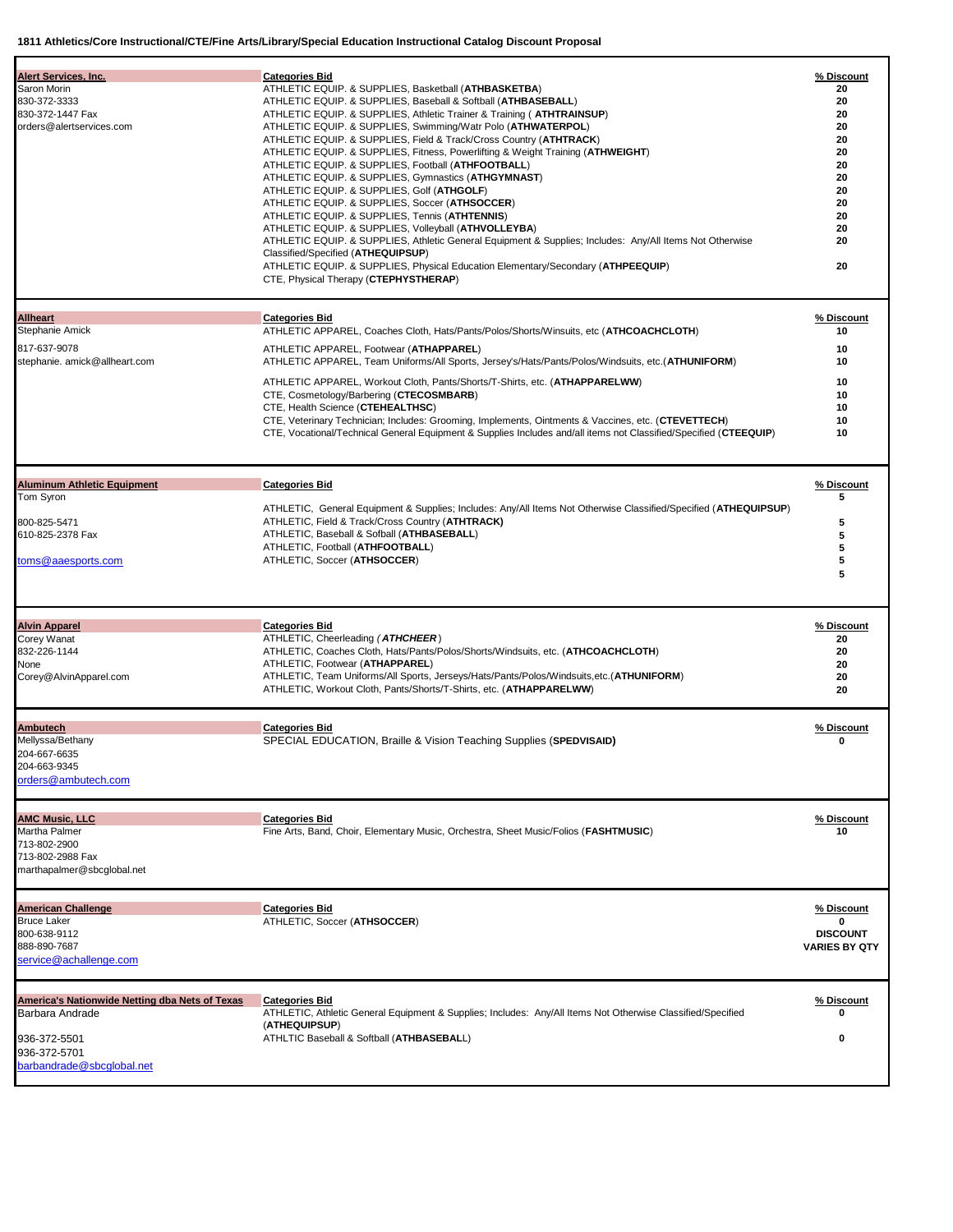| <b>Attainment Company, Inc.</b>                      | <b>Categories Bid</b>                                                                                                                                                                                       | % Discount        |
|------------------------------------------------------|-------------------------------------------------------------------------------------------------------------------------------------------------------------------------------------------------------------|-------------------|
| Kandi Lockard                                        | CORE CURRICULUM/INSTRUCTIONAL, Language Arts; Includes; Composition, Research, etc. (INSTLANGUARTS)                                                                                                         | 0                 |
| 800-327-4269                                         | CORE CURRICULUM/INSTRUCTIONAL, Math/Math Manipulatives; Includes: Algebra, Calculus, Consumer                                                                                                               | 0                 |
|                                                      | Mathematics, Geometry, etc. (INSTMATH)                                                                                                                                                                      |                   |
| 800-942-3865 Fax                                     | CORE CURRICULUM/INSTRUCTIONAL, Science; Includes: Astronomy, Biology, Chemistry, IPC, Physics, etc.                                                                                                         | 0                 |
| bidspec@attainmentcompany.com                        | (INSTSCIENCE)<br>CORE CURRICULUM/INSTRUCTIONAL, Social Studies; Includes: Civics, Geography, History, Maps & Globes, World                                                                                  | 0                 |
|                                                      | Cultures, etc. (INSTSOCSTUD)                                                                                                                                                                                |                   |
|                                                      | CORE CURRICULUM/INSTRUCTIONAL, Student Planners & Agendas (INSTPLAN)                                                                                                                                        | 0                 |
|                                                      | CORE CURRICULUM/INSTRUCTIONAL, General Supplies; Includes: Any/All Items Not Otherwise Classified/Specified<br>(INSTGENSUPP)                                                                                | U                 |
|                                                      | SPECIAL EDUCATION/INSTRUCTIONAL, Assistive Technology; Includes: Special Education (CIS) Hardware,                                                                                                          | o                 |
|                                                      | Peripherals, Software, etc.(SPEDASSISTECH)                                                                                                                                                                  |                   |
|                                                      | SPECIAL EDUCATION/INSTRUCTIONAL, Braille & Vision Teaching Supplies (SPEDVISAID)                                                                                                                            | 0                 |
|                                                      | SPECIAL EDUCATION/INSTRUCTIONAL, Dyslexia/Instructional (SPEDDYSLEXI)<br>SPECIAL EDUCATION/INSTRUCTIONAL, Music Therapy (SPEDMUSTHER)                                                                       | o<br>ŋ            |
|                                                      | SPECIAL EDUCATION/INSTRUCTIONAL, Occupational/Technical & Physical Therapy Supplies & Equipment                                                                                                             | o                 |
|                                                      | (SPEOTEQUIP)                                                                                                                                                                                                |                   |
|                                                      | SPECIAL EDUCATION/INSTRUCTIONAL, Orientation & Mobility Equipment; Includes: Equipment designed to meet thte<br>needs of physically challenged student (SPEDOMEQUIP)                                        | ŋ                 |
|                                                      | SPECIAL EDUCATION/INSTRUCTIONAL, Prosthetic Devies, Supplies, Includes: Auditory Testing equipment, Electronic                                                                                              | 0                 |
|                                                      | Reading Devices, Hearing Aids, Equipment and/or Supplies for Speech Therapy, etc. (SPEDPORSTH)                                                                                                              |                   |
|                                                      | SPECIAL EDUCATION/INSTRUCTIONAL, Multi-Subject Teaching Aids, General Equipment, Manipulatives & Supplies;                                                                                                  | 0                 |
|                                                      | Includes: Any/All Items Not Otherwise Classified/Specified (SPEDGENSUPPS)                                                                                                                                   |                   |
| Aves Audio Visual Systems, Inc.                      | <b>Categories Bid</b>                                                                                                                                                                                       | % Discount        |
| Sandra Ramos                                         | CTE (Career & Technical Education) Audio-Video Technology Supplies (CTEAVTECEQP)                                                                                                                            | $2 - 30$          |
| 281-295-1300                                         | CTE (Career & Technical Education) Journalism (CTEJOURNALS)                                                                                                                                                 | $6-8$             |
| 281-295-1310 Fax                                     | FINE ARTS, Band Equipment (FABANDEQUIP)                                                                                                                                                                     | $6 - 30$          |
| sales@avesav.com                                     | FINE ARTS General Equipment & Supplies; Includes: Any/All Items Not Otherwise Classified/Specified (FAEQUPSRV)                                                                                              | $6 - 30$          |
|                                                      |                                                                                                                                                                                                             |                   |
| <b>A-Z PRINT</b><br>Joseph W. Walker, Jr.            | <b>Categories Bid</b><br>CORE CURRICULUM, Student Planners & Agendas (INSTPLAN)                                                                                                                             | % Discount<br>10% |
| 713-771-2526                                         | ATHLETIC, Cheerleading (ATHCHEER)                                                                                                                                                                           | 15%               |
| 713-729-1203 Fax                                     | ATHLETIC, Coaches Cloth, Hats/Pants/Polos/Shorts/Windsuits, etc. (ATHCOACHCLOTH)                                                                                                                            | 15%               |
| joe@a-zprint.com                                     | ATHLETIC, Footwear (ATHAPPAREL)                                                                                                                                                                             | 15%               |
|                                                      | ATHLETIC, Team Uniforms/All Sports, Jerseys/Hats/Pants/Polos/Windsuits,etc.(ATHUNIFORM)<br>ATHLETIC, Workout Cloth, Pants/Shorts/T-Shirts, etc. (ATHAPPARELWW)                                              | 15%<br>15%        |
|                                                      |                                                                                                                                                                                                             | 15%               |
|                                                      | ATHLETIC, General Equipment & Supplies; Includes: Any/All Items Not Otherwise Classified/Specified (ATHEQUIPSUP)                                                                                            |                   |
|                                                      | ATHLETIC, Decals/Awards, Medals/Motivational Materials/Plaques, Trophies, etc. (ATHDECALS)                                                                                                                  | 10%               |
|                                                      | ATHLETIC, Baseball & Sofball (ATHBASEBALL)                                                                                                                                                                  | 15%               |
|                                                      | ATHLETIC, Basketball (ATHBASKETBA)<br>ATHLETIC, Football (ATHFOOTBALL)                                                                                                                                      | 15%<br>15%        |
|                                                      | ATHLETIC, Soccer (ATHSOCCER)                                                                                                                                                                                | 15%               |
|                                                      | ATHLETIC, Volleyball (ATHVOLLEYBA)                                                                                                                                                                          | 15%               |
|                                                      |                                                                                                                                                                                                             |                   |
| <b>Battery Systems, Inc.</b>                         | <b>Categories Bid</b>                                                                                                                                                                                       | % Discount        |
| Chris Tschombor                                      | CTE, Auto Collision & Repair (CTEAUTOTECH)                                                                                                                                                                  | 20                |
| 310-667-9320<br>310-742-2299 Fax                     |                                                                                                                                                                                                             |                   |
| bids@batterysystems.net                              |                                                                                                                                                                                                             |                   |
|                                                      | <b>Categories Bid</b>                                                                                                                                                                                       | % Discount        |
| Bearport Publishing Company, Inc.<br>Rebekah Elliott | CORE CURRICULUM/INSTRUCTIONAL, Foreign Languages (INSTFOREIGN)                                                                                                                                              | 30                |
| 877-337-8577                                         | CORE CURRICULUM/INSTRUCTIONAL, General Supplies; Includes: Any/all items not otherwise                                                                                                                      | 30                |
|                                                      | classified/specified (INSTGENSUPP)                                                                                                                                                                          |                   |
| 866-337-8557 Fax<br>service@bearportpublishing.com   | LIBRARY, Standard Library Book Collections, Elementary/Secondary (LIBSTANDBOOKS)<br>LIBRARY, Textbooks, Technical titles, books of a scientific nature and other short discount titles, etc. (LIBINSTTEXTB) | 0<br>0            |
|                                                      |                                                                                                                                                                                                             |                   |
|                                                      | LIBRARY, Electyronic Bopoks (E-Books) Multi Use E-Books (LIBELECPUB)                                                                                                                                        | 0                 |
|                                                      |                                                                                                                                                                                                             |                   |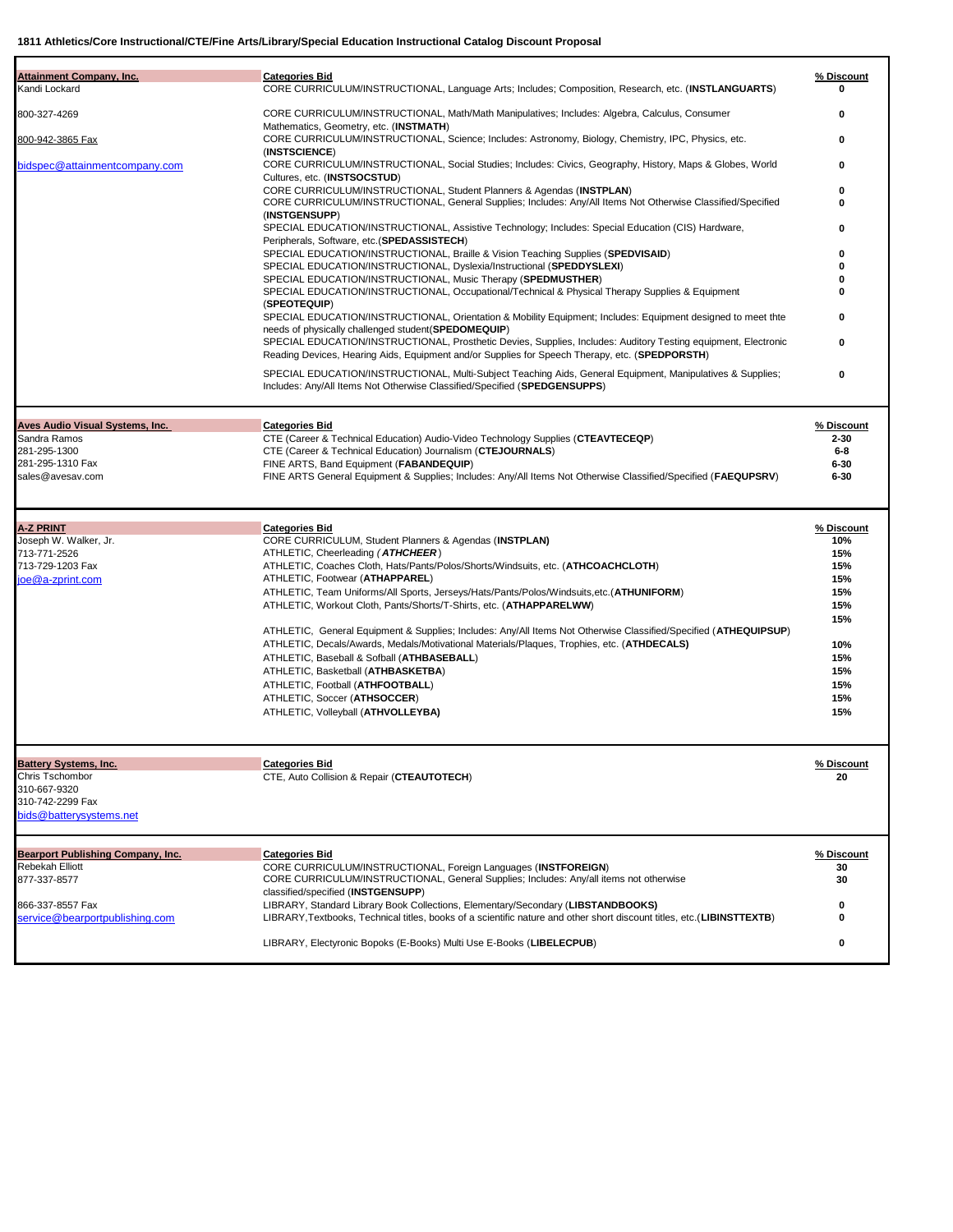| Bedford, Freeman & Worth Publishing Group LLC<br>Tonya Stoll                                              | <b>Categories Bid</b><br>CORE CURRICULUM/INSTRUCTIONAL, Language Arts; Includes; Composition, Research, etc. (INSTLANGUARTS)<br>CORE CURRICULUM/INSTRUCTIONAL, Math/Math Manipulatives; Includes: Algebra, Calculus, Consumer | % Discount<br>0  |
|-----------------------------------------------------------------------------------------------------------|-------------------------------------------------------------------------------------------------------------------------------------------------------------------------------------------------------------------------------|------------------|
|                                                                                                           | Mathematics, Geometry, etc. (INSTMATH)                                                                                                                                                                                        |                  |
| 866-843-3715                                                                                              | CORE CURRICULUM/INSTRUCTIONAL, Science; Includes: Astronomy, Biology, Chemistry, IPC, Physics, etc.<br>(INSTSCIENCE)                                                                                                          | 0                |
| 609-689-9097 Fax                                                                                          | CORE CURRICULUM/INSTRUCTIONAL, Social Studies; Includes: Civics, Geography, History, Maps & Globes, World<br>Cultures, etc. (INSTSOCSTUD)                                                                                     | 0                |
| adoptions@bfwpub.com                                                                                      | LIBRARY, Paper Back Books (A-715-14)                                                                                                                                                                                          |                  |
| <b>Benchmark Education Company</b>                                                                        | <b>Categories Bid</b>                                                                                                                                                                                                         | % Discount       |
| <b>Customer Service</b><br>914-560-1266                                                                   | CORE CURRICULUM/INSTRUCTIONAL, ESL/Bilingual (INSTESLBILI)<br>CORE CURRICULUM/INSTRUCTIONAL, Language Arts; Includes; Composition, Research, etc. (INSTLANGUARTS)                                                             | 0<br>0           |
| 914-813-9610<br>braulerson@benchmarkeducation.com                                                         | CORE CURRICULUM/INSTRUCTIONAL, Foreign Languages (INSTFOREIGN)<br>CORE CURRICULUM/INSTRUCTIONAL, Social Studies; Includes: Civics, Geography, History, Maps & Globes, World<br>Cultures, etc. (INSTSOCSTUD)                   | 0<br>0           |
| <b>Bio Corporation</b>                                                                                    | <b>Categories Bid</b>                                                                                                                                                                                                         | % Discount       |
| Kristy Arneson                                                                                            | CORE CURRICULUM/INSTRUCTIONAL, Science; Includes: Astronomy, Biology, Chemistry, IPC, Physics, etc.<br>(INSTSCIENCE)                                                                                                          | 5                |
| 320-763-9094<br>320-763-3858 Fax                                                                          |                                                                                                                                                                                                                               |                  |
| info@biologyproducts.com                                                                                  |                                                                                                                                                                                                                               |                  |
| <b>Blacksmith Blades</b><br><b>Dustin Nichols</b>                                                         | <b>Categories Bid</b><br>CORE CURRICULUM/INSTRUCTIONAL, General Supplies; Includes: Any/all items not otherwise                                                                                                               | % Discount<br>40 |
|                                                                                                           | classified/specified (INSTGENSUPP)                                                                                                                                                                                            |                  |
| 214-718-8693                                                                                              | CTE, · Cosmetology/Barbering (CTECOSMBARB)                                                                                                                                                                                    | 40               |
| sales@blacksmithblades.com                                                                                |                                                                                                                                                                                                                               |                  |
| <b>Blending Education LLC</b>                                                                             | <b>Categories Bid</b>                                                                                                                                                                                                         | % Discount       |
| Veronica E. Volz                                                                                          | CORE CURRICULUM/INSTRUCTIONAL, Math/Math Manipulatives; Includes: Algebra, Calculus, Consumer<br>Mathematics, Geometry, etc. (INSTMATH)                                                                                       | 5                |
| 931-854-9910                                                                                              | CORE CURRICULUM/INSTRUCTIONAL, Science; Includes: Astronomy, Biology, Chemistry, IPC, Physics, etc.<br>(INSTSCIENCE)                                                                                                          | 5                |
| 931-537-9004                                                                                              | CORE CURRICULUM/INSTRUCTIONAL, Social Studies; Includes: Civics, Geography, History, Maps & Globes, World<br>Cultures, etc. (INSTSOCSTUD)                                                                                     | 5                |
| sales@blendingeducation.com                                                                               | LIBRARY, Audio Visual/Media/Library Supplies (LIBAUDIOMED) (district License for Microlearning Lib only)                                                                                                                      | 88               |
|                                                                                                           | LIBRARY, Electronic Books (E-Books) (LIBELECPUB)                                                                                                                                                                              | 0                |
| <b>Blick Art Materials</b>                                                                                | <b>Categories Bid</b>                                                                                                                                                                                                         | % Discount       |
| <b>Heather Havens</b>                                                                                     | FINE ARTS, Art, Elementary; Includes: Brushes, Chalks, Crayons, Equipment, Papers, Pens, Scissors, Tools, etc.<br>(FAELEMSUPPS)                                                                                               | 20               |
| 800-704-7744                                                                                              | FINE ARTS, Art, Secondary, Drawing & Painting; Includes: Brushes, Canvas, Chalks, Equipment, Paints, Palettes,                                                                                                                | 20               |
| 800-621-8293 Fax                                                                                          | Papers, Pens, Scissors, Tools, etc. (FASECSUPPS)<br>FINE ARTS, Art, Secondary, Sculpting; Includes: Ceramics, Ceramics Supplies, Clay, Carving Boards, Kiln Supplies,<br>Kilns, Tools, Ceramics (FASECONSCULPT)               | 20               |
| contracts@dickblick.com                                                                                   | FINE ARTS, Fine Arts Misc. Equipment & General Supplies (FAMISCEQUIP)                                                                                                                                                         | 20               |
|                                                                                                           | CTE, Architecture & Construction (CTEARCHCONS)<br>CTE, Engineering/Technical (CTEENGTECH)                                                                                                                                     | 20<br>20         |
|                                                                                                           | CTE, Fashion Design (CTEFASHION)<br>CTE, Graphic Equipment & Supplies (CTEFRAPHICS)                                                                                                                                           | 20<br>20         |
| <b>Blume Beauty Supply Inc. dba Armstrong McCall</b><br><b>Trey Blume</b><br>713-944-3444<br>713-944-1333 | <b>Categories Bid</b><br>CTE, • Cosmetology/Barbering (CTECOSMBARB)                                                                                                                                                           | % Discount<br>0  |
| amblume@sbcglobal.net                                                                                     |                                                                                                                                                                                                                               |                  |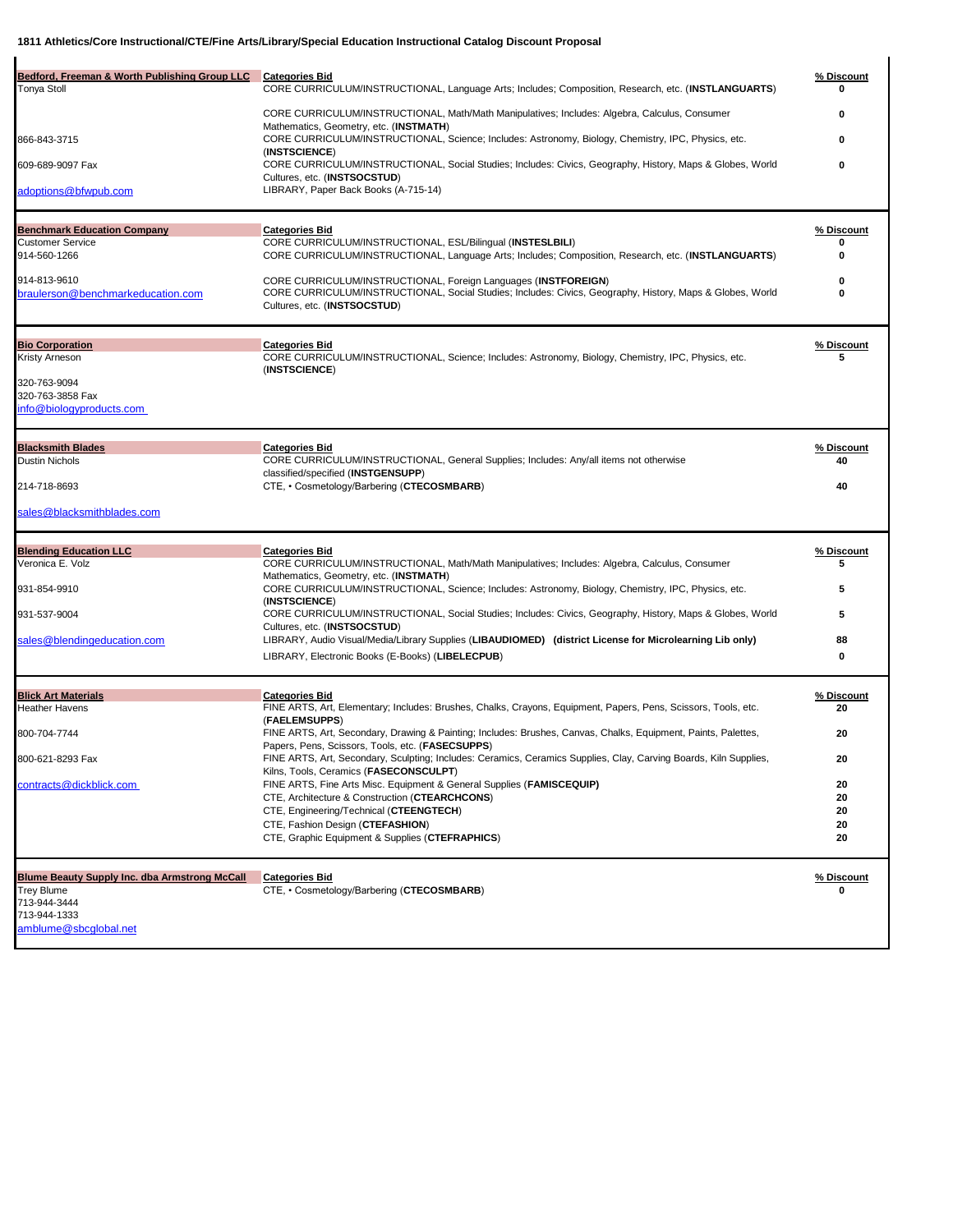| <b>Brainchild Unlimited Inc</b>                             | <b>Categories Bid</b>                                                                                                                                                              | % Discount       |
|-------------------------------------------------------------|------------------------------------------------------------------------------------------------------------------------------------------------------------------------------------|------------------|
| Joey Gamble                                                 | CORE CURRICULUM/INSTRUCTIONAL, ESL/Bilingual (INSTESLBILI)                                                                                                                         | 0                |
| 239-263-0100                                                | CORE CURRICULUM/INSTRUCTIONAL, Math/Math Manipulatives; Includes: Algebra, Calculus, Consumer<br>Mathematics, Geometry, etc. (INSTMATH)                                            | 0                |
| 239-263-3439                                                | CORE CURRICULUM/INSTRUCTIONAL, Science; Includes: Astronomy, Biology, Chemistry, IPC, Physics, etc.                                                                                | 0                |
| oey.gamble@brainchild.com                                   | (INSTSCIENCE)<br>CORE CURRICULUM/INSTRUCTIONAL, Social Studies; Includes: Civics, Geography, History, Maps & Globes, World                                                         | 0                |
|                                                             | Cultures, etc. (INSTSOCSTUD)                                                                                                                                                       |                  |
|                                                             | SPECIAL EDUCATION/INSTRUCTIONAL, Assistive Technology; Includes: Special Education (CIS) Hardware,<br>Peripherals, Software, etc.(SPEDASSISTECH)                                   |                  |
|                                                             | SPECIAL EDUCATION/INSTRUCTIONAL, Multi-Subject Teaching Aids, General Equipment, Manipulatives & Supplies;                                                                         | 0%               |
|                                                             | Includes Any/All Items Not Otherwise Classified/Specified (SPEDGENSUPPS)                                                                                                           |                  |
|                                                             |                                                                                                                                                                                    |                  |
| <b>Brooks Duplicator Company</b><br>Jill Grossman           | <b>Categories Bid</b><br>CORE CURRICULUM/INSTRUCTIONAL, ESL/Bilingual (INSTESLBILI)                                                                                                | % Discount<br>0  |
| 281-568-9787                                                | CORE CURRICULUM/INSTRUCTIONAL, Foreign Languages (INSTFOREIGN)                                                                                                                     | 0                |
| 281-568-5152 Fax                                            | CORE CURRICULUM/INSTRUCTIONAL, Language Arts; Includes; Composition, Research, etc. (INSTLANGUARTS)                                                                                | 0                |
| jill@brookscompany.com                                      | CORE CURRICULUM/INSTRUCTIONAL, Math/Math Manipulatives; Includes: Algebra, Calculus, Consumer                                                                                      | 0                |
|                                                             | Mathematics, Geometry, etc. (INSTMATH)<br>CORE CURRICULUM/INSTRUCTIONAL, Science; Includes: Astronomy, Biology, Chemistry, IPC, Physics, etc.                                      | 0                |
|                                                             | (INSTSCIENCE)                                                                                                                                                                      |                  |
|                                                             | CORE CURRICULUM/INSTRUCTIONAL, Social Studies; Includes: Civics, Geography, History, Maps & Globes, World                                                                          | 0                |
|                                                             | Cultures, etc. (INSTSOCSTUD)<br>CORE CURRICULUM/INSTRUCTIONAL, Specialty Supplies/Motivational Incentives for the Classroom (INSTMOTIV)                                            | 0                |
|                                                             | CORE CURRICULUM/INSTRUCTIONAL, Student Planners & Agendas (INSTPLAN)                                                                                                               | 0                |
|                                                             | <b>CORE CURRICULUM/INSTRUCTIONAL, Testing Materials (INSTTESTING)</b>                                                                                                              | 0                |
|                                                             | CORE CURRICULUM/INSTRUCTIONAL, Yearbooks, Elementary & Secondary (YEARBOOK)                                                                                                        | O                |
|                                                             | CORE CURRICULUM/INSTRUCTIONAL, General Supplies; Includes: Any/All Items Not Otherwise Classified/Specified<br>(INSTGENSUPP)                                                       | 0                |
|                                                             | CTE (Career & Technical Education) Vocational/Technical General Equipment & Supplies; Includes: Any/All Items Not                                                                  | 0                |
|                                                             | Otherwise Classified/Specified (CTEEQUIP)                                                                                                                                          |                  |
|                                                             |                                                                                                                                                                                    |                  |
| <b>BSN Sports</b><br>John Stafford                          | <b>Categories Bid</b><br>ATHLETIC, Coaches Cloth, Hats/Pants/Polos/ Shorts/Windsuits etc. (ATHCOACHCLOTH)                                                                          | % Discount<br>10 |
| 800-527-7510                                                | ATHLETIC, Footwear (ATHAPPAREL)                                                                                                                                                    | 10               |
| 800-365-7653 Fax                                            | ATHLETIC, Team Uniforms/All Sports, Jerseys/Hats/Pants/Polos/Windsuits,etc. (ATHUNIFORM)                                                                                           | 10               |
| bsnbid@bsnsports.com                                        | ATHLETIC, Workout Cloth, Pants/Shorts/T-Shirts, etc. (ATHAPPARELWW)<br>ATHLETIC, Athletic General Equipment & Supplies; Includes: Any/All Items Not Otherwise Classified/Specified | 10               |
|                                                             | (ATHEQUIPSUP)                                                                                                                                                                      | 10               |
|                                                             | ATHLETIC, Athletic Trainer and Training (ATHTRAINSUP)                                                                                                                              | 10               |
|                                                             | ATHLETIC, Baseball & Softball (ATHBASEBALL)                                                                                                                                        | 10               |
|                                                             | ATHLETIC, Basketball (ATHBASKETBA)<br>ATHLETIC, Field & Track/Cross Country (ATHTRACK)                                                                                             | 10               |
|                                                             | ATHLETIC, Fitness, Powerlifting & Weight Training (ATHWEIGHT)                                                                                                                      | 10<br>10         |
|                                                             | ATHLETIC, Football (ATHFOOTBALL)                                                                                                                                                   | 10               |
|                                                             | ATHLETIC, Golf (ATHGOLF)                                                                                                                                                           | 10               |
|                                                             | ATHLETIC, Gymnastics (ATHGYMNAST)                                                                                                                                                  | 10               |
|                                                             | ATHLETIC, Physical Education Elementary/Secondary (ATHPEEQUIP)                                                                                                                     | 10               |
|                                                             | ATHLETIC, Soccer (ATHSOCCER)<br>ATHLETIC, Swimming/Water Polo (ATHWATERPOL)                                                                                                        | 10<br>10         |
|                                                             | ATHLETIC, Tennis (ATHTENNIS)                                                                                                                                                       | 10               |
|                                                             | ATHLETIC, Volleyball (ATHVOLLEYBA)                                                                                                                                                 | 10               |
|                                                             |                                                                                                                                                                                    |                  |
| <b>Carolina Biological Supply</b><br>Elizabeth J. Stanfield | <b>Categories Bid</b><br>CORE CURRICULUM/INSTRUCTIONAL, Science; Includes: Astronomy, Biology, Chemistry, IPC, Physics, etc.                                                       | % Discount<br>5  |
|                                                             | (INSTSCIENCE)                                                                                                                                                                      |                  |
| 336-538-6294                                                | CTE, Equipment Maintenance & Repair (CTEEQUPMNT)                                                                                                                                   | 5                |
| 336-538-6330 Fax<br>elizabeth.stanfield@carolina.com        |                                                                                                                                                                                    |                  |
|                                                             |                                                                                                                                                                                    |                  |
| <b>Capstone</b>                                             | <b>Categories Bid</b>                                                                                                                                                              | % Discount       |
| Doug Smith                                                  | CORE CURRICULUM/INSTRUCTIONAL, ESL/Bilingual (INSTESLBILI)                                                                                                                         | 25               |
| 800-747-4992                                                | CORE CURRICULUM/INSTRUCTIONAL, Language Arts; Includes; Composition, Research, etc. (INSTLANGUARTS)                                                                                | 25               |
| 888-262-0705                                                | CORE CURRICULUM/INSTRUCTIONAL, Science; Includes: Astronomy, Biology, Chemistry, IPC, Physics, etc.                                                                                | 25               |
| bids@capstonepub.com                                        | (INSTSCIENCE)<br>CORE CURRICULUM/INSTRUCTIONAL, Social Studies; Includes: Civics, Geography, History, Maps & Globes, World                                                         | 25               |
|                                                             | Cultures, etc. (INSTSOCSTUD)                                                                                                                                                       |                  |
|                                                             | LIBRARY, Standard Library Book Collections, Elementary/Secondary (LIBSTANDBOOKS)                                                                                                   | $0 - 25$         |
|                                                             | LIBRLARY, Pre-Bounds (LIBPREBND)<br>LIBRARY, Electronic Books (E-Books) (LIBELECPUB)                                                                                               | 25<br>25         |
|                                                             |                                                                                                                                                                                    |                  |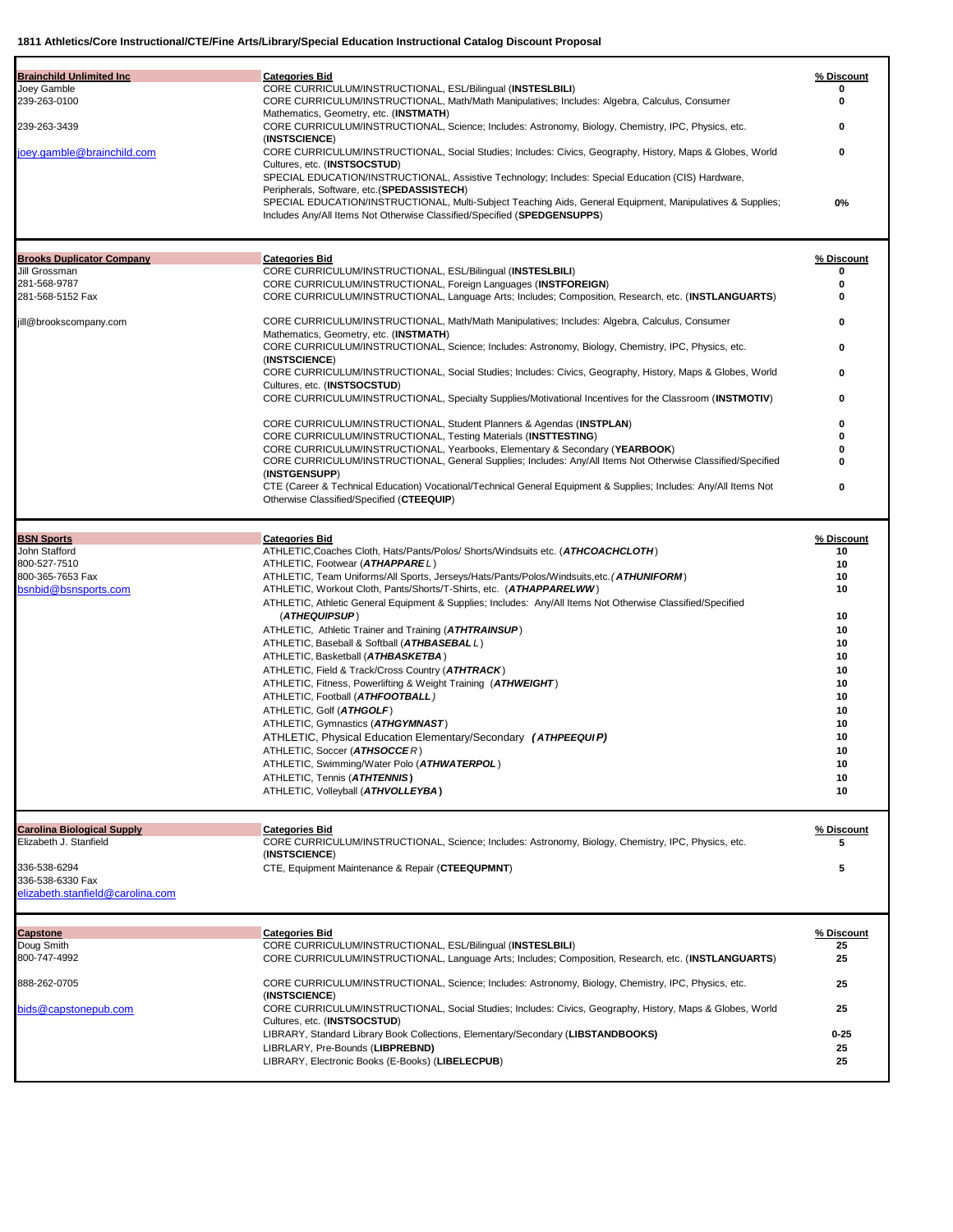| <b>Cavendish Square Publishing LLC</b><br>Johnny Speed<br>877-980-4450<br>877-980-4454 Fax<br>bids@csqpub.com                                        | <b>Categories Bid</b><br>CORE CURRICULUM/INSTRUCTIONAL, ESL/Bilingual (INSTESLBILI)<br>CORE CURRICULUM/INSTRUCTIONAL, Foreign Languages (INSTFOREIGN)<br>CORE CURRICULUM/INSTRUCTIONAL, General Equipment & Supplies; Includes: Any/All items Not<br>Otherwise Classified/Specified (INSTGENSUPP)<br>LIBRARY, ELEMENTARY/SECONDARY LEVELS BOOKS: (LIBSTANDBOOKS)<br>LIBRARY, Textbooks, Technical titles, books of a scientific nature and other short discount titles,<br>etc.(LIBINSTTEXTB)<br>LIBRARY, Publishers Library Editions (LIBSTANDBOOKS)<br>LIBRARY, Pre-Bounds (LIBPREBND)<br>LIBRARY, Paper Back Books (LIBPAPERBACK)<br>LIBRARY, Electronic Books (E-Books) (LIBELECPUB)<br>LIBRARY, Binding Services (LIBBIND)                      | % Discount<br>30%<br>30<br>30<br>30<br>30<br>30<br>30<br>30<br>30<br>30 |
|------------------------------------------------------------------------------------------------------------------------------------------------------|------------------------------------------------------------------------------------------------------------------------------------------------------------------------------------------------------------------------------------------------------------------------------------------------------------------------------------------------------------------------------------------------------------------------------------------------------------------------------------------------------------------------------------------------------------------------------------------------------------------------------------------------------------------------------------------------------------------------------------------------------|-------------------------------------------------------------------------|
| <b>CBM LLC dba Cherry Lake Pub/Sleeping Bear</b><br><b>Heather Hughes</b><br>866-918*3956<br>866-489-6490<br>customerservice@cherrylakepublising.com | <b>Categories Bid</b><br>LIBRARY, Standard Library Book Collections, Elementary/Secondary (LIBSTANDBOOKS)<br>LIBRARY, Publishers Library Editions (LIBSTANDBOOKS)<br>LIBRARY, Paper Back Books (LIBPAPERBACK)<br>CORE CURRICULUM/INSTRUCTIONAL, ESL/Bilingual (INSTESLBILI)<br>CORE CURRICULUM/INSTRUCTIONAL, Foreign Languages (INSTFOREIGN)<br>CORE CURRICULUM/INSTRUCTIONAL, General Supplies; Includes: Any/All Items Not Otherwise Classified/Specified<br>(INSTGENSUPP)<br>LIBRARY, Standard Library Book Collections, Elementary/Secondary (LIBSTANDBOOKS)<br>LIBRARY. Publishers Library Editions (LIBSTANDBOOKS)<br>LIBRARY, Paper Back Books (LIBPAPERBACK)<br>LIBRARY, Electronic Books (E-Books) (LIBELECPUB)<br>Free Library Processing | % Discount<br>30<br>30<br>30<br>30<br>30<br>30<br>30<br>30<br>30<br>30  |
| <b>Cengage Learning, Inc.</b>                                                                                                                        | <b>Categories Bid</b>                                                                                                                                                                                                                                                                                                                                                                                                                                                                                                                                                                                                                                                                                                                                | % Discount                                                              |
| Beverly M. Jones<br>800-543-0487                                                                                                                     | CORE CURRICULUM/INSTRUCTIONAL, ESL/Bilingual (INSTESLBILI)<br>CORE CURRICULUM/INSTRUCTIONAL, Foreign Languages (INSTFOREIGN)                                                                                                                                                                                                                                                                                                                                                                                                                                                                                                                                                                                                                         | 0<br>0                                                                  |
| 513-229-1017                                                                                                                                         | CORE CURRICULUM/INSTRUCTIONAL, Language Arts; Includes; Composition, Research, etc. (INSTLANGUARTS)                                                                                                                                                                                                                                                                                                                                                                                                                                                                                                                                                                                                                                                  | 0                                                                       |
| bev.jones@cengage.com                                                                                                                                | CORE CURRICULUM/INSTRUCTIONAL, Science; Includes: Astronomy, Biology, Chemistry, IPC, Physics, etc.<br>(INSTSCIENCE)<br>CORE CURRICULUM/INSTRUCTIONAL, Social Studies; Includes: Civics, Geography, History, Maps & Globes, World<br>Cultures, etc. (INSTSOCSTUD)<br>CORE CURRICULUM/INSTRUCTIONAL, Math/Math Manipulatives; Includes: Algebra, Calculus, Consumer                                                                                                                                                                                                                                                                                                                                                                                   | 0<br>0<br>0                                                             |
|                                                                                                                                                      | Mathematics, Geometry, etc. (INSTMATH)<br>CORE CURRICULUM/INSTRUCTIONAL, Testing Materials (INSTTESTING)                                                                                                                                                                                                                                                                                                                                                                                                                                                                                                                                                                                                                                             | 0                                                                       |
|                                                                                                                                                      | CTE- Agriculture (CTEAGRICUL)                                                                                                                                                                                                                                                                                                                                                                                                                                                                                                                                                                                                                                                                                                                        | 0                                                                       |
|                                                                                                                                                      | CTE, Architecture & Construction (CTEARCHCONS)<br>CTE, Audio-Video Technology Supplies (CTEAVTECEQP)                                                                                                                                                                                                                                                                                                                                                                                                                                                                                                                                                                                                                                                 | ŋ                                                                       |
|                                                                                                                                                      | CTE, Auto Collision & Repair (CTEAUTOTECH)                                                                                                                                                                                                                                                                                                                                                                                                                                                                                                                                                                                                                                                                                                           |                                                                         |
|                                                                                                                                                      | CTE, Business Supplies; Includes: Accounting, Economics, Finance, Management, Marketing, etc.                                                                                                                                                                                                                                                                                                                                                                                                                                                                                                                                                                                                                                                        | 0                                                                       |
|                                                                                                                                                      | (CTEBUSINESS)<br>CTE, Cosmetology/Barbering (CTECOSMBARB)                                                                                                                                                                                                                                                                                                                                                                                                                                                                                                                                                                                                                                                                                            |                                                                         |
|                                                                                                                                                      | CTE, Criminal Justice (CTECRIMJUST)                                                                                                                                                                                                                                                                                                                                                                                                                                                                                                                                                                                                                                                                                                                  |                                                                         |
|                                                                                                                                                      | CTE, Culinary Arts/Bakery (CTECULARTSBAKE)<br>CTE, Dental Hygiene (CTEDENTHYG)                                                                                                                                                                                                                                                                                                                                                                                                                                                                                                                                                                                                                                                                       | 0<br>0                                                                  |
|                                                                                                                                                      | CTE, Engineering/Technical (CTEENGTECH)                                                                                                                                                                                                                                                                                                                                                                                                                                                                                                                                                                                                                                                                                                              | 0                                                                       |
|                                                                                                                                                      | <b>CTE, Family Consumer Science (CTECONSCIEN)</b>                                                                                                                                                                                                                                                                                                                                                                                                                                                                                                                                                                                                                                                                                                    | o                                                                       |
|                                                                                                                                                      | CTE, Fashion Design (CTEFASHION)<br>CTE, Floral Design (CTEFLORAL)                                                                                                                                                                                                                                                                                                                                                                                                                                                                                                                                                                                                                                                                                   |                                                                         |
|                                                                                                                                                      | CTE, Forensic Science (CTEFORSCIE)                                                                                                                                                                                                                                                                                                                                                                                                                                                                                                                                                                                                                                                                                                                   |                                                                         |
|                                                                                                                                                      | CTE, Graphic Equipment & Supplies (CTEGRAPHICS)                                                                                                                                                                                                                                                                                                                                                                                                                                                                                                                                                                                                                                                                                                      |                                                                         |
|                                                                                                                                                      | CTE, Health Science (CTEHEALTHSC)<br>CTE, HVAC (CTEHVAC)                                                                                                                                                                                                                                                                                                                                                                                                                                                                                                                                                                                                                                                                                             |                                                                         |
|                                                                                                                                                      | CTE, Journalism (CTEJOURNALS)                                                                                                                                                                                                                                                                                                                                                                                                                                                                                                                                                                                                                                                                                                                        |                                                                         |
|                                                                                                                                                      | CTE, Physical Therapy (CTEPHYSTHERAP)<br>CTE, Precision Manufacturing; Includes: CNC Machines, Lathes, Mills, etc. (CTEMANF)                                                                                                                                                                                                                                                                                                                                                                                                                                                                                                                                                                                                                         |                                                                         |
|                                                                                                                                                      | CTE, Technology; Includes: Maintenance, Parts, Programming, Repair (CTETECH)                                                                                                                                                                                                                                                                                                                                                                                                                                                                                                                                                                                                                                                                         | o                                                                       |
|                                                                                                                                                      | CTE, Veterinary Technician; Includes: Grooming, Implements, Ointments & Vaccines, etc. (CTEVETTECH)<br>CTE, Vocational/Technical General Equipment & Supplies Includes any/all items not classified/specified<br>(CTEEQUIP)                                                                                                                                                                                                                                                                                                                                                                                                                                                                                                                          | 0<br>o                                                                  |
|                                                                                                                                                      | CTE, Welding CTEWELDING)                                                                                                                                                                                                                                                                                                                                                                                                                                                                                                                                                                                                                                                                                                                             | 0                                                                       |
|                                                                                                                                                      | LIBRARY, ELEMENTARY/SECONDARY LEVELS BOOKS: (LIBSTANDBOOKS)<br>LIBRARY, Textbooks, Technical titles, books of a scientific nature and other short discount titles,<br>etc.(LIBINSTTEXTB)                                                                                                                                                                                                                                                                                                                                                                                                                                                                                                                                                             | 0                                                                       |
|                                                                                                                                                      | LIBRARY, Publishers Library Editions (LIBSTANDBOOKS)                                                                                                                                                                                                                                                                                                                                                                                                                                                                                                                                                                                                                                                                                                 | 0                                                                       |
|                                                                                                                                                      | LIBRARY, Paper Back Books (LIBPAPERBACK)<br>LIBRARY, Reference Books (LIBREFERBKS)                                                                                                                                                                                                                                                                                                                                                                                                                                                                                                                                                                                                                                                                   | 0                                                                       |
|                                                                                                                                                      | LIBRARY, Electronic Periodical Subscriptions (LIBMAGPUB)                                                                                                                                                                                                                                                                                                                                                                                                                                                                                                                                                                                                                                                                                             | <b>VARIES</b>                                                           |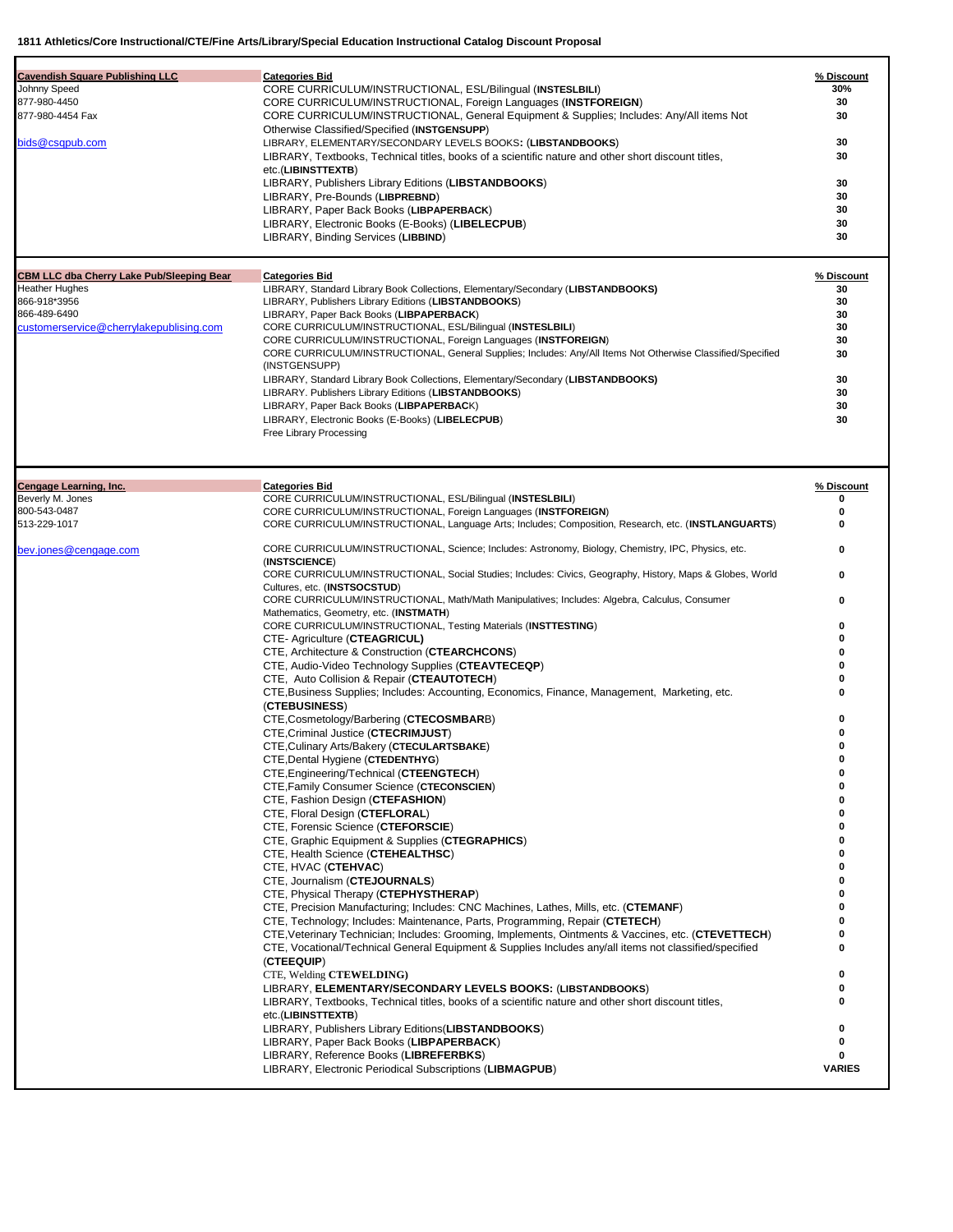| <b>Central Programs Inc dba Gumdrop Books</b><br>Nancy Crovetti<br>800-821-71999<br>866-321-7199 Fax<br>wecare@gumdropbooks.com | <b>Categories Bid</b><br>LIBRARY, ELEMENTARY/SECONDARY LEVELS BOOKS: (LIBSTANDBOOKS)<br>LIBRARY, Publishers Library Editions (LIBSTANDBOOKS)<br>LIBRARY, Paper Back Books (LIBPAPERBACK)<br>LIBRARY, Reference Books (LIBREFERBKS)<br>LIBRARY, Electronic Periodical Subscriptions (LIBMAGPUB)<br>LIBRARY, Geneneral Supplies; Includes: Bookends, Covers, Jackets, Stamps, Tapes, an/all items not otherwise<br>classifie/specified, etc.(LIBGENSUPP)                                                                                                                                                                                                                                                                                                                                                                                                                                                                                                                                             | % Discount<br>0<br>0<br>10<br>0<br>0                                                               |
|---------------------------------------------------------------------------------------------------------------------------------|----------------------------------------------------------------------------------------------------------------------------------------------------------------------------------------------------------------------------------------------------------------------------------------------------------------------------------------------------------------------------------------------------------------------------------------------------------------------------------------------------------------------------------------------------------------------------------------------------------------------------------------------------------------------------------------------------------------------------------------------------------------------------------------------------------------------------------------------------------------------------------------------------------------------------------------------------------------------------------------------------|----------------------------------------------------------------------------------------------------|
| <b>Certified Education Consultants Inc</b><br>Dr. Karen Dubrule<br>888-847-9845                                                 | <b>Categories Bid</b><br>CORE CURRICULUM/INSTRUCTIONAL, General Supplies; Includes: Any/All Items Not Otherwise Classified/Specified<br>(INSTGENSUPP)<br>CORE CURRICULUM/INSTRUCTIONAL, Language Arts; Includes; Composition, Research, etc. (INSTLANGUARTS)                                                                                                                                                                                                                                                                                                                                                                                                                                                                                                                                                                                                                                                                                                                                       | % Discount<br>5<br>5                                                                               |
| 760-451-6539<br>kdubrule@educationconsultants.net                                                                               |                                                                                                                                                                                                                                                                                                                                                                                                                                                                                                                                                                                                                                                                                                                                                                                                                                                                                                                                                                                                    |                                                                                                    |
| <b>CEV Multimedia, Ltd.</b><br>Karen Crowell<br>806-745-8820<br>806-745-5300 Fax<br>accounting@cevmultimedia.com                | <b>Categories Bid</b><br>CTE- Agriculture (CTEAGRICUL)<br>CTE, Architecture & Construction (CTEARCHCONS)<br>CTE, Agriculture/Aquaculture; Includes: Filters, Fish, Food, Pumps, etc. (CTEAQUACUL)<br>CTE, Business Supplies; Includes: Accounting, Economics, Finance, Management, Marketing, etc.<br>(CTEBUSINESS)<br>CTE, Criminal Justice (CTECRIMJUST)<br>CTE, Culinary Arts/Bakery (CTECULARTSBAKE)<br>CTE, Family Consumer Science (CTECONSCIEN)<br>CTE, Fashion Design (CTEFASHION)<br>CTE, Floral Design (CTEFLORAL)<br>CTE, Forensic Science (CTEFORSCIE)<br>CTE, Health Science (CTEHEALTHSC)<br>CTE, Veterinary Technician; Includes: Grooming, Implements, Ointments & Vaccines, etc. (CTEVETTECH)<br>CTE, Vocational/Technical General Equipment & Supplies Includes any/all items not classified/specified<br>(CTEEQUIP)<br>CTE, Welding CTEWELDING)<br>CORE CURRICULUM/INSTRUCTIONAL, General Supplies; Includes: Any/All Items Not Otherwise Classified/Specified<br>(INSTGENSUPP) | % Discount<br>0<br>0<br>0%<br>0%<br>0%<br>0%<br>0%<br>0%<br>0%<br>0%<br>0%<br>0%<br>0%<br>0%<br>0% |
| <b>Circle Saw Builders Supply, Inc.</b><br>Diana Timmerman<br>713-864-8444<br>713-864-6014 Fax<br>diana.timmerman.cs@mail.com   | <b>Categories Bid</b><br>CTE, Architecture & Construction (CTEARCHCONS)<br>CTE (Career & Technical Education) Equipment Maintenance & Repair (CTEEQUPMENT)<br>CTE (Career & Technical Education) Precision Manufacturing; Includes: CNC Machines, Lathes, Mills, etc. (CTEMANF)<br>CTE (Career & Technical Education) Vocational/Technical General Equipment & Supplies; Includes: Any/All Items Not<br>Otherwise Classified/Specified (CTEEQUIP)                                                                                                                                                                                                                                                                                                                                                                                                                                                                                                                                                  | % Discount<br>$0 - 20$<br>$0 - 20$<br>$0 - 20$<br>$0 - 20$                                         |
| <b>Clubhouse Trailer Co. LLC</b><br>Drew B. Taylor<br>405-509-8858<br>drew@clubhousetrailers.com                                | <b>Categories Bid</b><br>FA, Band Equipment (FABANDEQUIP)<br>FA, Fine Arts Misc., Euigpment & General Supplies (FAMISCEQUIP)                                                                                                                                                                                                                                                                                                                                                                                                                                                                                                                                                                                                                                                                                                                                                                                                                                                                       | % Discount<br>PER QUOTE<br>PER QUOTE                                                               |
| <b>The Childs World Inc.</b><br>Raynell Melvi<br>800-599-7323<br>888-320-2329<br>raynell.melvin@childsworld.com                 | <b>Categories Bid</b><br>CORE CURRICULUM/INSTRUCTIONAL, General Supplies; Includes: Any/All Items Not Otherwise Classified/Specified<br>$(A-208-00)$<br>LIBRARY, ELEMENTARY/SECONDARY LEVELS BOOKS: (LIBSTANDBOOKS)<br>LIBRARY, Publishers Library Editions (LIBSTANDBOOKS)<br>LIBRARY, Audio Visual/Media/Library Supplies (LIBAUDIOMED)                                                                                                                                                                                                                                                                                                                                                                                                                                                                                                                                                                                                                                                          | % Discount<br>30<br>30<br>30<br>30                                                                 |
| <b>Coldtub</b><br>Bethann Bonacci<br>570-704-7212<br>bethann@coltub.com                                                         | <b>Categories Bid</b><br>ATHLETIC EQUIP. & SUPPLIES, Athletic General Equipment & Supplies; Includes: Any/All Items Not Otherwise<br>Classified/Specified (ATHEQUIPSUP)<br>ATHLETIC, Athletic Trainer & Training (ATHTRAINSUP)                                                                                                                                                                                                                                                                                                                                                                                                                                                                                                                                                                                                                                                                                                                                                                     | % Discount<br>0<br>0                                                                               |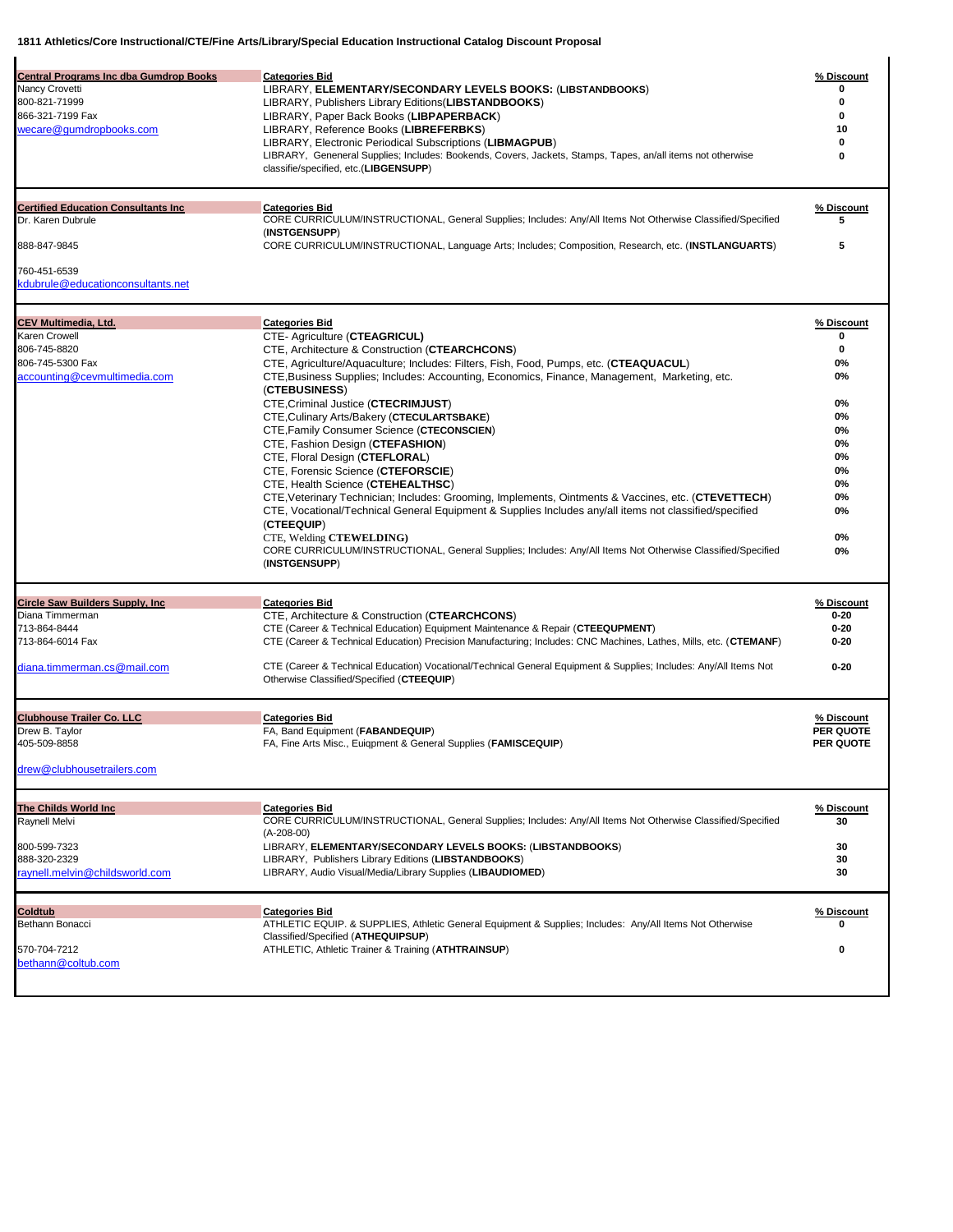| <b>Colorado Time Systems</b>                | <b>Categories Bid</b>                                                                                                                                                                  | % Discount         |
|---------------------------------------------|----------------------------------------------------------------------------------------------------------------------------------------------------------------------------------------|--------------------|
| <b>Rick Connell</b>                         | ATHLETIC, Athletic General Equipment & Supplies; Includes: Any/All Items Not Otherwise Classified/Specified                                                                            | 10%                |
| 800-279-0111<br>970-667-5876 Fax            | (ATHEQUIPSUP)<br>ATHLETIC, Athletic Trainer and Training ( <b>ATHTRAINSUP</b> )                                                                                                        | 10%<br>10%         |
| rickc@coloradotime.com                      | ATHLETIC, Baseball & Softball (ATHBASEBALL)                                                                                                                                            | 10%                |
|                                             | ATHLETIC, Basketball (ATHBASKETBA)                                                                                                                                                     | 10%                |
|                                             | ATHLETIC, Cheerleading (ATHCHEERSUP)                                                                                                                                                   | 10%                |
|                                             | ATHLETIC, Equipment Reconditioning Supplies; Includes: Maintenance & Repair parts for shoulder pads, helmets, weight<br>equipment, etc. ATHRECON)                                      | 10%                |
|                                             | ATHLETIC, Field & Track/Cross Country (ATHTRACK)                                                                                                                                       | 10%                |
|                                             | ATHLETIC, Fitness, Powerlifting & Weight Training (ATHWEIGHT)                                                                                                                          | 10%                |
|                                             | ATHLETIC, Football (ATHFOOTBALL)                                                                                                                                                       | 10%                |
|                                             | ATHLETIC, Golf (ATHGOLF)<br>ATHLETIC, Gymnastics (ATHGYMNAST)                                                                                                                          | 10%<br>10%         |
|                                             | ATHLETIC, Physical Education Elementary/Secondary (ATHPEEQUIP)                                                                                                                         | 10%                |
|                                             | ATHLETIC, Soccer (ATHSOCCER)                                                                                                                                                           | 10%                |
|                                             | ATHLETIC, Swimming/Water Polo (ATHWATERPOL)                                                                                                                                            | 10%                |
|                                             | ATHLETIC, Tennis (ATHTENNIS)                                                                                                                                                           | 10%                |
|                                             | ATHLETIC, Volleyball (ATHVOLLEYBA)                                                                                                                                                     | 10%                |
| <b>Complete Book &amp; Media Supply LLC</b> | <b>Categories Bid</b>                                                                                                                                                                  | % Discount         |
| Kendall Mentiegel                           | CORE CURRICULUM/INSTRUCTIONAL, ESL/Bilingual (INSTESLBILI)                                                                                                                             | 5-50               |
| 800-986-1775                                | CORE CURRICULUM/INSTRUCTIONAL, Foreign Languages (INSTFOREIGN)                                                                                                                         | 5-50               |
| 515-386-3220 Fax                            | CORE CURRICULUM/INSTRUCTIONAL, Language Arts; Includes; Composition, Research, etc. (INSTLANGUARTS)                                                                                    | $5 - 50$           |
| mrichardson@power-lift.com                  | CORE CURRICULUM/INSTRUCTIONAL, Science; Includes: Astronomy, Biology, Chemistry, IPC, Physics, etc.<br>(INSTSCIENCE)                                                                   | $5 - 50$           |
|                                             | CORE CURRICULUM/INSTRUCTIONAL, Social Studies; Includes: Civics, Geography, History, Maps & Globes, World<br>Cultures, etc. (INSTSOCSTUD)                                              | $5 - 50$           |
|                                             | CORE CURRICULUM/INSTRUCTIONAL, Math/Math Manipulatives; Includes: Algebra, Calculus, Consumer<br>Mathematics, Geometry, etc. (INSTMATH)                                                | $5 - 50$           |
|                                             | CORE CURRICULUM/INSTRUCTIONAL, Testing Materials (INSTTESTING)                                                                                                                         | $5 - 50$           |
|                                             | CORE CURRICULUM/ INSTRUCTIONAL, Specialty Supplies/Motivational Incentives for the Classroom (INSTMOTIV)                                                                               | $5 - 50$           |
|                                             | CORE CURRICULUM/INSTRUCTIONAL, Student Planners & Agendas (INSTPLAN)                                                                                                                   | $5 - 50$           |
|                                             | CORE CURRICULUM/INSTRUCTIONAL, Yearbooks, Elementary & Secondary (YEARBOOK)                                                                                                            | 5-50               |
|                                             | CTE, Audio-Video Technology Supplies (CTEAVTECEQP)                                                                                                                                     | $5 - 50$           |
|                                             | CTE, Engineering/Technical (CTEENGTECH)                                                                                                                                                | $5 - 50$           |
|                                             | CTE, Veterinary Technician; Includes: Grooming, Implements, Ointments & Vaccines, etc. (CTEVETTECH)                                                                                    | $5 - 50$           |
|                                             | LIBRARY, ELEMENTARY/SECONDARY LEVELS BOOKS: (LIBSTANDBOOKS)                                                                                                                            | 10-50              |
|                                             | LIBRARY, Publishers Library Editions (LIBSTANDBOOKS)                                                                                                                                   | 10-50              |
|                                             | LIBRARY, Audio Visual/Media/Library Supplies (LIBAUDIOMED)                                                                                                                             | $5 - 50$           |
|                                             | LIBRARY, Textbooks, Technical Titles, Books of a Scientific Nature & Other Short Discount Titles, etc. (LIBINSTTEXTB)                                                                  | 10-50              |
|                                             | LIBRARY, Pre-Bounds (LIBPREBND)                                                                                                                                                        | 10-50              |
|                                             | LIBRARY, Paper Back Books (LIBPAPERBACK)                                                                                                                                               | 10-50              |
|                                             | LIBRARY, Reference Books (LIBREFERBKS)                                                                                                                                                 | 10-50              |
|                                             | LIBRARY, Recycled Publilcations/Used Textbooks (LIBUSEDTEXTB)                                                                                                                          | 0                  |
|                                             | LIBRARY, Periodical/Subscriptions; Includes: Journals, Magazines, Newsletters, Newspapers, Publications<br>(LIBPERIODIC)                                                               | 5-50               |
|                                             | LIBRARY, Audio Visual/Media/Library Supplies (LIBAUDIOMED)                                                                                                                             | $5 - 50$           |
|                                             | LIBRARY, Electronic Book (E-Books) (LIBELECPUB)                                                                                                                                        | <b>VARIES</b>      |
|                                             | LIBRARY, General Supplies; Includes: Bookends, Covers, Jackets, Stamps, Tapes, Any/All Items Not Otherwise                                                                             | <b>VARIES</b>      |
|                                             | Classified/Specified, etc. (LIBGENSUPP)<br>LIBRARY, Binding Services (LIBBIND)                                                                                                         | <b>VARIES</b>      |
|                                             | SPECIAL EDUCATION/INSTRUCTIONAL, Assistive Technology; Includes: Special Education (CIS) Hardware,                                                                                     |                    |
|                                             | Peripherals, Software, etc.(SPEDASSISTECH)                                                                                                                                             | $10 - 50$          |
|                                             | SPECIAL EDUCATION/INSTRUCTIONAL, Braille & Vision Teaching Supplies (SPEDVISAID)<br>SPECIAL EDUCATION/INSTRUCTIONAL, Dyslexia/Instructional (SPEDDYSLEXI)                              | $10 - 50$<br>10-50 |
|                                             | SPECIAL EDUCATION/INSTRUCTIONAL, Multi-Subject Teaching Aids, General Equipment, Manipulatives & Supplies;<br>Includes Any/All Items Not Otherwise Classified/Specified (SPEDGENSUPPS) | 10-50              |
|                                             | SPECIAL EDUCATION/INSTRUCTIONAL, Prosthetic Devices, Supplies, Includes: Auditory Testing Equipment,                                                                                   | 10-50              |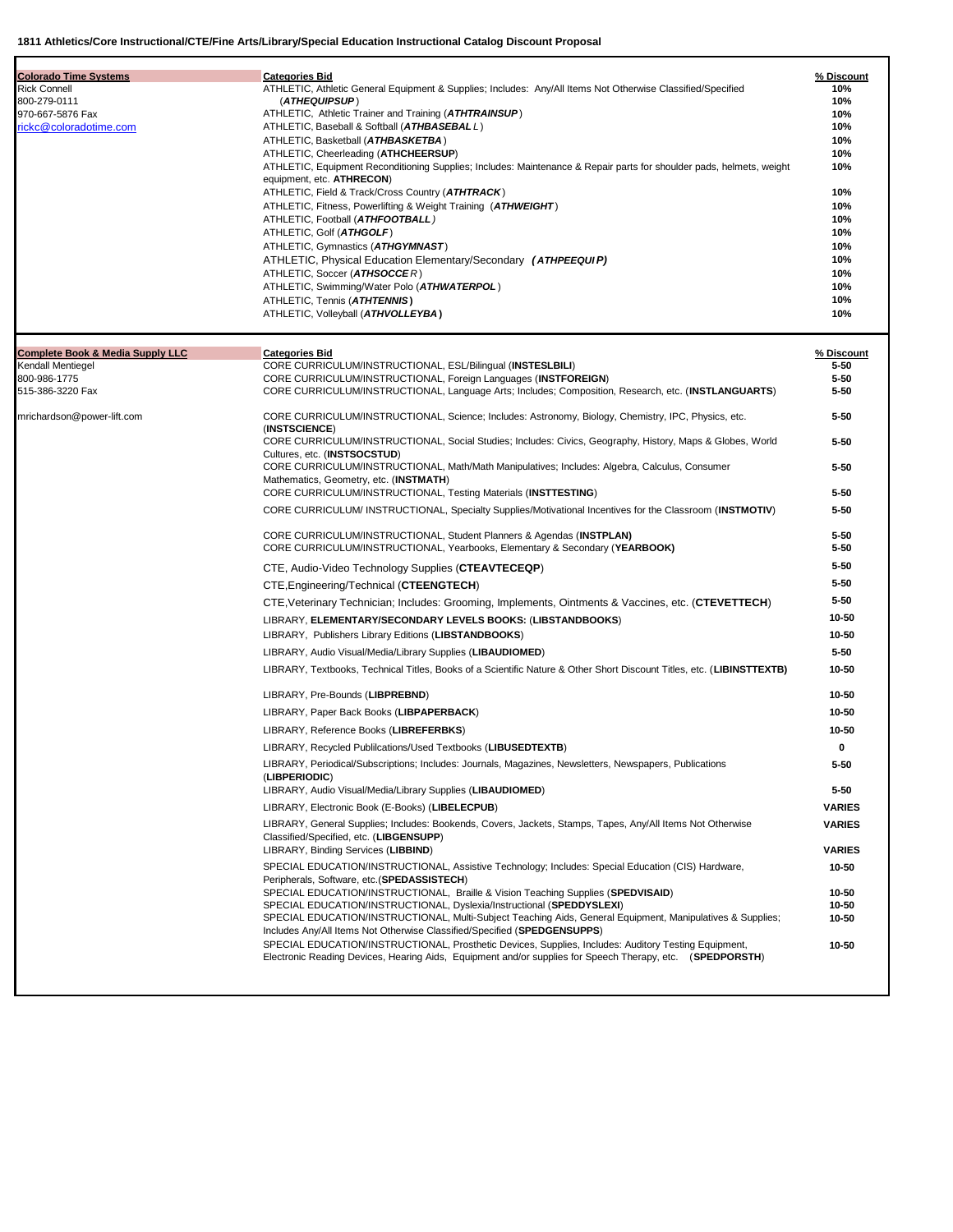|                                                 | 1811 Athletics/Core Instructional/CTE/Fine Arts/Library/Special Education Instructional Catalog Discount Proposal                                                                                               |                      |
|-------------------------------------------------|-----------------------------------------------------------------------------------------------------------------------------------------------------------------------------------------------------------------|----------------------|
| <b>Concourse Team Express LLC</b>               | <b>Categories Bid</b>                                                                                                                                                                                           | % Discount           |
| Jason C. Larzelere                              | ATHLETIC, Cheerleading (ATHCHEER)                                                                                                                                                                               | $0 - 46$             |
| 210-348-7000 Ext. 4105                          | ATHLETIC Coaches Cloth, Hats/Pants/Polos/ Shorts/Windsuits etc. (ATHCOACHCLOTH)                                                                                                                                 | $0 - 46$             |
| 210-525-9339                                    | ATHLETIC Footwear (ATHAPPAREL)                                                                                                                                                                                  | $0 - 46$             |
| jason.larzelere@teamexpress.com                 | ATHLETIC Team Uniforms/All Sports, Jerseys/Hats/Pants/Polos/Windsuits, etc. (ATHUNIFORM)                                                                                                                        | $0 - 46$             |
|                                                 | ATHLETIC Workout Cloth, Pants/Shorts/T-Shirts, etc. (ATHAPPARELWW)                                                                                                                                              | $0 - 46$             |
|                                                 | ATHLETIC Athletic Decals/Awards, Medals/Motivational Materials/Plaques/Trophies, etc. (ATHDECALS)<br>ATHLETIC Athletic General Equipment & Supplies; Includes: Any/All Items Not Otherwise Classified/Specified | 20<br>$0 - 46$       |
|                                                 | (ATHEQUIPSUP)                                                                                                                                                                                                   | $0 - 46$             |
|                                                 | ATHLETIC Athletic Trainer and Training ( <b>ATHTRAINSUP</b> )                                                                                                                                                   | $0 - 46$             |
|                                                 | ATHLTIC Baseball & Softball (ATHBASEBALL)                                                                                                                                                                       | $0 - 46$             |
|                                                 | ATHLETIC Basketball (ATHBASKETBA)                                                                                                                                                                               | $0 - 46$             |
|                                                 | ATHLETIC Cheerleading (ATHCHEERSUP)                                                                                                                                                                             | $0 - 46$             |
|                                                 | ATHLETIC Equipment Reconditioning Supplies; Includes: Maintenance & repair parts for shoulder pads,                                                                                                             | $0 - 46$             |
|                                                 | helmets, weight equipment, etc. (ATHRECON)                                                                                                                                                                      | $0 - 46$             |
|                                                 | ATHLETIC, Field & Track/Cross Country (ATHTRACK)<br>ATHLETIC Fitness, Powerlifting & Weight Training (ATHWEIGHT)                                                                                                | $0 - 46$<br>$0 - 46$ |
|                                                 | ATHLETIC Football (ATHFOOTBALL)                                                                                                                                                                                 | $0 - 46$             |
|                                                 | ATHLTIC Golf (ATHGOLF)                                                                                                                                                                                          | $0 - 46$             |
|                                                 | ATHLETIC Gymnastics (ATHGYMNAST)                                                                                                                                                                                | 0                    |
|                                                 | ATHLETIC Physical Education Elementary/Secondary (ATHPEEQUIP)                                                                                                                                                   | $0 - 46$             |
|                                                 | ATHLETIC Soccer (ATHSOCCER)                                                                                                                                                                                     | $0 - 46$             |
|                                                 | ATHLETIC Swimming/Water Polo (ATHWATERPOL)                                                                                                                                                                      | $0 - 46$             |
|                                                 | ATHLETIC Tennis (ATHTENNIS)                                                                                                                                                                                     | $0 - 46$             |
|                                                 | ATHLETIC Volleyball (ATHVOLLEYBA)                                                                                                                                                                               | $0 - 46$             |
| <b>Conn Education Inc dba Classroom Library</b> | <b>Categories Bid</b>                                                                                                                                                                                           | % Discount           |
| Benjamin Conn                                   | CORE CURRICULUM/INSTRUCTIONAL, ESL/Bilingual (INSTESLBILI)                                                                                                                                                      | 25                   |
| 888-318-2666                                    | CORE CURRICULUM/INSTRUCTIONAL, Foreign Languages (INSTFOREIGN)                                                                                                                                                  | 25                   |
| 877-716-7272 Fax                                | CORE CURRICULUM/INSTRUCTIONAL, General Equipment & Supplies; Includes: Any/all items not                                                                                                                        | 25                   |
|                                                 | otherwise classified/specified (INSTGENSUPP)                                                                                                                                                                    |                      |
| sales@classroomlibrarycompany.com               | CORE CURRICULUM/INSTRUCTIONAL, Language Arts; Includes; Composition, Research, etc.                                                                                                                             | 25                   |
|                                                 | (INSTLANGUARTS)                                                                                                                                                                                                 |                      |
|                                                 | CORE CURRICULUM/INSTRUCTIONAL, Math/Math Manipulatives; Includes: Algebra, Calculus, Consumer                                                                                                                   | 25                   |
|                                                 | Mathematics, Geometry, etc (INSTMATH)<br>CORE CURRICULUM/INSTRUCTIONAL, Science; Includes: Astronomy, Biology, Chemistry, IPC, Physics,                                                                         | 25                   |
|                                                 | etc. (INSTSCIENCE)                                                                                                                                                                                              |                      |
|                                                 | CORE CURRICULUM/INSTRUCTIONAL, Social Studies; Includes: Civics, Geography, History, Maps &                                                                                                                     | 25                   |
|                                                 | Globes, World Cultures, etc. (INSTSOCSTUD)                                                                                                                                                                      |                      |
|                                                 | CORE CURRICULUM/INSTRUCTIONAL, Specialty Supplies/Motivational Incentives for the Classroom                                                                                                                     | 25                   |
|                                                 | (INSTMOTIV)                                                                                                                                                                                                     |                      |
|                                                 | LIBRARY, ELEMENTARY/SECONDARY LEVELS BOOKS: (LIBSTANDBOOKS                                                                                                                                                      | 25                   |
|                                                 | LIBRARY, Pre-Bounds (LIBPREBND)                                                                                                                                                                                 | 25                   |
|                                                 | LIBRARY, AUDIO VISUAL/MEDIA/LIBRARY SUPPLIES (LIBAUDIOMED)                                                                                                                                                      | 25                   |
| Conner Athletic Products dba Power Lift         | <b>Categories Bid</b>                                                                                                                                                                                           | % Discount           |
| Mike Richardson                                 | ATHLETIC Athletic General Equipment & Supplies; Includes: Any/All Items Not Otherwise Classified/Specified                                                                                                      |                      |
| 800-872-1543                                    | (ATHEQUIPSUP)                                                                                                                                                                                                   | 5                    |
| 515-386-2320 Fax                                | ATHLETIC Fitness, Powerlifting & Weight Training (ATHWEIGHT)                                                                                                                                                    |                      |
|                                                 |                                                                                                                                                                                                                 |                      |
| mrichardson@power-lift.com                      |                                                                                                                                                                                                                 |                      |
|                                                 | <b>Categories Bid</b>                                                                                                                                                                                           |                      |
| <b>Coole School Inc</b><br>Paula Og             | CORE CURRICULUM/INSTRUCTIONAL, Student Planners & Agendas (INSTPLAN)                                                                                                                                            | % Discount<br>25     |
| 713-552-1600                                    |                                                                                                                                                                                                                 |                      |
| 713-812-9588 Fax                                |                                                                                                                                                                                                                 |                      |
| pogg@cooleschool.om                             |                                                                                                                                                                                                                 |                      |
|                                                 |                                                                                                                                                                                                                 |                      |
| <b>Cosenza &amp; Associates LLC</b>             | <b>Categories Bid</b>                                                                                                                                                                                           | % Discount           |
| Gary J. Cosenza                                 | CORE CURRICULUM/INSTRUCTIONAL, Math/Math Manipulatives; Includes: Algebra, Calculus, Consumer                                                                                                                   | 0                    |
|                                                 | Mathematics, Geometry, etc (INSTMATH)                                                                                                                                                                           |                      |
| 800-224-4318                                    |                                                                                                                                                                                                                 |                      |
| 281-677-4234<br>gary@cosenzaassociates.com      |                                                                                                                                                                                                                 |                      |
|                                                 |                                                                                                                                                                                                                 |                      |
| <b>The Costume Closet</b>                       | <b>Categories Bid</b>                                                                                                                                                                                           | % Discount           |
| Lauren Neaves                                   | FINE ARTS, Dance/Drill Team Equipment & Supplies; Includes: Dance Equipment & Supplies, All Accessories                                                                                                         | 0                    |

& Make-up Used By Dancers/Drill Teams, Costumes, Practice Uniforms, Warm-ups, etc. (*FADANCETEAMS* )

972-400-1282 866-780-7581 Fax [sales@corporatewearusa.com](mailto:sales@corporatewearusa.com)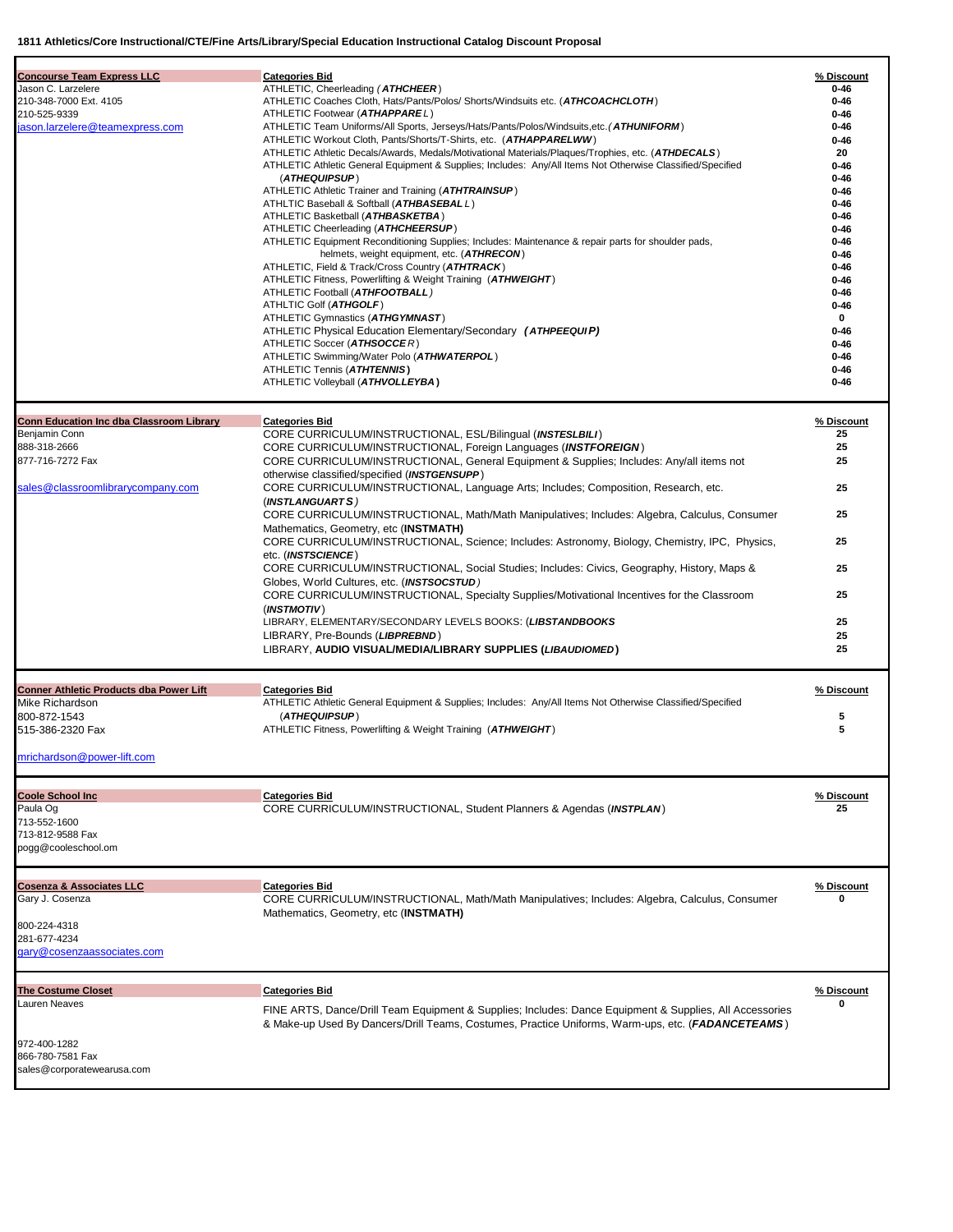| <b>Crestline Spcialties, Inc.</b><br>Michael Truchon<br>800-221-7797<br>800-242-8290<br>crestlinegeneral@crestline.com<br><b>Cueblue LLC</b><br>Joseph F. Fertitta III<br>713-357-6650<br>713-357-6651 Fax<br>support @cueblue.com | <b>Categories Bid</b><br>CORE CURRICULUM/INSTRUCTIONAL, General Equipment & Supplies; Includes: Any/All Items Not<br>Otherwise Classified/Specified (INSTGENSUPP)<br>ATHLETIC Coaches Cloth, Hats/Pants/Polos/ Shorts/Windsuits etc. (ATHCOACHCLOTH)<br>ATHLETIC Team Uniforms/All Sports, Jerseys/Hats/Pants/Polos/Windsuits,etc. (ATHUNIFORM)<br>ATHLETIC Workout Cloth, Pants/Shorts/T-Shirts, etc. (ATHAPPARELWW)<br>ATHLETIC Athletic Decals/Awards, Medals/Motivational Materials/Plaques/Trophies, etc. (ATHDECALS)<br>FINE ARTS, Art, Elementary; Includes: Brushes, Chalks, Crayons, Equipment, Papers, Paints, Pens, Scissors,<br>Tools etc. (FAELEMSUPPS)<br><b>Categories Bid</b><br>CTE, Audio-Video Technology Supplies (CTEAVTECEQP)<br>CTE, Technology; Includes: Maintenance, Parts, Programming, Repair (CTETECH)<br>FINE ARTS, Elementary Music, General Supplies, Includes: Instruments Valued under 150.00, Bells, Chimes,<br>Recorders, Tambourines Etc. and Repair Parts (FAELESUPP)<br>FINE ARTS, Elementary Music Equipment & Supplies; Includes: Metronomes, Music Cabinets, Musical | % Discount<br>10%<br>10<br>10<br>10<br>10<br>10<br>% Discount<br>0%<br>0%<br>0%<br>0% |
|------------------------------------------------------------------------------------------------------------------------------------------------------------------------------------------------------------------------------------|----------------------------------------------------------------------------------------------------------------------------------------------------------------------------------------------------------------------------------------------------------------------------------------------------------------------------------------------------------------------------------------------------------------------------------------------------------------------------------------------------------------------------------------------------------------------------------------------------------------------------------------------------------------------------------------------------------------------------------------------------------------------------------------------------------------------------------------------------------------------------------------------------------------------------------------------------------------------------------------------------------------------------------------------------------------------------------------------------------------|---------------------------------------------------------------------------------------|
|                                                                                                                                                                                                                                    | Instruments, Pianos, Stands, Tuners, etc. (FAELEMUSIC)<br>FINE ARTS, Theater Arts Equipment & Supplies; Includes: Accessories, Blackbox, Foggers, Lighting, One-Act<br>Plays, Props Wood Props, Stage Equipment & Supplies, UIL etc. (FASTAGEEQUP)                                                                                                                                                                                                                                                                                                                                                                                                                                                                                                                                                                                                                                                                                                                                                                                                                                                             | 0%                                                                                    |
|                                                                                                                                                                                                                                    |                                                                                                                                                                                                                                                                                                                                                                                                                                                                                                                                                                                                                                                                                                                                                                                                                                                                                                                                                                                                                                                                                                                |                                                                                       |
| <b>DanzGear</b><br>Keith Moravits                                                                                                                                                                                                  | <b>Categories Bid</b><br>FINE ARTS, Dance/Drill Team Equipment & Supplies; Includes: Dance Equipment & Supplies, All Accessories<br>& Make-up Used By Dancers/Drill Teams, Costumes, Practice Uniforms, Warm-ups, etc. (FADANCETEAMS)                                                                                                                                                                                                                                                                                                                                                                                                                                                                                                                                                                                                                                                                                                                                                                                                                                                                          | % Discount<br>0%                                                                      |
| 210-491-9016                                                                                                                                                                                                                       | FINE ARTS, Fine Arts General Equipment & Supplies; Includes: Any/All Items Not Otherwise<br>Classified/Specified (FAEQUPSRV)                                                                                                                                                                                                                                                                                                                                                                                                                                                                                                                                                                                                                                                                                                                                                                                                                                                                                                                                                                                   | 0%                                                                                    |
| 210-490-7311 Fax                                                                                                                                                                                                                   | FINE ARTS, Theater Arts Equipment & Supplies; Includes: Accessories, Blackbox, Foggers, Lighting, One-Act<br>Plays, Props Wood Props, Stage Equipment & Supplies, UIL etc. (FASTAGEEQUP)                                                                                                                                                                                                                                                                                                                                                                                                                                                                                                                                                                                                                                                                                                                                                                                                                                                                                                                       | 0%                                                                                    |
| team@danzgear.com                                                                                                                                                                                                                  | FINE ARTS, Theater Arts Apparel/Costumes (FACOSTUMES)                                                                                                                                                                                                                                                                                                                                                                                                                                                                                                                                                                                                                                                                                                                                                                                                                                                                                                                                                                                                                                                          | 0%                                                                                    |
| <b>Different Roads to Learning</b>                                                                                                                                                                                                 | <b>Categories Bid</b>                                                                                                                                                                                                                                                                                                                                                                                                                                                                                                                                                                                                                                                                                                                                                                                                                                                                                                                                                                                                                                                                                          | % Discount                                                                            |
| Hanah Cavins Wolford                                                                                                                                                                                                               | CORE CURRICULUM/INSTRUCTIONAL, General Equipment & Supplies; Includes: Any/All Items Not                                                                                                                                                                                                                                                                                                                                                                                                                                                                                                                                                                                                                                                                                                                                                                                                                                                                                                                                                                                                                       | 5                                                                                     |
| 212-604-9637                                                                                                                                                                                                                       | Otherwise Classified/Specified (INSTGENSUPP)<br>SPECIAL EDUCATION, Assistive Technology; i.e. Special Education (CIS) Hardware, Peripherals, Software,                                                                                                                                                                                                                                                                                                                                                                                                                                                                                                                                                                                                                                                                                                                                                                                                                                                                                                                                                         | 5                                                                                     |
| 212-206-9329                                                                                                                                                                                                                       | etc. (SPEDASSISTECH)<br>SPECIAL EDUCATION, Multi-Subject Teaching Aids, General Equipment, Manipulatives & Supplies; Includes:<br>Any/All Items Not Otherwise Classified/Specified (SPEDGENSUPPS)                                                                                                                                                                                                                                                                                                                                                                                                                                                                                                                                                                                                                                                                                                                                                                                                                                                                                                              | 5                                                                                     |
| info@difflearn.com                                                                                                                                                                                                                 |                                                                                                                                                                                                                                                                                                                                                                                                                                                                                                                                                                                                                                                                                                                                                                                                                                                                                                                                                                                                                                                                                                                |                                                                                       |
| <b>Discount Magazine</b>                                                                                                                                                                                                           | <b>Categories Bid</b>                                                                                                                                                                                                                                                                                                                                                                                                                                                                                                                                                                                                                                                                                                                                                                                                                                                                                                                                                                                                                                                                                          | % Discount                                                                            |
| Jason Bell                                                                                                                                                                                                                         | CORE CURRICULUM/INSTRUCTIONAL, General Equipment & Supplies; Includes: Any/All Items Not                                                                                                                                                                                                                                                                                                                                                                                                                                                                                                                                                                                                                                                                                                                                                                                                                                                                                                                                                                                                                       | o                                                                                     |
| 239-274-6868                                                                                                                                                                                                                       | Otherwise Classified/Specified (INSTGENSUPP)<br>LIBRARY, PERIODICAL/ SUBSCRIPTIONS; Includes: Journals, Magazines, Newsletters, Newspapers,<br>Publications (LIBPERIODIC)                                                                                                                                                                                                                                                                                                                                                                                                                                                                                                                                                                                                                                                                                                                                                                                                                                                                                                                                      | 0                                                                                     |
| info@discountmagazineweb.com                                                                                                                                                                                                       |                                                                                                                                                                                                                                                                                                                                                                                                                                                                                                                                                                                                                                                                                                                                                                                                                                                                                                                                                                                                                                                                                                                |                                                                                       |
| Early Childhood LLC dba Discount School Supply                                                                                                                                                                                     | <b>Categories Bid</b>                                                                                                                                                                                                                                                                                                                                                                                                                                                                                                                                                                                                                                                                                                                                                                                                                                                                                                                                                                                                                                                                                          | % Discount                                                                            |
| Kierston Young                                                                                                                                                                                                                     | FINE ARTS, Art, Elementary; Includes: Brushes, Chalks, Crayons, Equipment, Papers, Paints, Pens, Scissors,<br>Tools etc. (FAELEMSUPPS)                                                                                                                                                                                                                                                                                                                                                                                                                                                                                                                                                                                                                                                                                                                                                                                                                                                                                                                                                                         | 18                                                                                    |
| 800-836-9515                                                                                                                                                                                                                       | FINE ARTS, Art, Secondary, Sculpting; Includes: Ceramics Supplies, Clay, Carving Boards, Kilns, Kiln<br>Supplies, Tools, Ceramics (FASECONSCULPT)                                                                                                                                                                                                                                                                                                                                                                                                                                                                                                                                                                                                                                                                                                                                                                                                                                                                                                                                                              | 18                                                                                    |
| 800-993-3609 Fax                                                                                                                                                                                                                   | FINE ARTS, Elementary Music Equipment & Supplies; Includes: Metronomes, Music Cabinets, Musical<br>Instruments, Pianos, Stands, Tuners, etc. (FAELEMUSIC)                                                                                                                                                                                                                                                                                                                                                                                                                                                                                                                                                                                                                                                                                                                                                                                                                                                                                                                                                      | 18                                                                                    |
| kyoung@discountschoolsupply.com                                                                                                                                                                                                    | LIBRARY, AUDIO VISUAL/MEDIA/LIBRARY SUPPLIES (LIBAUDIOMED)                                                                                                                                                                                                                                                                                                                                                                                                                                                                                                                                                                                                                                                                                                                                                                                                                                                                                                                                                                                                                                                     | 18                                                                                    |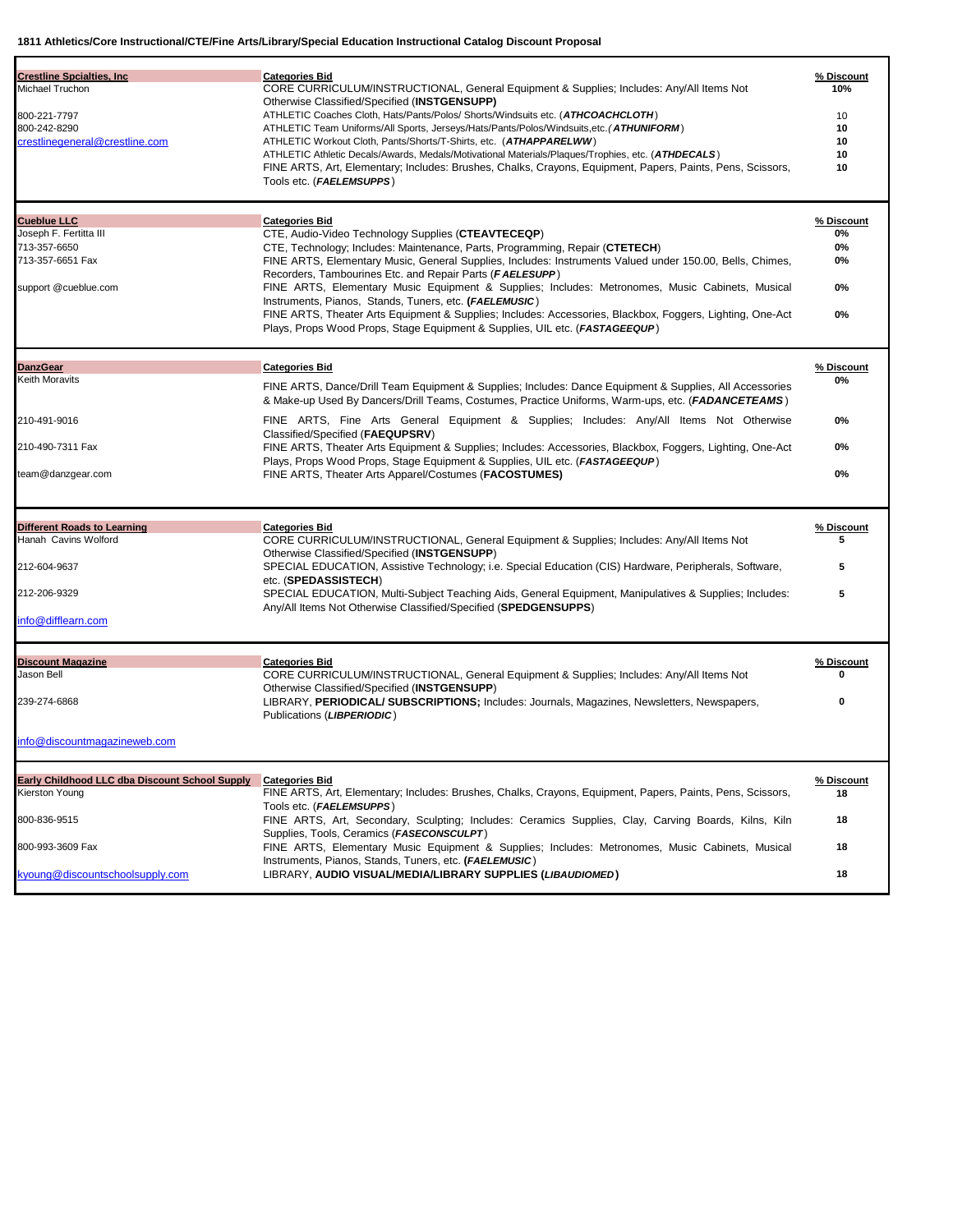| <b>Engraving Etc.</b><br>Joan Young<br>281-331-6275              | <b>Categories Bid</b><br>ATHLETIC Athletic Decals/Awards, Medals/Motivational Materials/Plaques/Trophies, etc. (ATHDECALS)                                        | % Discount<br>30-40% |
|------------------------------------------------------------------|-------------------------------------------------------------------------------------------------------------------------------------------------------------------|----------------------|
| youngj0917@aol.com                                               |                                                                                                                                                                   |                      |
| <b>EMC Publishing LLC</b>                                        | <b>Categories Bid</b>                                                                                                                                             | % Discount           |
| Michael Demakos<br>800-328-1452                                  | CORE CURRICULUM/INSTRUCTIONAL, Foreign Languages (INSTFOREIGN)<br>CORE CURRICULUM/INSTRUCTIONAL, Language Arts; Includes; Composition, Research, etc.             | 0                    |
| 800-328-4564 Fax                                                 | (INSTLANGUARTS)<br>CORE CURRICULUM/INSTRUCTIONAL, Science; Includes: Astronomy, Biology, Chemistry, IPC, Physics,                                                 | 0                    |
|                                                                  | etc. (INSTSCIENCE)                                                                                                                                                |                      |
| educate@emcp.com                                                 | CORE CURRICULUM/INSTRUCTIONAL, Social Studies; Includes: Civics, Geography, History, Maps &<br>Globes, World Cultures, etc. (INSTSOCSTUD)                         | 0                    |
| <b>Empowering Writers</b>                                        | <b>Categories Bid</b>                                                                                                                                             | % Discount           |
| Art Jureller                                                     | CORE CURRICULUM/INSTRUCTIONAL, General Equipment & Supplies; Includes: Any/all items not<br>otherwise classified/specified (INSTGENSUPP)                          | o                    |
| 203-452-8301                                                     | CORE CURRICULUM/INSTRUCTIONAL, Language Arts; Includes; Composition, Research, etc.<br>(INSTLANGUARTS)                                                            | 0                    |
| 203-452-8365                                                     | CORE CURRICULUM/INSTRUCTIONAL, Student Planners & Agendas (INSTPLAN)                                                                                              | 0                    |
| skus@empoweringwriters.com                                       |                                                                                                                                                                   |                      |
| <b>Encore Data Products, Inc.</b><br>Jeff Burges                 | <b>Categories Bid</b><br>CORE CURRICULUM/INSTRUCTIONAL, General Equipment & Supplies; Includes: Any/All Items Not<br>Otherwise Classified/Specified (INSTGENSUPP) | % Discount<br>0      |
| 866-926-1669                                                     | CTE, Audio-Video Technology Supplies (CTEAVTECEQP)                                                                                                                | 0                    |
| 303-482-1142<br>sales@encoredataproducts.com                     |                                                                                                                                                                   |                      |
| <b>Enslow Publishing, LLC</b>                                    | <b>Categories Bid</b>                                                                                                                                             | % Discount           |
| Jenny Speed<br>800-398-2504                                      | CORE CURRICULUM/INSTRUCTIONAL, ESL/Bilingual (INSTESLBILI)                                                                                                        | 25                   |
| 877-980-4456                                                     | CORE CURRICULUM/INSTRUCTIONAL, Foreign Languages (INSTFOREIGN)<br>CORE CURRICULUM/INSTRUCTIONAL, General Equipment & Supplies; Includes: Any/All Items Not        | 25<br>25             |
| bids@enslow.com                                                  | Otherwise Classified/Specified (INSTGENSUPP)<br>LIBRARY, ELEMENTARY/SECONDARY LEVELS BOOKS: (LIBSTANDBOOKS)<br>LIBRARY, Paper Back Books (LIBPAPERBACK)           | 25<br>15             |
|                                                                  | LIBRARY, Electronic Books (E-Books) (LIBELECPUB)<br>FREE LIBRARY PROCESSING                                                                                       | 25                   |
| Fastenation, Inc.                                                | <b>Categories Bid</b>                                                                                                                                             | % Discount           |
| Justin Ferdinand                                                 | CORE CURRICULUM/INSTRUCTIONAL, General Equipment & Supplies; Includes: Any/All Items Not<br>Otherwise Classified/Specified (INSTGENSUPP)                          | 10                   |
| 800-876-9922                                                     | CORE CURRICULUM/INSTRUCTIONAL, Specialty Supplies/Motivational Incentives for the Classroom<br>(INSTMOTIV)                                                        | 10                   |
| 843-606-9633 Fax                                                 | ATHLETIC Athletic General Equipment & Supplies; Includes: Any/All Items Not Otherwise Classified/Specified                                                        | 10                   |
| iferdinand@fastenation.com                                       | (ATHEQUIPSUP)<br>CTE Equipment Maintenance & Repair (CTEEQUPMNT)                                                                                                  | 10                   |
|                                                                  | CTE, Graphic Equipment & Supplies (CTEGRAPHICS)<br>SPECIAL EDUCATION, Multi-Subject Teaching Aids, General Equipment, Manipulatives & Supplies; Includes:         | 10<br>10             |
|                                                                  | Any/All Items Not Otherwise Classified/Specified (SPEDGENSUPPS)                                                                                                   |                      |
|                                                                  | SPECIAL EDUCATION, Occupational/Technical & Physical Therapy Supplies & Equipment (SPEOTEQUIP)                                                                    | 10                   |
| <b>First Chair Formal Wear</b>                                   | <b>Categories Bid</b>                                                                                                                                             | % Discount           |
| David Jircik<br>832-248-9944                                     | FINE ARTS, Band Supplies (FABANDSUPP)<br>FINE ARTS, Choir Supplies & Equipment (FACHOIR)                                                                          | o<br>0               |
| 281-992-0976 Fax                                                 | FINE ARTS, Orchestra Supplies & Equipment (FAORCHESTRA)                                                                                                           | 0                    |
| djircik@sbcglobal.net                                            | FINE ARTS, Fine Arts Misc. Equipment & General Supplies (FAMISCEQUIP)<br>FINE ARTS, Fine Arts General Equipment & Supplies; Includes: Any/All Items Not Otherwise | o                    |
|                                                                  | Classified/Specified (FAEQUPSRV)<br>FINE ARTS, Theater Arts Apparel/Costumes (FACOSTUMES)                                                                         | 0                    |
| <b>Frankel's Costume Company Inc.</b>                            | <b>Categories Bid</b>                                                                                                                                             | % Discount           |
| Terrie E. Frankel                                                | FINE ARTS, Theater Arts Apparel/Costumes (FACOSTUMES)                                                                                                             | Λ                    |
| 713-228-9445<br>713-228-9949 Fax<br>tf.office@frankelcostume.com |                                                                                                                                                                   |                      |
|                                                                  |                                                                                                                                                                   |                      |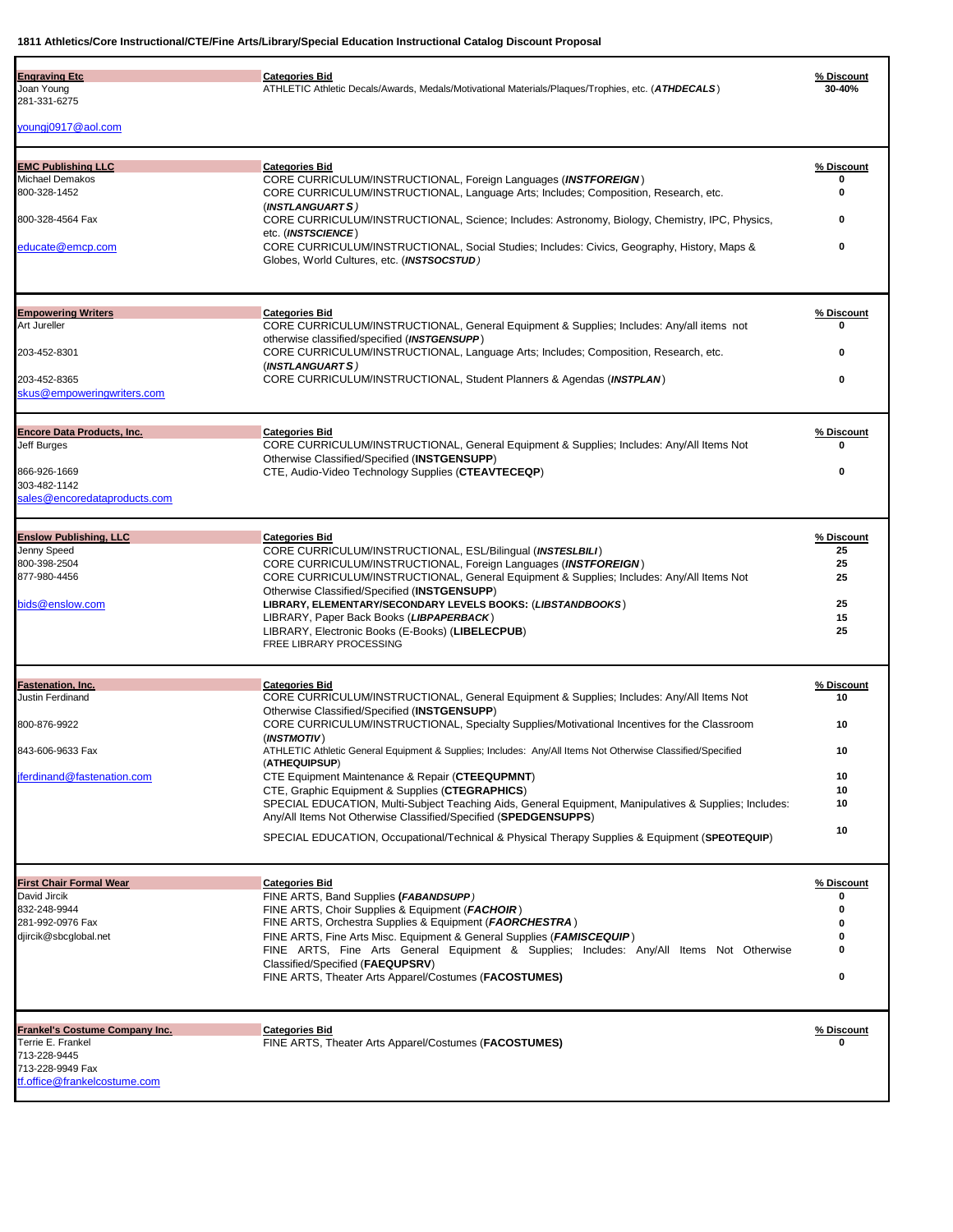|                                             | <b>Categories Bid</b>                                                                                                        | % Discount              |
|---------------------------------------------|------------------------------------------------------------------------------------------------------------------------------|-------------------------|
| Free Spirit Publishing, Inc.<br>Liz Bergren | SPECIAL EDUCATION, challenged students (SPEDOMEQUIP)                                                                         |                         |
| 800-735-7323                                | CORE CURRICULUM/INSTRUCTIONAL, General Equipment & Supplies; Includes: Any/All Items Not                                     | 0                       |
|                                             | Otherwise Classified/Specified (INSTGENSUPP)                                                                                 |                         |
| 866-419-5199 Fax                            |                                                                                                                              |                         |
| bergren@freespirit.com                      |                                                                                                                              |                         |
|                                             |                                                                                                                              |                         |
| <b>Frey Scientific LLC</b>                  | <b>Categories Bid</b>                                                                                                        | % Discount              |
| Amy Fuss                                    | CORE CURRICULUM/INSTRUCTIONAL, Science; Includes: Astronomy, Biology, Chemistry, IPC, Physics,                               | 35                      |
| 800-225-3739                                | etc. (INSTSCIENCE)                                                                                                           |                         |
| 877-256-3739                                |                                                                                                                              |                         |
| bidnotices@schoolspecialty.com              |                                                                                                                              |                         |
|                                             |                                                                                                                              |                         |
| Gareth Stevens Publishing & Gareth Stevens  | <b>Categories Bid</b>                                                                                                        | % Discount              |
| <b>Classroom &amp; Gareth Digital</b>       |                                                                                                                              |                         |
| Jenny Speed                                 | CORE CURRICULUM/INSTRUCTIONAL, ESL/Bilingual (INSTESLBILI)                                                                   | $15 - 25*$              |
| 800-542-2595                                | CORE CURRICULUM/INSTRUCTIONAL, Foreign Languages (INSTFOREIGN)                                                               | $15 - 25*$              |
| 877-542-2596 Fax                            | CORE CURRICULUM/INSTRUCTIONAL, General Equipment & Supplies; Includes: Any/All Items Not                                     | $15 - 25*$              |
|                                             | Otherwise Classified/Specified (INSTGENSUPP)                                                                                 |                         |
| bids@aspub.com                              | LIBRARY, ELEMENTARY/SECONDARY LEVELS BOOKS: (LIBSTANDBOOKS)                                                                  | 25                      |
|                                             | LIBRARY, Paper Back Books (LIBPAPERBACK)                                                                                     | 15<br>25                |
|                                             | LIBRARY, Electronic Books (E-Books) (LIBELECPUB)<br>FREE LIBRARY PROCESSING                                                  |                         |
|                                             | * 25% discount for Hardcover/ 15% for Paperback                                                                              |                         |
|                                             |                                                                                                                              |                         |
| <b>Garrett Book Company</b>                 | <b>Categories Bid</b>                                                                                                        | % Discount              |
| Cheryl York                                 | LIBRARY, ELEMENTARY/SECONDARY LEVELS BOOKS: (LIBSTANDBOOKS)                                                                  | 30                      |
| 800-654-9366                                |                                                                                                                              |                         |
| 888-525-1560 Fax                            |                                                                                                                              |                         |
| cheryl.york@garrettbooks.com                |                                                                                                                              |                         |
| <b>GF Educators Inc</b>                     | <b>Categories Bid</b>                                                                                                        | % Discount              |
| <b>Patsy Gutierrez</b>                      | CORE CURRICULUM/INSTRUCTIONAL, General Equipment & Supplies; Includes: Any/All Items Not Otherwise                           | ŋ                       |
|                                             | Classified/Specified (INSTGENSUPP)                                                                                           |                         |
| 903-569-0740                                |                                                                                                                              |                         |
| 903-569-0742 Fax                            |                                                                                                                              |                         |
| patsy@stepupteks.com                        |                                                                                                                              |                         |
|                                             |                                                                                                                              |                         |
| Gilman Gear                                 | <b>Categories Bid</b>                                                                                                        | % Discount              |
| Nadine Parker                               | CORE CURRICULUM/INSTRUCTIONAL, General Equipment & Supplies; Includes: Any/All Items Not                                     | 5                       |
|                                             | Otherwise Classified/Specified (INSTGENSUPP)                                                                                 |                         |
| 860-889-7334                                | ATHLETIC, Athletic General Equipment & Supplies; Includes: Any/All Items Not Otherwise Classified/Specified<br>(ATHEQUIPSUP) | 5                       |
| 860-823-1859 Fax                            | ATHLETIC Football (ATHFOOTBALL)                                                                                              | 5                       |
| sales@gilmangear.com                        |                                                                                                                              |                         |
|                                             |                                                                                                                              |                         |
|                                             |                                                                                                                              |                         |
| <b>Ginger Snaps Apparel</b>                 |                                                                                                                              |                         |
|                                             | <b>Categories Bid</b>                                                                                                        | % Discount              |
| John Robertson                              | CORE CURRICULUM/INSTRUCTIONAL, General Equipment & Supplies; Includes: Any/All Items Not                                     | 5                       |
|                                             | Otherwise Classified/Specified (INSTGENSUPP)                                                                                 |                         |
| 214-635-3330                                | ATHLETIC Coaches Cloth, Hats/Pants/Polos/ Shorts/Windsuits etc. (ATHCOACHCLOTH)                                              | 5                       |
| 972-288-0880 Fax                            | ATHLETIC Team Uniforms/All Sports, Jerseys/Hats/Pants/Polos/Windsuits,etc.(ATHUNIFORM)                                       | 5                       |
| info@gingersnapsapparel.com                 | ATHLETIC Workout Cloth, Pants/Shorts/T-Shirts, etc. (ATHAPPARELWW)                                                           | 5                       |
|                                             | FINE ARTS, Choir Supplies & Equipment (FACHOIR)                                                                              | 5                       |
|                                             | FINE ARTS, Orchestra Supplies & Equipment (FAORCHESTRA)                                                                      | 5                       |
|                                             | FINE ARTS, Fine Arts Misc. Equipment & General Supplies (FAMISCEQUIP)                                                        | 5                       |
|                                             | FINE ARTS, Fine Arts General Equipment & Supplies; Includes: Any/All Items Not Otherwise                                     | 5                       |
|                                             | Classified/Specified (FAEQUPSRV)<br>FINE ARTS, Theater Arts Apparel/Costumes (FACOSTUMES)                                    | $\overline{\mathbf{5}}$ |
|                                             |                                                                                                                              |                         |
| GL Group Inc. dba Booksource                | <b>Categories Bid</b>                                                                                                        | % Discount              |
| Steve Baun                                  | CORE CURRICULUM/INSTRUCTIONAL, ESL/Bilingual (INSTESLBILI)                                                                   | 25                      |
| 800-444-0435                                | CORE CURRICULUM/INSTRUCTIONAL, Language Arts; Includes; Composition, Research, etc.                                          | 25                      |
|                                             | (INSTLANGUARTS)                                                                                                              |                         |
| 800-647-1923 Fax                            | LIBRARY, ELEMENTARY/SECONDARY LEVELS BOOKS: (LIBSTANDBOOKS)                                                                  | 0                       |
| bids@booksource.com                         | LIBRARY, Paper Back Books (LIBPAPERBACK)<br>LIBRARY, Reference Books (LIBREFERBKS)                                           | 0<br>0                  |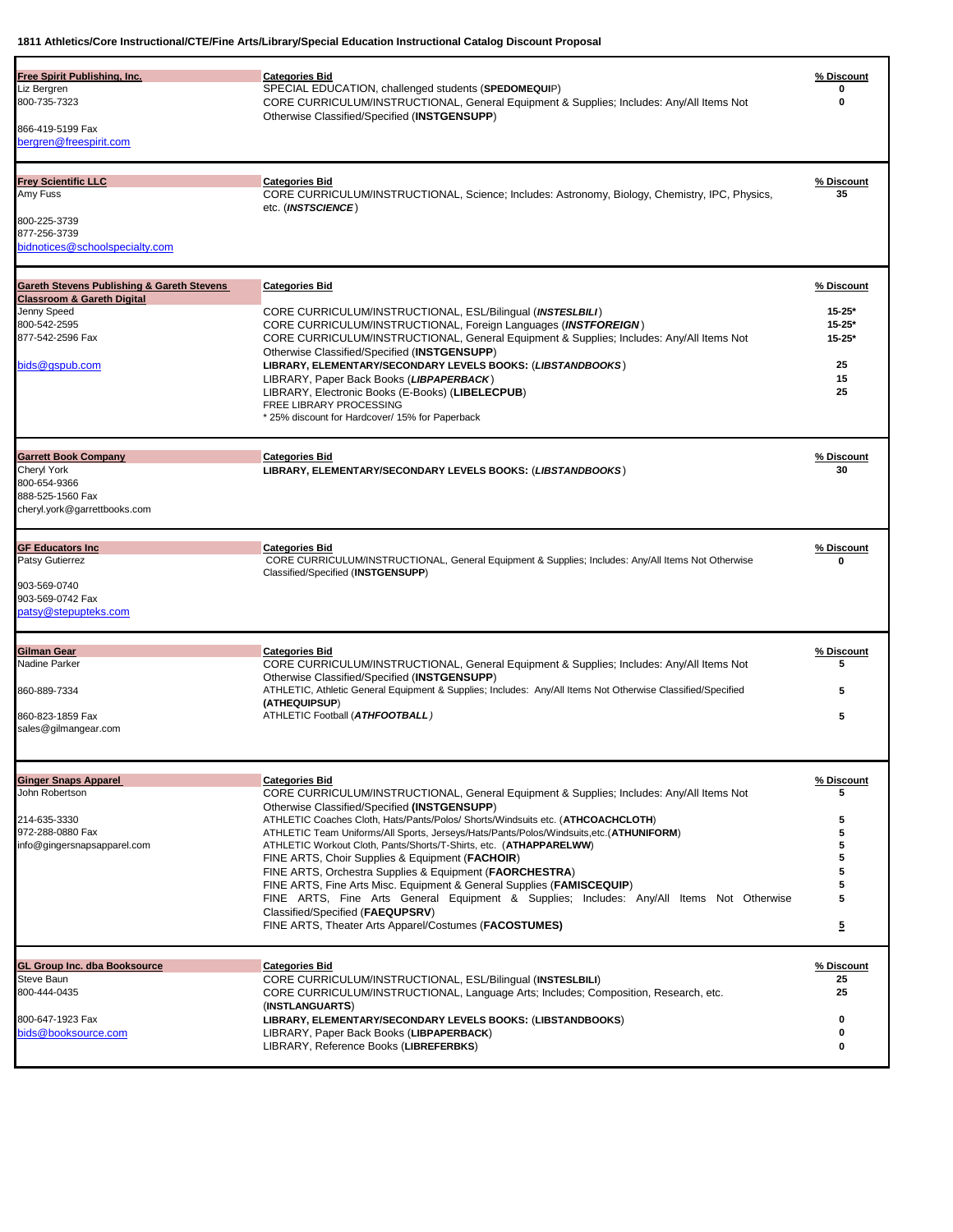| The Goodheart-Wilcox Co Inc dba Goodheart                              | <b>Categories Bid</b>                                                                                                                                                                                             | % Discount           |
|------------------------------------------------------------------------|-------------------------------------------------------------------------------------------------------------------------------------------------------------------------------------------------------------------|----------------------|
| <b>Wilcox Publisher</b><br>Kelly A. Jackson                            | CORE CURRICULUM/INSTRUCTIONAL, Math/Math Manipulatives; Includes: Algebra, Calculus, Consumer                                                                                                                     | 25                   |
| 800-323-0440                                                           | Mathematics, Geometry, etc (INSTMATH)<br>CORE CURRICULUM/INSTRUCTIONAL, Science; Includes: Astronomy, Biology, Chemistry, IPC, Physics,                                                                           | 25                   |
|                                                                        | etc. (INSTSCIENCE)                                                                                                                                                                                                |                      |
| 888-409-3900 Fax<br>custserv@g-w.com                                   | CTE- Agriculture (CTEAGRICUL)                                                                                                                                                                                     | 25<br>25             |
|                                                                        | CTE, Architecture & Construction (CTEARCHCONS)<br>CTE, Auto Collision & Repair (CTEAUTOTECH)                                                                                                                      | 25                   |
|                                                                        | CTE Equipment Maintenance & Repair (CTEEQUPMNT)                                                                                                                                                                   | 25                   |
|                                                                        | CTE, Culinary Arts/Bakery (CTECULARTSBAKE)                                                                                                                                                                        | 25                   |
|                                                                        | CTE, Engineering/Technical (CTEENGTECH)                                                                                                                                                                           | 25                   |
|                                                                        | CTE, Family Consumer Science (CTECONSCIEN)                                                                                                                                                                        | 25                   |
|                                                                        | CTE, Family Consumer Science-Day Care (CTEFAMDAYCARE)                                                                                                                                                             | 25                   |
|                                                                        | CTE, Fashion Design (CTEFASHION)                                                                                                                                                                                  | 25                   |
|                                                                        | CTE, Floral Design (CTEFLORAL)<br>CTE, Graphic Equipment & Supplies (CTEGRAPHICS)                                                                                                                                 | 25<br>25             |
|                                                                        | CTE, Health Science (CTEHEALTHSC)                                                                                                                                                                                 | 25                   |
|                                                                        | CTE, HVAC (CTEHVAC)                                                                                                                                                                                               | 25                   |
|                                                                        | CTE, Journalism (CTEJOURNALS)                                                                                                                                                                                     | 25                   |
|                                                                        | CTE, Precision Manufacturing; Includes: CNC Machines, Lathes, Mills, etc. (CTEMANF)                                                                                                                               | 25                   |
|                                                                        | CTE, Technology; Includes: Maintenance, Parts, Programming, Repair (CTETECH)                                                                                                                                      | 25                   |
|                                                                        | CTE, Welding (CTEWELDING)                                                                                                                                                                                         | 25                   |
| <b>GraceNotes LLC</b>                                                  | <b>Categories Bid</b>                                                                                                                                                                                             | % Discount           |
| Don Crafton                                                            | FINE ARTS, Elementary Music Equipment & Supplies; Includes: Metronomes, Music Cabinets, Musical<br>Instruments, Pianos, Stands, Tuners, etc. (FAELEMUSIC)                                                         |                      |
| 888-433-7722                                                           | FINE ARTS, Band, Choir, Elementary Music, Orchestra; Sheet Music Folios (FASHTMUSIC)                                                                                                                              | 0                    |
| 804-548-4143 Fax                                                       | LIBRARY, AUDIO VISUAL/MEDIA/LIBRARY SUPPLIES (LIBAUDIOMED)                                                                                                                                                        | varies               |
| orders@sightreadingfactory.com                                         |                                                                                                                                                                                                                   |                      |
|                                                                        |                                                                                                                                                                                                                   |                      |
| <b>Granick Sport Inc. dba S &amp; R Sports</b><br><b>Steve Granick</b> | <b>Categories Bid</b><br>ATHLETIC Athletic General Equipment & Supplies; Includes: Any/All Items Not Otherwise Classified/Specified                                                                               | % Discount<br>varies |
| 800-231-8295                                                           | (ATHEQUIPSUP)                                                                                                                                                                                                     |                      |
| 310-530-8295 Fax                                                       |                                                                                                                                                                                                                   |                      |
| store@srsport.com                                                      |                                                                                                                                                                                                                   |                      |
| <b>Greenhaven Publishing LLC</b>                                       | <b>Categories Bid</b>                                                                                                                                                                                             | % Discount           |
| Jenny Speed                                                            | CORE CURRICULUM/INSTRUCTIONAL, ESL/Bilingual (INSTESLBILI)                                                                                                                                                        | $15 - 25*$           |
| 844-317-7404                                                           | CORE CURRICULUM/INSTRUCTIONAL, Foreign Languages (INSTFOREIGN)                                                                                                                                                    | $15 - 25*$           |
| 844-317-7405 Fax                                                       | CORE CURRICULUM/INSTRUCTIONAL, General Equipment & Supplies; Includes: Any/All Items Not                                                                                                                          | $15 - 25*$           |
|                                                                        | Otherwise Classified/Specified (INSTGENSUPP)                                                                                                                                                                      |                      |
| bids@greenhavenpub.com                                                 | LIBRARY, ELEMENTARY/SECONDARY LEVELS BOOKS: (LIBSTANDBOOKS)                                                                                                                                                       | 25<br>15             |
|                                                                        | LIBRARY, Paper Back Books (LIBPAPERBACK)<br>LIBRARY, Electronic Books (E-Books) (LIBELECPUB)                                                                                                                      | 25                   |
|                                                                        | FREE LIBRARY PROCESSING                                                                                                                                                                                           |                      |
|                                                                        | * 25% discount for Hardcover/ 15% for Paperback                                                                                                                                                                   |                      |
| <b>Green Technology Specialists</b>                                    | <b>Categories Bid</b>                                                                                                                                                                                             | % Discount           |
| Darwin L. Campbell                                                     | CORE CURRICULUM/INSTRUCTIONAL, General Equipment & Supplies; Includes: Any/All Items Not                                                                                                                          | 5                    |
| 832-728-9503                                                           | Otherwise Classified/Specified (INSTGENSUPP)<br>ATHLETIC, Athletic General Equipment & Supplies; Includes: Any/All Items Not Otherwise Classified/Specified                                                       | 5                    |
|                                                                        | (ATHEQUIPSUP)                                                                                                                                                                                                     |                      |
| 832-941-0390                                                           | ATHLETIC, Athletic Trainer and Training (ATHTRAINSUP)                                                                                                                                                             | 5                    |
| darkar00@gmail.com                                                     | CTE, Cosmetology/Barbering (CTECOSMBARB)<br>CTE, Criminal Justice (CTECRIMJUST)                                                                                                                                   | 5<br>5               |
|                                                                        | CTE, Veterinary Technician; Includes: Grooming, Implements, Ointments & Vaccines, etc. (CTEVETTECH)                                                                                                               | 5                    |
|                                                                        | FINE ARTS, Fine Arts Misc. Equipment & General Supplies (FAMISCEQUIP)                                                                                                                                             | 5                    |
|                                                                        | FINE ARTS, Fine Arts General Equipment & Supplies; Includes: Any/All Items Not Otherwise                                                                                                                          | 5                    |
|                                                                        | Classified/Specified (FAEQUPSRV)                                                                                                                                                                                  |                      |
|                                                                        |                                                                                                                                                                                                                   | 5                    |
|                                                                        | SPECIAL EDUCATION, Nurse/Clinic Supplies; Includes: Any Medical Equipment & Supplies needed to Meet<br>the Needs of Intellectually and/or Physically Challenged students (NURSESUPP) (Odor Germ Air Purification) |                      |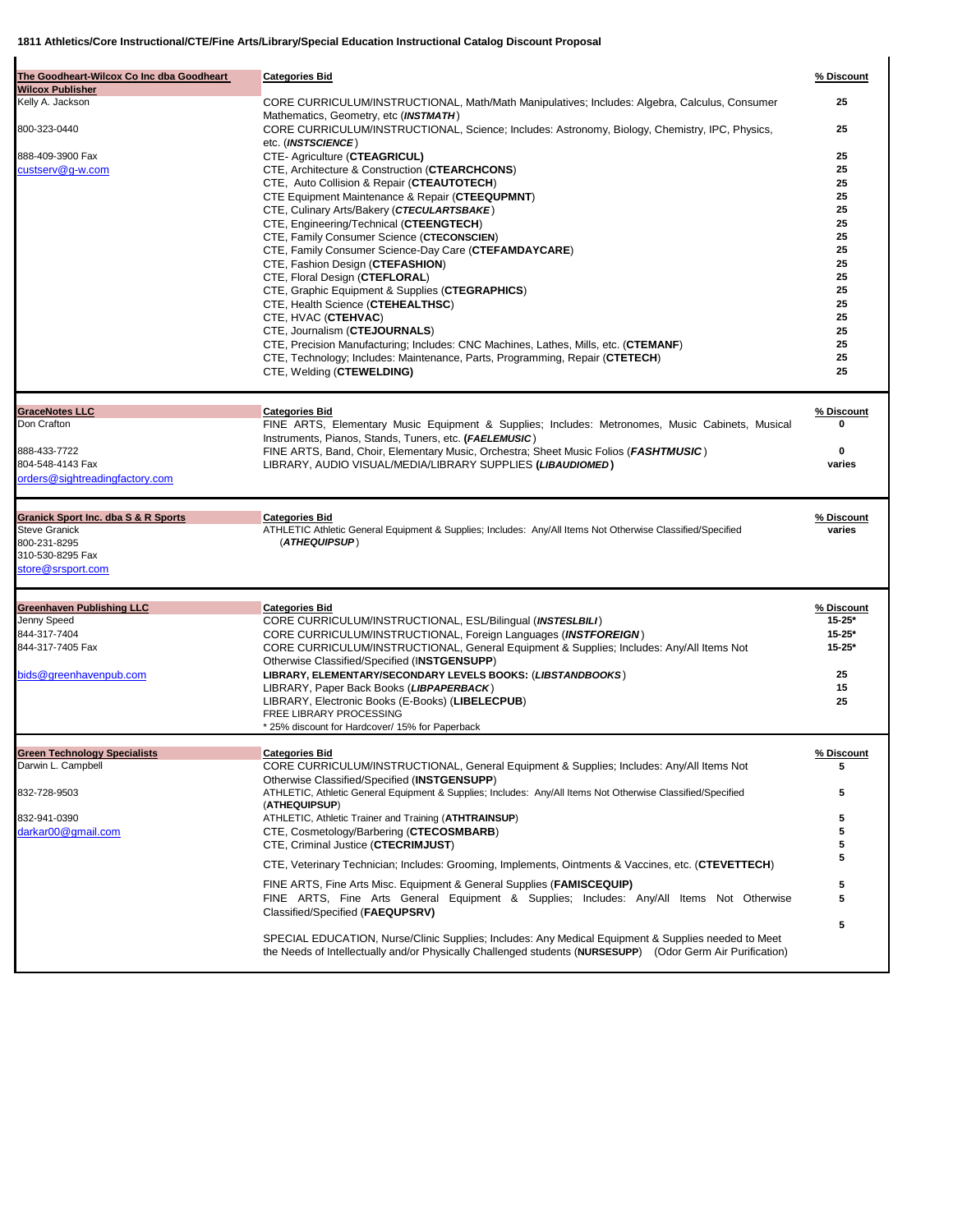| <b>Greenwood Publising dba Heinemann</b>          | <b>Categories Bid</b>                                                                                                                                        | % Discount       |
|---------------------------------------------------|--------------------------------------------------------------------------------------------------------------------------------------------------------------|------------------|
| Lori P. Lampert                                   | CORE CURRICULUM/INSTRUCTIONAL, General Equipment & Supplies; Includes: Any/All Items Not                                                                     | 0                |
|                                                   | Otherwise Classified/Specified (INSTGENSUPP)                                                                                                                 |                  |
| 800-225-5800                                      | CORE CURRICULUM/INSTRUCTIONAL, Language Arts; Includes; Composition, Research, etc.                                                                          | 0                |
|                                                   | (INSTLANGUARTS)                                                                                                                                              |                  |
| 877-231-6980                                      | CORE CURRICULUM/INSTRUCTIONAL, Math/Math Manipulatives; Includes: Algebra, Calculus, Consumer                                                                | 0                |
| ori.lampert@heinemann.com                         | Mathematics, Geometry, etc (INSTMATH)<br>CORE CURRICULUM/INSTRUCTIONAL, Science; Includes: Astronomy, Biology, Chemistry, IPC, Physics,                      | 0                |
|                                                   | etc. (INSTSCIENCE)                                                                                                                                           |                  |
|                                                   | CORE CURRICULUM/INSTRUCTIONAL, Social Studies; Includes: Civics, Geography, History, Maps &                                                                  | 0                |
|                                                   | Globes, World Cultures, etc. (INSTSOCSTUD)                                                                                                                   |                  |
|                                                   |                                                                                                                                                              |                  |
| <b>Groggy Dog Sportswear</b>                      | <b>Categories Bid</b>                                                                                                                                        | % Discount       |
| Mary Ann Chambers                                 | ATHLETIC Coaches Cloth, Hats/Pants/Polos/ Shorts/Windsuits etc. (ATHCOACHCLOTH)                                                                              | 5                |
| 940-891-4022<br>940-891-4021                      | ATHLETIC Team Uniforms/All Sports, Jerseys/Hats/Pants/Polos/Windsuits,etc.(ATHUNIFORM)<br>ATHLETIC Workout Cloth, Pants/Shorts/T-Shirts, etc. (ATHAPPARELWW) | 5<br>5           |
| mchambers@groggydogonline.com                     |                                                                                                                                                              |                  |
|                                                   |                                                                                                                                                              |                  |
| Happy Feet Inc.                                   | <b>Categories Bid</b>                                                                                                                                        | % Discount       |
| Linda Lewis-Hall                                  | FINE ARTS, Dance/Drill Team Equipment & Supplies; Includes: Dance Equipment & Supplies, All Accessories & Make-                                              | ŋ                |
|                                                   | up Used By Dancers/Drill Teams, Costumes, Practice Uniforms, Warm-ups, etc. (FADANCETEAMS)                                                                   |                  |
|                                                   |                                                                                                                                                              |                  |
| 800-934-2668<br>831-333-1377 Fax                  |                                                                                                                                                              |                  |
| linda@happyfeetboots.com                          |                                                                                                                                                              |                  |
|                                                   |                                                                                                                                                              |                  |
|                                                   |                                                                                                                                                              |                  |
| <b>Hameray Publishing Group Inc.</b>              | <b>Categories Bid</b>                                                                                                                                        | % Discount       |
| Randy S. Padua                                    | CORE CURRICULUM/INSTRUCTIONAL, ESL/Bilingual (INSTESLBILI)                                                                                                   |                  |
| 866-918-6173                                      | CORE CURRICULUM/INSTRUCTIONAL, General Equipment & Supplies; Includes: Any/All Items Not                                                                     | 0                |
|                                                   | Otherwise Classified/Specified (INSTGENSUPP)                                                                                                                 | 0                |
|                                                   | CORE CURRICULUM/INSTRUCTIONAL, Language Arts; Includes; Composition, Research, etc.<br>(INSTLANGUARTS)                                                       |                  |
| bids@hameraypublishing.com                        | CORE CURRICULUM/INSTRUCTIONAL, Science; Includes: Astronomy, Biology, Chemistry, IPC, Physics,                                                               | 0                |
|                                                   | etc. (INSTSCIENCE)                                                                                                                                           |                  |
|                                                   | CORE CURRICULUM/INSTRUCTIONAL, Social Studies; Includes: Civics, Geography, History, Maps &                                                                  | 0                |
|                                                   | Globes, World Cultures, etc. (INSTSOCSTUD)                                                                                                                   |                  |
|                                                   | CORE CURRICULUM/INSTRUCTIONAL, Specialty Supplies/Motivational Incentives for the Classroom                                                                  | 0                |
|                                                   | (INSTMOTIV)                                                                                                                                                  |                  |
|                                                   | LIBRARY, ELEMENTARY/SECONDARY LEVELS BOOKS: (LIBSTANDBOOKS)                                                                                                  | ŋ                |
|                                                   | LIBRARY, Textbooks, Technical titles, books of a scientific nature and other short discount titles,                                                          |                  |
|                                                   | etc.(LIBINSTTEXTB)                                                                                                                                           |                  |
|                                                   | LIBRARY, Paper Back Books (LIBPAPERBACK)                                                                                                                     |                  |
|                                                   | LIBRARY, AUDIO VISUAL/MEDIA/LIBRARY SUPPLIES (LIBAUDIOMED)                                                                                                   |                  |
|                                                   | SPECIAL EDUCATION, Multi-Subject Teaching Aids, General Equipment, Manipulatives & Supplies; Includes:                                                       | O                |
|                                                   | Any/All Items Not Otherwise Classified/Specified (SPEDGENSUPPS)                                                                                              |                  |
|                                                   |                                                                                                                                                              |                  |
| Hands-On Tasks, Inc. (Richards Investments, Inc.) | <b>Categories Bid</b>                                                                                                                                        | % Discount       |
| <b>Milton Richards</b>                            | SPECIAL EDUCATION, Multi-Subject Teaching Aids, General Equipment, Manipulatives & Supplies; Includes:                                                       | ŋ                |
|                                                   | Any/All Items Not Otherwise Classified/Specified (SPEDGENSUPPS)                                                                                              |                  |
| 800-655-2078<br>281-392-7380 Fax                  |                                                                                                                                                              |                  |
| mer@handsontasks.com                              |                                                                                                                                                              |                  |
|                                                   |                                                                                                                                                              |                  |
|                                                   |                                                                                                                                                              |                  |
| <b>Henry Schein Medical</b>                       | <b>Categories Bid</b><br>ATHLETIC, Athletic General Equipment & Supplies; Includes: Any/All Items Not Otherwise Classified/Specified                         | % Discount<br>18 |
| Joanne Viggiano                                   | (ATHEQUIPSUP)                                                                                                                                                |                  |
| 800-851-0400                                      | ATHLETIC, Athletic Trainer and Training (ATHTRAINSUP)                                                                                                        | 18               |
| 866-738-8999 Fax                                  | ATHLETIC Physical Education Elementary/Secondary (ATHPEEQUIP)                                                                                                | 18               |
| biddept@henryschein.com                           |                                                                                                                                                              |                  |
|                                                   |                                                                                                                                                              |                  |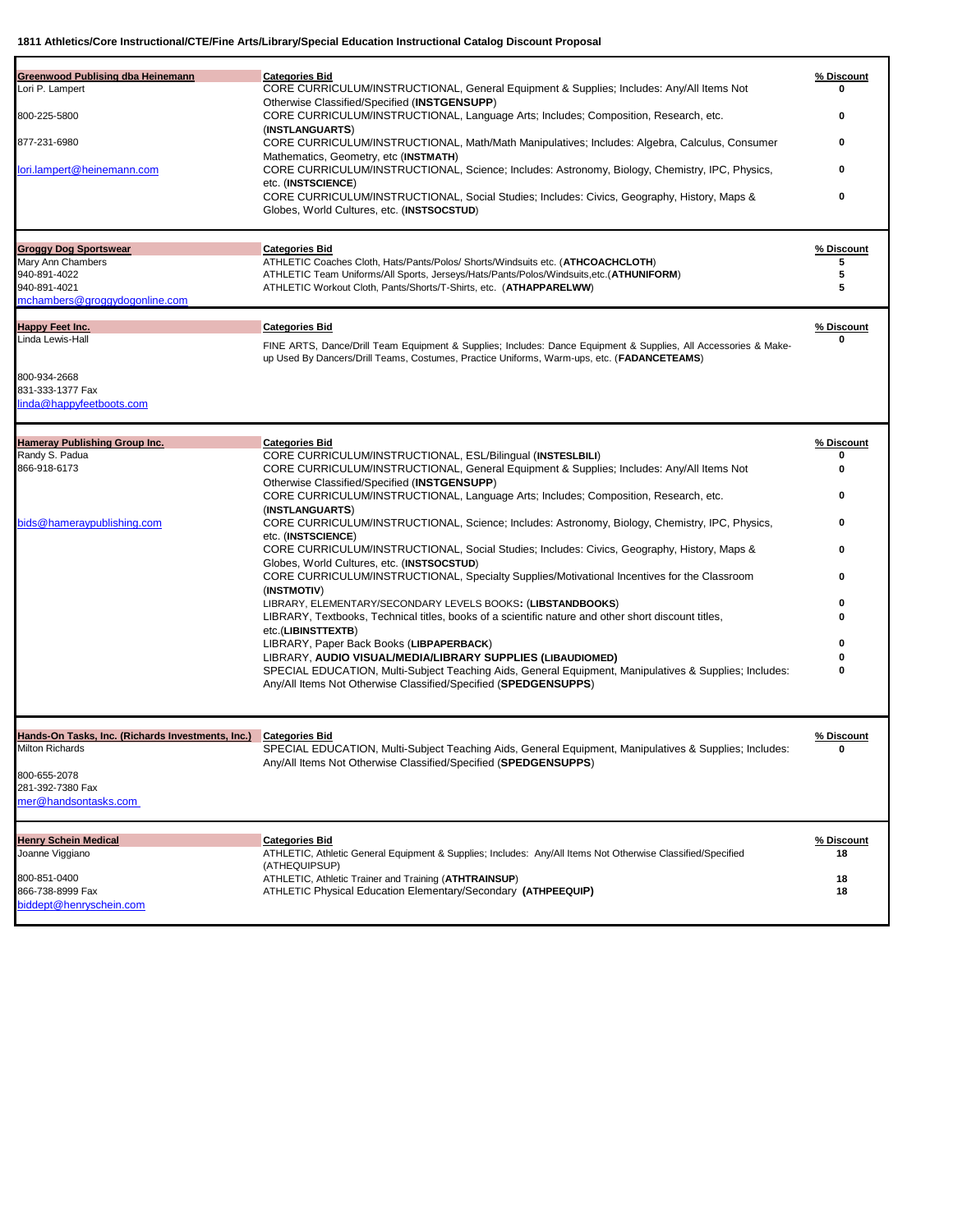| Cecelia Rehm<br>ATHLETIC, Athletic Decals/Awards, Medals/Motivational Materials/Plaques/Trophies, etc. (ATHDECALS)<br>903-639-1234<br>ATHLETIC, Athletic General Equipment & Supplies; Includes: Any/All Items Not Otherwise Classified/Specified<br>0<br>(ATHEQUIPSUP)<br>ATHLETIC, Athletic Trainer and Training (ATHTRAINSUP)<br>0<br>imaker@imagemaker4u.com<br>ATHLTIC Baseball & Softball (ATHBASEBALL)<br>0<br>ATHLETIC Basketball (ATHBASKETBA)<br>0<br>ATHLETIC Cheerleading (ATHCHEERSUP)<br>ATHLETIC, Field & Track/Cross Country (ATHTRACK)<br>ATHLETIC Fitness, Powerlifting & Weight Training (ATHWEIGHT)<br>ATHLETIC Football (ATHFOOTBALL)<br>ATHLTIC Golf (ATHGOLF)<br>o<br>ATHLETIC Gymnastics (ATHGYMNAST)<br>ATHLETIC Physical Education Elementary/Secondary (ATHPEEQUIP)<br>ATHLETIC Soccer (ATHSOCCER)<br>o<br>ATHLETIC Swimming/Water Polo (ATHWATERPOL)<br>0<br>ATHLETIC Tennis (ATHTENNIS)<br>0<br>ATHLETIC Volleyball (ATHVOLLEYBA)<br>0<br><b>Categories Bid</b><br>% Discount<br>CORE CURRICULUM/INSTRUCTIONAL, General Equipment & Supplies; Includes: Any/All Items Not<br>5<br>Otherwise Classified/Specified (INSTGENSUPP)<br>CORE CURRICULUM/INSTRUCTIONAL, Specialty Supplies/Motivational Incentives for the Classroom<br>5<br>(INSTMOTIV)<br>631-414-7395 Fax<br>CORE CURRICULUM/INSTRUCTIONAL, Student Planners & Agendas (INSTPLAN)<br>5<br>karin@independentliving.com<br>5<br>CTE, Audio-Video Technology Supplies (CTEAVTECEQP)<br>CTE, Physical Therapy (CTEPHYSTHERAP)<br>5<br>CTE, Vocational/Technical General Equipment & Supplies Includes any/all items not classified/specified<br>5<br>(CTEEQUIP)<br>SPECIAL EDUCATION, Adapted P.E. and Physical Fitness (SPEDADAPT)<br>5<br>5<br>SPECIAL EDUCATION, Assistive Technology; i.e. Special Education (CIS) Hardware, Peripherals, Software,<br>etc. (SPEDASSISTECH)<br>5<br>SPECIAL EDUCATION, Braille & Vision Teaching Supplies (SPEDVISAID)<br>SPECIAL EDUCATION, Braille & Vision Teaching Supplies (SPEDVISAID)<br>5<br>SPECIAL EDUCATION, Multi-Subject Teaching Aids, General Equipment, Manipulatives & Supplies; Includes:<br>5<br>Any/All Items Not Otherwise Classified/Specified (SPEDGENSUPPS)<br>5<br>SPECIAL EDUCATION, Nurse/Clinic Supplies; Includes: Any Medical Equipment & Supplies needed to Meet<br>the Needs of Intellectually and/or Physically Challenged students (NURSESUPP)<br>5<br>SPECIAL EDUCATION, Occupational/Technical & Physical Therapy Supplies & Equipment (SPEOTEQUIP)<br>5<br>SPECIAL EDUCATION, Multi-Subject Teaching Aids, General Equipment, Manipulatives & Supplies; Includes:<br>Any/All Items Not Otherwise Classified/Specified (SPEDGENSUPPS)<br>5<br>SPECIAL EDUCATION, challenged students (SPEDOMEQUIP)<br>5<br>SPECIAL EDUCATION, Prosthetic Devices, Supplies, Includes: Auditory Testing Equipment, Electronic<br>Reading Devices, Hearing Aids, Equipment and/or supplies for Speech Therapy, etc. (SPEDPORSTH)<br><b>Innovative Learning Concepts Inc.</b><br>% Discount<br><b>Categories Bid</b><br>CORE CURRICULUM/INSTRUCTIONAL, Math/Math Manipulatives; Includes: Algebra, Calculus, Consumer<br>0<br>Mathematics, Geometry, etc (INSTMATH)<br>contracts@touchmath.com<br><b>Categories Bid</b><br>% Discount<br>CORE CURRICULUM/INSTRUCTIONAL, Math/Math Manipulatives; Includes: Algebra, Calculus, Consumer<br>5% orders ><br>2,500.00<br>Mathematics, Geometry, etc (INSTMATH)<br>10% orders $>$<br>5,000.00<br>888-332-9244 Fax<br>integralmathmatics@gmail.com<br><b>International Fun Shop Inc.</b><br>% Discount<br><b>Categories Bid</b><br>Gary Douglas<br>FINE ARTS, Art, Elementary; Includes: Brushes, Chalks, Crayons, Equipment, Papers, Paints, Pens, Scissors, Tools etc.<br>(FAELEMSUPPS)<br>FINE ARTS, Art, Secondary, Drawing & Painting; Includes: Brushes, Canvas, Chalks, Equipment, Paints, Palettes,<br>281-291-0707<br>0<br>Papers, Pens, Scissors, Tools, etc. (FASECSUPPS)<br>FINE ARTS, Fine Arts Misc. Equipment & General Supplies (FAMISCEQUIP)<br>0<br>FINE ARTS, Fine Arts General Equipment & Supplies; Includes: Any/All Items Not Otherwise Classified/Specified<br>0<br>(FAEQUPSRV)<br>FINE ARTS, Theater Arts Equipment & Supplies; Includes: Accessories, Blackbox, Foggers, Lighting, One-Act Plays,<br>0<br>Props Wood Props, Stage Equipment & Supplies, UIL etc. (FASTAGEEQUP)<br>FINE ARTS, Theater Arts Apparel/Costumes (FACOSTUMES)<br>0<br>FINE ARTS, Theater Arts Equipment & Supplies; Includes: Accessories, Blackbox, Foggers, Lighting, One-Act Plays,<br>0<br>Props Wood Props, Stage Equipment & Supplies, UIL etc. (FASTAGEEQUP)<br>FINE ARTS, Theater Arts Make-up & Accessories used by Actors (FASUPPLIES<br>0 |                                |                       |            |
|----------------------------------------------------------------------------------------------------------------------------------------------------------------------------------------------------------------------------------------------------------------------------------------------------------------------------------------------------------------------------------------------------------------------------------------------------------------------------------------------------------------------------------------------------------------------------------------------------------------------------------------------------------------------------------------------------------------------------------------------------------------------------------------------------------------------------------------------------------------------------------------------------------------------------------------------------------------------------------------------------------------------------------------------------------------------------------------------------------------------------------------------------------------------------------------------------------------------------------------------------------------------------------------------------------------------------------------------------------------------------------------------------------------------------------------------------------------------------------------------------------------------------------------------------------------------------------------------------------------------------------------------------------------------------------------------------------------------------------------------------------------------------------------------------------------------------------------------------------------------------------------------------------------------------------------------------------------------------------------------------------------------------------------------------------------------------------------------------------------------------------------------------------------------------------------------------------------------------------------------------------------------------------------------------------------------------------------------------------------------------------------------------------------------------------------------------------------------------------------------------------------------------------------------------------------------------------------------------------------------------------------------------------------------------------------------------------------------------------------------------------------------------------------------------------------------------------------------------------------------------------------------------------------------------------------------------------------------------------------------------------------------------------------------------------------------------------------------------------------------------------------------------------------------------------------------------------------------------------------------------------------------------------------------------------------------------------------------------------------------------------------------------------------------------------------------------------------------------------------------------------------------------------------------------------------------------------------------------------------------------------------------------------------------------------------------------------------------------------------------------------------------------------------------------------------------------------------------------------------------------------------------------------------------------------------------------------------------------------------------------------------------------------------------------------------------------------------------------------------------------------------------------------------------------------------------------------------------------------------------------------------------------------------------------------------------------------------------------------------------------------------------------------------------------------------------------------------------------------------------------------------------------------------------------------------------------------------------------------------------------------------------------------------------------------------------------------------------------------------------|--------------------------------|-----------------------|------------|
|                                                                                                                                                                                                                                                                                                                                                                                                                                                                                                                                                                                                                                                                                                                                                                                                                                                                                                                                                                                                                                                                                                                                                                                                                                                                                                                                                                                                                                                                                                                                                                                                                                                                                                                                                                                                                                                                                                                                                                                                                                                                                                                                                                                                                                                                                                                                                                                                                                                                                                                                                                                                                                                                                                                                                                                                                                                                                                                                                                                                                                                                                                                                                                                                                                                                                                                                                                                                                                                                                                                                                                                                                                                                                                                                                                                                                                                                                                                                                                                                                                                                                                                                                                                                                                                                                                                                                                                                                                                                                                                                                                                                                                                                                                                                              | Image Maker 4U, Inc.           | <b>Categories Bid</b> | % Discount |
|                                                                                                                                                                                                                                                                                                                                                                                                                                                                                                                                                                                                                                                                                                                                                                                                                                                                                                                                                                                                                                                                                                                                                                                                                                                                                                                                                                                                                                                                                                                                                                                                                                                                                                                                                                                                                                                                                                                                                                                                                                                                                                                                                                                                                                                                                                                                                                                                                                                                                                                                                                                                                                                                                                                                                                                                                                                                                                                                                                                                                                                                                                                                                                                                                                                                                                                                                                                                                                                                                                                                                                                                                                                                                                                                                                                                                                                                                                                                                                                                                                                                                                                                                                                                                                                                                                                                                                                                                                                                                                                                                                                                                                                                                                                                              |                                |                       |            |
|                                                                                                                                                                                                                                                                                                                                                                                                                                                                                                                                                                                                                                                                                                                                                                                                                                                                                                                                                                                                                                                                                                                                                                                                                                                                                                                                                                                                                                                                                                                                                                                                                                                                                                                                                                                                                                                                                                                                                                                                                                                                                                                                                                                                                                                                                                                                                                                                                                                                                                                                                                                                                                                                                                                                                                                                                                                                                                                                                                                                                                                                                                                                                                                                                                                                                                                                                                                                                                                                                                                                                                                                                                                                                                                                                                                                                                                                                                                                                                                                                                                                                                                                                                                                                                                                                                                                                                                                                                                                                                                                                                                                                                                                                                                                              |                                |                       |            |
|                                                                                                                                                                                                                                                                                                                                                                                                                                                                                                                                                                                                                                                                                                                                                                                                                                                                                                                                                                                                                                                                                                                                                                                                                                                                                                                                                                                                                                                                                                                                                                                                                                                                                                                                                                                                                                                                                                                                                                                                                                                                                                                                                                                                                                                                                                                                                                                                                                                                                                                                                                                                                                                                                                                                                                                                                                                                                                                                                                                                                                                                                                                                                                                                                                                                                                                                                                                                                                                                                                                                                                                                                                                                                                                                                                                                                                                                                                                                                                                                                                                                                                                                                                                                                                                                                                                                                                                                                                                                                                                                                                                                                                                                                                                                              | 903-639-1060                   |                       |            |
|                                                                                                                                                                                                                                                                                                                                                                                                                                                                                                                                                                                                                                                                                                                                                                                                                                                                                                                                                                                                                                                                                                                                                                                                                                                                                                                                                                                                                                                                                                                                                                                                                                                                                                                                                                                                                                                                                                                                                                                                                                                                                                                                                                                                                                                                                                                                                                                                                                                                                                                                                                                                                                                                                                                                                                                                                                                                                                                                                                                                                                                                                                                                                                                                                                                                                                                                                                                                                                                                                                                                                                                                                                                                                                                                                                                                                                                                                                                                                                                                                                                                                                                                                                                                                                                                                                                                                                                                                                                                                                                                                                                                                                                                                                                                              |                                |                       |            |
|                                                                                                                                                                                                                                                                                                                                                                                                                                                                                                                                                                                                                                                                                                                                                                                                                                                                                                                                                                                                                                                                                                                                                                                                                                                                                                                                                                                                                                                                                                                                                                                                                                                                                                                                                                                                                                                                                                                                                                                                                                                                                                                                                                                                                                                                                                                                                                                                                                                                                                                                                                                                                                                                                                                                                                                                                                                                                                                                                                                                                                                                                                                                                                                                                                                                                                                                                                                                                                                                                                                                                                                                                                                                                                                                                                                                                                                                                                                                                                                                                                                                                                                                                                                                                                                                                                                                                                                                                                                                                                                                                                                                                                                                                                                                              |                                |                       |            |
|                                                                                                                                                                                                                                                                                                                                                                                                                                                                                                                                                                                                                                                                                                                                                                                                                                                                                                                                                                                                                                                                                                                                                                                                                                                                                                                                                                                                                                                                                                                                                                                                                                                                                                                                                                                                                                                                                                                                                                                                                                                                                                                                                                                                                                                                                                                                                                                                                                                                                                                                                                                                                                                                                                                                                                                                                                                                                                                                                                                                                                                                                                                                                                                                                                                                                                                                                                                                                                                                                                                                                                                                                                                                                                                                                                                                                                                                                                                                                                                                                                                                                                                                                                                                                                                                                                                                                                                                                                                                                                                                                                                                                                                                                                                                              |                                |                       |            |
|                                                                                                                                                                                                                                                                                                                                                                                                                                                                                                                                                                                                                                                                                                                                                                                                                                                                                                                                                                                                                                                                                                                                                                                                                                                                                                                                                                                                                                                                                                                                                                                                                                                                                                                                                                                                                                                                                                                                                                                                                                                                                                                                                                                                                                                                                                                                                                                                                                                                                                                                                                                                                                                                                                                                                                                                                                                                                                                                                                                                                                                                                                                                                                                                                                                                                                                                                                                                                                                                                                                                                                                                                                                                                                                                                                                                                                                                                                                                                                                                                                                                                                                                                                                                                                                                                                                                                                                                                                                                                                                                                                                                                                                                                                                                              |                                |                       |            |
|                                                                                                                                                                                                                                                                                                                                                                                                                                                                                                                                                                                                                                                                                                                                                                                                                                                                                                                                                                                                                                                                                                                                                                                                                                                                                                                                                                                                                                                                                                                                                                                                                                                                                                                                                                                                                                                                                                                                                                                                                                                                                                                                                                                                                                                                                                                                                                                                                                                                                                                                                                                                                                                                                                                                                                                                                                                                                                                                                                                                                                                                                                                                                                                                                                                                                                                                                                                                                                                                                                                                                                                                                                                                                                                                                                                                                                                                                                                                                                                                                                                                                                                                                                                                                                                                                                                                                                                                                                                                                                                                                                                                                                                                                                                                              |                                |                       |            |
|                                                                                                                                                                                                                                                                                                                                                                                                                                                                                                                                                                                                                                                                                                                                                                                                                                                                                                                                                                                                                                                                                                                                                                                                                                                                                                                                                                                                                                                                                                                                                                                                                                                                                                                                                                                                                                                                                                                                                                                                                                                                                                                                                                                                                                                                                                                                                                                                                                                                                                                                                                                                                                                                                                                                                                                                                                                                                                                                                                                                                                                                                                                                                                                                                                                                                                                                                                                                                                                                                                                                                                                                                                                                                                                                                                                                                                                                                                                                                                                                                                                                                                                                                                                                                                                                                                                                                                                                                                                                                                                                                                                                                                                                                                                                              |                                |                       |            |
|                                                                                                                                                                                                                                                                                                                                                                                                                                                                                                                                                                                                                                                                                                                                                                                                                                                                                                                                                                                                                                                                                                                                                                                                                                                                                                                                                                                                                                                                                                                                                                                                                                                                                                                                                                                                                                                                                                                                                                                                                                                                                                                                                                                                                                                                                                                                                                                                                                                                                                                                                                                                                                                                                                                                                                                                                                                                                                                                                                                                                                                                                                                                                                                                                                                                                                                                                                                                                                                                                                                                                                                                                                                                                                                                                                                                                                                                                                                                                                                                                                                                                                                                                                                                                                                                                                                                                                                                                                                                                                                                                                                                                                                                                                                                              |                                |                       |            |
|                                                                                                                                                                                                                                                                                                                                                                                                                                                                                                                                                                                                                                                                                                                                                                                                                                                                                                                                                                                                                                                                                                                                                                                                                                                                                                                                                                                                                                                                                                                                                                                                                                                                                                                                                                                                                                                                                                                                                                                                                                                                                                                                                                                                                                                                                                                                                                                                                                                                                                                                                                                                                                                                                                                                                                                                                                                                                                                                                                                                                                                                                                                                                                                                                                                                                                                                                                                                                                                                                                                                                                                                                                                                                                                                                                                                                                                                                                                                                                                                                                                                                                                                                                                                                                                                                                                                                                                                                                                                                                                                                                                                                                                                                                                                              |                                |                       |            |
|                                                                                                                                                                                                                                                                                                                                                                                                                                                                                                                                                                                                                                                                                                                                                                                                                                                                                                                                                                                                                                                                                                                                                                                                                                                                                                                                                                                                                                                                                                                                                                                                                                                                                                                                                                                                                                                                                                                                                                                                                                                                                                                                                                                                                                                                                                                                                                                                                                                                                                                                                                                                                                                                                                                                                                                                                                                                                                                                                                                                                                                                                                                                                                                                                                                                                                                                                                                                                                                                                                                                                                                                                                                                                                                                                                                                                                                                                                                                                                                                                                                                                                                                                                                                                                                                                                                                                                                                                                                                                                                                                                                                                                                                                                                                              |                                |                       |            |
|                                                                                                                                                                                                                                                                                                                                                                                                                                                                                                                                                                                                                                                                                                                                                                                                                                                                                                                                                                                                                                                                                                                                                                                                                                                                                                                                                                                                                                                                                                                                                                                                                                                                                                                                                                                                                                                                                                                                                                                                                                                                                                                                                                                                                                                                                                                                                                                                                                                                                                                                                                                                                                                                                                                                                                                                                                                                                                                                                                                                                                                                                                                                                                                                                                                                                                                                                                                                                                                                                                                                                                                                                                                                                                                                                                                                                                                                                                                                                                                                                                                                                                                                                                                                                                                                                                                                                                                                                                                                                                                                                                                                                                                                                                                                              |                                |                       |            |
|                                                                                                                                                                                                                                                                                                                                                                                                                                                                                                                                                                                                                                                                                                                                                                                                                                                                                                                                                                                                                                                                                                                                                                                                                                                                                                                                                                                                                                                                                                                                                                                                                                                                                                                                                                                                                                                                                                                                                                                                                                                                                                                                                                                                                                                                                                                                                                                                                                                                                                                                                                                                                                                                                                                                                                                                                                                                                                                                                                                                                                                                                                                                                                                                                                                                                                                                                                                                                                                                                                                                                                                                                                                                                                                                                                                                                                                                                                                                                                                                                                                                                                                                                                                                                                                                                                                                                                                                                                                                                                                                                                                                                                                                                                                                              |                                |                       |            |
|                                                                                                                                                                                                                                                                                                                                                                                                                                                                                                                                                                                                                                                                                                                                                                                                                                                                                                                                                                                                                                                                                                                                                                                                                                                                                                                                                                                                                                                                                                                                                                                                                                                                                                                                                                                                                                                                                                                                                                                                                                                                                                                                                                                                                                                                                                                                                                                                                                                                                                                                                                                                                                                                                                                                                                                                                                                                                                                                                                                                                                                                                                                                                                                                                                                                                                                                                                                                                                                                                                                                                                                                                                                                                                                                                                                                                                                                                                                                                                                                                                                                                                                                                                                                                                                                                                                                                                                                                                                                                                                                                                                                                                                                                                                                              |                                |                       |            |
|                                                                                                                                                                                                                                                                                                                                                                                                                                                                                                                                                                                                                                                                                                                                                                                                                                                                                                                                                                                                                                                                                                                                                                                                                                                                                                                                                                                                                                                                                                                                                                                                                                                                                                                                                                                                                                                                                                                                                                                                                                                                                                                                                                                                                                                                                                                                                                                                                                                                                                                                                                                                                                                                                                                                                                                                                                                                                                                                                                                                                                                                                                                                                                                                                                                                                                                                                                                                                                                                                                                                                                                                                                                                                                                                                                                                                                                                                                                                                                                                                                                                                                                                                                                                                                                                                                                                                                                                                                                                                                                                                                                                                                                                                                                                              | <b>Independent Living Aids</b> |                       |            |
|                                                                                                                                                                                                                                                                                                                                                                                                                                                                                                                                                                                                                                                                                                                                                                                                                                                                                                                                                                                                                                                                                                                                                                                                                                                                                                                                                                                                                                                                                                                                                                                                                                                                                                                                                                                                                                                                                                                                                                                                                                                                                                                                                                                                                                                                                                                                                                                                                                                                                                                                                                                                                                                                                                                                                                                                                                                                                                                                                                                                                                                                                                                                                                                                                                                                                                                                                                                                                                                                                                                                                                                                                                                                                                                                                                                                                                                                                                                                                                                                                                                                                                                                                                                                                                                                                                                                                                                                                                                                                                                                                                                                                                                                                                                                              | Karin Danza                    |                       |            |
|                                                                                                                                                                                                                                                                                                                                                                                                                                                                                                                                                                                                                                                                                                                                                                                                                                                                                                                                                                                                                                                                                                                                                                                                                                                                                                                                                                                                                                                                                                                                                                                                                                                                                                                                                                                                                                                                                                                                                                                                                                                                                                                                                                                                                                                                                                                                                                                                                                                                                                                                                                                                                                                                                                                                                                                                                                                                                                                                                                                                                                                                                                                                                                                                                                                                                                                                                                                                                                                                                                                                                                                                                                                                                                                                                                                                                                                                                                                                                                                                                                                                                                                                                                                                                                                                                                                                                                                                                                                                                                                                                                                                                                                                                                                                              |                                |                       |            |
|                                                                                                                                                                                                                                                                                                                                                                                                                                                                                                                                                                                                                                                                                                                                                                                                                                                                                                                                                                                                                                                                                                                                                                                                                                                                                                                                                                                                                                                                                                                                                                                                                                                                                                                                                                                                                                                                                                                                                                                                                                                                                                                                                                                                                                                                                                                                                                                                                                                                                                                                                                                                                                                                                                                                                                                                                                                                                                                                                                                                                                                                                                                                                                                                                                                                                                                                                                                                                                                                                                                                                                                                                                                                                                                                                                                                                                                                                                                                                                                                                                                                                                                                                                                                                                                                                                                                                                                                                                                                                                                                                                                                                                                                                                                                              | 716-332-2972                   |                       |            |
|                                                                                                                                                                                                                                                                                                                                                                                                                                                                                                                                                                                                                                                                                                                                                                                                                                                                                                                                                                                                                                                                                                                                                                                                                                                                                                                                                                                                                                                                                                                                                                                                                                                                                                                                                                                                                                                                                                                                                                                                                                                                                                                                                                                                                                                                                                                                                                                                                                                                                                                                                                                                                                                                                                                                                                                                                                                                                                                                                                                                                                                                                                                                                                                                                                                                                                                                                                                                                                                                                                                                                                                                                                                                                                                                                                                                                                                                                                                                                                                                                                                                                                                                                                                                                                                                                                                                                                                                                                                                                                                                                                                                                                                                                                                                              |                                |                       |            |
|                                                                                                                                                                                                                                                                                                                                                                                                                                                                                                                                                                                                                                                                                                                                                                                                                                                                                                                                                                                                                                                                                                                                                                                                                                                                                                                                                                                                                                                                                                                                                                                                                                                                                                                                                                                                                                                                                                                                                                                                                                                                                                                                                                                                                                                                                                                                                                                                                                                                                                                                                                                                                                                                                                                                                                                                                                                                                                                                                                                                                                                                                                                                                                                                                                                                                                                                                                                                                                                                                                                                                                                                                                                                                                                                                                                                                                                                                                                                                                                                                                                                                                                                                                                                                                                                                                                                                                                                                                                                                                                                                                                                                                                                                                                                              |                                |                       |            |
|                                                                                                                                                                                                                                                                                                                                                                                                                                                                                                                                                                                                                                                                                                                                                                                                                                                                                                                                                                                                                                                                                                                                                                                                                                                                                                                                                                                                                                                                                                                                                                                                                                                                                                                                                                                                                                                                                                                                                                                                                                                                                                                                                                                                                                                                                                                                                                                                                                                                                                                                                                                                                                                                                                                                                                                                                                                                                                                                                                                                                                                                                                                                                                                                                                                                                                                                                                                                                                                                                                                                                                                                                                                                                                                                                                                                                                                                                                                                                                                                                                                                                                                                                                                                                                                                                                                                                                                                                                                                                                                                                                                                                                                                                                                                              |                                |                       |            |
|                                                                                                                                                                                                                                                                                                                                                                                                                                                                                                                                                                                                                                                                                                                                                                                                                                                                                                                                                                                                                                                                                                                                                                                                                                                                                                                                                                                                                                                                                                                                                                                                                                                                                                                                                                                                                                                                                                                                                                                                                                                                                                                                                                                                                                                                                                                                                                                                                                                                                                                                                                                                                                                                                                                                                                                                                                                                                                                                                                                                                                                                                                                                                                                                                                                                                                                                                                                                                                                                                                                                                                                                                                                                                                                                                                                                                                                                                                                                                                                                                                                                                                                                                                                                                                                                                                                                                                                                                                                                                                                                                                                                                                                                                                                                              |                                |                       |            |
|                                                                                                                                                                                                                                                                                                                                                                                                                                                                                                                                                                                                                                                                                                                                                                                                                                                                                                                                                                                                                                                                                                                                                                                                                                                                                                                                                                                                                                                                                                                                                                                                                                                                                                                                                                                                                                                                                                                                                                                                                                                                                                                                                                                                                                                                                                                                                                                                                                                                                                                                                                                                                                                                                                                                                                                                                                                                                                                                                                                                                                                                                                                                                                                                                                                                                                                                                                                                                                                                                                                                                                                                                                                                                                                                                                                                                                                                                                                                                                                                                                                                                                                                                                                                                                                                                                                                                                                                                                                                                                                                                                                                                                                                                                                                              |                                |                       |            |
|                                                                                                                                                                                                                                                                                                                                                                                                                                                                                                                                                                                                                                                                                                                                                                                                                                                                                                                                                                                                                                                                                                                                                                                                                                                                                                                                                                                                                                                                                                                                                                                                                                                                                                                                                                                                                                                                                                                                                                                                                                                                                                                                                                                                                                                                                                                                                                                                                                                                                                                                                                                                                                                                                                                                                                                                                                                                                                                                                                                                                                                                                                                                                                                                                                                                                                                                                                                                                                                                                                                                                                                                                                                                                                                                                                                                                                                                                                                                                                                                                                                                                                                                                                                                                                                                                                                                                                                                                                                                                                                                                                                                                                                                                                                                              |                                |                       |            |
|                                                                                                                                                                                                                                                                                                                                                                                                                                                                                                                                                                                                                                                                                                                                                                                                                                                                                                                                                                                                                                                                                                                                                                                                                                                                                                                                                                                                                                                                                                                                                                                                                                                                                                                                                                                                                                                                                                                                                                                                                                                                                                                                                                                                                                                                                                                                                                                                                                                                                                                                                                                                                                                                                                                                                                                                                                                                                                                                                                                                                                                                                                                                                                                                                                                                                                                                                                                                                                                                                                                                                                                                                                                                                                                                                                                                                                                                                                                                                                                                                                                                                                                                                                                                                                                                                                                                                                                                                                                                                                                                                                                                                                                                                                                                              |                                |                       |            |
|                                                                                                                                                                                                                                                                                                                                                                                                                                                                                                                                                                                                                                                                                                                                                                                                                                                                                                                                                                                                                                                                                                                                                                                                                                                                                                                                                                                                                                                                                                                                                                                                                                                                                                                                                                                                                                                                                                                                                                                                                                                                                                                                                                                                                                                                                                                                                                                                                                                                                                                                                                                                                                                                                                                                                                                                                                                                                                                                                                                                                                                                                                                                                                                                                                                                                                                                                                                                                                                                                                                                                                                                                                                                                                                                                                                                                                                                                                                                                                                                                                                                                                                                                                                                                                                                                                                                                                                                                                                                                                                                                                                                                                                                                                                                              |                                |                       |            |
|                                                                                                                                                                                                                                                                                                                                                                                                                                                                                                                                                                                                                                                                                                                                                                                                                                                                                                                                                                                                                                                                                                                                                                                                                                                                                                                                                                                                                                                                                                                                                                                                                                                                                                                                                                                                                                                                                                                                                                                                                                                                                                                                                                                                                                                                                                                                                                                                                                                                                                                                                                                                                                                                                                                                                                                                                                                                                                                                                                                                                                                                                                                                                                                                                                                                                                                                                                                                                                                                                                                                                                                                                                                                                                                                                                                                                                                                                                                                                                                                                                                                                                                                                                                                                                                                                                                                                                                                                                                                                                                                                                                                                                                                                                                                              |                                |                       |            |
|                                                                                                                                                                                                                                                                                                                                                                                                                                                                                                                                                                                                                                                                                                                                                                                                                                                                                                                                                                                                                                                                                                                                                                                                                                                                                                                                                                                                                                                                                                                                                                                                                                                                                                                                                                                                                                                                                                                                                                                                                                                                                                                                                                                                                                                                                                                                                                                                                                                                                                                                                                                                                                                                                                                                                                                                                                                                                                                                                                                                                                                                                                                                                                                                                                                                                                                                                                                                                                                                                                                                                                                                                                                                                                                                                                                                                                                                                                                                                                                                                                                                                                                                                                                                                                                                                                                                                                                                                                                                                                                                                                                                                                                                                                                                              |                                |                       |            |
|                                                                                                                                                                                                                                                                                                                                                                                                                                                                                                                                                                                                                                                                                                                                                                                                                                                                                                                                                                                                                                                                                                                                                                                                                                                                                                                                                                                                                                                                                                                                                                                                                                                                                                                                                                                                                                                                                                                                                                                                                                                                                                                                                                                                                                                                                                                                                                                                                                                                                                                                                                                                                                                                                                                                                                                                                                                                                                                                                                                                                                                                                                                                                                                                                                                                                                                                                                                                                                                                                                                                                                                                                                                                                                                                                                                                                                                                                                                                                                                                                                                                                                                                                                                                                                                                                                                                                                                                                                                                                                                                                                                                                                                                                                                                              |                                |                       |            |
|                                                                                                                                                                                                                                                                                                                                                                                                                                                                                                                                                                                                                                                                                                                                                                                                                                                                                                                                                                                                                                                                                                                                                                                                                                                                                                                                                                                                                                                                                                                                                                                                                                                                                                                                                                                                                                                                                                                                                                                                                                                                                                                                                                                                                                                                                                                                                                                                                                                                                                                                                                                                                                                                                                                                                                                                                                                                                                                                                                                                                                                                                                                                                                                                                                                                                                                                                                                                                                                                                                                                                                                                                                                                                                                                                                                                                                                                                                                                                                                                                                                                                                                                                                                                                                                                                                                                                                                                                                                                                                                                                                                                                                                                                                                                              |                                |                       |            |
|                                                                                                                                                                                                                                                                                                                                                                                                                                                                                                                                                                                                                                                                                                                                                                                                                                                                                                                                                                                                                                                                                                                                                                                                                                                                                                                                                                                                                                                                                                                                                                                                                                                                                                                                                                                                                                                                                                                                                                                                                                                                                                                                                                                                                                                                                                                                                                                                                                                                                                                                                                                                                                                                                                                                                                                                                                                                                                                                                                                                                                                                                                                                                                                                                                                                                                                                                                                                                                                                                                                                                                                                                                                                                                                                                                                                                                                                                                                                                                                                                                                                                                                                                                                                                                                                                                                                                                                                                                                                                                                                                                                                                                                                                                                                              |                                |                       |            |
|                                                                                                                                                                                                                                                                                                                                                                                                                                                                                                                                                                                                                                                                                                                                                                                                                                                                                                                                                                                                                                                                                                                                                                                                                                                                                                                                                                                                                                                                                                                                                                                                                                                                                                                                                                                                                                                                                                                                                                                                                                                                                                                                                                                                                                                                                                                                                                                                                                                                                                                                                                                                                                                                                                                                                                                                                                                                                                                                                                                                                                                                                                                                                                                                                                                                                                                                                                                                                                                                                                                                                                                                                                                                                                                                                                                                                                                                                                                                                                                                                                                                                                                                                                                                                                                                                                                                                                                                                                                                                                                                                                                                                                                                                                                                              |                                |                       |            |
|                                                                                                                                                                                                                                                                                                                                                                                                                                                                                                                                                                                                                                                                                                                                                                                                                                                                                                                                                                                                                                                                                                                                                                                                                                                                                                                                                                                                                                                                                                                                                                                                                                                                                                                                                                                                                                                                                                                                                                                                                                                                                                                                                                                                                                                                                                                                                                                                                                                                                                                                                                                                                                                                                                                                                                                                                                                                                                                                                                                                                                                                                                                                                                                                                                                                                                                                                                                                                                                                                                                                                                                                                                                                                                                                                                                                                                                                                                                                                                                                                                                                                                                                                                                                                                                                                                                                                                                                                                                                                                                                                                                                                                                                                                                                              |                                |                       |            |
|                                                                                                                                                                                                                                                                                                                                                                                                                                                                                                                                                                                                                                                                                                                                                                                                                                                                                                                                                                                                                                                                                                                                                                                                                                                                                                                                                                                                                                                                                                                                                                                                                                                                                                                                                                                                                                                                                                                                                                                                                                                                                                                                                                                                                                                                                                                                                                                                                                                                                                                                                                                                                                                                                                                                                                                                                                                                                                                                                                                                                                                                                                                                                                                                                                                                                                                                                                                                                                                                                                                                                                                                                                                                                                                                                                                                                                                                                                                                                                                                                                                                                                                                                                                                                                                                                                                                                                                                                                                                                                                                                                                                                                                                                                                                              |                                |                       |            |
|                                                                                                                                                                                                                                                                                                                                                                                                                                                                                                                                                                                                                                                                                                                                                                                                                                                                                                                                                                                                                                                                                                                                                                                                                                                                                                                                                                                                                                                                                                                                                                                                                                                                                                                                                                                                                                                                                                                                                                                                                                                                                                                                                                                                                                                                                                                                                                                                                                                                                                                                                                                                                                                                                                                                                                                                                                                                                                                                                                                                                                                                                                                                                                                                                                                                                                                                                                                                                                                                                                                                                                                                                                                                                                                                                                                                                                                                                                                                                                                                                                                                                                                                                                                                                                                                                                                                                                                                                                                                                                                                                                                                                                                                                                                                              |                                |                       |            |
|                                                                                                                                                                                                                                                                                                                                                                                                                                                                                                                                                                                                                                                                                                                                                                                                                                                                                                                                                                                                                                                                                                                                                                                                                                                                                                                                                                                                                                                                                                                                                                                                                                                                                                                                                                                                                                                                                                                                                                                                                                                                                                                                                                                                                                                                                                                                                                                                                                                                                                                                                                                                                                                                                                                                                                                                                                                                                                                                                                                                                                                                                                                                                                                                                                                                                                                                                                                                                                                                                                                                                                                                                                                                                                                                                                                                                                                                                                                                                                                                                                                                                                                                                                                                                                                                                                                                                                                                                                                                                                                                                                                                                                                                                                                                              |                                |                       |            |
|                                                                                                                                                                                                                                                                                                                                                                                                                                                                                                                                                                                                                                                                                                                                                                                                                                                                                                                                                                                                                                                                                                                                                                                                                                                                                                                                                                                                                                                                                                                                                                                                                                                                                                                                                                                                                                                                                                                                                                                                                                                                                                                                                                                                                                                                                                                                                                                                                                                                                                                                                                                                                                                                                                                                                                                                                                                                                                                                                                                                                                                                                                                                                                                                                                                                                                                                                                                                                                                                                                                                                                                                                                                                                                                                                                                                                                                                                                                                                                                                                                                                                                                                                                                                                                                                                                                                                                                                                                                                                                                                                                                                                                                                                                                                              |                                |                       |            |
|                                                                                                                                                                                                                                                                                                                                                                                                                                                                                                                                                                                                                                                                                                                                                                                                                                                                                                                                                                                                                                                                                                                                                                                                                                                                                                                                                                                                                                                                                                                                                                                                                                                                                                                                                                                                                                                                                                                                                                                                                                                                                                                                                                                                                                                                                                                                                                                                                                                                                                                                                                                                                                                                                                                                                                                                                                                                                                                                                                                                                                                                                                                                                                                                                                                                                                                                                                                                                                                                                                                                                                                                                                                                                                                                                                                                                                                                                                                                                                                                                                                                                                                                                                                                                                                                                                                                                                                                                                                                                                                                                                                                                                                                                                                                              |                                |                       |            |
|                                                                                                                                                                                                                                                                                                                                                                                                                                                                                                                                                                                                                                                                                                                                                                                                                                                                                                                                                                                                                                                                                                                                                                                                                                                                                                                                                                                                                                                                                                                                                                                                                                                                                                                                                                                                                                                                                                                                                                                                                                                                                                                                                                                                                                                                                                                                                                                                                                                                                                                                                                                                                                                                                                                                                                                                                                                                                                                                                                                                                                                                                                                                                                                                                                                                                                                                                                                                                                                                                                                                                                                                                                                                                                                                                                                                                                                                                                                                                                                                                                                                                                                                                                                                                                                                                                                                                                                                                                                                                                                                                                                                                                                                                                                                              |                                |                       |            |
|                                                                                                                                                                                                                                                                                                                                                                                                                                                                                                                                                                                                                                                                                                                                                                                                                                                                                                                                                                                                                                                                                                                                                                                                                                                                                                                                                                                                                                                                                                                                                                                                                                                                                                                                                                                                                                                                                                                                                                                                                                                                                                                                                                                                                                                                                                                                                                                                                                                                                                                                                                                                                                                                                                                                                                                                                                                                                                                                                                                                                                                                                                                                                                                                                                                                                                                                                                                                                                                                                                                                                                                                                                                                                                                                                                                                                                                                                                                                                                                                                                                                                                                                                                                                                                                                                                                                                                                                                                                                                                                                                                                                                                                                                                                                              |                                |                       |            |
|                                                                                                                                                                                                                                                                                                                                                                                                                                                                                                                                                                                                                                                                                                                                                                                                                                                                                                                                                                                                                                                                                                                                                                                                                                                                                                                                                                                                                                                                                                                                                                                                                                                                                                                                                                                                                                                                                                                                                                                                                                                                                                                                                                                                                                                                                                                                                                                                                                                                                                                                                                                                                                                                                                                                                                                                                                                                                                                                                                                                                                                                                                                                                                                                                                                                                                                                                                                                                                                                                                                                                                                                                                                                                                                                                                                                                                                                                                                                                                                                                                                                                                                                                                                                                                                                                                                                                                                                                                                                                                                                                                                                                                                                                                                                              |                                |                       |            |
|                                                                                                                                                                                                                                                                                                                                                                                                                                                                                                                                                                                                                                                                                                                                                                                                                                                                                                                                                                                                                                                                                                                                                                                                                                                                                                                                                                                                                                                                                                                                                                                                                                                                                                                                                                                                                                                                                                                                                                                                                                                                                                                                                                                                                                                                                                                                                                                                                                                                                                                                                                                                                                                                                                                                                                                                                                                                                                                                                                                                                                                                                                                                                                                                                                                                                                                                                                                                                                                                                                                                                                                                                                                                                                                                                                                                                                                                                                                                                                                                                                                                                                                                                                                                                                                                                                                                                                                                                                                                                                                                                                                                                                                                                                                                              | Debra Adzema                   |                       |            |
|                                                                                                                                                                                                                                                                                                                                                                                                                                                                                                                                                                                                                                                                                                                                                                                                                                                                                                                                                                                                                                                                                                                                                                                                                                                                                                                                                                                                                                                                                                                                                                                                                                                                                                                                                                                                                                                                                                                                                                                                                                                                                                                                                                                                                                                                                                                                                                                                                                                                                                                                                                                                                                                                                                                                                                                                                                                                                                                                                                                                                                                                                                                                                                                                                                                                                                                                                                                                                                                                                                                                                                                                                                                                                                                                                                                                                                                                                                                                                                                                                                                                                                                                                                                                                                                                                                                                                                                                                                                                                                                                                                                                                                                                                                                                              |                                |                       |            |
|                                                                                                                                                                                                                                                                                                                                                                                                                                                                                                                                                                                                                                                                                                                                                                                                                                                                                                                                                                                                                                                                                                                                                                                                                                                                                                                                                                                                                                                                                                                                                                                                                                                                                                                                                                                                                                                                                                                                                                                                                                                                                                                                                                                                                                                                                                                                                                                                                                                                                                                                                                                                                                                                                                                                                                                                                                                                                                                                                                                                                                                                                                                                                                                                                                                                                                                                                                                                                                                                                                                                                                                                                                                                                                                                                                                                                                                                                                                                                                                                                                                                                                                                                                                                                                                                                                                                                                                                                                                                                                                                                                                                                                                                                                                                              | 800-888-9191                   |                       |            |
|                                                                                                                                                                                                                                                                                                                                                                                                                                                                                                                                                                                                                                                                                                                                                                                                                                                                                                                                                                                                                                                                                                                                                                                                                                                                                                                                                                                                                                                                                                                                                                                                                                                                                                                                                                                                                                                                                                                                                                                                                                                                                                                                                                                                                                                                                                                                                                                                                                                                                                                                                                                                                                                                                                                                                                                                                                                                                                                                                                                                                                                                                                                                                                                                                                                                                                                                                                                                                                                                                                                                                                                                                                                                                                                                                                                                                                                                                                                                                                                                                                                                                                                                                                                                                                                                                                                                                                                                                                                                                                                                                                                                                                                                                                                                              | 719-593-2446 Fax               |                       |            |
|                                                                                                                                                                                                                                                                                                                                                                                                                                                                                                                                                                                                                                                                                                                                                                                                                                                                                                                                                                                                                                                                                                                                                                                                                                                                                                                                                                                                                                                                                                                                                                                                                                                                                                                                                                                                                                                                                                                                                                                                                                                                                                                                                                                                                                                                                                                                                                                                                                                                                                                                                                                                                                                                                                                                                                                                                                                                                                                                                                                                                                                                                                                                                                                                                                                                                                                                                                                                                                                                                                                                                                                                                                                                                                                                                                                                                                                                                                                                                                                                                                                                                                                                                                                                                                                                                                                                                                                                                                                                                                                                                                                                                                                                                                                                              |                                |                       |            |
|                                                                                                                                                                                                                                                                                                                                                                                                                                                                                                                                                                                                                                                                                                                                                                                                                                                                                                                                                                                                                                                                                                                                                                                                                                                                                                                                                                                                                                                                                                                                                                                                                                                                                                                                                                                                                                                                                                                                                                                                                                                                                                                                                                                                                                                                                                                                                                                                                                                                                                                                                                                                                                                                                                                                                                                                                                                                                                                                                                                                                                                                                                                                                                                                                                                                                                                                                                                                                                                                                                                                                                                                                                                                                                                                                                                                                                                                                                                                                                                                                                                                                                                                                                                                                                                                                                                                                                                                                                                                                                                                                                                                                                                                                                                                              |                                |                       |            |
|                                                                                                                                                                                                                                                                                                                                                                                                                                                                                                                                                                                                                                                                                                                                                                                                                                                                                                                                                                                                                                                                                                                                                                                                                                                                                                                                                                                                                                                                                                                                                                                                                                                                                                                                                                                                                                                                                                                                                                                                                                                                                                                                                                                                                                                                                                                                                                                                                                                                                                                                                                                                                                                                                                                                                                                                                                                                                                                                                                                                                                                                                                                                                                                                                                                                                                                                                                                                                                                                                                                                                                                                                                                                                                                                                                                                                                                                                                                                                                                                                                                                                                                                                                                                                                                                                                                                                                                                                                                                                                                                                                                                                                                                                                                                              | Integral Mathematics, Inc.     |                       |            |
|                                                                                                                                                                                                                                                                                                                                                                                                                                                                                                                                                                                                                                                                                                                                                                                                                                                                                                                                                                                                                                                                                                                                                                                                                                                                                                                                                                                                                                                                                                                                                                                                                                                                                                                                                                                                                                                                                                                                                                                                                                                                                                                                                                                                                                                                                                                                                                                                                                                                                                                                                                                                                                                                                                                                                                                                                                                                                                                                                                                                                                                                                                                                                                                                                                                                                                                                                                                                                                                                                                                                                                                                                                                                                                                                                                                                                                                                                                                                                                                                                                                                                                                                                                                                                                                                                                                                                                                                                                                                                                                                                                                                                                                                                                                                              | Kelli Mallory                  |                       |            |
|                                                                                                                                                                                                                                                                                                                                                                                                                                                                                                                                                                                                                                                                                                                                                                                                                                                                                                                                                                                                                                                                                                                                                                                                                                                                                                                                                                                                                                                                                                                                                                                                                                                                                                                                                                                                                                                                                                                                                                                                                                                                                                                                                                                                                                                                                                                                                                                                                                                                                                                                                                                                                                                                                                                                                                                                                                                                                                                                                                                                                                                                                                                                                                                                                                                                                                                                                                                                                                                                                                                                                                                                                                                                                                                                                                                                                                                                                                                                                                                                                                                                                                                                                                                                                                                                                                                                                                                                                                                                                                                                                                                                                                                                                                                                              |                                |                       |            |
|                                                                                                                                                                                                                                                                                                                                                                                                                                                                                                                                                                                                                                                                                                                                                                                                                                                                                                                                                                                                                                                                                                                                                                                                                                                                                                                                                                                                                                                                                                                                                                                                                                                                                                                                                                                                                                                                                                                                                                                                                                                                                                                                                                                                                                                                                                                                                                                                                                                                                                                                                                                                                                                                                                                                                                                                                                                                                                                                                                                                                                                                                                                                                                                                                                                                                                                                                                                                                                                                                                                                                                                                                                                                                                                                                                                                                                                                                                                                                                                                                                                                                                                                                                                                                                                                                                                                                                                                                                                                                                                                                                                                                                                                                                                                              | 214-471-5760                   |                       |            |
|                                                                                                                                                                                                                                                                                                                                                                                                                                                                                                                                                                                                                                                                                                                                                                                                                                                                                                                                                                                                                                                                                                                                                                                                                                                                                                                                                                                                                                                                                                                                                                                                                                                                                                                                                                                                                                                                                                                                                                                                                                                                                                                                                                                                                                                                                                                                                                                                                                                                                                                                                                                                                                                                                                                                                                                                                                                                                                                                                                                                                                                                                                                                                                                                                                                                                                                                                                                                                                                                                                                                                                                                                                                                                                                                                                                                                                                                                                                                                                                                                                                                                                                                                                                                                                                                                                                                                                                                                                                                                                                                                                                                                                                                                                                                              |                                |                       |            |
|                                                                                                                                                                                                                                                                                                                                                                                                                                                                                                                                                                                                                                                                                                                                                                                                                                                                                                                                                                                                                                                                                                                                                                                                                                                                                                                                                                                                                                                                                                                                                                                                                                                                                                                                                                                                                                                                                                                                                                                                                                                                                                                                                                                                                                                                                                                                                                                                                                                                                                                                                                                                                                                                                                                                                                                                                                                                                                                                                                                                                                                                                                                                                                                                                                                                                                                                                                                                                                                                                                                                                                                                                                                                                                                                                                                                                                                                                                                                                                                                                                                                                                                                                                                                                                                                                                                                                                                                                                                                                                                                                                                                                                                                                                                                              |                                |                       |            |
|                                                                                                                                                                                                                                                                                                                                                                                                                                                                                                                                                                                                                                                                                                                                                                                                                                                                                                                                                                                                                                                                                                                                                                                                                                                                                                                                                                                                                                                                                                                                                                                                                                                                                                                                                                                                                                                                                                                                                                                                                                                                                                                                                                                                                                                                                                                                                                                                                                                                                                                                                                                                                                                                                                                                                                                                                                                                                                                                                                                                                                                                                                                                                                                                                                                                                                                                                                                                                                                                                                                                                                                                                                                                                                                                                                                                                                                                                                                                                                                                                                                                                                                                                                                                                                                                                                                                                                                                                                                                                                                                                                                                                                                                                                                                              |                                |                       |            |
|                                                                                                                                                                                                                                                                                                                                                                                                                                                                                                                                                                                                                                                                                                                                                                                                                                                                                                                                                                                                                                                                                                                                                                                                                                                                                                                                                                                                                                                                                                                                                                                                                                                                                                                                                                                                                                                                                                                                                                                                                                                                                                                                                                                                                                                                                                                                                                                                                                                                                                                                                                                                                                                                                                                                                                                                                                                                                                                                                                                                                                                                                                                                                                                                                                                                                                                                                                                                                                                                                                                                                                                                                                                                                                                                                                                                                                                                                                                                                                                                                                                                                                                                                                                                                                                                                                                                                                                                                                                                                                                                                                                                                                                                                                                                              |                                |                       |            |
|                                                                                                                                                                                                                                                                                                                                                                                                                                                                                                                                                                                                                                                                                                                                                                                                                                                                                                                                                                                                                                                                                                                                                                                                                                                                                                                                                                                                                                                                                                                                                                                                                                                                                                                                                                                                                                                                                                                                                                                                                                                                                                                                                                                                                                                                                                                                                                                                                                                                                                                                                                                                                                                                                                                                                                                                                                                                                                                                                                                                                                                                                                                                                                                                                                                                                                                                                                                                                                                                                                                                                                                                                                                                                                                                                                                                                                                                                                                                                                                                                                                                                                                                                                                                                                                                                                                                                                                                                                                                                                                                                                                                                                                                                                                                              |                                |                       |            |
|                                                                                                                                                                                                                                                                                                                                                                                                                                                                                                                                                                                                                                                                                                                                                                                                                                                                                                                                                                                                                                                                                                                                                                                                                                                                                                                                                                                                                                                                                                                                                                                                                                                                                                                                                                                                                                                                                                                                                                                                                                                                                                                                                                                                                                                                                                                                                                                                                                                                                                                                                                                                                                                                                                                                                                                                                                                                                                                                                                                                                                                                                                                                                                                                                                                                                                                                                                                                                                                                                                                                                                                                                                                                                                                                                                                                                                                                                                                                                                                                                                                                                                                                                                                                                                                                                                                                                                                                                                                                                                                                                                                                                                                                                                                                              |                                |                       |            |
|                                                                                                                                                                                                                                                                                                                                                                                                                                                                                                                                                                                                                                                                                                                                                                                                                                                                                                                                                                                                                                                                                                                                                                                                                                                                                                                                                                                                                                                                                                                                                                                                                                                                                                                                                                                                                                                                                                                                                                                                                                                                                                                                                                                                                                                                                                                                                                                                                                                                                                                                                                                                                                                                                                                                                                                                                                                                                                                                                                                                                                                                                                                                                                                                                                                                                                                                                                                                                                                                                                                                                                                                                                                                                                                                                                                                                                                                                                                                                                                                                                                                                                                                                                                                                                                                                                                                                                                                                                                                                                                                                                                                                                                                                                                                              |                                |                       |            |
|                                                                                                                                                                                                                                                                                                                                                                                                                                                                                                                                                                                                                                                                                                                                                                                                                                                                                                                                                                                                                                                                                                                                                                                                                                                                                                                                                                                                                                                                                                                                                                                                                                                                                                                                                                                                                                                                                                                                                                                                                                                                                                                                                                                                                                                                                                                                                                                                                                                                                                                                                                                                                                                                                                                                                                                                                                                                                                                                                                                                                                                                                                                                                                                                                                                                                                                                                                                                                                                                                                                                                                                                                                                                                                                                                                                                                                                                                                                                                                                                                                                                                                                                                                                                                                                                                                                                                                                                                                                                                                                                                                                                                                                                                                                                              |                                |                       |            |
|                                                                                                                                                                                                                                                                                                                                                                                                                                                                                                                                                                                                                                                                                                                                                                                                                                                                                                                                                                                                                                                                                                                                                                                                                                                                                                                                                                                                                                                                                                                                                                                                                                                                                                                                                                                                                                                                                                                                                                                                                                                                                                                                                                                                                                                                                                                                                                                                                                                                                                                                                                                                                                                                                                                                                                                                                                                                                                                                                                                                                                                                                                                                                                                                                                                                                                                                                                                                                                                                                                                                                                                                                                                                                                                                                                                                                                                                                                                                                                                                                                                                                                                                                                                                                                                                                                                                                                                                                                                                                                                                                                                                                                                                                                                                              |                                |                       |            |
|                                                                                                                                                                                                                                                                                                                                                                                                                                                                                                                                                                                                                                                                                                                                                                                                                                                                                                                                                                                                                                                                                                                                                                                                                                                                                                                                                                                                                                                                                                                                                                                                                                                                                                                                                                                                                                                                                                                                                                                                                                                                                                                                                                                                                                                                                                                                                                                                                                                                                                                                                                                                                                                                                                                                                                                                                                                                                                                                                                                                                                                                                                                                                                                                                                                                                                                                                                                                                                                                                                                                                                                                                                                                                                                                                                                                                                                                                                                                                                                                                                                                                                                                                                                                                                                                                                                                                                                                                                                                                                                                                                                                                                                                                                                                              | 281-291-0718 Fax               |                       |            |
|                                                                                                                                                                                                                                                                                                                                                                                                                                                                                                                                                                                                                                                                                                                                                                                                                                                                                                                                                                                                                                                                                                                                                                                                                                                                                                                                                                                                                                                                                                                                                                                                                                                                                                                                                                                                                                                                                                                                                                                                                                                                                                                                                                                                                                                                                                                                                                                                                                                                                                                                                                                                                                                                                                                                                                                                                                                                                                                                                                                                                                                                                                                                                                                                                                                                                                                                                                                                                                                                                                                                                                                                                                                                                                                                                                                                                                                                                                                                                                                                                                                                                                                                                                                                                                                                                                                                                                                                                                                                                                                                                                                                                                                                                                                                              | fssales@fun-shop.com           |                       |            |
|                                                                                                                                                                                                                                                                                                                                                                                                                                                                                                                                                                                                                                                                                                                                                                                                                                                                                                                                                                                                                                                                                                                                                                                                                                                                                                                                                                                                                                                                                                                                                                                                                                                                                                                                                                                                                                                                                                                                                                                                                                                                                                                                                                                                                                                                                                                                                                                                                                                                                                                                                                                                                                                                                                                                                                                                                                                                                                                                                                                                                                                                                                                                                                                                                                                                                                                                                                                                                                                                                                                                                                                                                                                                                                                                                                                                                                                                                                                                                                                                                                                                                                                                                                                                                                                                                                                                                                                                                                                                                                                                                                                                                                                                                                                                              |                                |                       |            |
|                                                                                                                                                                                                                                                                                                                                                                                                                                                                                                                                                                                                                                                                                                                                                                                                                                                                                                                                                                                                                                                                                                                                                                                                                                                                                                                                                                                                                                                                                                                                                                                                                                                                                                                                                                                                                                                                                                                                                                                                                                                                                                                                                                                                                                                                                                                                                                                                                                                                                                                                                                                                                                                                                                                                                                                                                                                                                                                                                                                                                                                                                                                                                                                                                                                                                                                                                                                                                                                                                                                                                                                                                                                                                                                                                                                                                                                                                                                                                                                                                                                                                                                                                                                                                                                                                                                                                                                                                                                                                                                                                                                                                                                                                                                                              |                                |                       |            |
|                                                                                                                                                                                                                                                                                                                                                                                                                                                                                                                                                                                                                                                                                                                                                                                                                                                                                                                                                                                                                                                                                                                                                                                                                                                                                                                                                                                                                                                                                                                                                                                                                                                                                                                                                                                                                                                                                                                                                                                                                                                                                                                                                                                                                                                                                                                                                                                                                                                                                                                                                                                                                                                                                                                                                                                                                                                                                                                                                                                                                                                                                                                                                                                                                                                                                                                                                                                                                                                                                                                                                                                                                                                                                                                                                                                                                                                                                                                                                                                                                                                                                                                                                                                                                                                                                                                                                                                                                                                                                                                                                                                                                                                                                                                                              |                                |                       |            |
|                                                                                                                                                                                                                                                                                                                                                                                                                                                                                                                                                                                                                                                                                                                                                                                                                                                                                                                                                                                                                                                                                                                                                                                                                                                                                                                                                                                                                                                                                                                                                                                                                                                                                                                                                                                                                                                                                                                                                                                                                                                                                                                                                                                                                                                                                                                                                                                                                                                                                                                                                                                                                                                                                                                                                                                                                                                                                                                                                                                                                                                                                                                                                                                                                                                                                                                                                                                                                                                                                                                                                                                                                                                                                                                                                                                                                                                                                                                                                                                                                                                                                                                                                                                                                                                                                                                                                                                                                                                                                                                                                                                                                                                                                                                                              |                                |                       |            |
|                                                                                                                                                                                                                                                                                                                                                                                                                                                                                                                                                                                                                                                                                                                                                                                                                                                                                                                                                                                                                                                                                                                                                                                                                                                                                                                                                                                                                                                                                                                                                                                                                                                                                                                                                                                                                                                                                                                                                                                                                                                                                                                                                                                                                                                                                                                                                                                                                                                                                                                                                                                                                                                                                                                                                                                                                                                                                                                                                                                                                                                                                                                                                                                                                                                                                                                                                                                                                                                                                                                                                                                                                                                                                                                                                                                                                                                                                                                                                                                                                                                                                                                                                                                                                                                                                                                                                                                                                                                                                                                                                                                                                                                                                                                                              |                                |                       |            |
|                                                                                                                                                                                                                                                                                                                                                                                                                                                                                                                                                                                                                                                                                                                                                                                                                                                                                                                                                                                                                                                                                                                                                                                                                                                                                                                                                                                                                                                                                                                                                                                                                                                                                                                                                                                                                                                                                                                                                                                                                                                                                                                                                                                                                                                                                                                                                                                                                                                                                                                                                                                                                                                                                                                                                                                                                                                                                                                                                                                                                                                                                                                                                                                                                                                                                                                                                                                                                                                                                                                                                                                                                                                                                                                                                                                                                                                                                                                                                                                                                                                                                                                                                                                                                                                                                                                                                                                                                                                                                                                                                                                                                                                                                                                                              |                                |                       |            |
|                                                                                                                                                                                                                                                                                                                                                                                                                                                                                                                                                                                                                                                                                                                                                                                                                                                                                                                                                                                                                                                                                                                                                                                                                                                                                                                                                                                                                                                                                                                                                                                                                                                                                                                                                                                                                                                                                                                                                                                                                                                                                                                                                                                                                                                                                                                                                                                                                                                                                                                                                                                                                                                                                                                                                                                                                                                                                                                                                                                                                                                                                                                                                                                                                                                                                                                                                                                                                                                                                                                                                                                                                                                                                                                                                                                                                                                                                                                                                                                                                                                                                                                                                                                                                                                                                                                                                                                                                                                                                                                                                                                                                                                                                                                                              |                                |                       |            |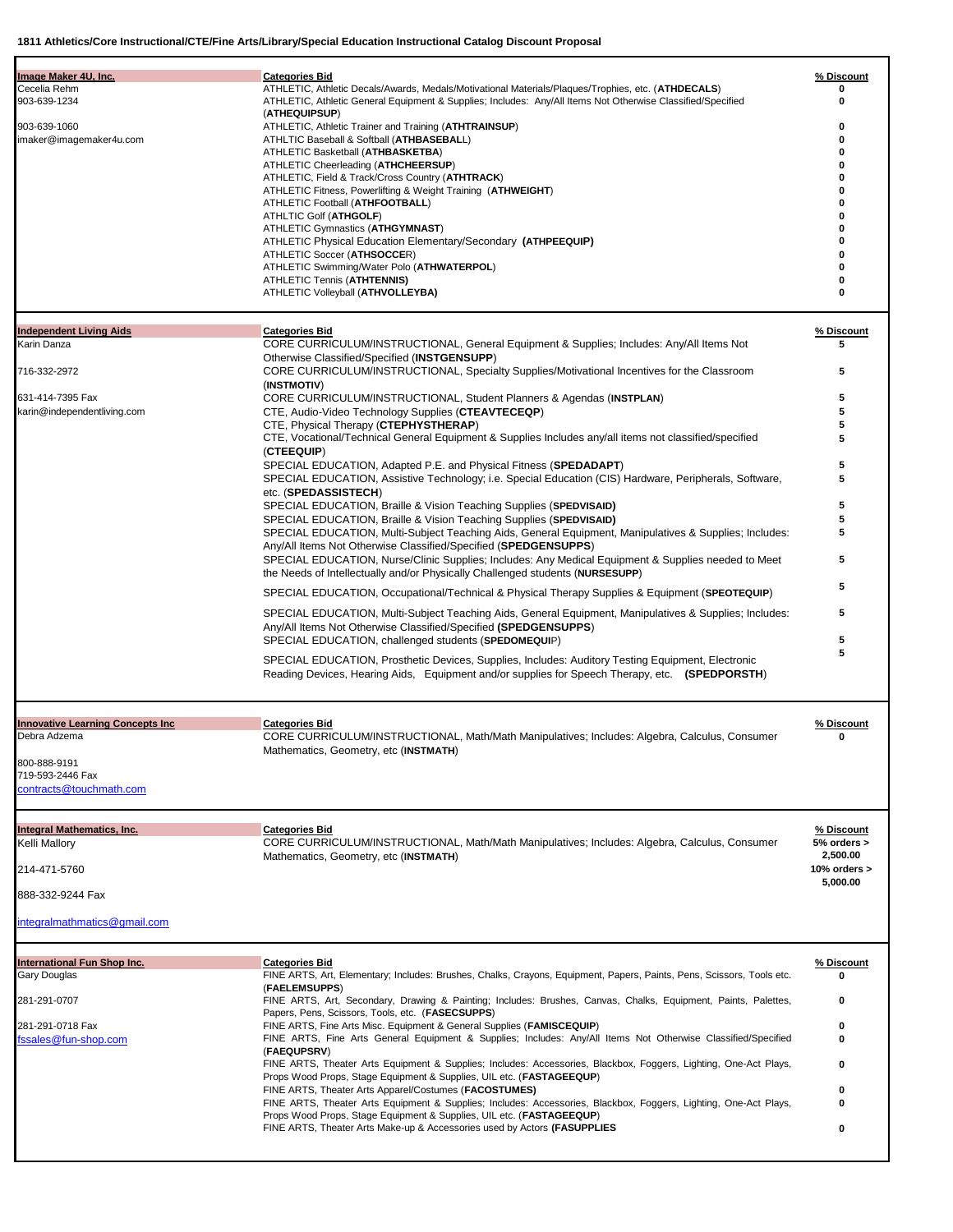| <b>Inter-State Studio and Publishing</b><br><b>Tammy Amos</b><br>800-805-5558<br>660-826-3736 Fax<br>ehegi@inter-state.com                    | <b>Categories Bid</b><br>CORE CURRICULUM/INSTRUCTIONAL, Student Planners & Agendas (INSTPLAN)<br><b>CORE CURRICULUM/INSTRUCTIONAL, Yearbooks, Elementary &amp; Secondary (YEARBOOK)</b>                                                                                                                                                                                                                                                                                                                                                                                                                                                                                                                                                                                                                                                                                                                                                                                                                                                                                                                                                                                                                                                                                                                                                                                                                                                                                                                                                                                                                                                                                                                                                                                                                                                                                                                                                                                                                                                              | % Discount<br>40%<br>10                                                  |
|-----------------------------------------------------------------------------------------------------------------------------------------------|------------------------------------------------------------------------------------------------------------------------------------------------------------------------------------------------------------------------------------------------------------------------------------------------------------------------------------------------------------------------------------------------------------------------------------------------------------------------------------------------------------------------------------------------------------------------------------------------------------------------------------------------------------------------------------------------------------------------------------------------------------------------------------------------------------------------------------------------------------------------------------------------------------------------------------------------------------------------------------------------------------------------------------------------------------------------------------------------------------------------------------------------------------------------------------------------------------------------------------------------------------------------------------------------------------------------------------------------------------------------------------------------------------------------------------------------------------------------------------------------------------------------------------------------------------------------------------------------------------------------------------------------------------------------------------------------------------------------------------------------------------------------------------------------------------------------------------------------------------------------------------------------------------------------------------------------------------------------------------------------------------------------------------------------------|--------------------------------------------------------------------------|
| <b>Inzer Advance Designs</b><br>Jennifer McVickers<br>800-222-6897<br>903-758-9445 Fax<br>support@inzernet.com                                | <b>Categories Bid</b><br>ATHLETIC Fitness, Powerlifting & Weight Training (ATHWEIGHT)                                                                                                                                                                                                                                                                                                                                                                                                                                                                                                                                                                                                                                                                                                                                                                                                                                                                                                                                                                                                                                                                                                                                                                                                                                                                                                                                                                                                                                                                                                                                                                                                                                                                                                                                                                                                                                                                                                                                                                | % Discount<br>35                                                         |
| <b>Jacobs Ribbon &amp; Awards</b><br>Pamela Jacobs<br>903-962-6845<br>903-962-6585<br>jacobsribbon@aol.com                                    | <b>Categories Bid</b><br>ATHLETIC, Athletic Decals/Awards, Medals/Motivational Materials/Plaques/Trophies, etc. (ATHDECALS)                                                                                                                                                                                                                                                                                                                                                                                                                                                                                                                                                                                                                                                                                                                                                                                                                                                                                                                                                                                                                                                                                                                                                                                                                                                                                                                                                                                                                                                                                                                                                                                                                                                                                                                                                                                                                                                                                                                          | % Discount<br>30                                                         |
| <b>Jarrett Publishing Company</b><br>Mark J. Jarrett, PH.D<br>800-859-7679<br>631-588-4722<br>jarrettoffice.@aol.com                          | <b>Categories Bid</b><br>CORE CURRICULUM/INSTRUCTIONAL, ESL/Bilingual (INSTESLBILI)<br>CORE CURRICULUM/INSTRUCTIONAL, Foreign Languages (INSTFOREIGN)<br>CORE CURRICULUM/INSTRUCTIONAL, General Equipment & Supplies; Includes: Any/All Items Not<br>Otherwise Classified/Specified (INSTGENSUPP)<br>CORE CURRICULUM/INSTRUCTIONAL, Language Arts; Includes; Composition, Research, etc.<br>(INSTLANGUARTS)<br>CORE CURRICULUM/INSTRUCTIONAL, Math/Math Manipulatives; Includes: Algebra, Calculus, Consumer<br>Mathematics, Geometry, etc (INSTMATH)<br>CORE CURRICULUM/INSTRUCTIONAL, Science; Includes: Astronomy, Biology, Chemistry, IPC, Physics,<br>etc. (INSTSCIENCE)<br>CORE CURRICULUM/INSTRUCTIONAL, Social Studies; Includes: Civics, Geography, History, Maps &<br>Globes, World Cultures, etc. (INSTSOCSTUD)<br>CORE CURRICULUM/INSTRUCTIONAL, Specialty Supplies/Motivational Incentives for the Classroom<br>(INSTMOTIV)<br>CORE CURRICULUM/INSTRUCTIONAL, Student Planners & Agendas (INSTPLAN)<br>CORE CURRICULUM/INSTRUCTIONAL, Testing Materials (INSTTESTING)<br><b>CORE CURRICULUM/INSTRUCTIONAL, Yearbooks, Elementary &amp; Secondary (YEARBOOK)</b><br>LIBRARY, ELEMENTARY/SECONDARY LEVELS BOOKS: (LIBSTANDBOOKS)<br>LIBRARY, Textbooks, Technical titles, books of a scientific nature and other short discount titles,<br>etc.(LIBINSTTEXTB)<br>LIBRARY, Publishers Library Editions (LIBSTANDBOOKS)<br>LIBRARY, Pre-Bounds (LIBPREBND)<br>LIBRARY, Paper Back Books (LIBPAPERBACK)<br>LIBRARY, Reference Books (LIBREFERBKS)<br>LIBRARY, Electronic Books (E-Books) (LIBELECPUB)<br>LIBRARY, Recycled Publications/Used Textbooks (LIBUSEDTEXTB)<br>LIBRARY, PERIODICAL/ SUBSCRIPTIONS; Includes: Journals, Magazines, Newsletters, Newspapers,<br>Publications (LIBPERIODIC)<br>SPECIAL EDUCATION, Dyslexia & Instructional (SPEDDYSLEXI)<br>SPECIAL EDUCATION, Multi-Subject Teaching Aids, General Equipment, Manipulatives & Supplies; Includes:<br>Any/All Items Not Otherwise Classified/Specified (SPEDGENSUPPS) | % Discount<br>0<br>o<br>0<br>0<br>0<br>0<br>0<br>o<br>0<br>$\Omega$<br>0 |
| <b>Johnson Professional Prints</b><br>832-524-4520<br>281-983-8433 Fax<br>charlie.johnson@att.net                                             | <b>Categories Bid</b><br>ATHLETIC Coaches Cloth, Hats/Pants/Polos/ Shorts/Windsuits etc. (ATHCOACHCLOTH)<br>ATHLETIC Team Uniforms/All Sports, Jerseys/Hats/Pants/Polos/Windsuits,etc.(ATHUNIFORM)<br>ATHLETIC Workout Cloth, Pants/Shorts/T-Shirts, etc. (ATHAPPARELWW)                                                                                                                                                                                                                                                                                                                                                                                                                                                                                                                                                                                                                                                                                                                                                                                                                                                                                                                                                                                                                                                                                                                                                                                                                                                                                                                                                                                                                                                                                                                                                                                                                                                                                                                                                                             | % Discount<br>5<br>5<br>5                                                |
| Mt Library Services Inc dba Junior Library Guild<br>Angela Christianson<br>800-491-0174<br>800-827-3080 Fax<br>jlgbids@juniorlibraryguild.com | <b>Categories Bid</b><br>CORE CURRICULUM/INSTRUCTIONAL, ESL/Bilingual (INSTESLBILI)<br>CORE CURRICULUM/INSTRUCTIONAL, Foreign Languages (INSTFOREIGN)<br>CORE CURRICULUM/INSTRUCTIONAL, Science; Includes: Astronomy, Biology, Chemistry, IPC, Physics,<br>etc. (INSTSCIENCE)<br>CORE CURRICULUM/INSTRUCTIONAL, Social Studies; Includes: Civics, Geography, History, Maps &<br>Globes, World Cultures, etc. (INSTSOCSTUD<br>LIBRARY, ELEMENTARY/SECONDARY LEVELS BOOKS: (LIBSTANDBOOKS)<br>LIBRARY, Publishers Library Editions (LIBSTANDBOOKS)<br>LIBRARY, Paper Back Books (LIBPAPERBACK)<br>LIBRARY, PERIODICAL/ SUBSCRIPTIONS; Includes: Journals, Magazines, Newsletters, Newspapers,<br>Publications (LIBPERIODIC)<br>LIBRARY, Electronic Books (E-Books) (LIBELECPUB)                                                                                                                                                                                                                                                                                                                                                                                                                                                                                                                                                                                                                                                                                                                                                                                                                                                                                                                                                                                                                                                                                                                                                                                                                                                                        | % Discount<br>o<br>0<br>0<br>0<br>0<br>0<br>varies                       |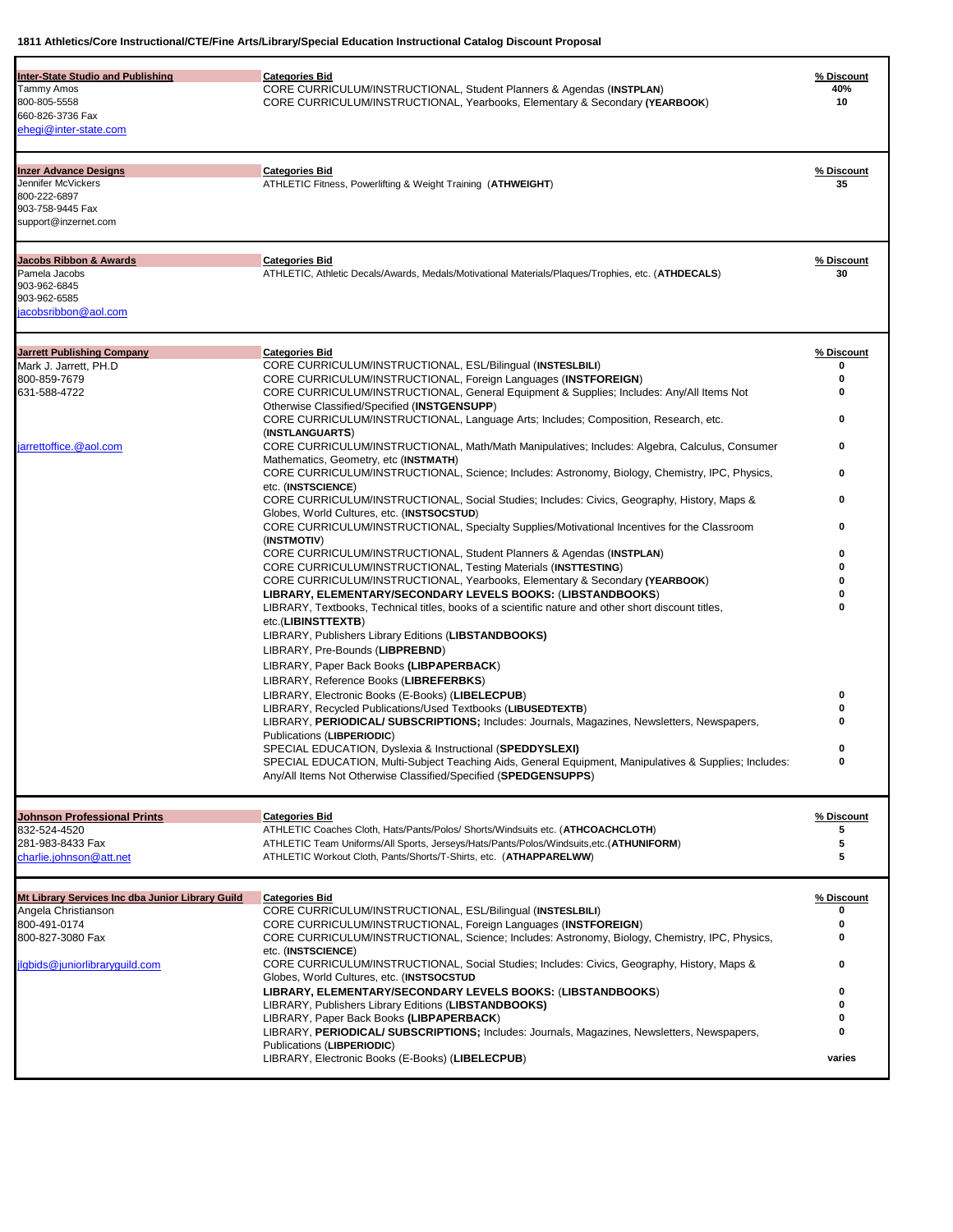| Luana Marler<br>FINE ARTS, Art, Elementary; Includes: Brushes, Chalks, Crayons, Equipment, Papers, Paints, Pens, Scissors, Tools etc.<br>0%<br>(FAELEMSUPPS)<br>FINE ARTS, Art, Secondary, Drawing & Painting; Includes: Brushes, Canvas, Chalks, Equipment, Paints, Palettes,<br>817-589-5980<br>0<br>Papers, Pens, Scissors, Tools, etc. (FASECSUPPS)<br>817-595-1826 Fax<br>FINE ARTS, Art, Secondary, Sculpting; Includes: Ceramics Supplies, Clay, Carving Boards, Kilns, Kiln Supplies, Tools,<br>0%<br>Ceramics (FASECONSCULPT)<br>FINE ARTS, Elementary Music Equipment & Supplies; Includes: Metronomes, Music Cabinets, Musical Instruments,<br>0<br>dallas@jwpepper.com<br>Pianos, Stands, Tuners, etc. (FAELEMUSIC)<br>FINE ARTS, Elementary Music, General Supplies, Includes: Instruments Valued under 150.00, Bells, Chimes,<br>0<br>Recorders, Tambourines Etc. and Repair Parts (FAELESUPP)<br>FINE ARTS, Band, Choir, Orchestra Musical Instruments (FAINSTRUMNT)<br>0<br>FINE ARTS, Band, Choir, Elementary Music, Orchestra; Sheet Music Folios (FASHTMUSIC)<br>0<br>FINE ARTS, Band Supplies (FABANDSUPP)<br>o<br>FINE ARTS, Band Equipment (FABANDEQUIP)<br>O<br>FINE ARTS, Choir Supplies & Equipment (FACHOIR)<br>FINE ARTS, Orchestra Supplies & Equipment (FAORCHESTRA)<br>n<br>FINE ARTS, Fine Arts Misc. Equipment & General Supplies (FAMISCEQUIP)<br>0<br>FINE ARTS, Elementary Music Instruments & General Supplies; Includes: Any/All Items Not Otherwise Classified<br>0%<br>(FAGENSUPPLIES)<br>FINE ARTS, Fine Arts General Equipment & Supplies; Includes: Any/All Items Not Otherwise Classified/Specified<br>0%<br>(FAEQUPSRV)<br><b>Kaduceus Holdings Inc</b><br><b>Categories Bid</b><br>% Discount<br>Claude Green<br>CTE, Health Science (CTEHEALTHSC)<br>0<br>281-447-4200<br>o<br>CTE, Veterinary Technician; Includes: Grooming, Implements, Ointments & Vaccines, etc. (CTEVETTECH)<br>281-447-4205<br>CTE, Vocational/Technical General Equipment & Supplies Includes any/all items not classified/specified<br>o<br>(CTEEQUIP)<br>0<br>info@kaduceusinc.com<br><b>KAMICO Instructional Media, Inc.</b><br><b>Categories Bid</b><br>% Discount<br>Kathy Michael<br>CORE CURRICULUM/INSTRUCTIONAL, ESL/Bilingual (INSTESLBILI)<br>$0 - 15$<br>254-947-7283<br>$0 - 15$<br>CORE CURRICULUM/INSTRUCTIONAL, Foreign Languages (INSTFOREIGN)<br>254-947-7284 Fax<br>$0 - 15$<br>CORE CURRICULUM/INSTRUCTIONAL, General Equipment & Supplies; Includes: Any/All Items Not<br>Otherwise Classified/Specified (INSTGENSUPP)<br>$0 - 15$<br>orders@kamico.com<br>CORE CURRICULUM/INSTRUCTIONAL, Language Arts; Includes; Composition, Research, etc.<br>(INSTLANGUARTS)<br>$0 - 15$<br>CORE CURRICULUM/INSTRUCTIONAL, Math/Math Manipulatives; Includes: Algebra, Calculus, Consumer<br>Mathematics, Geometry, etc (INSTMATH)<br>$0 - 15$<br>CORE CURRICULUM/INSTRUCTIONAL, Science; Includes: Astronomy, Biology, Chemistry, IPC, Physics,<br>etc. (INSTSCIENCE)<br>$0 - 15$<br>CORE CURRICULUM/INSTRUCTIONAL, Social Studies; Includes: Civics, Geography, History, Maps &<br>Globes, World Cultures, etc. (INSTSOCSTUD)<br>CORE CURRICULUM/INSTRUCTIONAL, Specialty Supplies/Motivational Incentives for the Classroom<br>$0 - 15$<br>(INSTMOTIV)<br>$0 - 15$<br>CORE CURRICULUM/INSTRUCTIONAL, Testing Materials (INSTTESTING)<br>LIBRARY, Publishers Library Editions (LIBSTANDBOOKS)<br>$0 - 15$<br>SPECIAL EDUCATION, Dyslexia & Instructional (SPEDDYSLEXI)<br>$0 - 15$<br>SPECIAL EDUCATION, Multi-Subject Teaching Aids, General Equipment, Manipulatives & Supplies; Includes:<br>$0 - 15$<br>Any/All Items Not Otherwise Classified/Specified (SPEDGENSUPPS)<br>% Discount<br>Kaplan Early Learning Company<br><b>Categories Bid</b><br>Kate Shelton<br>CORE CURRICULUM/INSTRUCTIONAL, General Equipment & Supplies; Includes: Any/All Items Not<br>$0 - 17$<br>Otherwise Classified/Specified (INSTGENSUPP)<br>800-334-2014<br>CORE CURRICULUM/INSTRUCTIONAL, Math/Math Manipulatives; Includes: Algebra, Calculus, Consumer<br>$0 - 17$<br>Mathematics, Geometry, etc (INSTMATH)<br>FINE ARTS, Art, Elementary; Includes: Brushes, Chalks, Crayons, Equipment, Papers, Paints, Pens, Scissors,<br>$0 - 17$<br>336-712-2243<br>Tools etc. (FAELEMSUPPS)<br>FINE ARTS, Art, Secondary, Drawing & Painting; Includes: Brushes, Canvas, Chalks, Equipment, Paints,<br>$0 - 17$<br>bids@kaplanco.com<br>Palettes, Papers, Pens, Scissors, Tools, etc. (FASECSUPPS)<br>FINE ARTS, Elementary Music, General Supplies, Includes: Instruments Valued under 150.00, Bells, Chimes,<br>$0 - 17$<br>Recorders, Tambourines Etc. and Repair Parts (FAELESUPP)<br>FINE ARTS, Fine Arts Misc. Equipment & General Supplies (FAMISCEQUIP)<br>$0 - 17$<br>FINE ARTS, Fine Arts General Equipment & Supplies; Includes: Any/All Items Not Otherwise<br>$0 - 17$<br>Classified/Specified (FAEQUPSRV)<br><b>Katy Violin Shop</b><br><b>Categories Bid</b><br>% Discount<br>Frank Li<br>15<br>FINE ARTS, Orchestra Supplies & Equipment (FAORCHESTRA)<br>281-769-1778<br>15<br>FINE ARTS, Fine Arts Misc. Equipment & General Supplies (FAMISCEQUIP)<br>katwiolinshop@gmail.com | J.W. Pepper & Son, Inc. | <b>Categories Bid</b> | % Discount |
|----------------------------------------------------------------------------------------------------------------------------------------------------------------------------------------------------------------------------------------------------------------------------------------------------------------------------------------------------------------------------------------------------------------------------------------------------------------------------------------------------------------------------------------------------------------------------------------------------------------------------------------------------------------------------------------------------------------------------------------------------------------------------------------------------------------------------------------------------------------------------------------------------------------------------------------------------------------------------------------------------------------------------------------------------------------------------------------------------------------------------------------------------------------------------------------------------------------------------------------------------------------------------------------------------------------------------------------------------------------------------------------------------------------------------------------------------------------------------------------------------------------------------------------------------------------------------------------------------------------------------------------------------------------------------------------------------------------------------------------------------------------------------------------------------------------------------------------------------------------------------------------------------------------------------------------------------------------------------------------------------------------------------------------------------------------------------------------------------------------------------------------------------------------------------------------------------------------------------------------------------------------------------------------------------------------------------------------------------------------------------------------------------------------------------------------------------------------------------------------------------------------------------------------------------------------------------------------------------------------------------------------------------------------------------------------------------------------------------------------------------------------------------------------------------------------------------------------------------------------------------------------------------------------------------------------------------------------------------------------------------------------------------------------------------------------------------------------------------------------------------------------------------------------------------------------------------------------------------------------------------------------------------------------------------------------------------------------------------------------------------------------------------------------------------------------------------------------------------------------------------------------------------------------------------------------------------------------------------------------------------------------------------------------------------------------------------------------------------------------------------------------------------------------------------------------------------------------------------------------------------------------------------------------------------------------------------------------------------------------------------------------------------------------------------------------------------------------------------------------------------------------------------------------------------------------------------------------------------------------------------------------------------------------------------------------------------------------------------------------------------------------------------------------------------------------------------------------------------------------------------------------------------------------------------------------------------------------------------------------------------------------------------------------------------------------------------------------------------------------------------------------------------------------------------------------------------------------------------------------------------------------------------------------------------------------------------------------------------------------------------------------------------------------------------------------------------------------------------------------------------------------------------------------------------------------------------------------|-------------------------|-----------------------|------------|
|                                                                                                                                                                                                                                                                                                                                                                                                                                                                                                                                                                                                                                                                                                                                                                                                                                                                                                                                                                                                                                                                                                                                                                                                                                                                                                                                                                                                                                                                                                                                                                                                                                                                                                                                                                                                                                                                                                                                                                                                                                                                                                                                                                                                                                                                                                                                                                                                                                                                                                                                                                                                                                                                                                                                                                                                                                                                                                                                                                                                                                                                                                                                                                                                                                                                                                                                                                                                                                                                                                                                                                                                                                                                                                                                                                                                                                                                                                                                                                                                                                                                                                                                                                                                                                                                                                                                                                                                                                                                                                                                                                                                                                                                                                                                                                                                                                                                                                                                                                                                                                                                                                                                                                                                                |                         |                       |            |
|                                                                                                                                                                                                                                                                                                                                                                                                                                                                                                                                                                                                                                                                                                                                                                                                                                                                                                                                                                                                                                                                                                                                                                                                                                                                                                                                                                                                                                                                                                                                                                                                                                                                                                                                                                                                                                                                                                                                                                                                                                                                                                                                                                                                                                                                                                                                                                                                                                                                                                                                                                                                                                                                                                                                                                                                                                                                                                                                                                                                                                                                                                                                                                                                                                                                                                                                                                                                                                                                                                                                                                                                                                                                                                                                                                                                                                                                                                                                                                                                                                                                                                                                                                                                                                                                                                                                                                                                                                                                                                                                                                                                                                                                                                                                                                                                                                                                                                                                                                                                                                                                                                                                                                                                                |                         |                       |            |
|                                                                                                                                                                                                                                                                                                                                                                                                                                                                                                                                                                                                                                                                                                                                                                                                                                                                                                                                                                                                                                                                                                                                                                                                                                                                                                                                                                                                                                                                                                                                                                                                                                                                                                                                                                                                                                                                                                                                                                                                                                                                                                                                                                                                                                                                                                                                                                                                                                                                                                                                                                                                                                                                                                                                                                                                                                                                                                                                                                                                                                                                                                                                                                                                                                                                                                                                                                                                                                                                                                                                                                                                                                                                                                                                                                                                                                                                                                                                                                                                                                                                                                                                                                                                                                                                                                                                                                                                                                                                                                                                                                                                                                                                                                                                                                                                                                                                                                                                                                                                                                                                                                                                                                                                                |                         |                       |            |
|                                                                                                                                                                                                                                                                                                                                                                                                                                                                                                                                                                                                                                                                                                                                                                                                                                                                                                                                                                                                                                                                                                                                                                                                                                                                                                                                                                                                                                                                                                                                                                                                                                                                                                                                                                                                                                                                                                                                                                                                                                                                                                                                                                                                                                                                                                                                                                                                                                                                                                                                                                                                                                                                                                                                                                                                                                                                                                                                                                                                                                                                                                                                                                                                                                                                                                                                                                                                                                                                                                                                                                                                                                                                                                                                                                                                                                                                                                                                                                                                                                                                                                                                                                                                                                                                                                                                                                                                                                                                                                                                                                                                                                                                                                                                                                                                                                                                                                                                                                                                                                                                                                                                                                                                                |                         |                       |            |
|                                                                                                                                                                                                                                                                                                                                                                                                                                                                                                                                                                                                                                                                                                                                                                                                                                                                                                                                                                                                                                                                                                                                                                                                                                                                                                                                                                                                                                                                                                                                                                                                                                                                                                                                                                                                                                                                                                                                                                                                                                                                                                                                                                                                                                                                                                                                                                                                                                                                                                                                                                                                                                                                                                                                                                                                                                                                                                                                                                                                                                                                                                                                                                                                                                                                                                                                                                                                                                                                                                                                                                                                                                                                                                                                                                                                                                                                                                                                                                                                                                                                                                                                                                                                                                                                                                                                                                                                                                                                                                                                                                                                                                                                                                                                                                                                                                                                                                                                                                                                                                                                                                                                                                                                                |                         |                       |            |
|                                                                                                                                                                                                                                                                                                                                                                                                                                                                                                                                                                                                                                                                                                                                                                                                                                                                                                                                                                                                                                                                                                                                                                                                                                                                                                                                                                                                                                                                                                                                                                                                                                                                                                                                                                                                                                                                                                                                                                                                                                                                                                                                                                                                                                                                                                                                                                                                                                                                                                                                                                                                                                                                                                                                                                                                                                                                                                                                                                                                                                                                                                                                                                                                                                                                                                                                                                                                                                                                                                                                                                                                                                                                                                                                                                                                                                                                                                                                                                                                                                                                                                                                                                                                                                                                                                                                                                                                                                                                                                                                                                                                                                                                                                                                                                                                                                                                                                                                                                                                                                                                                                                                                                                                                |                         |                       |            |
|                                                                                                                                                                                                                                                                                                                                                                                                                                                                                                                                                                                                                                                                                                                                                                                                                                                                                                                                                                                                                                                                                                                                                                                                                                                                                                                                                                                                                                                                                                                                                                                                                                                                                                                                                                                                                                                                                                                                                                                                                                                                                                                                                                                                                                                                                                                                                                                                                                                                                                                                                                                                                                                                                                                                                                                                                                                                                                                                                                                                                                                                                                                                                                                                                                                                                                                                                                                                                                                                                                                                                                                                                                                                                                                                                                                                                                                                                                                                                                                                                                                                                                                                                                                                                                                                                                                                                                                                                                                                                                                                                                                                                                                                                                                                                                                                                                                                                                                                                                                                                                                                                                                                                                                                                |                         |                       |            |
|                                                                                                                                                                                                                                                                                                                                                                                                                                                                                                                                                                                                                                                                                                                                                                                                                                                                                                                                                                                                                                                                                                                                                                                                                                                                                                                                                                                                                                                                                                                                                                                                                                                                                                                                                                                                                                                                                                                                                                                                                                                                                                                                                                                                                                                                                                                                                                                                                                                                                                                                                                                                                                                                                                                                                                                                                                                                                                                                                                                                                                                                                                                                                                                                                                                                                                                                                                                                                                                                                                                                                                                                                                                                                                                                                                                                                                                                                                                                                                                                                                                                                                                                                                                                                                                                                                                                                                                                                                                                                                                                                                                                                                                                                                                                                                                                                                                                                                                                                                                                                                                                                                                                                                                                                |                         |                       |            |
|                                                                                                                                                                                                                                                                                                                                                                                                                                                                                                                                                                                                                                                                                                                                                                                                                                                                                                                                                                                                                                                                                                                                                                                                                                                                                                                                                                                                                                                                                                                                                                                                                                                                                                                                                                                                                                                                                                                                                                                                                                                                                                                                                                                                                                                                                                                                                                                                                                                                                                                                                                                                                                                                                                                                                                                                                                                                                                                                                                                                                                                                                                                                                                                                                                                                                                                                                                                                                                                                                                                                                                                                                                                                                                                                                                                                                                                                                                                                                                                                                                                                                                                                                                                                                                                                                                                                                                                                                                                                                                                                                                                                                                                                                                                                                                                                                                                                                                                                                                                                                                                                                                                                                                                                                |                         |                       |            |
|                                                                                                                                                                                                                                                                                                                                                                                                                                                                                                                                                                                                                                                                                                                                                                                                                                                                                                                                                                                                                                                                                                                                                                                                                                                                                                                                                                                                                                                                                                                                                                                                                                                                                                                                                                                                                                                                                                                                                                                                                                                                                                                                                                                                                                                                                                                                                                                                                                                                                                                                                                                                                                                                                                                                                                                                                                                                                                                                                                                                                                                                                                                                                                                                                                                                                                                                                                                                                                                                                                                                                                                                                                                                                                                                                                                                                                                                                                                                                                                                                                                                                                                                                                                                                                                                                                                                                                                                                                                                                                                                                                                                                                                                                                                                                                                                                                                                                                                                                                                                                                                                                                                                                                                                                |                         |                       |            |
|                                                                                                                                                                                                                                                                                                                                                                                                                                                                                                                                                                                                                                                                                                                                                                                                                                                                                                                                                                                                                                                                                                                                                                                                                                                                                                                                                                                                                                                                                                                                                                                                                                                                                                                                                                                                                                                                                                                                                                                                                                                                                                                                                                                                                                                                                                                                                                                                                                                                                                                                                                                                                                                                                                                                                                                                                                                                                                                                                                                                                                                                                                                                                                                                                                                                                                                                                                                                                                                                                                                                                                                                                                                                                                                                                                                                                                                                                                                                                                                                                                                                                                                                                                                                                                                                                                                                                                                                                                                                                                                                                                                                                                                                                                                                                                                                                                                                                                                                                                                                                                                                                                                                                                                                                |                         |                       |            |
|                                                                                                                                                                                                                                                                                                                                                                                                                                                                                                                                                                                                                                                                                                                                                                                                                                                                                                                                                                                                                                                                                                                                                                                                                                                                                                                                                                                                                                                                                                                                                                                                                                                                                                                                                                                                                                                                                                                                                                                                                                                                                                                                                                                                                                                                                                                                                                                                                                                                                                                                                                                                                                                                                                                                                                                                                                                                                                                                                                                                                                                                                                                                                                                                                                                                                                                                                                                                                                                                                                                                                                                                                                                                                                                                                                                                                                                                                                                                                                                                                                                                                                                                                                                                                                                                                                                                                                                                                                                                                                                                                                                                                                                                                                                                                                                                                                                                                                                                                                                                                                                                                                                                                                                                                |                         |                       |            |
|                                                                                                                                                                                                                                                                                                                                                                                                                                                                                                                                                                                                                                                                                                                                                                                                                                                                                                                                                                                                                                                                                                                                                                                                                                                                                                                                                                                                                                                                                                                                                                                                                                                                                                                                                                                                                                                                                                                                                                                                                                                                                                                                                                                                                                                                                                                                                                                                                                                                                                                                                                                                                                                                                                                                                                                                                                                                                                                                                                                                                                                                                                                                                                                                                                                                                                                                                                                                                                                                                                                                                                                                                                                                                                                                                                                                                                                                                                                                                                                                                                                                                                                                                                                                                                                                                                                                                                                                                                                                                                                                                                                                                                                                                                                                                                                                                                                                                                                                                                                                                                                                                                                                                                                                                |                         |                       |            |
|                                                                                                                                                                                                                                                                                                                                                                                                                                                                                                                                                                                                                                                                                                                                                                                                                                                                                                                                                                                                                                                                                                                                                                                                                                                                                                                                                                                                                                                                                                                                                                                                                                                                                                                                                                                                                                                                                                                                                                                                                                                                                                                                                                                                                                                                                                                                                                                                                                                                                                                                                                                                                                                                                                                                                                                                                                                                                                                                                                                                                                                                                                                                                                                                                                                                                                                                                                                                                                                                                                                                                                                                                                                                                                                                                                                                                                                                                                                                                                                                                                                                                                                                                                                                                                                                                                                                                                                                                                                                                                                                                                                                                                                                                                                                                                                                                                                                                                                                                                                                                                                                                                                                                                                                                |                         |                       |            |
|                                                                                                                                                                                                                                                                                                                                                                                                                                                                                                                                                                                                                                                                                                                                                                                                                                                                                                                                                                                                                                                                                                                                                                                                                                                                                                                                                                                                                                                                                                                                                                                                                                                                                                                                                                                                                                                                                                                                                                                                                                                                                                                                                                                                                                                                                                                                                                                                                                                                                                                                                                                                                                                                                                                                                                                                                                                                                                                                                                                                                                                                                                                                                                                                                                                                                                                                                                                                                                                                                                                                                                                                                                                                                                                                                                                                                                                                                                                                                                                                                                                                                                                                                                                                                                                                                                                                                                                                                                                                                                                                                                                                                                                                                                                                                                                                                                                                                                                                                                                                                                                                                                                                                                                                                |                         |                       |            |
|                                                                                                                                                                                                                                                                                                                                                                                                                                                                                                                                                                                                                                                                                                                                                                                                                                                                                                                                                                                                                                                                                                                                                                                                                                                                                                                                                                                                                                                                                                                                                                                                                                                                                                                                                                                                                                                                                                                                                                                                                                                                                                                                                                                                                                                                                                                                                                                                                                                                                                                                                                                                                                                                                                                                                                                                                                                                                                                                                                                                                                                                                                                                                                                                                                                                                                                                                                                                                                                                                                                                                                                                                                                                                                                                                                                                                                                                                                                                                                                                                                                                                                                                                                                                                                                                                                                                                                                                                                                                                                                                                                                                                                                                                                                                                                                                                                                                                                                                                                                                                                                                                                                                                                                                                |                         |                       |            |
|                                                                                                                                                                                                                                                                                                                                                                                                                                                                                                                                                                                                                                                                                                                                                                                                                                                                                                                                                                                                                                                                                                                                                                                                                                                                                                                                                                                                                                                                                                                                                                                                                                                                                                                                                                                                                                                                                                                                                                                                                                                                                                                                                                                                                                                                                                                                                                                                                                                                                                                                                                                                                                                                                                                                                                                                                                                                                                                                                                                                                                                                                                                                                                                                                                                                                                                                                                                                                                                                                                                                                                                                                                                                                                                                                                                                                                                                                                                                                                                                                                                                                                                                                                                                                                                                                                                                                                                                                                                                                                                                                                                                                                                                                                                                                                                                                                                                                                                                                                                                                                                                                                                                                                                                                |                         |                       |            |
|                                                                                                                                                                                                                                                                                                                                                                                                                                                                                                                                                                                                                                                                                                                                                                                                                                                                                                                                                                                                                                                                                                                                                                                                                                                                                                                                                                                                                                                                                                                                                                                                                                                                                                                                                                                                                                                                                                                                                                                                                                                                                                                                                                                                                                                                                                                                                                                                                                                                                                                                                                                                                                                                                                                                                                                                                                                                                                                                                                                                                                                                                                                                                                                                                                                                                                                                                                                                                                                                                                                                                                                                                                                                                                                                                                                                                                                                                                                                                                                                                                                                                                                                                                                                                                                                                                                                                                                                                                                                                                                                                                                                                                                                                                                                                                                                                                                                                                                                                                                                                                                                                                                                                                                                                |                         |                       |            |
|                                                                                                                                                                                                                                                                                                                                                                                                                                                                                                                                                                                                                                                                                                                                                                                                                                                                                                                                                                                                                                                                                                                                                                                                                                                                                                                                                                                                                                                                                                                                                                                                                                                                                                                                                                                                                                                                                                                                                                                                                                                                                                                                                                                                                                                                                                                                                                                                                                                                                                                                                                                                                                                                                                                                                                                                                                                                                                                                                                                                                                                                                                                                                                                                                                                                                                                                                                                                                                                                                                                                                                                                                                                                                                                                                                                                                                                                                                                                                                                                                                                                                                                                                                                                                                                                                                                                                                                                                                                                                                                                                                                                                                                                                                                                                                                                                                                                                                                                                                                                                                                                                                                                                                                                                |                         |                       |            |
|                                                                                                                                                                                                                                                                                                                                                                                                                                                                                                                                                                                                                                                                                                                                                                                                                                                                                                                                                                                                                                                                                                                                                                                                                                                                                                                                                                                                                                                                                                                                                                                                                                                                                                                                                                                                                                                                                                                                                                                                                                                                                                                                                                                                                                                                                                                                                                                                                                                                                                                                                                                                                                                                                                                                                                                                                                                                                                                                                                                                                                                                                                                                                                                                                                                                                                                                                                                                                                                                                                                                                                                                                                                                                                                                                                                                                                                                                                                                                                                                                                                                                                                                                                                                                                                                                                                                                                                                                                                                                                                                                                                                                                                                                                                                                                                                                                                                                                                                                                                                                                                                                                                                                                                                                |                         |                       |            |
|                                                                                                                                                                                                                                                                                                                                                                                                                                                                                                                                                                                                                                                                                                                                                                                                                                                                                                                                                                                                                                                                                                                                                                                                                                                                                                                                                                                                                                                                                                                                                                                                                                                                                                                                                                                                                                                                                                                                                                                                                                                                                                                                                                                                                                                                                                                                                                                                                                                                                                                                                                                                                                                                                                                                                                                                                                                                                                                                                                                                                                                                                                                                                                                                                                                                                                                                                                                                                                                                                                                                                                                                                                                                                                                                                                                                                                                                                                                                                                                                                                                                                                                                                                                                                                                                                                                                                                                                                                                                                                                                                                                                                                                                                                                                                                                                                                                                                                                                                                                                                                                                                                                                                                                                                |                         |                       |            |
|                                                                                                                                                                                                                                                                                                                                                                                                                                                                                                                                                                                                                                                                                                                                                                                                                                                                                                                                                                                                                                                                                                                                                                                                                                                                                                                                                                                                                                                                                                                                                                                                                                                                                                                                                                                                                                                                                                                                                                                                                                                                                                                                                                                                                                                                                                                                                                                                                                                                                                                                                                                                                                                                                                                                                                                                                                                                                                                                                                                                                                                                                                                                                                                                                                                                                                                                                                                                                                                                                                                                                                                                                                                                                                                                                                                                                                                                                                                                                                                                                                                                                                                                                                                                                                                                                                                                                                                                                                                                                                                                                                                                                                                                                                                                                                                                                                                                                                                                                                                                                                                                                                                                                                                                                |                         |                       |            |
|                                                                                                                                                                                                                                                                                                                                                                                                                                                                                                                                                                                                                                                                                                                                                                                                                                                                                                                                                                                                                                                                                                                                                                                                                                                                                                                                                                                                                                                                                                                                                                                                                                                                                                                                                                                                                                                                                                                                                                                                                                                                                                                                                                                                                                                                                                                                                                                                                                                                                                                                                                                                                                                                                                                                                                                                                                                                                                                                                                                                                                                                                                                                                                                                                                                                                                                                                                                                                                                                                                                                                                                                                                                                                                                                                                                                                                                                                                                                                                                                                                                                                                                                                                                                                                                                                                                                                                                                                                                                                                                                                                                                                                                                                                                                                                                                                                                                                                                                                                                                                                                                                                                                                                                                                |                         |                       |            |
|                                                                                                                                                                                                                                                                                                                                                                                                                                                                                                                                                                                                                                                                                                                                                                                                                                                                                                                                                                                                                                                                                                                                                                                                                                                                                                                                                                                                                                                                                                                                                                                                                                                                                                                                                                                                                                                                                                                                                                                                                                                                                                                                                                                                                                                                                                                                                                                                                                                                                                                                                                                                                                                                                                                                                                                                                                                                                                                                                                                                                                                                                                                                                                                                                                                                                                                                                                                                                                                                                                                                                                                                                                                                                                                                                                                                                                                                                                                                                                                                                                                                                                                                                                                                                                                                                                                                                                                                                                                                                                                                                                                                                                                                                                                                                                                                                                                                                                                                                                                                                                                                                                                                                                                                                |                         |                       |            |
|                                                                                                                                                                                                                                                                                                                                                                                                                                                                                                                                                                                                                                                                                                                                                                                                                                                                                                                                                                                                                                                                                                                                                                                                                                                                                                                                                                                                                                                                                                                                                                                                                                                                                                                                                                                                                                                                                                                                                                                                                                                                                                                                                                                                                                                                                                                                                                                                                                                                                                                                                                                                                                                                                                                                                                                                                                                                                                                                                                                                                                                                                                                                                                                                                                                                                                                                                                                                                                                                                                                                                                                                                                                                                                                                                                                                                                                                                                                                                                                                                                                                                                                                                                                                                                                                                                                                                                                                                                                                                                                                                                                                                                                                                                                                                                                                                                                                                                                                                                                                                                                                                                                                                                                                                |                         |                       |            |
|                                                                                                                                                                                                                                                                                                                                                                                                                                                                                                                                                                                                                                                                                                                                                                                                                                                                                                                                                                                                                                                                                                                                                                                                                                                                                                                                                                                                                                                                                                                                                                                                                                                                                                                                                                                                                                                                                                                                                                                                                                                                                                                                                                                                                                                                                                                                                                                                                                                                                                                                                                                                                                                                                                                                                                                                                                                                                                                                                                                                                                                                                                                                                                                                                                                                                                                                                                                                                                                                                                                                                                                                                                                                                                                                                                                                                                                                                                                                                                                                                                                                                                                                                                                                                                                                                                                                                                                                                                                                                                                                                                                                                                                                                                                                                                                                                                                                                                                                                                                                                                                                                                                                                                                                                |                         |                       |            |
|                                                                                                                                                                                                                                                                                                                                                                                                                                                                                                                                                                                                                                                                                                                                                                                                                                                                                                                                                                                                                                                                                                                                                                                                                                                                                                                                                                                                                                                                                                                                                                                                                                                                                                                                                                                                                                                                                                                                                                                                                                                                                                                                                                                                                                                                                                                                                                                                                                                                                                                                                                                                                                                                                                                                                                                                                                                                                                                                                                                                                                                                                                                                                                                                                                                                                                                                                                                                                                                                                                                                                                                                                                                                                                                                                                                                                                                                                                                                                                                                                                                                                                                                                                                                                                                                                                                                                                                                                                                                                                                                                                                                                                                                                                                                                                                                                                                                                                                                                                                                                                                                                                                                                                                                                |                         |                       |            |
|                                                                                                                                                                                                                                                                                                                                                                                                                                                                                                                                                                                                                                                                                                                                                                                                                                                                                                                                                                                                                                                                                                                                                                                                                                                                                                                                                                                                                                                                                                                                                                                                                                                                                                                                                                                                                                                                                                                                                                                                                                                                                                                                                                                                                                                                                                                                                                                                                                                                                                                                                                                                                                                                                                                                                                                                                                                                                                                                                                                                                                                                                                                                                                                                                                                                                                                                                                                                                                                                                                                                                                                                                                                                                                                                                                                                                                                                                                                                                                                                                                                                                                                                                                                                                                                                                                                                                                                                                                                                                                                                                                                                                                                                                                                                                                                                                                                                                                                                                                                                                                                                                                                                                                                                                |                         |                       |            |
|                                                                                                                                                                                                                                                                                                                                                                                                                                                                                                                                                                                                                                                                                                                                                                                                                                                                                                                                                                                                                                                                                                                                                                                                                                                                                                                                                                                                                                                                                                                                                                                                                                                                                                                                                                                                                                                                                                                                                                                                                                                                                                                                                                                                                                                                                                                                                                                                                                                                                                                                                                                                                                                                                                                                                                                                                                                                                                                                                                                                                                                                                                                                                                                                                                                                                                                                                                                                                                                                                                                                                                                                                                                                                                                                                                                                                                                                                                                                                                                                                                                                                                                                                                                                                                                                                                                                                                                                                                                                                                                                                                                                                                                                                                                                                                                                                                                                                                                                                                                                                                                                                                                                                                                                                |                         |                       |            |
|                                                                                                                                                                                                                                                                                                                                                                                                                                                                                                                                                                                                                                                                                                                                                                                                                                                                                                                                                                                                                                                                                                                                                                                                                                                                                                                                                                                                                                                                                                                                                                                                                                                                                                                                                                                                                                                                                                                                                                                                                                                                                                                                                                                                                                                                                                                                                                                                                                                                                                                                                                                                                                                                                                                                                                                                                                                                                                                                                                                                                                                                                                                                                                                                                                                                                                                                                                                                                                                                                                                                                                                                                                                                                                                                                                                                                                                                                                                                                                                                                                                                                                                                                                                                                                                                                                                                                                                                                                                                                                                                                                                                                                                                                                                                                                                                                                                                                                                                                                                                                                                                                                                                                                                                                |                         |                       |            |
|                                                                                                                                                                                                                                                                                                                                                                                                                                                                                                                                                                                                                                                                                                                                                                                                                                                                                                                                                                                                                                                                                                                                                                                                                                                                                                                                                                                                                                                                                                                                                                                                                                                                                                                                                                                                                                                                                                                                                                                                                                                                                                                                                                                                                                                                                                                                                                                                                                                                                                                                                                                                                                                                                                                                                                                                                                                                                                                                                                                                                                                                                                                                                                                                                                                                                                                                                                                                                                                                                                                                                                                                                                                                                                                                                                                                                                                                                                                                                                                                                                                                                                                                                                                                                                                                                                                                                                                                                                                                                                                                                                                                                                                                                                                                                                                                                                                                                                                                                                                                                                                                                                                                                                                                                |                         |                       |            |
|                                                                                                                                                                                                                                                                                                                                                                                                                                                                                                                                                                                                                                                                                                                                                                                                                                                                                                                                                                                                                                                                                                                                                                                                                                                                                                                                                                                                                                                                                                                                                                                                                                                                                                                                                                                                                                                                                                                                                                                                                                                                                                                                                                                                                                                                                                                                                                                                                                                                                                                                                                                                                                                                                                                                                                                                                                                                                                                                                                                                                                                                                                                                                                                                                                                                                                                                                                                                                                                                                                                                                                                                                                                                                                                                                                                                                                                                                                                                                                                                                                                                                                                                                                                                                                                                                                                                                                                                                                                                                                                                                                                                                                                                                                                                                                                                                                                                                                                                                                                                                                                                                                                                                                                                                |                         |                       |            |
|                                                                                                                                                                                                                                                                                                                                                                                                                                                                                                                                                                                                                                                                                                                                                                                                                                                                                                                                                                                                                                                                                                                                                                                                                                                                                                                                                                                                                                                                                                                                                                                                                                                                                                                                                                                                                                                                                                                                                                                                                                                                                                                                                                                                                                                                                                                                                                                                                                                                                                                                                                                                                                                                                                                                                                                                                                                                                                                                                                                                                                                                                                                                                                                                                                                                                                                                                                                                                                                                                                                                                                                                                                                                                                                                                                                                                                                                                                                                                                                                                                                                                                                                                                                                                                                                                                                                                                                                                                                                                                                                                                                                                                                                                                                                                                                                                                                                                                                                                                                                                                                                                                                                                                                                                |                         |                       |            |
|                                                                                                                                                                                                                                                                                                                                                                                                                                                                                                                                                                                                                                                                                                                                                                                                                                                                                                                                                                                                                                                                                                                                                                                                                                                                                                                                                                                                                                                                                                                                                                                                                                                                                                                                                                                                                                                                                                                                                                                                                                                                                                                                                                                                                                                                                                                                                                                                                                                                                                                                                                                                                                                                                                                                                                                                                                                                                                                                                                                                                                                                                                                                                                                                                                                                                                                                                                                                                                                                                                                                                                                                                                                                                                                                                                                                                                                                                                                                                                                                                                                                                                                                                                                                                                                                                                                                                                                                                                                                                                                                                                                                                                                                                                                                                                                                                                                                                                                                                                                                                                                                                                                                                                                                                |                         |                       |            |
|                                                                                                                                                                                                                                                                                                                                                                                                                                                                                                                                                                                                                                                                                                                                                                                                                                                                                                                                                                                                                                                                                                                                                                                                                                                                                                                                                                                                                                                                                                                                                                                                                                                                                                                                                                                                                                                                                                                                                                                                                                                                                                                                                                                                                                                                                                                                                                                                                                                                                                                                                                                                                                                                                                                                                                                                                                                                                                                                                                                                                                                                                                                                                                                                                                                                                                                                                                                                                                                                                                                                                                                                                                                                                                                                                                                                                                                                                                                                                                                                                                                                                                                                                                                                                                                                                                                                                                                                                                                                                                                                                                                                                                                                                                                                                                                                                                                                                                                                                                                                                                                                                                                                                                                                                |                         |                       |            |
|                                                                                                                                                                                                                                                                                                                                                                                                                                                                                                                                                                                                                                                                                                                                                                                                                                                                                                                                                                                                                                                                                                                                                                                                                                                                                                                                                                                                                                                                                                                                                                                                                                                                                                                                                                                                                                                                                                                                                                                                                                                                                                                                                                                                                                                                                                                                                                                                                                                                                                                                                                                                                                                                                                                                                                                                                                                                                                                                                                                                                                                                                                                                                                                                                                                                                                                                                                                                                                                                                                                                                                                                                                                                                                                                                                                                                                                                                                                                                                                                                                                                                                                                                                                                                                                                                                                                                                                                                                                                                                                                                                                                                                                                                                                                                                                                                                                                                                                                                                                                                                                                                                                                                                                                                |                         |                       |            |
|                                                                                                                                                                                                                                                                                                                                                                                                                                                                                                                                                                                                                                                                                                                                                                                                                                                                                                                                                                                                                                                                                                                                                                                                                                                                                                                                                                                                                                                                                                                                                                                                                                                                                                                                                                                                                                                                                                                                                                                                                                                                                                                                                                                                                                                                                                                                                                                                                                                                                                                                                                                                                                                                                                                                                                                                                                                                                                                                                                                                                                                                                                                                                                                                                                                                                                                                                                                                                                                                                                                                                                                                                                                                                                                                                                                                                                                                                                                                                                                                                                                                                                                                                                                                                                                                                                                                                                                                                                                                                                                                                                                                                                                                                                                                                                                                                                                                                                                                                                                                                                                                                                                                                                                                                |                         |                       |            |
|                                                                                                                                                                                                                                                                                                                                                                                                                                                                                                                                                                                                                                                                                                                                                                                                                                                                                                                                                                                                                                                                                                                                                                                                                                                                                                                                                                                                                                                                                                                                                                                                                                                                                                                                                                                                                                                                                                                                                                                                                                                                                                                                                                                                                                                                                                                                                                                                                                                                                                                                                                                                                                                                                                                                                                                                                                                                                                                                                                                                                                                                                                                                                                                                                                                                                                                                                                                                                                                                                                                                                                                                                                                                                                                                                                                                                                                                                                                                                                                                                                                                                                                                                                                                                                                                                                                                                                                                                                                                                                                                                                                                                                                                                                                                                                                                                                                                                                                                                                                                                                                                                                                                                                                                                |                         |                       |            |
|                                                                                                                                                                                                                                                                                                                                                                                                                                                                                                                                                                                                                                                                                                                                                                                                                                                                                                                                                                                                                                                                                                                                                                                                                                                                                                                                                                                                                                                                                                                                                                                                                                                                                                                                                                                                                                                                                                                                                                                                                                                                                                                                                                                                                                                                                                                                                                                                                                                                                                                                                                                                                                                                                                                                                                                                                                                                                                                                                                                                                                                                                                                                                                                                                                                                                                                                                                                                                                                                                                                                                                                                                                                                                                                                                                                                                                                                                                                                                                                                                                                                                                                                                                                                                                                                                                                                                                                                                                                                                                                                                                                                                                                                                                                                                                                                                                                                                                                                                                                                                                                                                                                                                                                                                |                         |                       |            |
|                                                                                                                                                                                                                                                                                                                                                                                                                                                                                                                                                                                                                                                                                                                                                                                                                                                                                                                                                                                                                                                                                                                                                                                                                                                                                                                                                                                                                                                                                                                                                                                                                                                                                                                                                                                                                                                                                                                                                                                                                                                                                                                                                                                                                                                                                                                                                                                                                                                                                                                                                                                                                                                                                                                                                                                                                                                                                                                                                                                                                                                                                                                                                                                                                                                                                                                                                                                                                                                                                                                                                                                                                                                                                                                                                                                                                                                                                                                                                                                                                                                                                                                                                                                                                                                                                                                                                                                                                                                                                                                                                                                                                                                                                                                                                                                                                                                                                                                                                                                                                                                                                                                                                                                                                |                         |                       |            |
|                                                                                                                                                                                                                                                                                                                                                                                                                                                                                                                                                                                                                                                                                                                                                                                                                                                                                                                                                                                                                                                                                                                                                                                                                                                                                                                                                                                                                                                                                                                                                                                                                                                                                                                                                                                                                                                                                                                                                                                                                                                                                                                                                                                                                                                                                                                                                                                                                                                                                                                                                                                                                                                                                                                                                                                                                                                                                                                                                                                                                                                                                                                                                                                                                                                                                                                                                                                                                                                                                                                                                                                                                                                                                                                                                                                                                                                                                                                                                                                                                                                                                                                                                                                                                                                                                                                                                                                                                                                                                                                                                                                                                                                                                                                                                                                                                                                                                                                                                                                                                                                                                                                                                                                                                |                         |                       |            |
|                                                                                                                                                                                                                                                                                                                                                                                                                                                                                                                                                                                                                                                                                                                                                                                                                                                                                                                                                                                                                                                                                                                                                                                                                                                                                                                                                                                                                                                                                                                                                                                                                                                                                                                                                                                                                                                                                                                                                                                                                                                                                                                                                                                                                                                                                                                                                                                                                                                                                                                                                                                                                                                                                                                                                                                                                                                                                                                                                                                                                                                                                                                                                                                                                                                                                                                                                                                                                                                                                                                                                                                                                                                                                                                                                                                                                                                                                                                                                                                                                                                                                                                                                                                                                                                                                                                                                                                                                                                                                                                                                                                                                                                                                                                                                                                                                                                                                                                                                                                                                                                                                                                                                                                                                |                         |                       |            |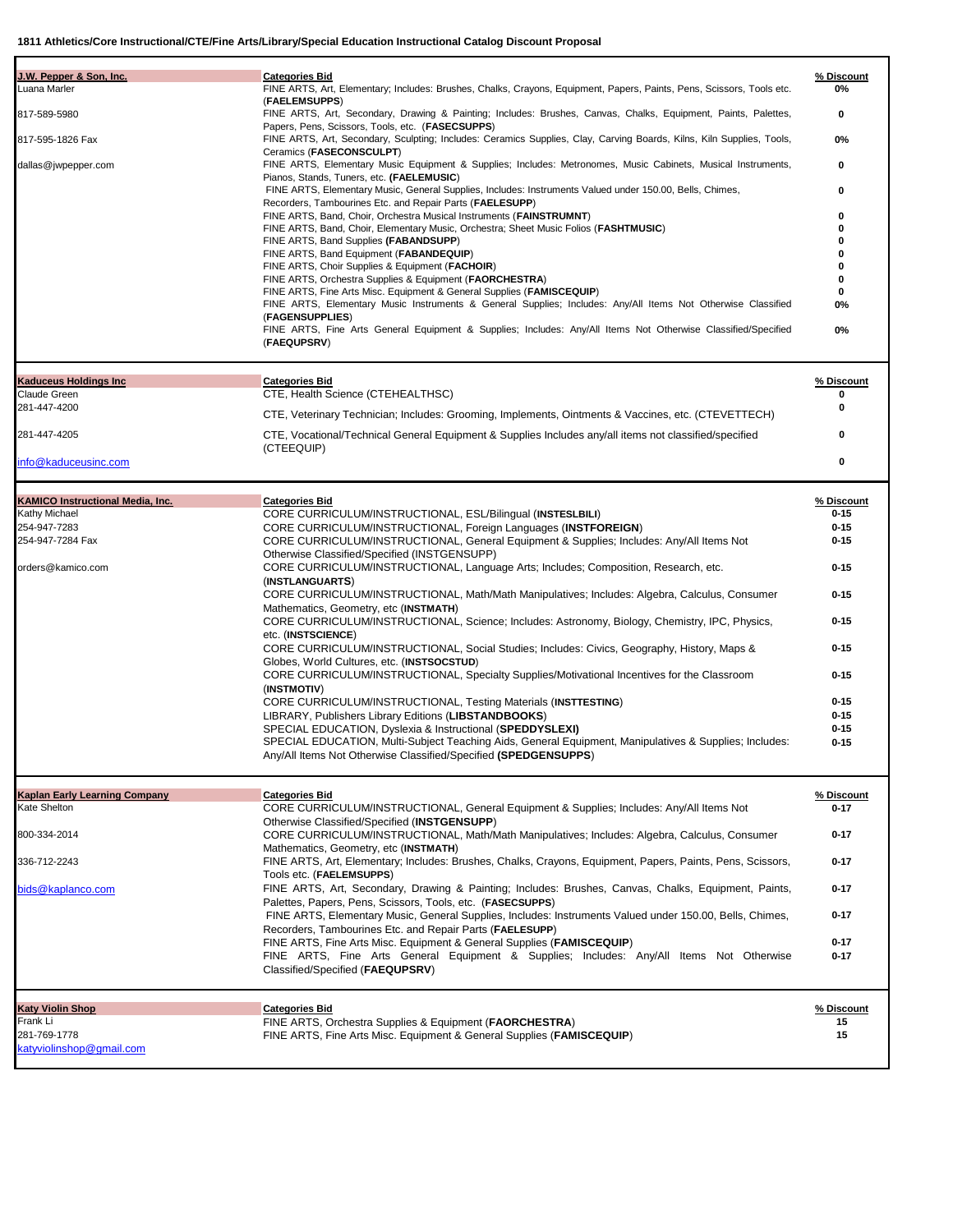| Kent Adhesive Products Comp - KAPCO<br>Shawn Smith<br>800-791-8965<br>800-451-3724 Fax<br>books@kapco.com                    | <b>Categories Bid</b><br>LIBRARY, General Supplies; Includes: Bookends, Covers, Jackets, Stamps, Tapes, Any/All Items Not<br>Otherwise Classified/Specified, etc. (LIBGENSUPP)                                                                                                                                                                                                                                                                                                                                                                                                                                                                                                                                                                                                                                                                                                                                                                                                                                                                                                     | % Discount<br>10                                                                             |
|------------------------------------------------------------------------------------------------------------------------------|------------------------------------------------------------------------------------------------------------------------------------------------------------------------------------------------------------------------------------------------------------------------------------------------------------------------------------------------------------------------------------------------------------------------------------------------------------------------------------------------------------------------------------------------------------------------------------------------------------------------------------------------------------------------------------------------------------------------------------------------------------------------------------------------------------------------------------------------------------------------------------------------------------------------------------------------------------------------------------------------------------------------------------------------------------------------------------|----------------------------------------------------------------------------------------------|
| <b>Keystone Books &amp; Media</b><br>Gregory Scherbenske<br>281 893 2665<br>281 549 2500 Fax<br>books@keystonebooksmedia.com | <b>Categories Bid</b><br>LIBRARY, ELEMENTARY/SECONDARY LEVELS BOOKS: (LIBSTANDBOOKS)<br>LIBRARY, Textbooks, Technical titles, books of a scientific nature and other short discount titles,<br>etc.(LIBINSTTEXTB)<br>LIBRARY, AUDIO VISUAL/MEDIA/LIBRARY SUPPLIES (LIBAUDIOMED)<br>LIBRARY, Publishers Library Editions (LIBSTANDBOOKS)<br>LIBRARY, Pre-Bounds (LIBPREBND)<br>LIBRARY, Paper Back Books (LIBPAPERBACK)<br>LIBRARY, Reference Books (LIBREFERBKS)<br>LIBRARY, Recycled Publications/Used Textbooks (LIBUSEDTEXTB)                                                                                                                                                                                                                                                                                                                                                                                                                                                                                                                                                   | % Discount<br>$5 - 45$<br>$5 - 10$<br>5<br>$5 - 45$<br>$5 - 25$<br>$5 - 20$<br>$5 - 10$<br>5 |
| K-Log Inc.<br><b>Michelle Powers</b><br>800-872-6611<br>847-731-5970 Fax<br>ebid@k-log.com                                   | <b>Categories Bid</b><br>CORE CURRICULUM/INSTRUCTIONAL, General Equipment & Supplies; Includes: Any/All Items Not<br>Otherwise Classified/Specified (INSTGENSUPP)                                                                                                                                                                                                                                                                                                                                                                                                                                                                                                                                                                                                                                                                                                                                                                                                                                                                                                                  | % Discount<br>5%                                                                             |
| <b>Knockout Sportswear</b><br>Charise Hollingshead<br>972-961-0066<br>972-961-0067 Fax<br>admin@knockoutsportswear.com       | <b>Categories Bid</b><br>ATHLETIC Coaches Cloth, Hats/Pants/Polos/ Shorts/Windsuits etc. (ATHCOACHCLOTH)<br>ATHLETIC Team Uniforms/All Sports, Jerseys/Hats/Pants/Polos/Windsuits, etc. (ATHUNIFORM)<br>ATHLETIC Workout Cloth, Pants/Shorts/T-Shirts, etc. (ATHAPPARELWW)                                                                                                                                                                                                                                                                                                                                                                                                                                                                                                                                                                                                                                                                                                                                                                                                         | % Discount<br>10<br>10<br>$0 - 10$                                                           |
| Korney Board Aids, Inc.<br>Michelle Landreth<br>800-842-7772<br>877-488-3920 Fax<br>info@kbacoach.com                        | <b>Categories Bid</b><br>ATHLETIC Footwear (ATHAPPAREL)<br>ATHLETIC, Athletic Decals/Awards, Medals/Motivational Materials/Plaques/Trophies, etc. (ATHDECALS)<br>ATHLETIC, Athletic General Equipment & Supplies; Includes: Any/All Items Not Otherwise Classified/Specified<br>(ATHEQUIPSUP)<br>ATHLETIC, Athletic Trainer and Training (ATHTRAINSUP)<br>ATHLTIC Baseball & Softball (ATHBASEBALL)<br>ATHLETIC Basketball (ATHBASKETBA)<br>ATHLETIC Cheerleading (ATHCHEERSUP)<br>ATHLETIC Equipment Reconditioning Supplies; Includes: Maintenance & repair parts for shoulder pads,<br>helmets, weight equipment, etc. (ATHRECON)<br>ATHLETIC, Field & Track/Cross Country (ATHTRACK)<br>ATHLETIC Fitness, Powerlifting & Weight Training (ATHWEIGHT)<br>ATHLETIC Football (ATHFOOTBALL)<br>ATHLTIC Golf (ATHGOLF)<br>ATHLETIC Gymnastics (ATHGYMNAST)<br>ATHLETIC Physical Education Elementary/Secondary (ATHPEEQUIP)<br>ATHLETIC Soccer (ATHSOCCER)<br>ATHLETIC Swimming/Water Polo (ATHWATERPOL)<br><b>ATHLETIC Tennis (ATHTENNIS)</b><br>ATHLETIC Volleyball (ATHVOLLEYBA) | % Discount<br>ŋ<br>0<br>0<br>0<br>0<br>o<br>0<br>0<br>ŋ<br>0<br>0<br>0<br>0                  |
| KriStitch Designs<br>Kristi Lenaburg<br>281-585-4880<br>281-585-3464 Fax<br>Sales@KriStitch.net                              | <b>Categories Bid</b><br>ATHLETIC, Cheerleading (ATHCHEER)<br>ATHLETIC Coaches Cloth, Hats/Pants/Polos/ Shorts/Windsuits etc. (ATHCOACHCLOTH)<br>ATHLETIC Footwear (ATHAPPAREL)<br>ATHLETIC Team Uniforms/All Sports, Jerseys/Hats/Pants/Polos/Windsuits,etc.(ATHUNIFORM)<br>ATHLETIC Workout Cloth, Pants/Shorts/T-Shirts, etc. (ATHAPPARELWW)<br>ATHLETIC, Athletic Decals/Awards, Medals/Motivational Materials/Plaques/Trophies, etc. (ATHDECALS)                                                                                                                                                                                                                                                                                                                                                                                                                                                                                                                                                                                                                              | % Discount<br>Varies<br>Varies<br>Varies<br>Varies<br>Varies<br>Varies                       |
| Kozas Inc.<br>Janet Cole<br>281-485-1462<br>281-485-8000 Fax<br>janet@kozas.com                                              | <b>Categories Bid</b><br>CORE CURRICULUM/INSTRUCTIONAL, Specialty Supplies/Motivational Incentives for the Classroom<br>(INSTMOTIV)<br>ATHLETIC, Cheerleading (ATHCHEER)<br>ATHLETIC Coaches Cloth, Hats/Pants/Polos/ Shorts/Windsuits etc. (ATHCOACHCLOTH)<br>ATHLETIC Footwear (ATHAPPAREL)<br>ATHLETIC Team Uniforms/All Sports, Jerseys/Hats/Pants/Polos/Windsuits,etc.(ATHUNIFORM)<br>ATHLETIC Workout Cloth, Pants/Shorts/T-Shirts, etc. (ATHAPPARELWW)<br>ATHLETIC, Athletic Decals/Awards, Medals/Motivational Materials/Plaques/Trophies, etc. (ATHDECALS)                                                                                                                                                                                                                                                                                                                                                                                                                                                                                                                | % Discount<br>5<br>5<br>5<br>5<br>5<br>5<br>5                                                |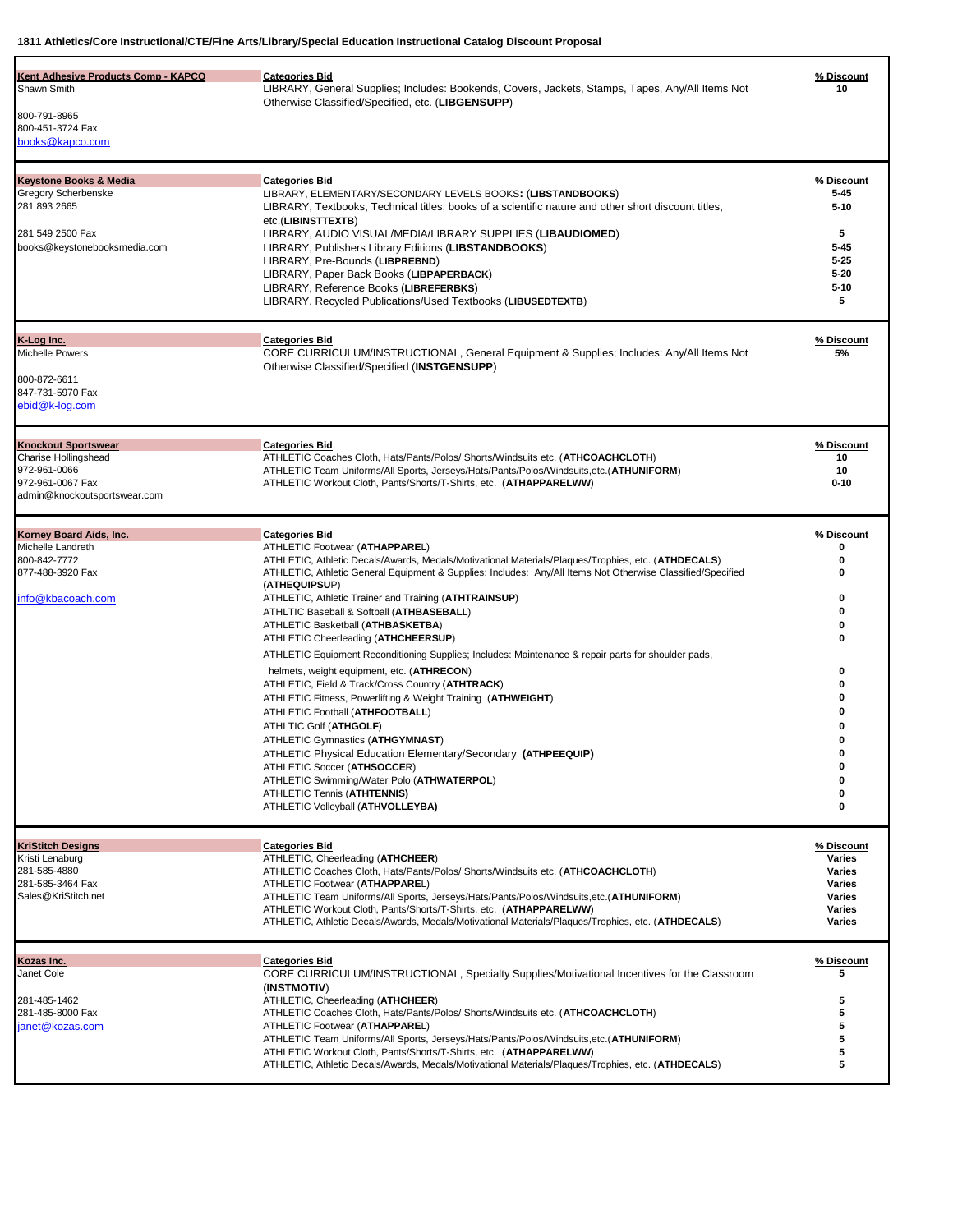| <b>Lakeshore Learning Materials</b> | <b>Categories Bid</b>                                                                                                                                                                    | % Discount |
|-------------------------------------|------------------------------------------------------------------------------------------------------------------------------------------------------------------------------------------|------------|
| Kimberly Gibson                     | CORE CURRICULUM/INSTRUCTIONAL, ESL/Bilingual (INSTESLBILI)                                                                                                                               | 5          |
| (800) 421-5354                      | CORE CURRICULUM/INSTRUCTIONAL, General Equipment & Supplies; Includes: Any/All Items Not                                                                                                 | 5          |
| 310-537-7990 Fax                    | Otherwise Classified/Specified (INSTGENSUPP)<br>CORE CURRICULUM/INSTRUCTIONAL, Language Arts; Includes; Composition, Research, etc.                                                      | 5          |
|                                     | (INSTLANGUARTS)                                                                                                                                                                          |            |
| biddept@lakeshorelearning.com       | CORE CURRICULUM/INSTRUCTIONAL, Math/Math Manipulatives; Includes: Algebra, Calculus, Consumer                                                                                            | 5          |
|                                     | Mathematics, Geometry, etc (INSTMATH)                                                                                                                                                    |            |
|                                     | CORE CURRICULUM/INSTRUCTIONAL, Science; Includes: Astronomy, Biology, Chemistry, IPC, Physics,                                                                                           | 5          |
|                                     | etc. (INSTSCIENCE)                                                                                                                                                                       | 5          |
|                                     | CORE CURRICULUM/INSTRUCTIONAL, Social Studies; Includes: Civics, Geography, History, Maps &<br>Globes, World Cultures, etc. (INSTSOCSTUD)                                                |            |
|                                     | ATHLETIC, Athletic General Equipment & Supplies; Includes: Any/All Items Not Otherwise Classified/Specified                                                                              | 5          |
|                                     | (ATHEQUIPSUP)                                                                                                                                                                            |            |
|                                     | ATHLETIC Basketball (ATHBASKETBA)                                                                                                                                                        | 5          |
|                                     | ATHLETIC Football (ATHFOOTBALL)                                                                                                                                                          | 5<br>5     |
|                                     | ATHLETIC Physical Education Elementary/Secondary (ATHPEEQUIP)<br>ATHLETIC Soccer (ATHSOCCER)                                                                                             | 5          |
|                                     | CTE, Audio-Video Technology Supplies (CTEAVTECEQP)                                                                                                                                       |            |
|                                     | FINE ARTS, Art, Elementary; Includes: Brushes, Chalks, Crayons, Equipment, Papers, Paints, Pens, Scissors,                                                                               | 5          |
|                                     | Tools etc. (FAELEMSUPPS)                                                                                                                                                                 |            |
|                                     | FINE ARTS, Art, Secondary, Drawing & Painting; Includes: Brushes, Canvas, Chalks, Equipment, Paints,                                                                                     | 5          |
|                                     | Palettes, Papers, Pens, Scissors, Tools, etc. (FASECSUPPS)<br>FINE ARTS, Art, Secondary, Sculpting; Includes: Ceramics Supplies, Clay, Carving Boards, Kilns, Kiln                       | 5          |
|                                     | Supplies, Tools, Ceramics (FASECONSCULPT)                                                                                                                                                |            |
|                                     | FINE ARTS, Elementary Music Equipment & Supplies; Includes: Metronomes, Music Cabinets, Musical                                                                                          | 5          |
|                                     | Instruments, Pianos, Stands, Tuners, etc. (FAELEMUSIC)                                                                                                                                   |            |
|                                     | FINE ARTS, Elementary Music, General Supplies, Includes: Instruments Valued under 150.00, Bells, Chimes,                                                                                 | 5          |
|                                     | Recorders, Tambourines Etc. and Repair Parts (FAELESUPP)                                                                                                                                 |            |
|                                     | FINE ARTS, Fine Arts Misc. Equipment & General Supplies ( <b>FAMISCEQUIP</b> )<br>FINE ARTS, Elementary Music Instruments & General Supplies; Includes: Any/All Items Not Otherwise      | 5<br>5     |
|                                     | Classified (FAGENSUPPLIES)                                                                                                                                                               |            |
|                                     | FINE ARTS, Fine Arts General Equipment & Supplies; Includes: Any/All Items Not Otherwise                                                                                                 | 5          |
|                                     | Classified/Specified (FAEQUPSRV)                                                                                                                                                         |            |
|                                     | FINE ARTS, Theater Arts Equipment & Supplies; Includes: Accessories, Blackbox, Foggers, Lighting, One-Act                                                                                | 5          |
|                                     | Plays, Props Wood Props, Stage Equipment & Supplies, UIL etc. (FASTAGEEQUP)                                                                                                              |            |
|                                     | FINE ARTS, Theater Arts Apparel/Costumes ( <b>FACOSTUMES</b> )                                                                                                                           | 5<br>5     |
|                                     | FINE ARTS, Theater Arts Equipment & Supplies; Includes: Accessories, Blackbox, Foggers, Lighting, One-Act<br>Plays, Props Wood Props, Stage Equipment & Supplies, UIL etc. (FASTAGEEQUP) |            |
|                                     | LIBRARY, ELEMENTARY/SECONDARY LEVELS BOOKS: (LIBSTANDBOOKS)                                                                                                                              | 5          |
|                                     | LIBRARY, AUDIO VISUAL/MEDIA/LIBRARY SUPPLIES (LIBAUDIOMED)                                                                                                                               | 5          |
|                                     |                                                                                                                                                                                          |            |
|                                     |                                                                                                                                                                                          |            |
| Leapin Leotards, Ltd.               | <b>Categories Bid</b>                                                                                                                                                                    | % Discount |
| Jim Price                           | ATHLETIC, Cheerleading (ATHCHEER)                                                                                                                                                        | 0          |
| 713-432-0202                        | ATHLETIC Coaches Cloth, Hats/Pants/Polos/ Shorts/Windsuits etc. (ATHCOACHCLOTH)                                                                                                          | 0          |
| 713-661-1018 Fax                    | ATHLETIC Footwear (ATHAPPAREL)                                                                                                                                                           |            |
| service@leapinleos.com              | ATHLETIC Team Uniforms/All Sports, Jerseys/Hats/Pants/Polos/Windsuits,etc.(ATHUNIFORM)<br>ATHLETIC Workout Cloth, Pants/Shorts/T-Shirts, etc. (ATHAPPARELWW)                             |            |
|                                     | ATHLETIC, Athletic General Equipment & Supplies; Includes: Any/All Items Not Otherwise Classified/Specified                                                                              |            |
|                                     | (ATHEQUIPSUP)                                                                                                                                                                            |            |
|                                     | ATHLETIC Cheerleading (ATHCHEERSUP)                                                                                                                                                      | 0          |
|                                     | ATHLETIC Gymnastics (ATHGYMNAST)                                                                                                                                                         | 0<br>0     |
|                                     | FINE ARTS, Dance/Drill Team Equipment & Supplies; Includes: Dance Equipment & Supplies, All Accessories                                                                                  |            |
|                                     | & Make-up Used By Dancers/Drill Teams, Costumes, Practice Uniforms, Warm-ups, etc. (FADANCETEAMS)                                                                                        |            |
|                                     | FINE ARTS, Fine Arts General Equipment & Supplies; Includes: Any/All Items Not Otherwise                                                                                                 | 0          |
|                                     | Classified/Specified (FAEQUPSRV)                                                                                                                                                         |            |
|                                     |                                                                                                                                                                                          |            |
| <b>Learning ZoneXpress</b>          | <b>Categories Bid</b>                                                                                                                                                                    | % Discount |
| Joyce Mattson                       | CORE CURRICULUM/INSTRUCTIONAL, General Equipment & Supplies; Includes: Any/All Items Not                                                                                                 | 10%        |
|                                     | Otherwise Classified/Specified (INSTGENSUPP)                                                                                                                                             |            |
| 888-455-7003                        | CORE CURRICULUM/INSTRUCTIONAL, Science; Includes: Astronomy, Biology, Chemistry, IPC, Physics,                                                                                           | 10%        |
| 507-455-3380 Fax                    | etc. (INSTSCIENCE)<br>CORE CURRICULUM/INSTRUCTIONAL, Specialty Supplies/Motivational Incentives for the Classroom                                                                        | 10%        |
|                                     | (INSTMOTIV)                                                                                                                                                                              |            |
| sales@learningzonexpress.com        | ATHLETIC, Athletic General Equipment & Supplies; Includes: Any/All Items Not Otherwise Classified/Specified                                                                              | 10%        |
|                                     | (ATHEQUIPSUP)                                                                                                                                                                            |            |
|                                     | ATHLETIC Physical Education Elementary/Secondary (ATHPEEQUIP)                                                                                                                            | 10%        |
|                                     | CTE, Auto Collision & Repair (CTEAUTOTECH)                                                                                                                                               | 10%        |
|                                     | CTE Equipment Maintenance & Repair (CTEEQUPMNT)<br>CTE, Engineering/Technical (CTEENGTECH)                                                                                               | 10%<br>10% |
|                                     | CTE, Family Consumer Science (CTECONSCIEN)                                                                                                                                               | 10%        |
|                                     | CTE, Family Consumer Science-Day Care (CTEFAMDAYCARE)                                                                                                                                    | 10%        |
|                                     | CTE, Health Science (CTEHEALTHSC)                                                                                                                                                        | 10%        |
|                                     | CTE, Vocational/Technical General Equipment & Supplies Includes any/all items not classified/specified<br>(CTEEQUIP)                                                                     | 10%        |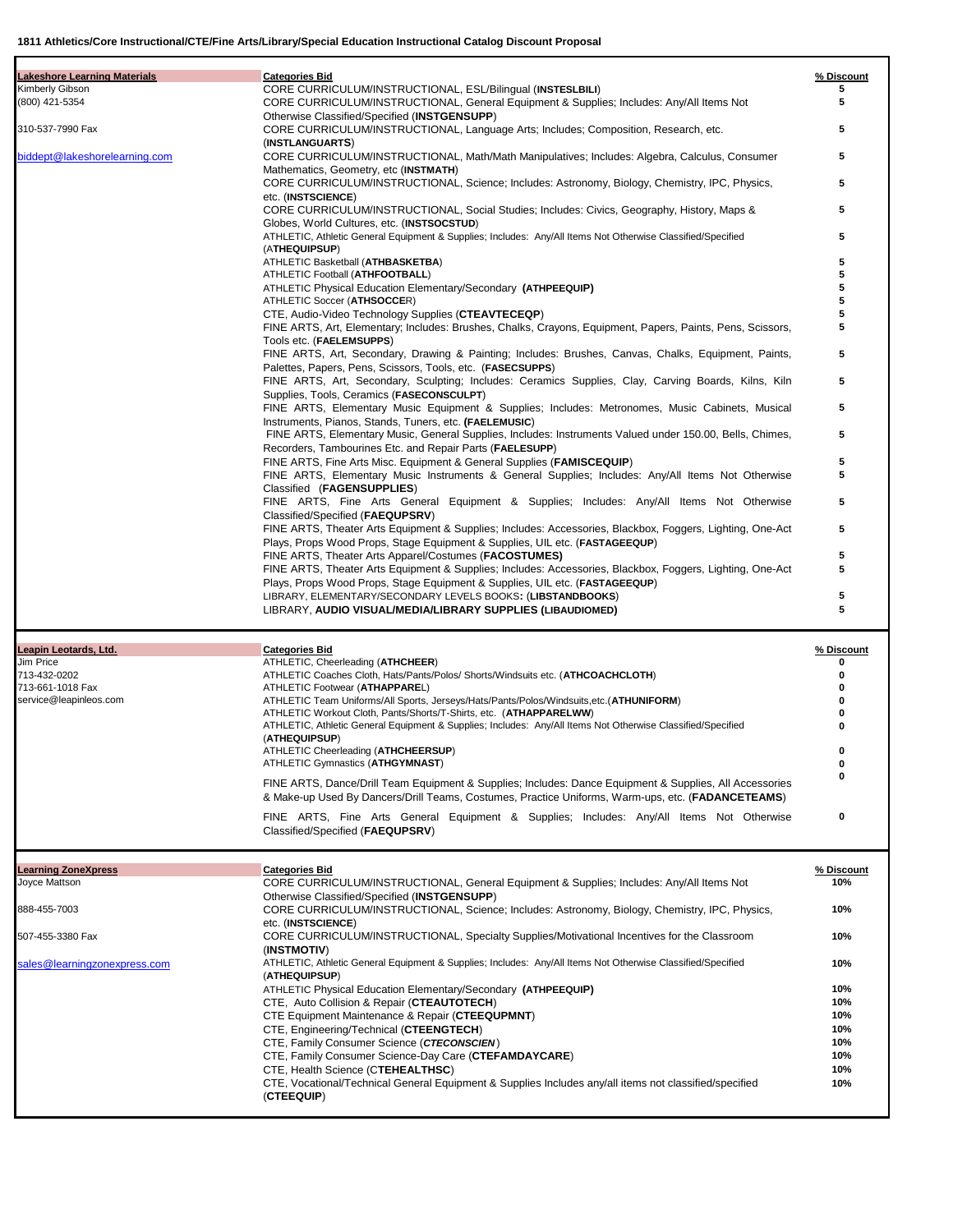| Brenda Hwang or Bernice Torres<br>CORE CURRICULUM/INSTRUCTIONAL, ESL/Bilingual (INSTESLBILI)<br>10<br>CORE CURRICULUM/INSTRUCTIONAL, General Equipment & Supplies; Includes: Any/All Items Not<br>10<br>Otherwise Classified/Specified (INSTGENSUPP)<br>CORE CURRICULUM/INSTRUCTIONAL, Language Arts; Includes; Composition, Research, etc.<br>10<br>(INSTLANGUARTS)<br>CORE CURRICULUM/INSTRUCTIONAL, Math/Math Manipulatives; Includes: Algebra, Calculus, Consumer<br>10<br>hwangbrenda@ymail.com<br>Mathematics, Geometry, etc (INSTMATH)<br>CORE CURRICULUM/INSTRUCTIONAL, Science; Includes: Astronomy, Biology, Chemistry, IPC, Physics,<br>10<br>etc. (INSTSCIENCE)<br>CORE CURRICULUM/INSTRUCTIONAL, Social Studies; Includes: Civics, Geography, History, Maps &<br>10<br>Globes, World Cultures, etc. (INSTSOCSTUD)<br>CORE CURRICULUM/INSTRUCTIONAL, Specialty Supplies/Motivational Incentives for the Classroom<br>10<br>(INSTMOTIV)<br><b>Categories Bid</b><br>% Discount<br>Greg Escue<br>CORE CURRICULUM/INSTRUCTIONAL, ESL/Bilingual (INSTESLBILI)<br>10-30<br>LIBRARY, Textbooks, Technical titles, books of a scientific nature and other short discount titles,<br>10-30<br>etc.(LIBINSTTEXTB)<br>800-301-4040<br>$10 - 30$<br>LIBRARY, ELEMENTARY/SECONDARY LEVELS BOOKS: (LIBSTANDBOOKS)<br>greg@escuebooks.com<br>LIBRARY, Electronic Books (E-Books) (LIBELECPUB)<br>10-30<br>LIBRARY, Publishers Library Editions (LIBSTANDBOOKS)<br>10-30<br>10-30<br>LIBRARY, Pre-Bounds (LIBPREBND)<br>LIBRARY, Paper Back Books (LIBPAPERBACK)<br>$10 - 30$<br>10-30<br>LIBRARY, Reference Books (LIBREFERBKS)<br><b>Categories Bid</b><br>% Discount<br>25<br>LIBRARY, ELEMENTARY/SECONDARY LEVELS BOOKS: (LIBSTANDBOOKS)<br>800-328-4929<br>25<br>LIBRARY, Publishers Library Editions (LIBSTANDBOOKS)<br>800-332-1132 Fax<br>LIBRARY, Paper Back Books (LIBPAPERBACK)<br>0<br>kpiper@lernerbooks.com<br>LIBRARY, AUDIO VISUAL/MEDIA/LIBRARY SUPPLIES (LIBAUDIOMED)<br>0<br>0<br>LIBRARY, Electronic Books (E-Books) (LIBELECPUB)<br>LIBRARY, General Supplies; Includes: Bookends, Covers, Jackets, Stamps, Tapes, Any/All Items Not<br>0<br>Otherwise Classified/Specified, etc. (LIBGENSUPP)<br><b>VARIES</b><br>LIBRARY, Binding Services (LIBBIND)<br>Logomatic<br><b>Categories Bid</b><br>% Discount<br>CORE CURRICULUM/INSTRUCTIONAL, Student Planners & Agendas (INSTPLAN)<br>0<br>ATHLETIC, Cheerleading (ATHCHEER)<br>0<br>ATHLETIC Coaches Cloth, Hats/Pants/Polos/ Shorts/Windsuits etc. (ATHCOACHCLOTH)<br>0<br>melissa@logomatic.org<br>ATHLETIC Team Uniforms/All Sports, Jerseys/Hats/Pants/Polos/Windsuits, etc. (ATHUNIFORM)<br>0<br>ATHLETIC Workout Cloth, Pants/Shorts/T-Shirts, etc. (ATHAPPARELWW)<br>0<br>ATHLETIC, Athletic Decals/Awards, Medals/Motivational Materials/Plaques/Trophies, etc. (ATHDECALS)<br>ATHLETIC, Athletic General Equipment & Supplies; Includes: Any/All Items Not Otherwise Classified/Specified<br>0<br>(ATHEQUIPSUP)<br>ATHLETIC, Athletic Trainer and Training (ATHTRAINSUP)<br>0<br>ATHLTIC Baseball & Softball (ATHBASEBALL)<br>ATHLETIC Basketball (ATHBASKETBA)<br>ATHLETIC, Field & Track/Cross Country (ATHTRACK)<br>O<br>ATHLETIC Football (ATHFOOTBALL)<br>0<br>ATHLTIC Golf (ATHGOLF)<br>0<br>ATHLETIC Gymnastics (ATHGYMNAST)<br>ATHLETIC Physical Education Elementary/Secondary (ATHPEEQUIP)<br>ATHLETIC Soccer (ATHSOCCER)<br>ATHLETIC Swimming/Water Polo (ATHWATERPOL)<br>ATHLETIC Tennis (ATHTENNIS)<br>ATHLETIC Volleyball (ATHVOLLEYBA)<br>CTE, Business Supplies; Includes: Accounting, Economics, Finance, Management, Marketing, etc.<br>0<br>(CTEBUSINESS)<br>CTE, Vocational/Technical General Equipment & Supplies Includes any/all items not classified/specified<br>0<br>(CTEEQUIP)<br>FINE ARTS, Art, Elementary; Includes: Brushes, Chalks, Crayons, Equipment, Papers, Paints, Pens, Scissors,<br>0<br>Tools etc. (FAELEMSUPPS)<br>FINE ARTS, Art, Secondary, Drawing & Painting; Includes: Brushes, Canvas, Chalks, Equipment, Paints,<br>0<br>Palettes, Papers, Pens, Scissors, Tools, etc. (FASECSUPPS)<br>FINE ARTS, Band Supplies (FABANDSUPP)<br>0<br>FINE ARTS, Band Equipment (FABANDEQUIP)<br>0<br>FINE ARTS, Choir Supplies & Equipment (FACHOIR)<br>o<br>FINE ARTS, Orchestra Supplies & Equipment ( <b>FAORCHESTRA</b> )<br>o<br>FINE ARTS, Fine Arts Misc. Equipment & General Supplies ( <b>FAMISCEQUIP</b> )<br>0<br>O<br>FINE ARTS, Dance/Drill Team Equipment & Supplies; Includes: Dance Equipment & Supplies, All Accessories<br>& Make-up Used By Dancers/Drill Teams, Costumes, Practice Uniforms, Warm-ups, etc. (FADANCETEAMS)<br>0<br>FINE ARTS, Theater Arts Equipment & Supplies; Includes: Accessories, Blackbox, Foggers, Lighting, One-Act<br>Plays, Props Wood Props, Stage Equipment & Supplies, UIL etc. (FASTAGEEQUP) |                                                       |                       |            |
|-------------------------------------------------------------------------------------------------------------------------------------------------------------------------------------------------------------------------------------------------------------------------------------------------------------------------------------------------------------------------------------------------------------------------------------------------------------------------------------------------------------------------------------------------------------------------------------------------------------------------------------------------------------------------------------------------------------------------------------------------------------------------------------------------------------------------------------------------------------------------------------------------------------------------------------------------------------------------------------------------------------------------------------------------------------------------------------------------------------------------------------------------------------------------------------------------------------------------------------------------------------------------------------------------------------------------------------------------------------------------------------------------------------------------------------------------------------------------------------------------------------------------------------------------------------------------------------------------------------------------------------------------------------------------------------------------------------------------------------------------------------------------------------------------------------------------------------------------------------------------------------------------------------------------------------------------------------------------------------------------------------------------------------------------------------------------------------------------------------------------------------------------------------------------------------------------------------------------------------------------------------------------------------------------------------------------------------------------------------------------------------------------------------------------------------------------------------------------------------------------------------------------------------------------------------------------------------------------------------------------------------------------------------------------------------------------------------------------------------------------------------------------------------------------------------------------------------------------------------------------------------------------------------------------------------------------------------------------------------------------------------------------------------------------------------------------------------------------------------------------------------------------------------------------------------------------------------------------------------------------------------------------------------------------------------------------------------------------------------------------------------------------------------------------------------------------------------------------------------------------------------------------------------------------------------------------------------------------------------------------------------------------------------------------------------------------------------------------------------------------------------------------------------------------------------------------------------------------------------------------------------------------------------------------------------------------------------------------------------------------------------------------------------------------------------------------------------------------------------------------------------------------------------------------------------------------------------------------------------------------------------------------------------------------------------------------------------------------------------------------------------------------------------------------------------------------------------------------------------------------------------------------------------------------------------------------------------------------------------------------------------------------------------------------------------------------------------------------------------------------------------------------------------------------------------------------------------------------------------|-------------------------------------------------------|-----------------------|------------|
|                                                                                                                                                                                                                                                                                                                                                                                                                                                                                                                                                                                                                                                                                                                                                                                                                                                                                                                                                                                                                                                                                                                                                                                                                                                                                                                                                                                                                                                                                                                                                                                                                                                                                                                                                                                                                                                                                                                                                                                                                                                                                                                                                                                                                                                                                                                                                                                                                                                                                                                                                                                                                                                                                                                                                                                                                                                                                                                                                                                                                                                                                                                                                                                                                                                                                                                                                                                                                                                                                                                                                                                                                                                                                                                                                                                                                                                                                                                                                                                                                                                                                                                                                                                                                                                                                                                                                                                                                                                                                                                                                                                                                                                                                                                                                                                                                                                             | <b>Learning Zone (Kimco Educational Products Inc)</b> | <b>Categories Bid</b> | % Discount |
|                                                                                                                                                                                                                                                                                                                                                                                                                                                                                                                                                                                                                                                                                                                                                                                                                                                                                                                                                                                                                                                                                                                                                                                                                                                                                                                                                                                                                                                                                                                                                                                                                                                                                                                                                                                                                                                                                                                                                                                                                                                                                                                                                                                                                                                                                                                                                                                                                                                                                                                                                                                                                                                                                                                                                                                                                                                                                                                                                                                                                                                                                                                                                                                                                                                                                                                                                                                                                                                                                                                                                                                                                                                                                                                                                                                                                                                                                                                                                                                                                                                                                                                                                                                                                                                                                                                                                                                                                                                                                                                                                                                                                                                                                                                                                                                                                                                             | 210-341-4373 or 800-434-7644                          |                       |            |
|                                                                                                                                                                                                                                                                                                                                                                                                                                                                                                                                                                                                                                                                                                                                                                                                                                                                                                                                                                                                                                                                                                                                                                                                                                                                                                                                                                                                                                                                                                                                                                                                                                                                                                                                                                                                                                                                                                                                                                                                                                                                                                                                                                                                                                                                                                                                                                                                                                                                                                                                                                                                                                                                                                                                                                                                                                                                                                                                                                                                                                                                                                                                                                                                                                                                                                                                                                                                                                                                                                                                                                                                                                                                                                                                                                                                                                                                                                                                                                                                                                                                                                                                                                                                                                                                                                                                                                                                                                                                                                                                                                                                                                                                                                                                                                                                                                                             | 210-341-8760 Fax                                      |                       |            |
|                                                                                                                                                                                                                                                                                                                                                                                                                                                                                                                                                                                                                                                                                                                                                                                                                                                                                                                                                                                                                                                                                                                                                                                                                                                                                                                                                                                                                                                                                                                                                                                                                                                                                                                                                                                                                                                                                                                                                                                                                                                                                                                                                                                                                                                                                                                                                                                                                                                                                                                                                                                                                                                                                                                                                                                                                                                                                                                                                                                                                                                                                                                                                                                                                                                                                                                                                                                                                                                                                                                                                                                                                                                                                                                                                                                                                                                                                                                                                                                                                                                                                                                                                                                                                                                                                                                                                                                                                                                                                                                                                                                                                                                                                                                                                                                                                                                             | learningzoneinfo@yahoo.com or                         |                       |            |
|                                                                                                                                                                                                                                                                                                                                                                                                                                                                                                                                                                                                                                                                                                                                                                                                                                                                                                                                                                                                                                                                                                                                                                                                                                                                                                                                                                                                                                                                                                                                                                                                                                                                                                                                                                                                                                                                                                                                                                                                                                                                                                                                                                                                                                                                                                                                                                                                                                                                                                                                                                                                                                                                                                                                                                                                                                                                                                                                                                                                                                                                                                                                                                                                                                                                                                                                                                                                                                                                                                                                                                                                                                                                                                                                                                                                                                                                                                                                                                                                                                                                                                                                                                                                                                                                                                                                                                                                                                                                                                                                                                                                                                                                                                                                                                                                                                                             |                                                       |                       |            |
|                                                                                                                                                                                                                                                                                                                                                                                                                                                                                                                                                                                                                                                                                                                                                                                                                                                                                                                                                                                                                                                                                                                                                                                                                                                                                                                                                                                                                                                                                                                                                                                                                                                                                                                                                                                                                                                                                                                                                                                                                                                                                                                                                                                                                                                                                                                                                                                                                                                                                                                                                                                                                                                                                                                                                                                                                                                                                                                                                                                                                                                                                                                                                                                                                                                                                                                                                                                                                                                                                                                                                                                                                                                                                                                                                                                                                                                                                                                                                                                                                                                                                                                                                                                                                                                                                                                                                                                                                                                                                                                                                                                                                                                                                                                                                                                                                                                             |                                                       |                       |            |
|                                                                                                                                                                                                                                                                                                                                                                                                                                                                                                                                                                                                                                                                                                                                                                                                                                                                                                                                                                                                                                                                                                                                                                                                                                                                                                                                                                                                                                                                                                                                                                                                                                                                                                                                                                                                                                                                                                                                                                                                                                                                                                                                                                                                                                                                                                                                                                                                                                                                                                                                                                                                                                                                                                                                                                                                                                                                                                                                                                                                                                                                                                                                                                                                                                                                                                                                                                                                                                                                                                                                                                                                                                                                                                                                                                                                                                                                                                                                                                                                                                                                                                                                                                                                                                                                                                                                                                                                                                                                                                                                                                                                                                                                                                                                                                                                                                                             |                                                       |                       |            |
|                                                                                                                                                                                                                                                                                                                                                                                                                                                                                                                                                                                                                                                                                                                                                                                                                                                                                                                                                                                                                                                                                                                                                                                                                                                                                                                                                                                                                                                                                                                                                                                                                                                                                                                                                                                                                                                                                                                                                                                                                                                                                                                                                                                                                                                                                                                                                                                                                                                                                                                                                                                                                                                                                                                                                                                                                                                                                                                                                                                                                                                                                                                                                                                                                                                                                                                                                                                                                                                                                                                                                                                                                                                                                                                                                                                                                                                                                                                                                                                                                                                                                                                                                                                                                                                                                                                                                                                                                                                                                                                                                                                                                                                                                                                                                                                                                                                             |                                                       |                       |            |
|                                                                                                                                                                                                                                                                                                                                                                                                                                                                                                                                                                                                                                                                                                                                                                                                                                                                                                                                                                                                                                                                                                                                                                                                                                                                                                                                                                                                                                                                                                                                                                                                                                                                                                                                                                                                                                                                                                                                                                                                                                                                                                                                                                                                                                                                                                                                                                                                                                                                                                                                                                                                                                                                                                                                                                                                                                                                                                                                                                                                                                                                                                                                                                                                                                                                                                                                                                                                                                                                                                                                                                                                                                                                                                                                                                                                                                                                                                                                                                                                                                                                                                                                                                                                                                                                                                                                                                                                                                                                                                                                                                                                                                                                                                                                                                                                                                                             | Lektro Inc. dba Escue & Associates                    |                       |            |
|                                                                                                                                                                                                                                                                                                                                                                                                                                                                                                                                                                                                                                                                                                                                                                                                                                                                                                                                                                                                                                                                                                                                                                                                                                                                                                                                                                                                                                                                                                                                                                                                                                                                                                                                                                                                                                                                                                                                                                                                                                                                                                                                                                                                                                                                                                                                                                                                                                                                                                                                                                                                                                                                                                                                                                                                                                                                                                                                                                                                                                                                                                                                                                                                                                                                                                                                                                                                                                                                                                                                                                                                                                                                                                                                                                                                                                                                                                                                                                                                                                                                                                                                                                                                                                                                                                                                                                                                                                                                                                                                                                                                                                                                                                                                                                                                                                                             | 800-676-2093                                          |                       |            |
|                                                                                                                                                                                                                                                                                                                                                                                                                                                                                                                                                                                                                                                                                                                                                                                                                                                                                                                                                                                                                                                                                                                                                                                                                                                                                                                                                                                                                                                                                                                                                                                                                                                                                                                                                                                                                                                                                                                                                                                                                                                                                                                                                                                                                                                                                                                                                                                                                                                                                                                                                                                                                                                                                                                                                                                                                                                                                                                                                                                                                                                                                                                                                                                                                                                                                                                                                                                                                                                                                                                                                                                                                                                                                                                                                                                                                                                                                                                                                                                                                                                                                                                                                                                                                                                                                                                                                                                                                                                                                                                                                                                                                                                                                                                                                                                                                                                             |                                                       |                       |            |
|                                                                                                                                                                                                                                                                                                                                                                                                                                                                                                                                                                                                                                                                                                                                                                                                                                                                                                                                                                                                                                                                                                                                                                                                                                                                                                                                                                                                                                                                                                                                                                                                                                                                                                                                                                                                                                                                                                                                                                                                                                                                                                                                                                                                                                                                                                                                                                                                                                                                                                                                                                                                                                                                                                                                                                                                                                                                                                                                                                                                                                                                                                                                                                                                                                                                                                                                                                                                                                                                                                                                                                                                                                                                                                                                                                                                                                                                                                                                                                                                                                                                                                                                                                                                                                                                                                                                                                                                                                                                                                                                                                                                                                                                                                                                                                                                                                                             |                                                       |                       |            |
|                                                                                                                                                                                                                                                                                                                                                                                                                                                                                                                                                                                                                                                                                                                                                                                                                                                                                                                                                                                                                                                                                                                                                                                                                                                                                                                                                                                                                                                                                                                                                                                                                                                                                                                                                                                                                                                                                                                                                                                                                                                                                                                                                                                                                                                                                                                                                                                                                                                                                                                                                                                                                                                                                                                                                                                                                                                                                                                                                                                                                                                                                                                                                                                                                                                                                                                                                                                                                                                                                                                                                                                                                                                                                                                                                                                                                                                                                                                                                                                                                                                                                                                                                                                                                                                                                                                                                                                                                                                                                                                                                                                                                                                                                                                                                                                                                                                             |                                                       |                       |            |
|                                                                                                                                                                                                                                                                                                                                                                                                                                                                                                                                                                                                                                                                                                                                                                                                                                                                                                                                                                                                                                                                                                                                                                                                                                                                                                                                                                                                                                                                                                                                                                                                                                                                                                                                                                                                                                                                                                                                                                                                                                                                                                                                                                                                                                                                                                                                                                                                                                                                                                                                                                                                                                                                                                                                                                                                                                                                                                                                                                                                                                                                                                                                                                                                                                                                                                                                                                                                                                                                                                                                                                                                                                                                                                                                                                                                                                                                                                                                                                                                                                                                                                                                                                                                                                                                                                                                                                                                                                                                                                                                                                                                                                                                                                                                                                                                                                                             |                                                       |                       |            |
|                                                                                                                                                                                                                                                                                                                                                                                                                                                                                                                                                                                                                                                                                                                                                                                                                                                                                                                                                                                                                                                                                                                                                                                                                                                                                                                                                                                                                                                                                                                                                                                                                                                                                                                                                                                                                                                                                                                                                                                                                                                                                                                                                                                                                                                                                                                                                                                                                                                                                                                                                                                                                                                                                                                                                                                                                                                                                                                                                                                                                                                                                                                                                                                                                                                                                                                                                                                                                                                                                                                                                                                                                                                                                                                                                                                                                                                                                                                                                                                                                                                                                                                                                                                                                                                                                                                                                                                                                                                                                                                                                                                                                                                                                                                                                                                                                                                             |                                                       |                       |            |
|                                                                                                                                                                                                                                                                                                                                                                                                                                                                                                                                                                                                                                                                                                                                                                                                                                                                                                                                                                                                                                                                                                                                                                                                                                                                                                                                                                                                                                                                                                                                                                                                                                                                                                                                                                                                                                                                                                                                                                                                                                                                                                                                                                                                                                                                                                                                                                                                                                                                                                                                                                                                                                                                                                                                                                                                                                                                                                                                                                                                                                                                                                                                                                                                                                                                                                                                                                                                                                                                                                                                                                                                                                                                                                                                                                                                                                                                                                                                                                                                                                                                                                                                                                                                                                                                                                                                                                                                                                                                                                                                                                                                                                                                                                                                                                                                                                                             |                                                       |                       |            |
|                                                                                                                                                                                                                                                                                                                                                                                                                                                                                                                                                                                                                                                                                                                                                                                                                                                                                                                                                                                                                                                                                                                                                                                                                                                                                                                                                                                                                                                                                                                                                                                                                                                                                                                                                                                                                                                                                                                                                                                                                                                                                                                                                                                                                                                                                                                                                                                                                                                                                                                                                                                                                                                                                                                                                                                                                                                                                                                                                                                                                                                                                                                                                                                                                                                                                                                                                                                                                                                                                                                                                                                                                                                                                                                                                                                                                                                                                                                                                                                                                                                                                                                                                                                                                                                                                                                                                                                                                                                                                                                                                                                                                                                                                                                                                                                                                                                             | <b>Lerner Publishing Group</b>                        |                       |            |
|                                                                                                                                                                                                                                                                                                                                                                                                                                                                                                                                                                                                                                                                                                                                                                                                                                                                                                                                                                                                                                                                                                                                                                                                                                                                                                                                                                                                                                                                                                                                                                                                                                                                                                                                                                                                                                                                                                                                                                                                                                                                                                                                                                                                                                                                                                                                                                                                                                                                                                                                                                                                                                                                                                                                                                                                                                                                                                                                                                                                                                                                                                                                                                                                                                                                                                                                                                                                                                                                                                                                                                                                                                                                                                                                                                                                                                                                                                                                                                                                                                                                                                                                                                                                                                                                                                                                                                                                                                                                                                                                                                                                                                                                                                                                                                                                                                                             | Kjersten Piper                                        |                       |            |
|                                                                                                                                                                                                                                                                                                                                                                                                                                                                                                                                                                                                                                                                                                                                                                                                                                                                                                                                                                                                                                                                                                                                                                                                                                                                                                                                                                                                                                                                                                                                                                                                                                                                                                                                                                                                                                                                                                                                                                                                                                                                                                                                                                                                                                                                                                                                                                                                                                                                                                                                                                                                                                                                                                                                                                                                                                                                                                                                                                                                                                                                                                                                                                                                                                                                                                                                                                                                                                                                                                                                                                                                                                                                                                                                                                                                                                                                                                                                                                                                                                                                                                                                                                                                                                                                                                                                                                                                                                                                                                                                                                                                                                                                                                                                                                                                                                                             |                                                       |                       |            |
|                                                                                                                                                                                                                                                                                                                                                                                                                                                                                                                                                                                                                                                                                                                                                                                                                                                                                                                                                                                                                                                                                                                                                                                                                                                                                                                                                                                                                                                                                                                                                                                                                                                                                                                                                                                                                                                                                                                                                                                                                                                                                                                                                                                                                                                                                                                                                                                                                                                                                                                                                                                                                                                                                                                                                                                                                                                                                                                                                                                                                                                                                                                                                                                                                                                                                                                                                                                                                                                                                                                                                                                                                                                                                                                                                                                                                                                                                                                                                                                                                                                                                                                                                                                                                                                                                                                                                                                                                                                                                                                                                                                                                                                                                                                                                                                                                                                             |                                                       |                       |            |
|                                                                                                                                                                                                                                                                                                                                                                                                                                                                                                                                                                                                                                                                                                                                                                                                                                                                                                                                                                                                                                                                                                                                                                                                                                                                                                                                                                                                                                                                                                                                                                                                                                                                                                                                                                                                                                                                                                                                                                                                                                                                                                                                                                                                                                                                                                                                                                                                                                                                                                                                                                                                                                                                                                                                                                                                                                                                                                                                                                                                                                                                                                                                                                                                                                                                                                                                                                                                                                                                                                                                                                                                                                                                                                                                                                                                                                                                                                                                                                                                                                                                                                                                                                                                                                                                                                                                                                                                                                                                                                                                                                                                                                                                                                                                                                                                                                                             |                                                       |                       |            |
|                                                                                                                                                                                                                                                                                                                                                                                                                                                                                                                                                                                                                                                                                                                                                                                                                                                                                                                                                                                                                                                                                                                                                                                                                                                                                                                                                                                                                                                                                                                                                                                                                                                                                                                                                                                                                                                                                                                                                                                                                                                                                                                                                                                                                                                                                                                                                                                                                                                                                                                                                                                                                                                                                                                                                                                                                                                                                                                                                                                                                                                                                                                                                                                                                                                                                                                                                                                                                                                                                                                                                                                                                                                                                                                                                                                                                                                                                                                                                                                                                                                                                                                                                                                                                                                                                                                                                                                                                                                                                                                                                                                                                                                                                                                                                                                                                                                             |                                                       |                       |            |
|                                                                                                                                                                                                                                                                                                                                                                                                                                                                                                                                                                                                                                                                                                                                                                                                                                                                                                                                                                                                                                                                                                                                                                                                                                                                                                                                                                                                                                                                                                                                                                                                                                                                                                                                                                                                                                                                                                                                                                                                                                                                                                                                                                                                                                                                                                                                                                                                                                                                                                                                                                                                                                                                                                                                                                                                                                                                                                                                                                                                                                                                                                                                                                                                                                                                                                                                                                                                                                                                                                                                                                                                                                                                                                                                                                                                                                                                                                                                                                                                                                                                                                                                                                                                                                                                                                                                                                                                                                                                                                                                                                                                                                                                                                                                                                                                                                                             |                                                       |                       |            |
|                                                                                                                                                                                                                                                                                                                                                                                                                                                                                                                                                                                                                                                                                                                                                                                                                                                                                                                                                                                                                                                                                                                                                                                                                                                                                                                                                                                                                                                                                                                                                                                                                                                                                                                                                                                                                                                                                                                                                                                                                                                                                                                                                                                                                                                                                                                                                                                                                                                                                                                                                                                                                                                                                                                                                                                                                                                                                                                                                                                                                                                                                                                                                                                                                                                                                                                                                                                                                                                                                                                                                                                                                                                                                                                                                                                                                                                                                                                                                                                                                                                                                                                                                                                                                                                                                                                                                                                                                                                                                                                                                                                                                                                                                                                                                                                                                                                             |                                                       |                       |            |
|                                                                                                                                                                                                                                                                                                                                                                                                                                                                                                                                                                                                                                                                                                                                                                                                                                                                                                                                                                                                                                                                                                                                                                                                                                                                                                                                                                                                                                                                                                                                                                                                                                                                                                                                                                                                                                                                                                                                                                                                                                                                                                                                                                                                                                                                                                                                                                                                                                                                                                                                                                                                                                                                                                                                                                                                                                                                                                                                                                                                                                                                                                                                                                                                                                                                                                                                                                                                                                                                                                                                                                                                                                                                                                                                                                                                                                                                                                                                                                                                                                                                                                                                                                                                                                                                                                                                                                                                                                                                                                                                                                                                                                                                                                                                                                                                                                                             |                                                       |                       |            |
|                                                                                                                                                                                                                                                                                                                                                                                                                                                                                                                                                                                                                                                                                                                                                                                                                                                                                                                                                                                                                                                                                                                                                                                                                                                                                                                                                                                                                                                                                                                                                                                                                                                                                                                                                                                                                                                                                                                                                                                                                                                                                                                                                                                                                                                                                                                                                                                                                                                                                                                                                                                                                                                                                                                                                                                                                                                                                                                                                                                                                                                                                                                                                                                                                                                                                                                                                                                                                                                                                                                                                                                                                                                                                                                                                                                                                                                                                                                                                                                                                                                                                                                                                                                                                                                                                                                                                                                                                                                                                                                                                                                                                                                                                                                                                                                                                                                             | Melissa Jordon                                        |                       |            |
|                                                                                                                                                                                                                                                                                                                                                                                                                                                                                                                                                                                                                                                                                                                                                                                                                                                                                                                                                                                                                                                                                                                                                                                                                                                                                                                                                                                                                                                                                                                                                                                                                                                                                                                                                                                                                                                                                                                                                                                                                                                                                                                                                                                                                                                                                                                                                                                                                                                                                                                                                                                                                                                                                                                                                                                                                                                                                                                                                                                                                                                                                                                                                                                                                                                                                                                                                                                                                                                                                                                                                                                                                                                                                                                                                                                                                                                                                                                                                                                                                                                                                                                                                                                                                                                                                                                                                                                                                                                                                                                                                                                                                                                                                                                                                                                                                                                             | 281-844-8114                                          |                       |            |
|                                                                                                                                                                                                                                                                                                                                                                                                                                                                                                                                                                                                                                                                                                                                                                                                                                                                                                                                                                                                                                                                                                                                                                                                                                                                                                                                                                                                                                                                                                                                                                                                                                                                                                                                                                                                                                                                                                                                                                                                                                                                                                                                                                                                                                                                                                                                                                                                                                                                                                                                                                                                                                                                                                                                                                                                                                                                                                                                                                                                                                                                                                                                                                                                                                                                                                                                                                                                                                                                                                                                                                                                                                                                                                                                                                                                                                                                                                                                                                                                                                                                                                                                                                                                                                                                                                                                                                                                                                                                                                                                                                                                                                                                                                                                                                                                                                                             | 281-996-7684 Fax                                      |                       |            |
|                                                                                                                                                                                                                                                                                                                                                                                                                                                                                                                                                                                                                                                                                                                                                                                                                                                                                                                                                                                                                                                                                                                                                                                                                                                                                                                                                                                                                                                                                                                                                                                                                                                                                                                                                                                                                                                                                                                                                                                                                                                                                                                                                                                                                                                                                                                                                                                                                                                                                                                                                                                                                                                                                                                                                                                                                                                                                                                                                                                                                                                                                                                                                                                                                                                                                                                                                                                                                                                                                                                                                                                                                                                                                                                                                                                                                                                                                                                                                                                                                                                                                                                                                                                                                                                                                                                                                                                                                                                                                                                                                                                                                                                                                                                                                                                                                                                             |                                                       |                       |            |
|                                                                                                                                                                                                                                                                                                                                                                                                                                                                                                                                                                                                                                                                                                                                                                                                                                                                                                                                                                                                                                                                                                                                                                                                                                                                                                                                                                                                                                                                                                                                                                                                                                                                                                                                                                                                                                                                                                                                                                                                                                                                                                                                                                                                                                                                                                                                                                                                                                                                                                                                                                                                                                                                                                                                                                                                                                                                                                                                                                                                                                                                                                                                                                                                                                                                                                                                                                                                                                                                                                                                                                                                                                                                                                                                                                                                                                                                                                                                                                                                                                                                                                                                                                                                                                                                                                                                                                                                                                                                                                                                                                                                                                                                                                                                                                                                                                                             |                                                       |                       |            |
|                                                                                                                                                                                                                                                                                                                                                                                                                                                                                                                                                                                                                                                                                                                                                                                                                                                                                                                                                                                                                                                                                                                                                                                                                                                                                                                                                                                                                                                                                                                                                                                                                                                                                                                                                                                                                                                                                                                                                                                                                                                                                                                                                                                                                                                                                                                                                                                                                                                                                                                                                                                                                                                                                                                                                                                                                                                                                                                                                                                                                                                                                                                                                                                                                                                                                                                                                                                                                                                                                                                                                                                                                                                                                                                                                                                                                                                                                                                                                                                                                                                                                                                                                                                                                                                                                                                                                                                                                                                                                                                                                                                                                                                                                                                                                                                                                                                             |                                                       |                       |            |
|                                                                                                                                                                                                                                                                                                                                                                                                                                                                                                                                                                                                                                                                                                                                                                                                                                                                                                                                                                                                                                                                                                                                                                                                                                                                                                                                                                                                                                                                                                                                                                                                                                                                                                                                                                                                                                                                                                                                                                                                                                                                                                                                                                                                                                                                                                                                                                                                                                                                                                                                                                                                                                                                                                                                                                                                                                                                                                                                                                                                                                                                                                                                                                                                                                                                                                                                                                                                                                                                                                                                                                                                                                                                                                                                                                                                                                                                                                                                                                                                                                                                                                                                                                                                                                                                                                                                                                                                                                                                                                                                                                                                                                                                                                                                                                                                                                                             |                                                       |                       |            |
|                                                                                                                                                                                                                                                                                                                                                                                                                                                                                                                                                                                                                                                                                                                                                                                                                                                                                                                                                                                                                                                                                                                                                                                                                                                                                                                                                                                                                                                                                                                                                                                                                                                                                                                                                                                                                                                                                                                                                                                                                                                                                                                                                                                                                                                                                                                                                                                                                                                                                                                                                                                                                                                                                                                                                                                                                                                                                                                                                                                                                                                                                                                                                                                                                                                                                                                                                                                                                                                                                                                                                                                                                                                                                                                                                                                                                                                                                                                                                                                                                                                                                                                                                                                                                                                                                                                                                                                                                                                                                                                                                                                                                                                                                                                                                                                                                                                             |                                                       |                       |            |
|                                                                                                                                                                                                                                                                                                                                                                                                                                                                                                                                                                                                                                                                                                                                                                                                                                                                                                                                                                                                                                                                                                                                                                                                                                                                                                                                                                                                                                                                                                                                                                                                                                                                                                                                                                                                                                                                                                                                                                                                                                                                                                                                                                                                                                                                                                                                                                                                                                                                                                                                                                                                                                                                                                                                                                                                                                                                                                                                                                                                                                                                                                                                                                                                                                                                                                                                                                                                                                                                                                                                                                                                                                                                                                                                                                                                                                                                                                                                                                                                                                                                                                                                                                                                                                                                                                                                                                                                                                                                                                                                                                                                                                                                                                                                                                                                                                                             |                                                       |                       |            |
|                                                                                                                                                                                                                                                                                                                                                                                                                                                                                                                                                                                                                                                                                                                                                                                                                                                                                                                                                                                                                                                                                                                                                                                                                                                                                                                                                                                                                                                                                                                                                                                                                                                                                                                                                                                                                                                                                                                                                                                                                                                                                                                                                                                                                                                                                                                                                                                                                                                                                                                                                                                                                                                                                                                                                                                                                                                                                                                                                                                                                                                                                                                                                                                                                                                                                                                                                                                                                                                                                                                                                                                                                                                                                                                                                                                                                                                                                                                                                                                                                                                                                                                                                                                                                                                                                                                                                                                                                                                                                                                                                                                                                                                                                                                                                                                                                                                             |                                                       |                       |            |
|                                                                                                                                                                                                                                                                                                                                                                                                                                                                                                                                                                                                                                                                                                                                                                                                                                                                                                                                                                                                                                                                                                                                                                                                                                                                                                                                                                                                                                                                                                                                                                                                                                                                                                                                                                                                                                                                                                                                                                                                                                                                                                                                                                                                                                                                                                                                                                                                                                                                                                                                                                                                                                                                                                                                                                                                                                                                                                                                                                                                                                                                                                                                                                                                                                                                                                                                                                                                                                                                                                                                                                                                                                                                                                                                                                                                                                                                                                                                                                                                                                                                                                                                                                                                                                                                                                                                                                                                                                                                                                                                                                                                                                                                                                                                                                                                                                                             |                                                       |                       |            |
|                                                                                                                                                                                                                                                                                                                                                                                                                                                                                                                                                                                                                                                                                                                                                                                                                                                                                                                                                                                                                                                                                                                                                                                                                                                                                                                                                                                                                                                                                                                                                                                                                                                                                                                                                                                                                                                                                                                                                                                                                                                                                                                                                                                                                                                                                                                                                                                                                                                                                                                                                                                                                                                                                                                                                                                                                                                                                                                                                                                                                                                                                                                                                                                                                                                                                                                                                                                                                                                                                                                                                                                                                                                                                                                                                                                                                                                                                                                                                                                                                                                                                                                                                                                                                                                                                                                                                                                                                                                                                                                                                                                                                                                                                                                                                                                                                                                             |                                                       |                       |            |
|                                                                                                                                                                                                                                                                                                                                                                                                                                                                                                                                                                                                                                                                                                                                                                                                                                                                                                                                                                                                                                                                                                                                                                                                                                                                                                                                                                                                                                                                                                                                                                                                                                                                                                                                                                                                                                                                                                                                                                                                                                                                                                                                                                                                                                                                                                                                                                                                                                                                                                                                                                                                                                                                                                                                                                                                                                                                                                                                                                                                                                                                                                                                                                                                                                                                                                                                                                                                                                                                                                                                                                                                                                                                                                                                                                                                                                                                                                                                                                                                                                                                                                                                                                                                                                                                                                                                                                                                                                                                                                                                                                                                                                                                                                                                                                                                                                                             |                                                       |                       |            |
|                                                                                                                                                                                                                                                                                                                                                                                                                                                                                                                                                                                                                                                                                                                                                                                                                                                                                                                                                                                                                                                                                                                                                                                                                                                                                                                                                                                                                                                                                                                                                                                                                                                                                                                                                                                                                                                                                                                                                                                                                                                                                                                                                                                                                                                                                                                                                                                                                                                                                                                                                                                                                                                                                                                                                                                                                                                                                                                                                                                                                                                                                                                                                                                                                                                                                                                                                                                                                                                                                                                                                                                                                                                                                                                                                                                                                                                                                                                                                                                                                                                                                                                                                                                                                                                                                                                                                                                                                                                                                                                                                                                                                                                                                                                                                                                                                                                             |                                                       |                       |            |
|                                                                                                                                                                                                                                                                                                                                                                                                                                                                                                                                                                                                                                                                                                                                                                                                                                                                                                                                                                                                                                                                                                                                                                                                                                                                                                                                                                                                                                                                                                                                                                                                                                                                                                                                                                                                                                                                                                                                                                                                                                                                                                                                                                                                                                                                                                                                                                                                                                                                                                                                                                                                                                                                                                                                                                                                                                                                                                                                                                                                                                                                                                                                                                                                                                                                                                                                                                                                                                                                                                                                                                                                                                                                                                                                                                                                                                                                                                                                                                                                                                                                                                                                                                                                                                                                                                                                                                                                                                                                                                                                                                                                                                                                                                                                                                                                                                                             |                                                       |                       |            |
|                                                                                                                                                                                                                                                                                                                                                                                                                                                                                                                                                                                                                                                                                                                                                                                                                                                                                                                                                                                                                                                                                                                                                                                                                                                                                                                                                                                                                                                                                                                                                                                                                                                                                                                                                                                                                                                                                                                                                                                                                                                                                                                                                                                                                                                                                                                                                                                                                                                                                                                                                                                                                                                                                                                                                                                                                                                                                                                                                                                                                                                                                                                                                                                                                                                                                                                                                                                                                                                                                                                                                                                                                                                                                                                                                                                                                                                                                                                                                                                                                                                                                                                                                                                                                                                                                                                                                                                                                                                                                                                                                                                                                                                                                                                                                                                                                                                             |                                                       |                       |            |
|                                                                                                                                                                                                                                                                                                                                                                                                                                                                                                                                                                                                                                                                                                                                                                                                                                                                                                                                                                                                                                                                                                                                                                                                                                                                                                                                                                                                                                                                                                                                                                                                                                                                                                                                                                                                                                                                                                                                                                                                                                                                                                                                                                                                                                                                                                                                                                                                                                                                                                                                                                                                                                                                                                                                                                                                                                                                                                                                                                                                                                                                                                                                                                                                                                                                                                                                                                                                                                                                                                                                                                                                                                                                                                                                                                                                                                                                                                                                                                                                                                                                                                                                                                                                                                                                                                                                                                                                                                                                                                                                                                                                                                                                                                                                                                                                                                                             |                                                       |                       |            |
|                                                                                                                                                                                                                                                                                                                                                                                                                                                                                                                                                                                                                                                                                                                                                                                                                                                                                                                                                                                                                                                                                                                                                                                                                                                                                                                                                                                                                                                                                                                                                                                                                                                                                                                                                                                                                                                                                                                                                                                                                                                                                                                                                                                                                                                                                                                                                                                                                                                                                                                                                                                                                                                                                                                                                                                                                                                                                                                                                                                                                                                                                                                                                                                                                                                                                                                                                                                                                                                                                                                                                                                                                                                                                                                                                                                                                                                                                                                                                                                                                                                                                                                                                                                                                                                                                                                                                                                                                                                                                                                                                                                                                                                                                                                                                                                                                                                             |                                                       |                       |            |
|                                                                                                                                                                                                                                                                                                                                                                                                                                                                                                                                                                                                                                                                                                                                                                                                                                                                                                                                                                                                                                                                                                                                                                                                                                                                                                                                                                                                                                                                                                                                                                                                                                                                                                                                                                                                                                                                                                                                                                                                                                                                                                                                                                                                                                                                                                                                                                                                                                                                                                                                                                                                                                                                                                                                                                                                                                                                                                                                                                                                                                                                                                                                                                                                                                                                                                                                                                                                                                                                                                                                                                                                                                                                                                                                                                                                                                                                                                                                                                                                                                                                                                                                                                                                                                                                                                                                                                                                                                                                                                                                                                                                                                                                                                                                                                                                                                                             |                                                       |                       |            |
|                                                                                                                                                                                                                                                                                                                                                                                                                                                                                                                                                                                                                                                                                                                                                                                                                                                                                                                                                                                                                                                                                                                                                                                                                                                                                                                                                                                                                                                                                                                                                                                                                                                                                                                                                                                                                                                                                                                                                                                                                                                                                                                                                                                                                                                                                                                                                                                                                                                                                                                                                                                                                                                                                                                                                                                                                                                                                                                                                                                                                                                                                                                                                                                                                                                                                                                                                                                                                                                                                                                                                                                                                                                                                                                                                                                                                                                                                                                                                                                                                                                                                                                                                                                                                                                                                                                                                                                                                                                                                                                                                                                                                                                                                                                                                                                                                                                             |                                                       |                       |            |
|                                                                                                                                                                                                                                                                                                                                                                                                                                                                                                                                                                                                                                                                                                                                                                                                                                                                                                                                                                                                                                                                                                                                                                                                                                                                                                                                                                                                                                                                                                                                                                                                                                                                                                                                                                                                                                                                                                                                                                                                                                                                                                                                                                                                                                                                                                                                                                                                                                                                                                                                                                                                                                                                                                                                                                                                                                                                                                                                                                                                                                                                                                                                                                                                                                                                                                                                                                                                                                                                                                                                                                                                                                                                                                                                                                                                                                                                                                                                                                                                                                                                                                                                                                                                                                                                                                                                                                                                                                                                                                                                                                                                                                                                                                                                                                                                                                                             |                                                       |                       |            |
|                                                                                                                                                                                                                                                                                                                                                                                                                                                                                                                                                                                                                                                                                                                                                                                                                                                                                                                                                                                                                                                                                                                                                                                                                                                                                                                                                                                                                                                                                                                                                                                                                                                                                                                                                                                                                                                                                                                                                                                                                                                                                                                                                                                                                                                                                                                                                                                                                                                                                                                                                                                                                                                                                                                                                                                                                                                                                                                                                                                                                                                                                                                                                                                                                                                                                                                                                                                                                                                                                                                                                                                                                                                                                                                                                                                                                                                                                                                                                                                                                                                                                                                                                                                                                                                                                                                                                                                                                                                                                                                                                                                                                                                                                                                                                                                                                                                             |                                                       |                       |            |
|                                                                                                                                                                                                                                                                                                                                                                                                                                                                                                                                                                                                                                                                                                                                                                                                                                                                                                                                                                                                                                                                                                                                                                                                                                                                                                                                                                                                                                                                                                                                                                                                                                                                                                                                                                                                                                                                                                                                                                                                                                                                                                                                                                                                                                                                                                                                                                                                                                                                                                                                                                                                                                                                                                                                                                                                                                                                                                                                                                                                                                                                                                                                                                                                                                                                                                                                                                                                                                                                                                                                                                                                                                                                                                                                                                                                                                                                                                                                                                                                                                                                                                                                                                                                                                                                                                                                                                                                                                                                                                                                                                                                                                                                                                                                                                                                                                                             |                                                       |                       |            |
|                                                                                                                                                                                                                                                                                                                                                                                                                                                                                                                                                                                                                                                                                                                                                                                                                                                                                                                                                                                                                                                                                                                                                                                                                                                                                                                                                                                                                                                                                                                                                                                                                                                                                                                                                                                                                                                                                                                                                                                                                                                                                                                                                                                                                                                                                                                                                                                                                                                                                                                                                                                                                                                                                                                                                                                                                                                                                                                                                                                                                                                                                                                                                                                                                                                                                                                                                                                                                                                                                                                                                                                                                                                                                                                                                                                                                                                                                                                                                                                                                                                                                                                                                                                                                                                                                                                                                                                                                                                                                                                                                                                                                                                                                                                                                                                                                                                             |                                                       |                       |            |
|                                                                                                                                                                                                                                                                                                                                                                                                                                                                                                                                                                                                                                                                                                                                                                                                                                                                                                                                                                                                                                                                                                                                                                                                                                                                                                                                                                                                                                                                                                                                                                                                                                                                                                                                                                                                                                                                                                                                                                                                                                                                                                                                                                                                                                                                                                                                                                                                                                                                                                                                                                                                                                                                                                                                                                                                                                                                                                                                                                                                                                                                                                                                                                                                                                                                                                                                                                                                                                                                                                                                                                                                                                                                                                                                                                                                                                                                                                                                                                                                                                                                                                                                                                                                                                                                                                                                                                                                                                                                                                                                                                                                                                                                                                                                                                                                                                                             |                                                       |                       |            |
|                                                                                                                                                                                                                                                                                                                                                                                                                                                                                                                                                                                                                                                                                                                                                                                                                                                                                                                                                                                                                                                                                                                                                                                                                                                                                                                                                                                                                                                                                                                                                                                                                                                                                                                                                                                                                                                                                                                                                                                                                                                                                                                                                                                                                                                                                                                                                                                                                                                                                                                                                                                                                                                                                                                                                                                                                                                                                                                                                                                                                                                                                                                                                                                                                                                                                                                                                                                                                                                                                                                                                                                                                                                                                                                                                                                                                                                                                                                                                                                                                                                                                                                                                                                                                                                                                                                                                                                                                                                                                                                                                                                                                                                                                                                                                                                                                                                             |                                                       |                       |            |
|                                                                                                                                                                                                                                                                                                                                                                                                                                                                                                                                                                                                                                                                                                                                                                                                                                                                                                                                                                                                                                                                                                                                                                                                                                                                                                                                                                                                                                                                                                                                                                                                                                                                                                                                                                                                                                                                                                                                                                                                                                                                                                                                                                                                                                                                                                                                                                                                                                                                                                                                                                                                                                                                                                                                                                                                                                                                                                                                                                                                                                                                                                                                                                                                                                                                                                                                                                                                                                                                                                                                                                                                                                                                                                                                                                                                                                                                                                                                                                                                                                                                                                                                                                                                                                                                                                                                                                                                                                                                                                                                                                                                                                                                                                                                                                                                                                                             |                                                       |                       |            |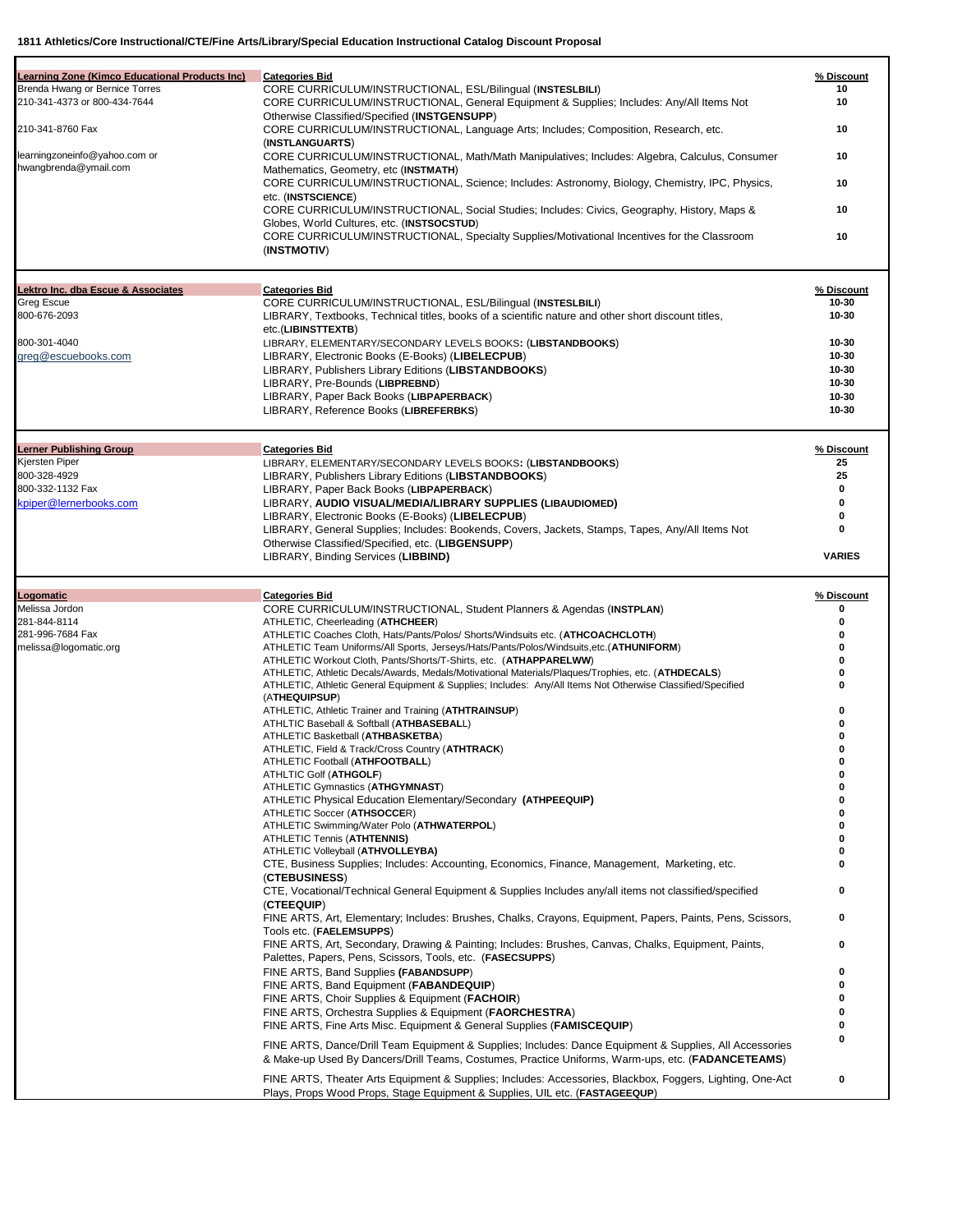| Logomatic (Continued)                    | FINE ARTS, Theater Arts Apparel/Costumes (FACOSTUMES)<br>FINE ARTS, Theater Arts Equipment & Supplies; Includes: Accessories, Blackbox, Foggers, Lighting, One-Act<br>Plays, Props Wood Props, Stage Equipment & Supplies, UIL etc. (FASTAGEEQUP) | 0<br>0     |
|------------------------------------------|---------------------------------------------------------------------------------------------------------------------------------------------------------------------------------------------------------------------------------------------------|------------|
|                                          | FINE ARTS, Theater Arts Make-up & Accessories used by Actors (FASUPPLIES)<br>LIBRARY, General Supplies; Includes: Bookends, Covers, Jackets, Stamps, Tapes, Any/All Items Not                                                                     | o<br>0     |
|                                          | Otherwise Classified/Specified, etc. (LIBGENSUPP)<br>SPECIAL EDUCATION, Multi-Subject Teaching Aids, General Equipment, Manipulatives & Supplies; Includes:<br>Any/All Items Not Otherwise Classified/Specified (SPEDGENSUPPS)                    | 0          |
| <b>Lone Star Percussion</b>              | <b>Categories Bid</b>                                                                                                                                                                                                                             | % Discount |
| <b>Edwin Streck</b>                      | FINE ARTS, Elementary Music Equipment & Supplies; Includes: Metronomes, Music Cabinets, Musical<br>Instruments, Pianos, Stands, Tuners, etc. (FAELEMUSIC)                                                                                         | 0          |
| 866-792-0143                             | FINE ARTS, Elementary Music, General Supplies, Includes: Instruments Valued under 150.00, Bells, Chimes,<br>Recorders, Tambourines Etc. and Repair Parts (FAELESUPP)                                                                              | 0          |
| 214-340-0861 Fax                         | FINE ARTS, Band, Choir, Orchestra Musical Instruments (FAINSTRUMNT)                                                                                                                                                                               | o<br>ŋ     |
| edwin@lonestarpercussion.com             | FINE ARTS, Band, Choir, Elementary Music, Orchestra; Sheet Music Folios (FASHTMUSIC)<br>FINE ARTS, Band & Choir Musical Instrument Maintenance and Repair (FAINSTMNTRP)                                                                           |            |
|                                          | FINE ARTS, Band Supplies (FABANDSUPP)<br>FINE ARTS, Band Equipment (FABANDEQUIP)                                                                                                                                                                  |            |
|                                          | FINE ARTS, Choir Supplies & Equipment (FACHOIR)                                                                                                                                                                                                   |            |
|                                          | FINE ARTS, Orchestra Supplies & Equipment (FAORCHESTRA)<br>FINE ARTS, Fine Arts Misc. Equipment & General Supplies (FAMISCEQUIP)                                                                                                                  |            |
|                                          | FINE ARTS, Elementary Music Instruments & General Supplies; Includes: Any/All Items Not Otherwise                                                                                                                                                 | ŋ          |
|                                          | Classified (FAGENSUPPLIES)<br>FINE ARTS, Fine Arts General Equipment & Supplies; Includes: Any/All Items Not Otherwise<br>Classified/Specified (FAEQUPSRV)                                                                                        | 0          |
| <b>Macie Publishing Company</b>          | <b>Categories Bid</b>                                                                                                                                                                                                                             | % Discount |
| Julie M. Sueta                           | FINE ARTS, Elementary Music Equipment & Supplies; Includes: Metronomes, Music Cabinets, Musical                                                                                                                                                   | 0          |
| 888-697-1333                             | Instruments, Pianos, Stands, Tuners, etc. (FAELEMUSIC)<br>FINE ARTS, Elementary Music, General Supplies, Includes: Instruments Valued under 150.00, Bells, Chimes,<br>Recorders, Tambourines Etc. and Repair Parts (FAELESUPP)                    | 0          |
| 855-757-8382<br>info@maciepublishing.com | FINE ARTS, Band, Choir, Orchestra Musical Instruments (FAINSTRUMNT)                                                                                                                                                                               | o          |
|                                          | FINE ARTS, Band, Choir, Elementary Music, Orchestra; Sheet Music Folios (FASHTMUSIC)                                                                                                                                                              |            |
|                                          | FINE ARTS, Fine Arts Misc. Equipment & General Supplies (FAMISCEQUIP)<br>FINE ARTS, Elementary Music Instruments & General Supplies; Includes: Any/All Items Not Otherwise                                                                        |            |
|                                          | Classified (FAGENSUPPLIES)<br>FINE ARTS, Fine Arts General Equipment & Supplies; Includes: Any/All Items Not Otherwise                                                                                                                            | 0          |
|                                          | Classified/Specified (FAEQUPSRV)                                                                                                                                                                                                                  |            |
| Mats, Mats, Mats.com                     | <b>Categories Bid</b>                                                                                                                                                                                                                             | % Discount |
| Gil Romano<br>877-777-6287               | ATHLETIC Cheerleading (ATHCHEERSUP)<br>ATHLETIC Gymnastics (ATHGYMNAST)                                                                                                                                                                           | o<br>0     |
| 818-337-7464<br>sales@matsmatsmats.com   |                                                                                                                                                                                                                                                   |            |
| <b>McCormick's Group LLC</b>             | <b>Categories Bid</b>                                                                                                                                                                                                                             | % Discount |
| Jonathan Carreira                        | CORE CURRICULUM/INSTRUCTIONAL, General Equipment & Supplies; Includes: Any/All Items Not<br>Otherwise Classified/Specified (INSTGENSUPP)                                                                                                          | 0          |
| 800-323-5201                             | FINE ARTS, Elementary Music Equipment & Supplies; Includes: Metronomes, Music Cabinets, Musical                                                                                                                                                   | 0          |
| 800-324-3884 Fax                         | Instruments, Pianos, Stands, Tuners, etc. (FAELEMUSIC)<br>FINE ARTS, Band Supplies (FABANDSUPP)                                                                                                                                                   | o          |
| sales@mccormicksnet.com                  | FINE ARTS, Band Equipment (FABANDEQUIP)<br>FINE ARTS, Orchestra Supplies & Equipment (FAORCHESTRA)                                                                                                                                                | n<br>o     |
|                                          | FINE ARTS, Fine Arts Misc. Equipment & General Supplies (FAMISCEQUIP)                                                                                                                                                                             |            |
|                                          | FINE ARTS, Dance/Drill Team Equipment & Supplies; Includes: Dance Equipment & Supplies, All Accessories<br>& Make-up Used By Dancers/Drill Teams, Costumes, Practice Uniforms, Warm-ups, etc. (FADANCETEAMS)                                      | ŋ          |
|                                          | FINE ARTS, Fine Arts General Equipment & Supplies; Includes: Any/All Items Not Otherwise<br>Classified/Specified (FAEQUPSRV)                                                                                                                      | $\pmb{0}$  |
| <b>McGraw-Hill School Education LLC</b>  | <b>Categories Bid</b>                                                                                                                                                                                                                             | % Discount |
| <b>Customer Service</b><br>800-338-3987  | CORE CURRICULUM/INSTRUCTIONAL, ESL/Bilingual (INSTESLBILI)<br>CORE CURRICULUM/INSTRUCTIONAL, Foreign Languages (INSTFOREIGN)                                                                                                                      | o          |
| 800-953-8691 Fax                         | CORE CURRICULUM/INSTRUCTIONAL, Language Arts; Includes; Composition, Research, etc.<br>(INSTLANGUARTS)                                                                                                                                            | o          |
| orders_mhe@mheducation.com               | CORE CURRICULUM/INSTRUCTIONAL, Math/Math Manipulatives; Includes: Algebra, Calculus, Consumer<br>Mathematics, Geometry, etc (INSTMATH)                                                                                                            | 0          |
|                                          | CORE CURRICULUM/INSTRUCTIONAL, Science; Includes: Astronomy, Biology, Chemistry, IPC, Physics,<br>etc. (INSTSCIENCE)                                                                                                                              | 0          |
|                                          | CORE CURRICULUM/INSTRUCTIONAL, Social Studies; Includes: Civics, Geography, History, Maps &<br>Globes, World Cultures, etc. (INSTSOCSTUD)                                                                                                         | 0          |
|                                          |                                                                                                                                                                                                                                                   |            |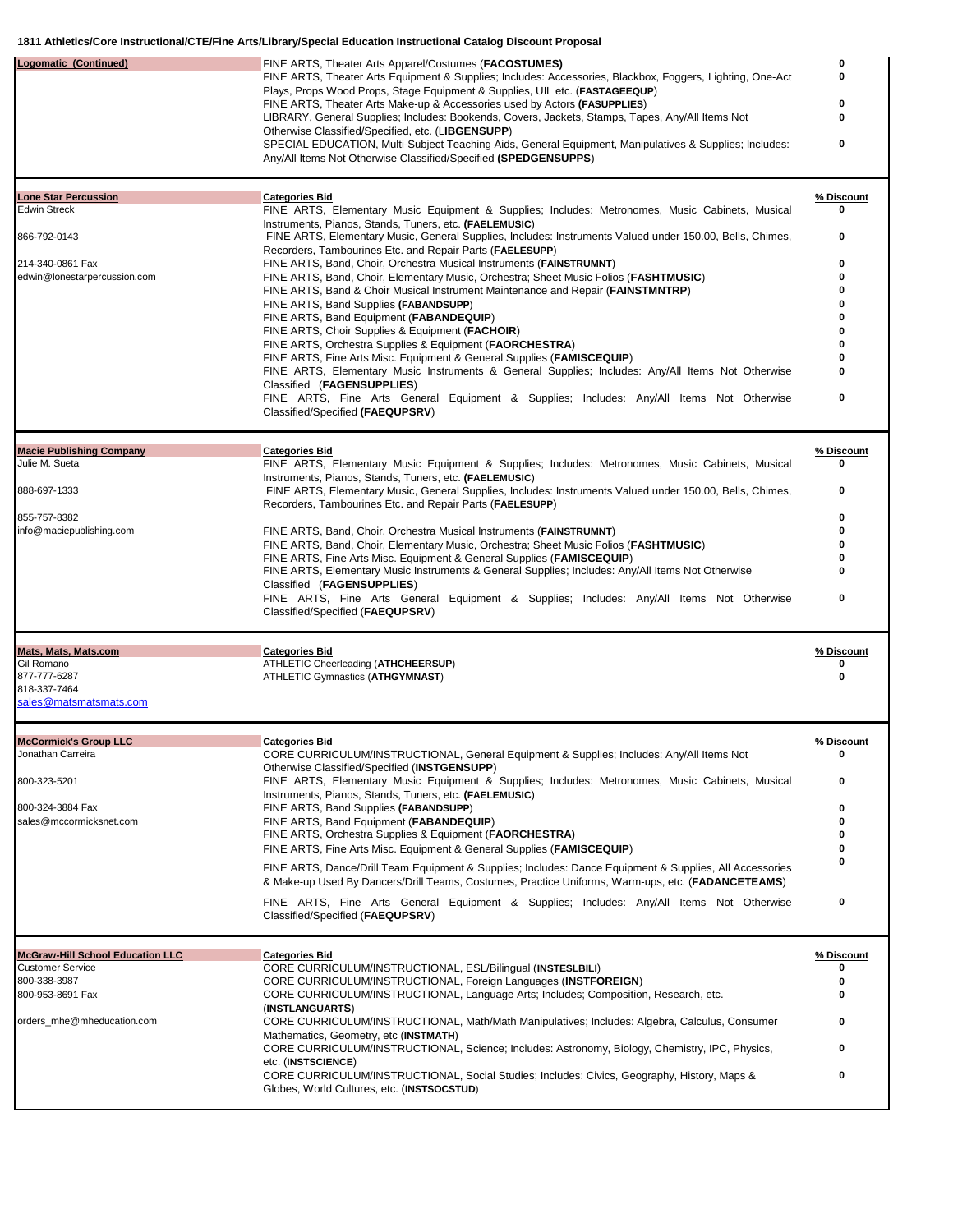| <b>McGraw-Hill School Education LLC (Continued)</b><br><b>Categories Bid</b><br>CTE, Architecture & Construction (CTEARCHCONS) |                                                                                                                                                                           | % Discount      |
|--------------------------------------------------------------------------------------------------------------------------------|---------------------------------------------------------------------------------------------------------------------------------------------------------------------------|-----------------|
|                                                                                                                                |                                                                                                                                                                           |                 |
| (CTEBUSINESS)                                                                                                                  | CTE, Business Supplies; Includes: Accounting, Economics, Finance, Management, Marketing, etc.                                                                             | 0               |
| CTE, Criminal Justice (CTECRIMJUST)                                                                                            |                                                                                                                                                                           | $\bf{0}$        |
| CTE, Culinary Arts/Bakery (CTECULARTSBAKE)                                                                                     |                                                                                                                                                                           | $\bf{0}$        |
| CTE, Family Consumer Science (CTECONSCIEN)                                                                                     |                                                                                                                                                                           | $\bf{0}$        |
|                                                                                                                                | CTE, Family Consumer Science-Day Care (CTEFAMDAYCARE)                                                                                                                     | $\Omega$        |
| CTE, Health Science (CTEHEALTHSC)                                                                                              |                                                                                                                                                                           | O               |
| CTE, Journalism (CTEJOURNALS)                                                                                                  |                                                                                                                                                                           |                 |
| (CTEEQUIP)                                                                                                                     | CTE, Vocational/Technical General Equipment & Supplies Includes any/all items not classified/specified                                                                    | $\bf{0}$        |
|                                                                                                                                | FINE ARTS, Fine Arts Misc. Equipment & General Supplies (FAMISCEQUIP)                                                                                                     | $\bf{0}$        |
| Classified (FAGENSUPPLIES)                                                                                                     | FINE ARTS, Elementary Music Instruments & General Supplies; Includes: Any/All Items Not Otherwise                                                                         | $\bf{0}$        |
| Classified/Specified (FAEQUPSRV)                                                                                               | FINE ARTS, Fine Arts General Equipment & Supplies; Includes: Any/All Items Not Otherwise                                                                                  | 0               |
|                                                                                                                                | SPECIAL EDUCATION, Multi-Subject Teaching Aids, General Equipment, Manipulatives & Supplies; Includes:<br>Any/All Items Not Otherwise Classified/Specified (SPEDGENSUPPS) | $\bf{0}$        |
| <b>The Markerboard People</b><br><b>Categories Bid</b>                                                                         |                                                                                                                                                                           | % Discount      |
| Jason Lightner<br>Otherwise Classified/Specified (INSTGENSUPP)                                                                 | CORE CURRICULUM/INSTRUCTIONAL, General Equipment & Supplies; Includes: Any/All Items Not                                                                                  | $\Omega$        |
| 800-379-3727                                                                                                                   |                                                                                                                                                                           |                 |
| 888-379-3727                                                                                                                   |                                                                                                                                                                           |                 |
| feeback@dryerase.com                                                                                                           |                                                                                                                                                                           |                 |
| <b>Magazine Subscription Service Agency</b><br><b>Categories Bid</b>                                                           |                                                                                                                                                                           | % Discount      |
|                                                                                                                                | CORE CURRICULUM/INSTRUCTIONAL, General Equipment & Supplies; Includes: Any/All Items Not                                                                                  |                 |
| Richard O. Emmons                                                                                                              |                                                                                                                                                                           | 30              |
| Otherwise Classified/Specified (INSTGENSUPP)                                                                                   |                                                                                                                                                                           |                 |
| 800-368-7922<br>Publications (LIBPERIODIC)                                                                                     | LIBRARY, PERIODICAL/ SUBSCRIPTIONS; Includes: Journals, Magazines, Newsletters, Newspapers,                                                                               | 30              |
| 800-889-2004 Fax                                                                                                               |                                                                                                                                                                           |                 |
| info@mssa-fl.com                                                                                                               |                                                                                                                                                                           |                 |
|                                                                                                                                |                                                                                                                                                                           |                 |
| Mardel Inc.<br><b>Categories Bid</b><br>James Little                                                                           |                                                                                                                                                                           | % Discount<br>0 |
| 405-745-1300                                                                                                                   | CORE CURRICULUM/INSTRUCTIONAL, ESL/Bilingual (INSTESLBILI)                                                                                                                | 0               |
| 405-745-1412                                                                                                                   | CORE CURRICULUM/INSTRUCTIONAL, Foreign Languages (INSTFOREIGN)<br>CORE CURRICULUM/INSTRUCTIONAL, General Equipment & Supplies; Includes: Any/All Items Not                | 0               |
| Otherwise Classified/Specified (INSTGENSUPP)<br>accounts.receivable @mardel.com                                                | CORE CURRICULUM/INSTRUCTIONAL, Language Arts; Includes; Composition, Research, etc.                                                                                       | 0               |
| (INSTLANGUARTS)                                                                                                                | CORE CURRICULUM/INSTRUCTIONAL, Math/Math Manipulatives; Includes: Algebra, Calculus, Consumer                                                                             | 0               |
| Mathematics, Geometry, etc (INSTMATH)                                                                                          | CORE CURRICULUM/INSTRUCTIONAL, Science; Includes: Astronomy, Biology, Chemistry, IPC, Physics,                                                                            | 0               |
| etc. (INSTSCIENCE)                                                                                                             | CORE CURRICULUM/INSTRUCTIONAL, Social Studies; Includes: Civics, Geography, History, Maps &                                                                               | 0               |
| Globes, World Cultures, etc. (INSTSOCSTUD)                                                                                     |                                                                                                                                                                           |                 |
| (INSTMOTIV)                                                                                                                    | CORE CURRICULUM/INSTRUCTIONAL, Specialty Supplies/Motivational Incentives for the Classroom<br>CORE CURRICULUM/INSTRUCTIONAL, Student Planners & Agendas (INSTPLAN)       | 0<br>$\bf{0}$   |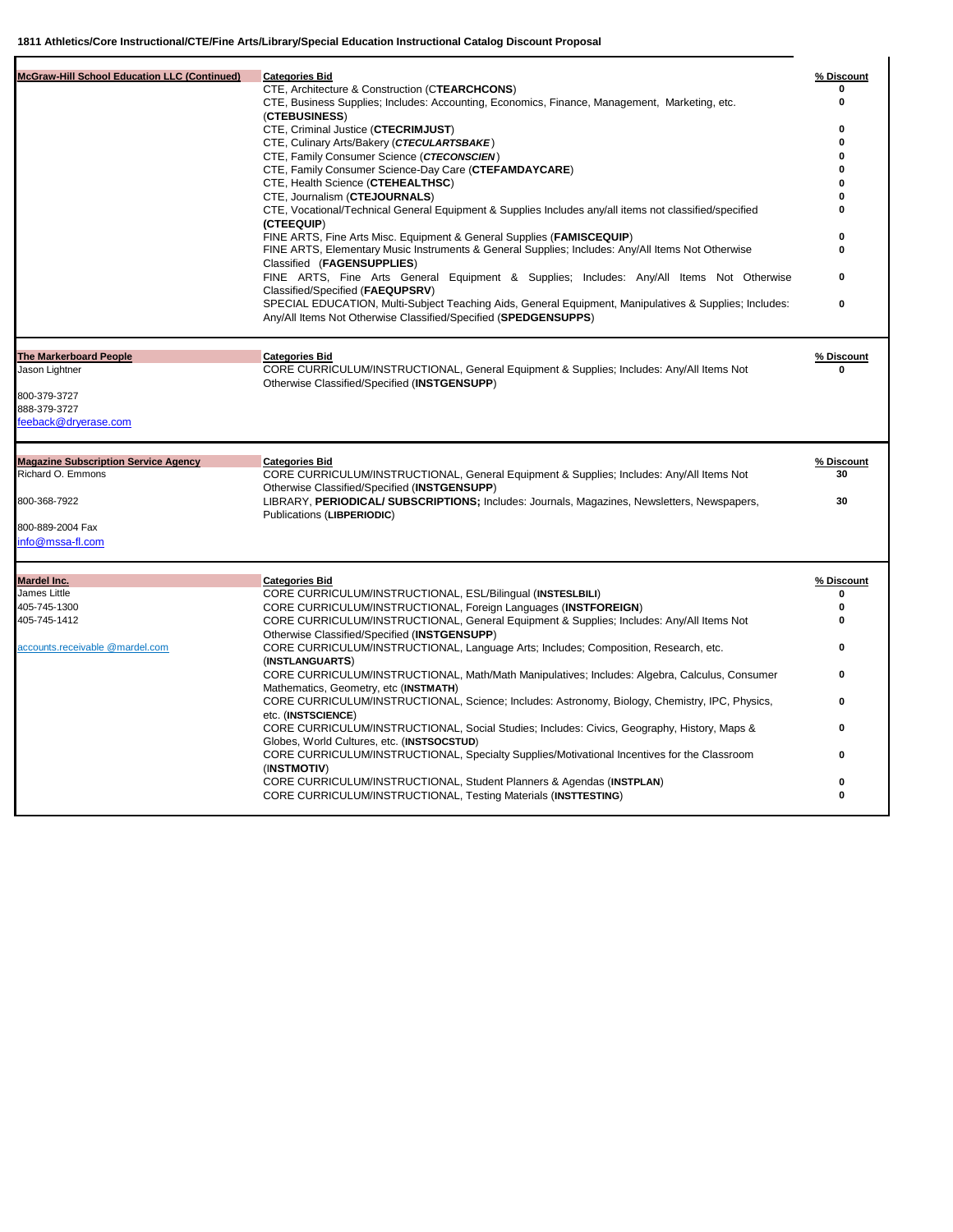| Midway PSG dba Pasadena Sporting Goods<br>Mike Kimball<br>713-477-7151<br>713-477-1276 Fax<br>mkimball@team-psg.com | <b>Categories Bid</b><br>ATHLETIC, Cheerleading (ATHCHEER)<br>ATHLETIC Coaches Cloth, Hats/Pants/Polos/ Shorts/Windsuits etc. (ATHCOACHCLOTH)<br>ATHLETIC Footwear (ATHAPPAREL)<br>ATHLETIC Team Uniforms/All Sports, Jerseys/Hats/Pants/Polos/Windsuits,etc.(ATHUNIFORM)<br>ATHLETIC Workout Cloth, Pants/Shorts/T-Shirts, etc. (ATHAPPARELWW)<br>ATHLETIC, Athletic General Equipment & Supplies; Includes: Any/All Items Not Otherwise Classified/Specified<br>(ATHEQUIPSUP)<br>ATHLETIC, Athletic Trainer and Training (ATHTRAINSUP)<br>ATHLTIC Baseball & Softball (ATHBASEBALL)<br>ATHLETIC Basketball (ATHBASKETBA)<br>ATHLETIC Cheerleading (ATHCHEERSUP)<br>ATHLETIC Equipment Reconditioning Supplies; Includes: Maintenance & repair parts for shoulder pads, helmets, weight<br>equipment, etc. (ATHRECON)<br>ATHLETIC, Field & Track/Cross Country (ATHTRACK)<br>ATHLETIC Fitness, Powerlifting & Weight Training (ATHWEIGHT)<br>ATHLETIC Football (ATHFOOTBALL)<br>ATHLTIC Golf (ATHGOLF)<br>ATHLETIC Gymnastics (ATHGYMNAST)<br>ATHLETIC Physical Education Elementary/Secondary (ATHPEEQUIP)<br>ATHLETIC Soccer (ATHSOCCER)<br>ATHLETIC Swimming/Water Polo (ATHWATERPOL)<br>ATHLETIC Tennis (ATHTENNIS)<br>ATHLETIC Volleyball (ATHVOLLEYBA) | % Discount<br>0<br>0<br>o<br>o<br>o<br>o<br>o<br>o<br>o<br>o<br>ŋ<br>o<br>o<br>ŋ<br>o<br>0<br>0 |
|---------------------------------------------------------------------------------------------------------------------|---------------------------------------------------------------------------------------------------------------------------------------------------------------------------------------------------------------------------------------------------------------------------------------------------------------------------------------------------------------------------------------------------------------------------------------------------------------------------------------------------------------------------------------------------------------------------------------------------------------------------------------------------------------------------------------------------------------------------------------------------------------------------------------------------------------------------------------------------------------------------------------------------------------------------------------------------------------------------------------------------------------------------------------------------------------------------------------------------------------------------------------------------------------------------------------------------------------------------------------------------------------|-------------------------------------------------------------------------------------------------|
| <b>Mometrix Media LLC</b><br>Jason R. Willis<br>888-248-1219<br>866-235-0173 Fax<br>jay.willis@mometrix.com         | <b>Categories Bid</b><br>CORE CURRICULUM/INSTRUCTIONAL, General Equipment & Supplies; Includes: Any/All Items Not<br>Otherwise Classified/Specified (INSTGENSUPP)<br>CTE, Vocational/Technical General Equipment & Supplies Includes any/all items not classified/specified<br>(CTEEQUIP)                                                                                                                                                                                                                                                                                                                                                                                                                                                                                                                                                                                                                                                                                                                                                                                                                                                                                                                                                                     | % Discount<br>Λ<br>0                                                                            |
|                                                                                                                     |                                                                                                                                                                                                                                                                                                                                                                                                                                                                                                                                                                                                                                                                                                                                                                                                                                                                                                                                                                                                                                                                                                                                                                                                                                                               |                                                                                                 |
| <b>Music in Motion</b><br>Kristi Graham                                                                             | <b>Categories Bid</b><br>CORE CURRICULUM/INSTRUCTIONAL, General Equipment & Supplies; Includes: Any/All Items Not                                                                                                                                                                                                                                                                                                                                                                                                                                                                                                                                                                                                                                                                                                                                                                                                                                                                                                                                                                                                                                                                                                                                             | % Discount<br>o                                                                                 |
|                                                                                                                     | Otherwise Classified/Specified (INSTGENSUPP)                                                                                                                                                                                                                                                                                                                                                                                                                                                                                                                                                                                                                                                                                                                                                                                                                                                                                                                                                                                                                                                                                                                                                                                                                  |                                                                                                 |
| 800-445-0649                                                                                                        | CORE CURRICULUM/INSTRUCTIONAL, Specialty Supplies/Motivational Incentives for the Classroom                                                                                                                                                                                                                                                                                                                                                                                                                                                                                                                                                                                                                                                                                                                                                                                                                                                                                                                                                                                                                                                                                                                                                                   | 0                                                                                               |
| 866-943-8906 Fax                                                                                                    | (INSTMOTIV)<br>FINE ARTS, Elementary Music Equipment & Supplies; Includes: Metronomes, Music Cabinets, Musical                                                                                                                                                                                                                                                                                                                                                                                                                                                                                                                                                                                                                                                                                                                                                                                                                                                                                                                                                                                                                                                                                                                                                | 0                                                                                               |
|                                                                                                                     | Instruments, Pianos, Stands, Tuners, etc. (FAELEMUSIC)                                                                                                                                                                                                                                                                                                                                                                                                                                                                                                                                                                                                                                                                                                                                                                                                                                                                                                                                                                                                                                                                                                                                                                                                        |                                                                                                 |
| bids@musicmotion.com                                                                                                | FINE ARTS, Elementary Music, General Supplies, Includes: Instruments Valued under 150.00, Bells, Chimes,<br>Recorders, Tambourines Etc. and Repair Parts (FAELESUPP)                                                                                                                                                                                                                                                                                                                                                                                                                                                                                                                                                                                                                                                                                                                                                                                                                                                                                                                                                                                                                                                                                          | 0                                                                                               |
|                                                                                                                     | FINE ARTS, Band, Choir, Orchestra Musical Instruments (FAINSTRUMNT)                                                                                                                                                                                                                                                                                                                                                                                                                                                                                                                                                                                                                                                                                                                                                                                                                                                                                                                                                                                                                                                                                                                                                                                           | 0                                                                                               |
|                                                                                                                     | FINE ARTS, Band, Choir, Elementary Music, Orchestra; Sheet Music Folios (FASHTMUSIC)                                                                                                                                                                                                                                                                                                                                                                                                                                                                                                                                                                                                                                                                                                                                                                                                                                                                                                                                                                                                                                                                                                                                                                          |                                                                                                 |
|                                                                                                                     | FINE ARTS, Band Supplies (FABANDSUPP)<br>FINE ARTS, Band Equipment (FABANDEQUIP)                                                                                                                                                                                                                                                                                                                                                                                                                                                                                                                                                                                                                                                                                                                                                                                                                                                                                                                                                                                                                                                                                                                                                                              |                                                                                                 |
|                                                                                                                     | FINE ARTS, Choir Supplies & Equipment (FACHOIR)                                                                                                                                                                                                                                                                                                                                                                                                                                                                                                                                                                                                                                                                                                                                                                                                                                                                                                                                                                                                                                                                                                                                                                                                               |                                                                                                 |
|                                                                                                                     | FINE ARTS, Orchestra Supplies & Equipment (FAORCHESTRA)                                                                                                                                                                                                                                                                                                                                                                                                                                                                                                                                                                                                                                                                                                                                                                                                                                                                                                                                                                                                                                                                                                                                                                                                       | 0                                                                                               |
|                                                                                                                     | FINE ARTS, Fine Arts Misc. Equipment & General Supplies (FAMISCEQUIP)<br>FINE ARTS, Elementary Music Instruments & General Supplies; Includes: Any/All Items Not Otherwise                                                                                                                                                                                                                                                                                                                                                                                                                                                                                                                                                                                                                                                                                                                                                                                                                                                                                                                                                                                                                                                                                    |                                                                                                 |
|                                                                                                                     | Classified (FAGENSUPPLIES)                                                                                                                                                                                                                                                                                                                                                                                                                                                                                                                                                                                                                                                                                                                                                                                                                                                                                                                                                                                                                                                                                                                                                                                                                                    |                                                                                                 |
|                                                                                                                     | FINE ARTS, Fine Arts General Equipment & Supplies; Includes: Any/All Items Not Otherwise<br>Classified/Specified (FAEQUPSRV)                                                                                                                                                                                                                                                                                                                                                                                                                                                                                                                                                                                                                                                                                                                                                                                                                                                                                                                                                                                                                                                                                                                                  | 0                                                                                               |
|                                                                                                                     | FINE ARTS, Theater Arts Apparel/Costumes (FACOSTUMES)<br>FINE ARTS, Theater Arts Equipment & Supplies; Includes: Accessories, Blackbox, Foggers, Lighting, One-Act<br>Plays, Props Wood Props, Stage Equipment & Supplies, UIL etc. (FASTAGEEQUP)                                                                                                                                                                                                                                                                                                                                                                                                                                                                                                                                                                                                                                                                                                                                                                                                                                                                                                                                                                                                             | 0<br>0                                                                                          |
|                                                                                                                     |                                                                                                                                                                                                                                                                                                                                                                                                                                                                                                                                                                                                                                                                                                                                                                                                                                                                                                                                                                                                                                                                                                                                                                                                                                                               |                                                                                                 |
| Nasco<br>Justin M. Jeffrey                                                                                          | <b>Categories Bid</b><br>CORE CURRICULUM/INSTRUCTIONAL, General Equipment & Supplies; Includes: Any/All Items Not                                                                                                                                                                                                                                                                                                                                                                                                                                                                                                                                                                                                                                                                                                                                                                                                                                                                                                                                                                                                                                                                                                                                             | % Discount<br>15                                                                                |
|                                                                                                                     | Otherwise Classified/Specified (INSTGENSUPP)                                                                                                                                                                                                                                                                                                                                                                                                                                                                                                                                                                                                                                                                                                                                                                                                                                                                                                                                                                                                                                                                                                                                                                                                                  |                                                                                                 |
| 800-558-9595                                                                                                        | CORE CURRICULUM/INSTRUCTIONAL, Math/Math Manipulatives; Includes: Algebra, Calculus, Consumer<br>Mathematics, Geometry, etc (INSTMATH)                                                                                                                                                                                                                                                                                                                                                                                                                                                                                                                                                                                                                                                                                                                                                                                                                                                                                                                                                                                                                                                                                                                        | 15                                                                                              |
| 800-372-1236 Fax                                                                                                    | CORE CURRICULUM/INSTRUCTIONAL, Science; Includes: Astronomy, Biology, Chemistry, IPC, Physics,<br>etc. (INSTSCIENCE)                                                                                                                                                                                                                                                                                                                                                                                                                                                                                                                                                                                                                                                                                                                                                                                                                                                                                                                                                                                                                                                                                                                                          | 15                                                                                              |
| quotes@enasco.com                                                                                                   | CORE CURRICULUM/INSTRUCTIONAL, Social Studies; Includes: Civics, Geography, History, Maps &<br>Globes, World Cultures, etc. (INSTSOCSTUD)                                                                                                                                                                                                                                                                                                                                                                                                                                                                                                                                                                                                                                                                                                                                                                                                                                                                                                                                                                                                                                                                                                                     | 15                                                                                              |
|                                                                                                                     | CORE CURRICULUM/INSTRUCTIONAL, Specialty Supplies/Motivational Incentives for the Classroom                                                                                                                                                                                                                                                                                                                                                                                                                                                                                                                                                                                                                                                                                                                                                                                                                                                                                                                                                                                                                                                                                                                                                                   | 15                                                                                              |
|                                                                                                                     | (INSTMOTIV)<br>ATHLETIC, Athletic General Equipment & Supplies; Includes: Any/All Items Not Otherwise Classified/Specified                                                                                                                                                                                                                                                                                                                                                                                                                                                                                                                                                                                                                                                                                                                                                                                                                                                                                                                                                                                                                                                                                                                                    | 15                                                                                              |
|                                                                                                                     | (ATHEQUIPSUP)<br>ATHLETIC, Athletic Trainer and Training (ATHTRAINSUP)                                                                                                                                                                                                                                                                                                                                                                                                                                                                                                                                                                                                                                                                                                                                                                                                                                                                                                                                                                                                                                                                                                                                                                                        | 10                                                                                              |
|                                                                                                                     | ATHLTIC Baseball & Softball (ATHBASEBALL)                                                                                                                                                                                                                                                                                                                                                                                                                                                                                                                                                                                                                                                                                                                                                                                                                                                                                                                                                                                                                                                                                                                                                                                                                     | 10                                                                                              |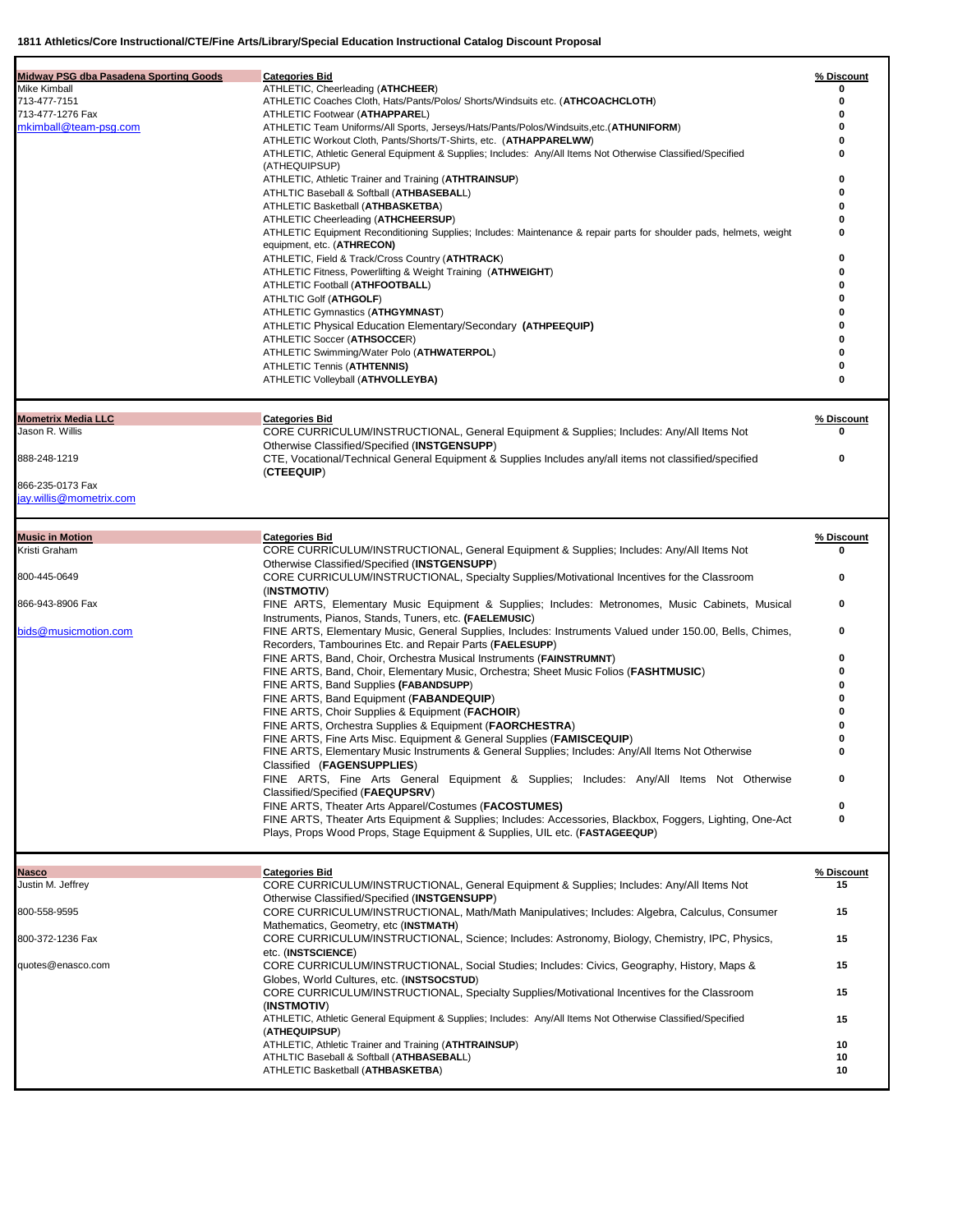(**INSTMOTIV**)

| <b>Nasco (Continued)</b>                  | <b>Categories Bid</b>                                                                                                                                                                               | % Discount |
|-------------------------------------------|-----------------------------------------------------------------------------------------------------------------------------------------------------------------------------------------------------|------------|
|                                           | ATHLETIC, Field & Track/Cross Country (ATHTRACK)                                                                                                                                                    | 10         |
|                                           | ATHLETIC Fitness, Powerlifting & Weight Training (ATHWEIGHT)                                                                                                                                        | 10         |
|                                           | ATHLETIC Football (ATHFOOTBALL)                                                                                                                                                                     | 10         |
|                                           | <b>ATHLTIC Golf (ATHGOLF)</b>                                                                                                                                                                       | 10         |
|                                           | ATHLETIC Physical Education Elementary/Secondary (ATHPEEQUIP)                                                                                                                                       | 10         |
|                                           | ATHLETIC Soccer (ATHSOCCER)                                                                                                                                                                         | 10         |
|                                           | ATHLETIC Swimming/Water Polo (ATHWATERPOL)                                                                                                                                                          | 10         |
|                                           | ATHLETIC Tennis (ATHTENNIS)                                                                                                                                                                         | 10         |
|                                           | ATHLETIC Volleyball (ATHVOLLEYBA)                                                                                                                                                                   | 10         |
|                                           | CTE- Agriculture (CTEAGRICUL)                                                                                                                                                                       | 10         |
|                                           | CTE, Agriculture/Aquaculture; Includes: Filters, Fish, Food, Pumps, etc. (CTEAQUACUL)                                                                                                               | 10         |
|                                           | CTE, Culinary Arts/Bakery (CTECULARTSBAKE)                                                                                                                                                          | 10         |
|                                           | CTE, Family Consumer Science (CTECONSCIEN)                                                                                                                                                          | 10         |
|                                           | CTE, Family Consumer Science-Day Care (CTEFAMDAYCARE)                                                                                                                                               | 10         |
|                                           | CTE, Fashion Design (CTEFASHION)                                                                                                                                                                    | 10         |
|                                           | CTE, Forensic Science (CTEFORSCIE)                                                                                                                                                                  | 15         |
|                                           | CTE, Graphic Equipment & Supplies (CTEGRAPHICS)                                                                                                                                                     | 20         |
|                                           | FINE ARTS, Art, Elementary; Includes: Brushes, Chalks, Crayons, Equipment, Papers, Paints, Pens, Scissors,                                                                                          | 20         |
|                                           | Tools etc. (FAELEMSUPPS)                                                                                                                                                                            |            |
|                                           | FINE ARTS, Art, Secondary, Drawing & Painting; Includes: Brushes, Canvas, Chalks, Equipment, Paints,<br>Palettes, Papers, Pens, Scissors, Tools, etc. (FASECSUPPS)                                  | 20         |
|                                           | FINE ARTS, Art, Secondary, Sculpting; Includes: Ceramics Supplies, Clay, Carving Boards, Kilns, Kiln<br>Supplies, Tools, Ceramics (FASECONSCULPT)                                                   | 20         |
|                                           | FINE ARTS, Elementary Music, General Supplies, Includes: Instruments Valued under 150.00, Bells, Chimes,                                                                                            | 15         |
|                                           | Recorders, Tambourines Etc. and Repair Parts (FAELESUPP)                                                                                                                                            | 20         |
|                                           | FINE ARTS, Fine Arts Misc. Equipment & General Supplies (FAMISCEQUIP)<br>FINE ARTS, Elementary Music Instruments & General Supplies; Includes: Any/All Items Not Otherwise                          | 15         |
|                                           | Classified (FAGENSUPPLIES)                                                                                                                                                                          |            |
|                                           | FINE ARTS, Fine Arts General Equipment & Supplies; Includes: Any/All Items Not Otherwise<br>Classified/Specified (FAEQUPSRV)                                                                        | 20         |
|                                           |                                                                                                                                                                                                     | 15         |
|                                           | SPECIAL EDUCATION, Adapted P.E. and Physical Fitness (SPEDADAPT)                                                                                                                                    |            |
|                                           | SPECIAL EDUCATION, Assistive Technology; i.e. Special Education (CIS) Hardware, Peripherals, Software,                                                                                              | 15         |
|                                           | etc. (SPEDASSISTECH)                                                                                                                                                                                |            |
|                                           | SPECIAL EDUCATION, Multi-Subject Teaching Aids, General Equipment, Manipulatives & Supplies; Includes:                                                                                              | 15         |
|                                           | Any/All Items Not Otherwise Classified/Specified (SPEDGENSUPPS)                                                                                                                                     |            |
|                                           | SPECIAL EDUCATION, Music Therapy (SPEDMUSTHER)                                                                                                                                                      | 15         |
|                                           | SPECIAL EDUCATION, Occupational/Technical & Physical Therapy Supplies & Equipment (SPEOTEQUIP)                                                                                                      |            |
|                                           | SPECIAL EDUCATION, challenged students (SPEDOMEQUIP)                                                                                                                                                | 15         |
|                                           | SPECIAL EDUCATION, Prosthetic Devices, Supplies, Includes: Auditory Testing Equipment, Electronic<br>Reading Devices, Hearing Aids, Equipment and/or supplies for Speech Therapy, etc. (SPEDPORSTH) | 15         |
| <b>National Educational Systems, Inc.</b> | <b>Categories Bid</b>                                                                                                                                                                               | % Discount |
| Sylvia Cantu                              | CORE CURRICULUM/INSTRUCTIONAL, ESL/Bilingual (INSTESLBILI)                                                                                                                                          | 5          |
| 800-231-4380                              | CORE CURRICULUM/INSTRUCTIONAL, Foreign Languages (INSTFOREIGN)                                                                                                                                      | 5          |
| 210-699-4674 Fax                          | CORE CURRICULUM/INSTRUCTIONAL, General Equipment & Supplies; Includes: Any/All Items Not                                                                                                            | 5          |
|                                           | Otherwise Classified/Specified (INSTGENSUPP)                                                                                                                                                        |            |
| customerservice@shopnes.com               | CORE CURRICULUM/INSTRUCTIONAL, Language Arts; Includes; Composition, Research, etc.                                                                                                                 | 5          |
|                                           | (INSTLANGUARTS)                                                                                                                                                                                     |            |
|                                           | CORE CURRICULUM/INSTRUCTIONAL, Math/Math Manipulatives; Includes: Algebra, Calculus, Consumer                                                                                                       | 5          |
|                                           | Mathematics, Geometry, etc (INSTMATH)                                                                                                                                                               |            |
|                                           | CORE CURRICULUM/INSTRUCTIONAL, Science; Includes: Astronomy, Biology, Chemistry, IPC, Physics,                                                                                                      | 5          |
|                                           | etc. (INSTSCIENCE)                                                                                                                                                                                  |            |
|                                           | CORE CURRICULUM/INSTRUCTIONAL, Social Studies; Includes: Civics, Geography, History, Maps &<br>Globes World Cultures etc. (INSTSOCSTUD)                                                             | 5          |

| ,,,,,,,,,,,,,,,                                                                                        |   |
|--------------------------------------------------------------------------------------------------------|---|
| LIBRARY, ELEMENTARY/SECONDARY LEVELS BOOKS: (LIBSTANDBOOKS)                                            |   |
| LIBRARY, Textbooks, Technical titles, books of a scientific nature and other short discount titles,    |   |
| etc.(LIBINSTTEXTB)                                                                                     |   |
| LIBRARY, Publishers Library Editions (LIBSTANDBOOKS)                                                   |   |
| LIBRARY, Pre-Bounds (LIBPREBND)                                                                        |   |
| LIBRARY, Paper Back Books (LIBPAPERBACK)                                                               |   |
| LIBRARY, Reference Books (LIBREFERBKS)                                                                 |   |
| LIBRARY, AUDIO VISUAL/MEDIA/LIBRARY SUPPLIES (LIBAUDIOMED)                                             |   |
| LIBRARY, General Supplies; Includes: Bookends, Covers, Jackets, Stamps, Tapes, Any/All Items Not       |   |
| Otherwise Classified/Specified. etc. (LIBGENSUPP)                                                      |   |
| SPECIAL EDUCATION, Adapted P.E. and Physical Fitness (SPEDADAPT)                                       | 5 |
| SPECIAL EDUCATION, Multi-Subject Teaching Aids, General Equipment, Manipulatives & Supplies; Includes: |   |
| Any/All Items Not Otherwise Classified/Specified (SPEDGENSUPPS)                                        |   |
| SPECIAL EDUCATION, Occupational/Technical & Physical Therapy Supplies & Equipment (SPEOTEQUIP)         | 5 |
|                                                                                                        |   |
| SPECIAL EDUCATION, challenged students (SPEDOMEQUIP)                                                   |   |
|                                                                                                        |   |

**5**

CORE CURRICULUM/INSTRUCTIONAL, Specialty Supplies/Motivational Incentives for the Classroom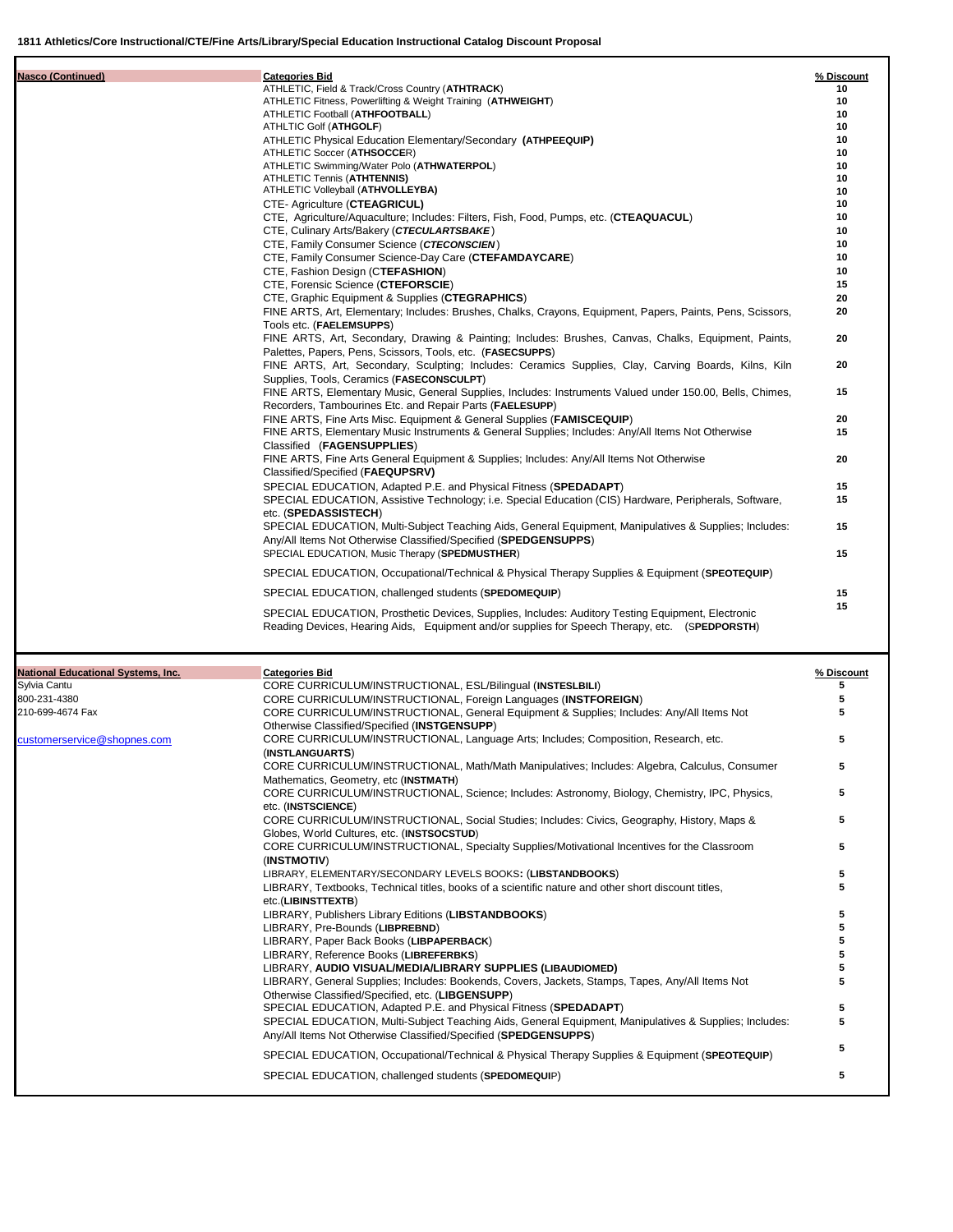| No Tears Learning dba Learning Without Tears                    | <b>Categories Bid</b>                                                                                       | % Discount |
|-----------------------------------------------------------------|-------------------------------------------------------------------------------------------------------------|------------|
| Kirstin E.Parsons                                               | CORE CURRICULUM/INSTRUCTIONAL, ESL/Bilingual (INSTESLBILI)                                                  |            |
| 301-263-2700                                                    | CORE CURRICULUM/INSTRUCTIONAL, Language Arts; Includes; Composition, Research, etc.                         | $\bf{0}$   |
|                                                                 | (INSTLANGUARTS)                                                                                             |            |
| 301-263-2707 Fax                                                | SPECIAL EDUCATION, Multi-Subject Teaching Aids, General Equipment, Manipulatives & Supplies; Includes:      | 0          |
|                                                                 | Any/All Items Not Otherwise Classified/Specified (SPEDGENSUPPS)                                             |            |
| bids@lwtears.com                                                |                                                                                                             |            |
|                                                                 |                                                                                                             |            |
| <b>Okapi Educational Puglishing Inc</b>                         | <b>Categories Bid</b>                                                                                       | % Discount |
| Sarah Wright                                                    | CORE CURRICULUM/INSTRUCTIONAL, ESL/Bilingual (INSTESLBILI)                                                  | $\Omega$   |
| 866-652-7436                                                    | CORE CURRICULUM/INSTRUCTIONAL, Language Arts; Includes; Composition, Research, etc.                         | 0          |
|                                                                 | (INSTLANGUARTS)                                                                                             |            |
| 800-481-5499 Fax                                                |                                                                                                             |            |
| info@myokapi.com                                                |                                                                                                             |            |
|                                                                 |                                                                                                             |            |
| <b>OverDrive</b>                                                | <b>Categories Bid</b>                                                                                       | % Discount |
| Greg Farmer                                                     | LIBRARY, Electronic Books (E-Books) (LIBELECPUB)                                                            | 0          |
| 216-573-6886                                                    | LIBRARY, Electronic Periodical Subscriptions (LIBMAGPUB)                                                    | 0          |
| 216-573-6889 Fax                                                |                                                                                                             |            |
| sales@overdrive.com                                             |                                                                                                             |            |
|                                                                 |                                                                                                             |            |
|                                                                 |                                                                                                             |            |
| <b>Pacific Learning</b>                                         | <b>Categories Bid</b>                                                                                       | % Discount |
| <b>Customer Service</b>                                         | CORE CURRICULUM/INSTRUCTIONAL, ESL/Bilingual (INSTESLBILI)                                                  | n          |
| 800-279-0737                                                    | CORE CURRICULUM/INSTRUCTIONAL, General Equipment & Supplies; Includes: Any/All Items Not                    | $\bf{0}$   |
|                                                                 | Otherwise Classified/Specified (INSTGENSUPP)                                                                |            |
| 714-516-8369                                                    | CORE CURRICULUM/INSTRUCTIONAL, Language Arts; Includes; Composition, Research, etc.                         | 0          |
|                                                                 | (INSTLANGUARTS)                                                                                             |            |
| customer.service@pacficlearning.com                             | CORE CURRICULUM/INSTRUCTIONAL, Social Studies; Includes: Civics, Geography, History, Maps &                 | 0          |
|                                                                 | Globes, World Cultures, etc. (INSTSOCSTUD)                                                                  |            |
|                                                                 | LIBRARY, Paper Back Books (LIBPAPERBACK)                                                                    | 0          |
|                                                                 | LIBRARY, AUDIO VISUAL/MEDIA/LIBRARY SUPPLIES (LIBAUDIOMED)                                                  | $\bf{0}$   |
|                                                                 |                                                                                                             |            |
| Palos Sports Inc.                                               | <b>Categories Bid</b>                                                                                       | % Discount |
| Raymond Dunne                                                   | ATHLETIC, Athletic General Equipment & Supplies; Includes: Any/All Items Not Otherwise Classified/Specified | 0          |
|                                                                 | (ATHEQUIPSUP)                                                                                               |            |
| 800-233-5484                                                    | ATHLETIC, Athletic Trainer and Training (ATHTRAINSUP)                                                       | 0          |
| 877-800-5973 Fax                                                | ATHLTIC Baseball & Softball (ATHBASEBALL)                                                                   | $\Omega$   |
| bids@palossports.com                                            | ATHLETIC Basketball (ATHBASKETBA)                                                                           | 0          |
|                                                                 | ATHLETIC, Field & Track/Cross Country (ATHTRACK)                                                            | 0          |
|                                                                 | ATHLETIC Fitness, Powerlifting & Weight Training (ATHWEIGHT)                                                | 0          |
|                                                                 | ATHLETIC Football (ATHFOOTBALL)                                                                             | 0          |
|                                                                 | ATHLTIC Golf (ATHGOLF)                                                                                      | 0          |
|                                                                 | ATHLETIC Gymnastics (ATHGYMNAST)                                                                            | $\bf{0}$   |
|                                                                 | ATHLETIC Physical Education Elementary/Secondary (ATHPEEQUIP)                                               | 0          |
|                                                                 | ATHLETIC Soccer (ATHSOCCER)                                                                                 | $\bf{0}$   |
|                                                                 | ATHLETIC Swimming/Water Polo (ATHWATERPOL)                                                                  | 0          |
|                                                                 | ATHLETIC Tennis (ATHTENNIS)                                                                                 | 0          |
|                                                                 | ATHLETIC Volleyball (ATHVOLLEYBA)                                                                           | 0          |
|                                                                 | SPECIAL EDUCATION, Adapted P.E. and Physical Fitness (SPEDADAPT)                                            | 10         |
|                                                                 |                                                                                                             |            |
| PAR, INC (Psychological Assessment Resources, In Categories Bid |                                                                                                             | % Discount |
| <b>Customer Service</b>                                         | <b>CORE CURRICULUM/INSTRUCTIONAL, Testing Materials (INSTTESTING)</b>                                       | 0          |
| 800-331-8378                                                    |                                                                                                             |            |
| 800-727-9329 Fax                                                |                                                                                                             |            |
| custsup@parinc.com                                              |                                                                                                             |            |
|                                                                 |                                                                                                             |            |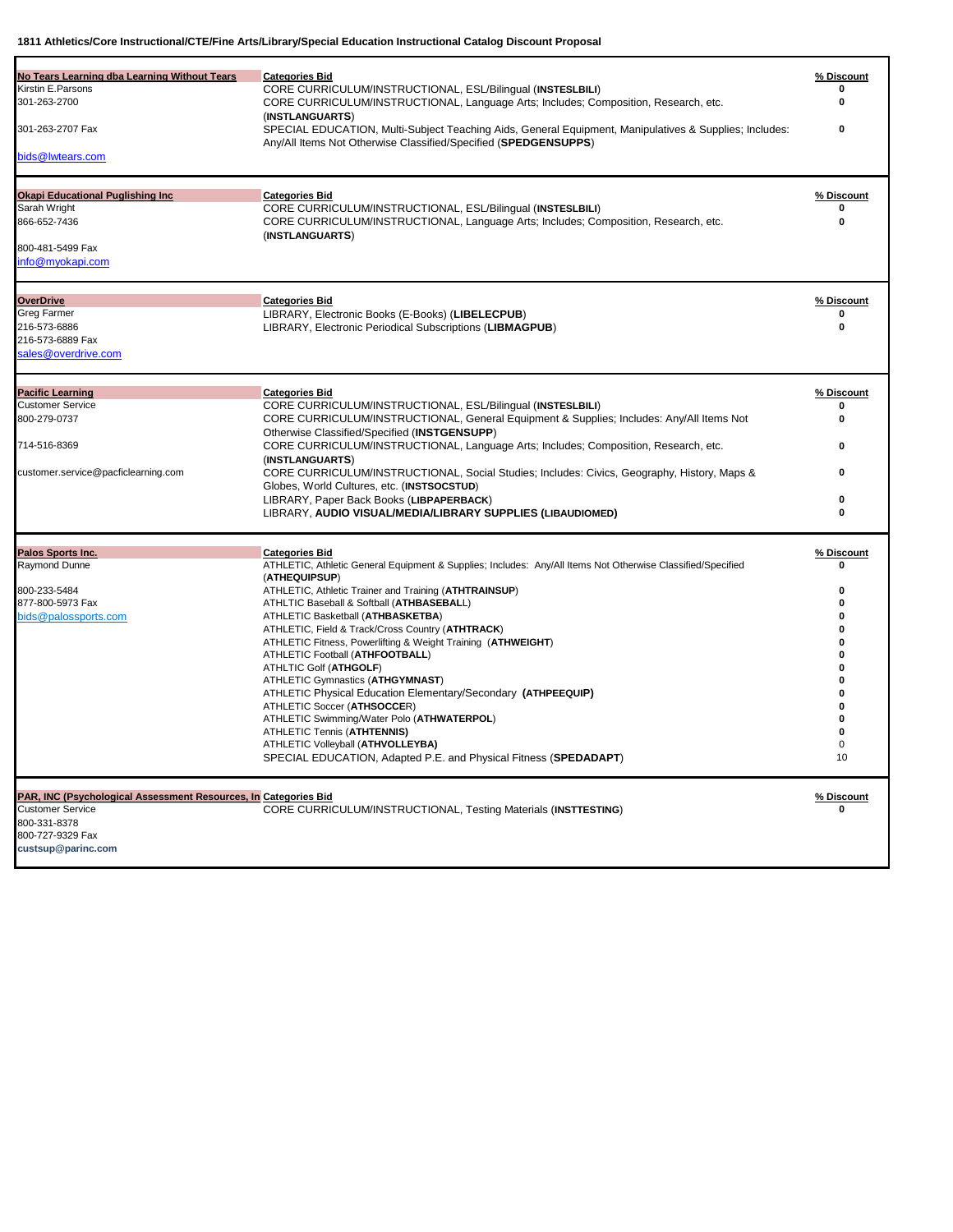| Park Place Sports & Award, LLC                       | <b>Categories Bid</b>                                                                                                                                                                                        | % Discount           |
|------------------------------------------------------|--------------------------------------------------------------------------------------------------------------------------------------------------------------------------------------------------------------|----------------------|
| Kevin Lange                                          | ATHLETIC, Cheerleading (ATHCHEER)                                                                                                                                                                            | o                    |
| 979-297-6963                                         | ATHLETIC Coaches Cloth, Hats/Pants/Polos/ Shorts/Windsuits etc. (ATHCOACHCLOTH)                                                                                                                              | 0                    |
| 979-297-8822                                         | ATHLETIC Team Uniforms/All Sports, Jerseys/Hats/Pants/Polos/Windsuits,etc.(ATHUNIFORM)                                                                                                                       |                      |
| kevin@parkplacesports.com                            | ATHLETIC Workout Cloth, Pants/Shorts/T-Shirts, etc. (ATHAPPARELWW)                                                                                                                                           |                      |
|                                                      | ATHLETIC, Athletic Decals/Awards, Medals/Motivational Materials/Plaques/Trophies, etc. (ATHDECALS)                                                                                                           |                      |
|                                                      | ATHLETIC, Athletic Trainer and Training (ATHTRAINSUP)<br>ATHLTIC Baseball & Softball (ATHBASEBALL)                                                                                                           |                      |
|                                                      | ATHLETIC Basketball (ATHBASKETBA)                                                                                                                                                                            |                      |
|                                                      | ATHLETIC Cheerleading (ATHCHEERSUP)                                                                                                                                                                          |                      |
|                                                      | ATHLETIC Football (ATHFOOTBALL)                                                                                                                                                                              |                      |
|                                                      | ATHLTIC Golf (ATHGOLF)                                                                                                                                                                                       |                      |
|                                                      | ATHLETIC Gymnastics (ATHGYMNAST)                                                                                                                                                                             |                      |
|                                                      | ATHLETIC Physical Education Elementary/Secondary (ATHPEEQUIP)                                                                                                                                                |                      |
|                                                      | ATHLETIC Soccer (ATHSOCCER)                                                                                                                                                                                  |                      |
|                                                      | ATHLETIC Swimming/Water Polo (ATHWATERPOL)                                                                                                                                                                   |                      |
|                                                      | <b>ATHLETIC Tennis (ATHTENNIS)</b>                                                                                                                                                                           |                      |
|                                                      | ATHLETIC Volleyball (ATHVOLLEYBA)                                                                                                                                                                            |                      |
|                                                      | FINE ARTS, Band Supplies (FABANDSUPP)                                                                                                                                                                        |                      |
|                                                      | FINE ARTS, Band Equipment (FABANDEQUIP)                                                                                                                                                                      |                      |
|                                                      | FINE ARTS, Choir Supplies & Equipment (FACHOIR)<br>FINE ARTS, Fine Arts Misc. Equipment & General Supplies (FAMISCEQUIP)                                                                                     |                      |
|                                                      |                                                                                                                                                                                                              |                      |
|                                                      | FINE ARTS, Dance/Drill Team Equipment & Supplies; Includes: Dance Equipment & Supplies, All Accessories<br>& Make-up Used By Dancers/Drill Teams, Costumes, Practice Uniforms, Warm-ups, etc. (FADANCETEAMS) |                      |
|                                                      | FINE ARTS, Elementary Music Instruments & General Supplies; Includes: Any/All Items Not Otherwise<br>Classified (FAGENSUPPLIES)                                                                              | 0                    |
|                                                      | FINE ARTS, Fine Arts General Equipment & Supplies; Includes: Any/All Items Not Otherwise<br>Classified/Specified (FAEQUPSRV)                                                                                 | 0                    |
|                                                      | FINE ARTS, Theater Arts Apparel/Costumes (FACOSTUMES)                                                                                                                                                        | 0                    |
| <b>PASCO Scientific</b>                              | <b>Categories Bid</b>                                                                                                                                                                                        | % Discount           |
| Greg Montgomery                                      | CORE CURRICULUM/INSTRUCTIONAL, Science; Includes: Astronomy, Biology, Chemistry, IPC, Physics, etc.                                                                                                          | 3                    |
|                                                      | (INSTSCIENCE)                                                                                                                                                                                                |                      |
| 916-786-3800                                         | SPECIAL EDUCATION, Adapted P.E. and Physical Fitness (SPEDADAPT)                                                                                                                                             | 10                   |
| 916-786-7565 Fax                                     |                                                                                                                                                                                                              |                      |
| bids@pasco.com                                       |                                                                                                                                                                                                              |                      |
|                                                      |                                                                                                                                                                                                              |                      |
| <b>Peoples Education, Inc. dba Mastery Education</b> | <b>Categories Bid</b>                                                                                                                                                                                        | % Discount           |
| Victoria Kelly                                       | CORE CURRICULUM/INSTRUCTIONAL, General Equipment & Supplies; Includes: Any/All Items Not                                                                                                                     | o                    |
|                                                      | Otherwise Classified/Specified (INSTGENSUPP)                                                                                                                                                                 |                      |
| 800-822-1080                                         | CORE CURRICULUM/INSTRUCTIONAL, Language Arts; Includes; Composition, Research, etc.                                                                                                                          | 0                    |
|                                                      | (INSTLANGUARTS)                                                                                                                                                                                              |                      |
| 201-712-0045 Fax                                     | CORE CURRICULUM/INSTRUCTIONAL, Math/Math Manipulatives; Includes: Algebra, Calculus, Consumer                                                                                                                | 0                    |
|                                                      | Mathematics, Geometry, etc (INSTMATH)                                                                                                                                                                        |                      |
| bdexter@masteryeducation.com                         | CORE CURRICULUM/INSTRUCTIONAL, Science; Includes: Astronomy, Biology, Chemistry, IPC, Physics,                                                                                                               | 0                    |
|                                                      | etc. (INSTSCIENCE)                                                                                                                                                                                           |                      |
|                                                      | CORE CURRICULUM/INSTRUCTIONAL, Student Planners & Agendas (INSTPLAN)                                                                                                                                         | 0                    |
| <b>Perfection Learning Corporation</b>               | <b>Categories Bid</b>                                                                                                                                                                                        | % Discount           |
| Kristin Hipwell                                      | CORE CURRICULUM/INSTRUCTIONAL, Language Arts; Includes; Composition, Research, etc.                                                                                                                          | 0-30                 |
|                                                      | (INSTLANGUARTS)                                                                                                                                                                                              |                      |
| 800-831-4190                                         | CORE CURRICULUM/INSTRUCTIONAL, Math/Math Manipulatives; Includes: Algebra, Calculus, Consumer                                                                                                                | $0 - 30$             |
|                                                      | Mathematics, Geometry, etc (INSTMATH)                                                                                                                                                                        |                      |
| 800-543-2745 Fax                                     | CORE CURRICULUM/INSTRUCTIONAL, Science; Includes: Astronomy, Biology, Chemistry, IPC, Physics,                                                                                                               | $0 - 30$             |
|                                                      | etc. (INSTSCIENCE)                                                                                                                                                                                           |                      |
| orders@perfectionlearning.com                        | CORE CURRICULUM/INSTRUCTIONAL, Social Studies; Includes: Civics, Geography, History, Maps &                                                                                                                  | $0 - 30$             |
|                                                      | Globes, World Cultures, etc. (INSTSOCSTUD)<br>CTE, Business Supplies; Includes: Accounting, Economics, Finance, Management, Marketing, etc.                                                                  | $0 - 30$             |
|                                                      | (CTEBUSINESS)                                                                                                                                                                                                |                      |
|                                                      | CTE, Engineering/Technical (CTEENGTECH)                                                                                                                                                                      | $0 - 30$             |
|                                                      | CTE, Journalism (CTEJOURNALS)                                                                                                                                                                                | $0 - 30$             |
|                                                      | LIBRARY, ELEMENTARY/SECONDARY LEVELS BOOKS: (LIBSTANDBOOKS)                                                                                                                                                  | $0 - 30$             |
|                                                      | LIBRARY, Textbooks, Technical titles, books of a scientific nature and other short discount titles,                                                                                                          | $0 - 30$             |
|                                                      | etc.(LIBINSTTEXTB)                                                                                                                                                                                           |                      |
|                                                      | LIBRARY, Pre-Bounds (LIBPREBND)                                                                                                                                                                              | $0 - 30$             |
|                                                      | LIBRARY, Paper Back Books (LIBPAPERBACK)                                                                                                                                                                     | $0 - 30$<br>$0 - 30$ |
|                                                      | LIBRARY, Reference Books (LIBREFERBKS)                                                                                                                                                                       |                      |
| <b>Percussion Center</b>                             | <b>Categories Bid</b>                                                                                                                                                                                        | % Discount           |
| David Ely                                            | FINE ARTS, Elementary Music Equipment & Supplies; Includes: Metronomes, Music Cabinets, Musical                                                                                                              | 40-50                |
|                                                      | Instruments, Pianos, Stands, Tuners, etc. (FAELEMUSIC)                                                                                                                                                       |                      |
| 832-800-4899                                         | FINE ARTS, Elementary Music, General Supplies, Includes: Instruments Valued under 150.00, Bells, Chimes,                                                                                                     | 40-50                |
|                                                      | Recorders, Tambourines Etc. and Repair Parts (FAELESUPP)                                                                                                                                                     |                      |
| 713-647-6462 Fax                                     | FINE ARTS, Band, Choir, Orchestra Musical Instruments (FAINSTRUMNT)                                                                                                                                          | 40-50                |
| info@percussiononline.com                            | FINE ARTS, Band & Choir Musical Instrument Maintenance and Repair (FAINSTMNTRP)                                                                                                                              | 20                   |
|                                                      |                                                                                                                                                                                                              |                      |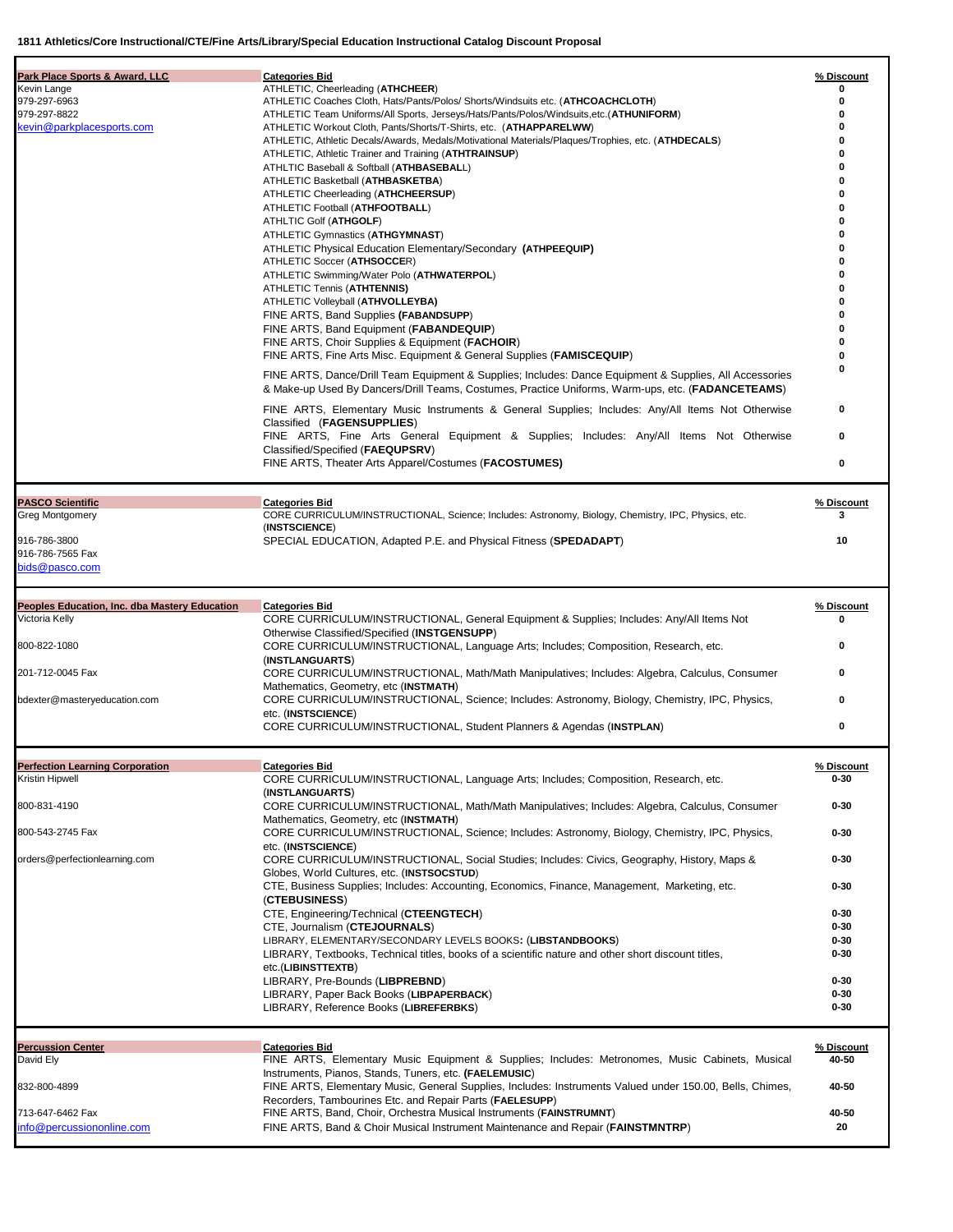| <b>Categories Bid</b><br>Instruments, Pianos, Stands, Tuners, etc. (FAELEMUSIC)<br>FINE ARTS, Elementary Music, General Supplies, Includes: Instruments Valued under 150.00, Bells, Chimes,<br>Recorders, Tambourines Etc. and Repair Parts (FAELESUPP)<br>FINE ARTS, Band, Choir, Orchestra Musical Instruments (FAINSTRUMNT)<br>FINE ARTS, Band, Choir, Elementary Music, Orchestra; Sheet Music Folios (FASHTMUSIC)<br>FINE ARTS, Band & Choir Musical Instrument Maintenance and Repair (FAINSTMNTRP)<br>FINE ARTS, Band Supplies (FABANDSUPP)<br>FINE ARTS, Band Equipment (FABANDEQUIP)<br>FINE ARTS, Orchestra Supplies & Equipment (FAORCHESTRA)<br>FINE ARTS, Fine Arts Misc. Equipment & General Supplies (FAMISCEQUIP)<br>FINE ARTS, Fine Arts General Equipment & Supplies; Includes: Any/All Items Not Otherwise<br>Classified/Specified (FAEQUPSRV) | % Discount<br>0-40<br>$0 - 40$<br>$0 - 40$<br>$0 - 40$<br>0-40<br>0-40<br>$0 - 40$<br>$0 - 40$<br>$0 - 40$<br>$0 - 40$                                                                                                                                                                                                                                                                                                                                                                                                                                                                                                                                           |
|-------------------------------------------------------------------------------------------------------------------------------------------------------------------------------------------------------------------------------------------------------------------------------------------------------------------------------------------------------------------------------------------------------------------------------------------------------------------------------------------------------------------------------------------------------------------------------------------------------------------------------------------------------------------------------------------------------------------------------------------------------------------------------------------------------------------------------------------------------------------|------------------------------------------------------------------------------------------------------------------------------------------------------------------------------------------------------------------------------------------------------------------------------------------------------------------------------------------------------------------------------------------------------------------------------------------------------------------------------------------------------------------------------------------------------------------------------------------------------------------------------------------------------------------|
|                                                                                                                                                                                                                                                                                                                                                                                                                                                                                                                                                                                                                                                                                                                                                                                                                                                                   |                                                                                                                                                                                                                                                                                                                                                                                                                                                                                                                                                                                                                                                                  |
| <b>Categories Bid</b><br>ATHLETIC, Cheerleading (ATHCHEER)<br>ATHLETIC, Athletic General Equipment & Supplies; Includes: Any/All Items Not Otherwise Classified/Specified<br>(ATHEQUIPSUP)                                                                                                                                                                                                                                                                                                                                                                                                                                                                                                                                                                                                                                                                        | % Discount<br>$0 - 10$<br>$0 - 10$                                                                                                                                                                                                                                                                                                                                                                                                                                                                                                                                                                                                                               |
| ATHLETIC Cheerleading (ATHCHEERSUP)<br><b>ATHLETIC Gymnastics (ATHGYMNAST)</b><br>CTE, Cosmetology/Barbering (CTECOSMBARB)                                                                                                                                                                                                                                                                                                                                                                                                                                                                                                                                                                                                                                                                                                                                        | $0 - 10$<br>0<br>$0 - 10$<br>$0 - 10$                                                                                                                                                                                                                                                                                                                                                                                                                                                                                                                                                                                                                            |
| FINE ARTS, Fine Arts Misc. Equipment & General Supplies ( <b>FAMISCEQUIP</b> )<br>FINE ARTS, Dance/Drill Team Equipment & Supplies; Includes: Dance Equipment & Supplies, All Accessories                                                                                                                                                                                                                                                                                                                                                                                                                                                                                                                                                                                                                                                                         | $0 - 10$                                                                                                                                                                                                                                                                                                                                                                                                                                                                                                                                                                                                                                                         |
| & Make-up Used By Dancers/Drill Teams, Costumes, Practice Uniforms, Warm-ups, etc. (FADANCETEAMS)                                                                                                                                                                                                                                                                                                                                                                                                                                                                                                                                                                                                                                                                                                                                                                 |                                                                                                                                                                                                                                                                                                                                                                                                                                                                                                                                                                                                                                                                  |
| Classified/Specified (FAEQUPSRV)<br>FINE ARTS, Theater Arts Equipment & Supplies; Includes: Accessories, Blackbox, Foggers, Lighting, One-Act                                                                                                                                                                                                                                                                                                                                                                                                                                                                                                                                                                                                                                                                                                                     | $0 - 10$<br>$0 - 10$                                                                                                                                                                                                                                                                                                                                                                                                                                                                                                                                                                                                                                             |
| FINE ARTS, Theater Arts Apparel/Costumes (FACOSTUMES)                                                                                                                                                                                                                                                                                                                                                                                                                                                                                                                                                                                                                                                                                                                                                                                                             | $0 - 15$                                                                                                                                                                                                                                                                                                                                                                                                                                                                                                                                                                                                                                                         |
| FINE ARTS, Theater Arts Equipment & Supplies; Includes: Accessories, Blackbox, Foggers, Lighting, One-Act<br>Plays, Props Wood Props, Stage Equipment & Supplies, UIL etc. (FASTAGEEQUP)                                                                                                                                                                                                                                                                                                                                                                                                                                                                                                                                                                                                                                                                          | $0 - 10$                                                                                                                                                                                                                                                                                                                                                                                                                                                                                                                                                                                                                                                         |
|                                                                                                                                                                                                                                                                                                                                                                                                                                                                                                                                                                                                                                                                                                                                                                                                                                                                   | % Discount                                                                                                                                                                                                                                                                                                                                                                                                                                                                                                                                                                                                                                                       |
| FINE ARTS, Band, Choir, Elementary Music, Orchestra; Sheet Music Folios (FASHTMUSIC)<br>FINE ARTS, Elementary Music Instruments & General Supplies; Includes: Any/All Items Not Otherwise                                                                                                                                                                                                                                                                                                                                                                                                                                                                                                                                                                                                                                                                         | 0<br>0                                                                                                                                                                                                                                                                                                                                                                                                                                                                                                                                                                                                                                                           |
| FINE ARTS, Fine Arts General Equipment & Supplies; Includes: Any/All Items Not Otherwise                                                                                                                                                                                                                                                                                                                                                                                                                                                                                                                                                                                                                                                                                                                                                                          | 0                                                                                                                                                                                                                                                                                                                                                                                                                                                                                                                                                                                                                                                                |
|                                                                                                                                                                                                                                                                                                                                                                                                                                                                                                                                                                                                                                                                                                                                                                                                                                                                   |                                                                                                                                                                                                                                                                                                                                                                                                                                                                                                                                                                                                                                                                  |
|                                                                                                                                                                                                                                                                                                                                                                                                                                                                                                                                                                                                                                                                                                                                                                                                                                                                   | % Discount                                                                                                                                                                                                                                                                                                                                                                                                                                                                                                                                                                                                                                                       |
| CORE CURRICULUM/INSTRUCTIONAL, General Equipment & Supplies; Includes: Any/All items Not                                                                                                                                                                                                                                                                                                                                                                                                                                                                                                                                                                                                                                                                                                                                                                          | 10                                                                                                                                                                                                                                                                                                                                                                                                                                                                                                                                                                                                                                                               |
| ATHLETIC, Athletic General Equipment & Supplies; Includes: Any/All items Not Otherwise Classified/Specified                                                                                                                                                                                                                                                                                                                                                                                                                                                                                                                                                                                                                                                                                                                                                       | 10                                                                                                                                                                                                                                                                                                                                                                                                                                                                                                                                                                                                                                                               |
| ATHLETIC Equipment Reconditioning Supplies; Includes: Maintenance & repair parts for shoulder pads, helmets, weight                                                                                                                                                                                                                                                                                                                                                                                                                                                                                                                                                                                                                                                                                                                                               | 10                                                                                                                                                                                                                                                                                                                                                                                                                                                                                                                                                                                                                                                               |
| ATHLETIC Fitness, Powerlifting & Weight Training (ATHWEIGHT)                                                                                                                                                                                                                                                                                                                                                                                                                                                                                                                                                                                                                                                                                                                                                                                                      | 10<br>10                                                                                                                                                                                                                                                                                                                                                                                                                                                                                                                                                                                                                                                         |
| the Needs of Intellectually and/or Physically Challenged students (NURSESUPP)                                                                                                                                                                                                                                                                                                                                                                                                                                                                                                                                                                                                                                                                                                                                                                                     |                                                                                                                                                                                                                                                                                                                                                                                                                                                                                                                                                                                                                                                                  |
| SPECIAL EDUCATION, challenged students (SPEDOMEQUIP)                                                                                                                                                                                                                                                                                                                                                                                                                                                                                                                                                                                                                                                                                                                                                                                                              | 10<br>10                                                                                                                                                                                                                                                                                                                                                                                                                                                                                                                                                                                                                                                         |
| SPECIAL EDUCATION, Prosthetic Devices, Supplies, Includes: Auditory Testing Equipment, Electronic<br>Reading Devices, Hearing Aids, Equipment and/or supplies for Speech Therapy, etc. (SPEDPORSTH)                                                                                                                                                                                                                                                                                                                                                                                                                                                                                                                                                                                                                                                               | 10                                                                                                                                                                                                                                                                                                                                                                                                                                                                                                                                                                                                                                                               |
|                                                                                                                                                                                                                                                                                                                                                                                                                                                                                                                                                                                                                                                                                                                                                                                                                                                                   | % Discount                                                                                                                                                                                                                                                                                                                                                                                                                                                                                                                                                                                                                                                       |
| LIBRARY, ELEMENTARY/SECONDARY LEVELS BOOKS: (LIBSTANDBOOKS)                                                                                                                                                                                                                                                                                                                                                                                                                                                                                                                                                                                                                                                                                                                                                                                                       | 2                                                                                                                                                                                                                                                                                                                                                                                                                                                                                                                                                                                                                                                                |
|                                                                                                                                                                                                                                                                                                                                                                                                                                                                                                                                                                                                                                                                                                                                                                                                                                                                   |                                                                                                                                                                                                                                                                                                                                                                                                                                                                                                                                                                                                                                                                  |
| LIBRARY, Textbooks, Technical titles, books of a scientific nature and other short discount titles,<br>etc.(LIBINSTTEXTB)                                                                                                                                                                                                                                                                                                                                                                                                                                                                                                                                                                                                                                                                                                                                         | 2                                                                                                                                                                                                                                                                                                                                                                                                                                                                                                                                                                                                                                                                |
| LIBRARY, Publishers Library Editions (LIBSTANDBOOKS)                                                                                                                                                                                                                                                                                                                                                                                                                                                                                                                                                                                                                                                                                                                                                                                                              | $\mathbf{2}$<br>$\mathbf{2}$                                                                                                                                                                                                                                                                                                                                                                                                                                                                                                                                                                                                                                     |
| LIBRARY, Pre-Bounds (LIBPREBND)<br>LIBRARY, Paper Back Books (LIBPAPERBACK)                                                                                                                                                                                                                                                                                                                                                                                                                                                                                                                                                                                                                                                                                                                                                                                       | 2                                                                                                                                                                                                                                                                                                                                                                                                                                                                                                                                                                                                                                                                |
| LIBRARY, Reference Books (LIBREFERBKS)<br>LIBRARY, AUDIO VISUAL/MEDIA/LIBRARY SUPPLIES (LIBAUDIOMED)                                                                                                                                                                                                                                                                                                                                                                                                                                                                                                                                                                                                                                                                                                                                                              | $\mathbf{2}$<br>0                                                                                                                                                                                                                                                                                                                                                                                                                                                                                                                                                                                                                                                |
| LIBRARY, Electronic Books (E-Books) (LIBELECPUB)<br>LIBRARY, Electronic Periodical Subscriptions (LIBMAPPUB)                                                                                                                                                                                                                                                                                                                                                                                                                                                                                                                                                                                                                                                                                                                                                      | 0<br>0                                                                                                                                                                                                                                                                                                                                                                                                                                                                                                                                                                                                                                                           |
|                                                                                                                                                                                                                                                                                                                                                                                                                                                                                                                                                                                                                                                                                                                                                                                                                                                                   | CTE, Fashion Design (CTEFASHION)<br>FINE ARTS, Fine Arts General Equipment & Supplies; Includes: Any/All Items Not Otherwise<br>Plays, Props Wood Props, Stage Equipment & Supplies, UIL etc. (FASTAGEEQUP)<br><b>Categories Bid</b><br>Classified (FAGENSUPPLIES)<br>Classified/Specified (FAEQUPSRV)<br><b>Categories Bid</b><br>Otherwise Classified/Specified (INSTGENSUPP)<br>(ATHEQUIPSUP)<br>equipment, etc. (ATHRECON)<br>SPECIAL EDUCATION, Nurse/Clinic Supplies; Includes: Any Medical Equipment & Supplies needed to Meet<br>SPECIAL EDUCATION, Occupational/Technical & Physical Therapy Supplies & Equipment (SPEOTEQUIP)<br><b>Categories Bid</b> |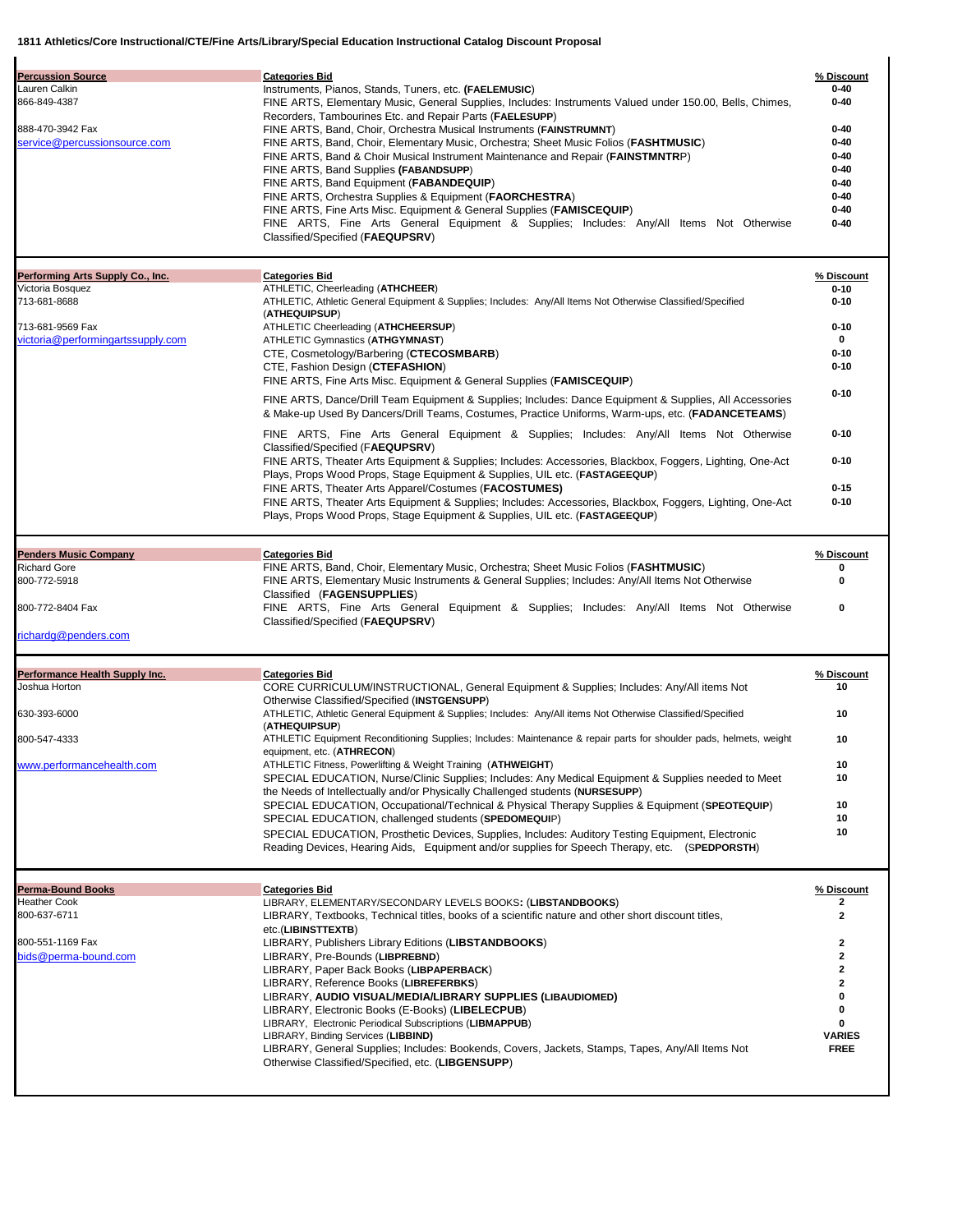| <b>Philstyn AV</b><br><b>Bruce Tappe</b>                  | <b>Categories Bid</b><br>CORE CURRICULUM/INSTRUCTIONAL, General Equipment & Supplies; Includes: Any/All Items Not Otherwis<br>CTE, Audio-Video Technology Supplies (CTEAVTECEQP) | % Discount<br>varies |
|-----------------------------------------------------------|----------------------------------------------------------------------------------------------------------------------------------------------------------------------------------|----------------------|
| 713-747-7000<br>713-748-2421 Fax<br>cathy@philstyn-av.com |                                                                                                                                                                                  |                      |
|                                                           |                                                                                                                                                                                  | varies               |
|                                                           | CTE, Technology; Includes: Maintenance, Parts, Programming, Repair (CTETECH)                                                                                                     | varies               |
|                                                           | FINE ARTS, Theater Arts Equipment & Supplies; Includes: Accessories, Blackbox, Foggers, Lighting, One-Act                                                                        | varies               |
|                                                           | Plays, Props Wood Props, Stage Equipment & Supplies, UIL etc. (FASTAGEEQUP)                                                                                                      |                      |
| <b>Pitsco Education (Pitsco, Inc.)</b>                    | <b>Categories Bid</b>                                                                                                                                                            | % Discount           |
| Angela Watson                                             | CORE CURRICULUM/INSTRUCTIONAL, General Equipment & Supplies; Includes: Any/All Items Not                                                                                         | 2% order > \$100     |
|                                                           | Otherwise Classified/Specified (INSTGENSUPP)                                                                                                                                     |                      |
| 800-835-0686                                              |                                                                                                                                                                                  |                      |
| None                                                      |                                                                                                                                                                                  |                      |
| awatson@pitsco.com                                        |                                                                                                                                                                                  |                      |
| <b>Playground Solutions of Texas Inc.</b>                 | <b>Categories Bid</b>                                                                                                                                                            | % Discount           |
| Claudia Wolosz                                            | ATHLETIC, Athletic General Equipment & Supplies; Includes: Any/All Items Not Otherwise Classified/Specified                                                                      | 10                   |
|                                                           | (ATHEQUIPSUP)                                                                                                                                                                    |                      |
| 469-375-4590                                              | ATHLTIC Baseball & Softball (ATHBASEBALL)                                                                                                                                        | 10                   |
| claudia@pstxi.com                                         | ATHLETIC Basketball (ATHBASKETBA)                                                                                                                                                | 10                   |
|                                                           | ATHLETIC Football (ATHFOOTBALL)                                                                                                                                                  | 10                   |
|                                                           | ATHLETIC Soccer (ATHSOCCER)                                                                                                                                                      | 10                   |
|                                                           | <b>ATHLETIC Tennis (ATHTENNIS)</b>                                                                                                                                               | 10                   |
|                                                           | ATHLETIC Volleyball (ATHVOLLEYBA)                                                                                                                                                | 10                   |
|                                                           |                                                                                                                                                                                  |                      |
| Pocket Nurse (Pocket Nurse Enterprises, Inc.)             | <b>Categories Bid</b>                                                                                                                                                            | % Discount           |
| Terry Kitchen Ext. 3724                                   | CTE, Dental Hygiene (CTEDENTHYG)                                                                                                                                                 | $10 - 15$            |
| 800-225-1600                                              | CTE, Health Science (CTEHEALTHSC)                                                                                                                                                | $10 - 15$            |
| 800-763-0237 Fax                                          |                                                                                                                                                                                  |                      |
| tkitchen@pocketnurse.com                                  |                                                                                                                                                                                  |                      |
| <b>Popplers Music</b>                                     | <b>Categories Bid</b>                                                                                                                                                            | % Discount           |
| <b>Tari Mitzel</b>                                        | FINE ARTS, Elementary Music Equipment & Supplies; Includes: Metronomes, Music Cabinets, Musical                                                                                  | o                    |
|                                                           | Instruments, Pianos, Stands, Tuners, etc. (FAELEMUSIC)                                                                                                                           |                      |
| 800-437-1755                                              | FINE ARTS, Elementary Music, General Supplies, Includes: Instruments Valued under 150.00, Bells, Chimes,                                                                         | 0                    |
|                                                           | Recorders, Tambourines Etc. and Repair Parts (FAELESUPP)                                                                                                                         |                      |
| 701-780-9986 Fax                                          | FINE ARTS, Band, Choir, Orchestra Musical Instruments (FAINSTRUMNT)                                                                                                              | 0                    |
| sales@popplersmusic.com                                   | FINE ARTS, Band, Choir, Elementary Music, Orchestra; Sheet Music Folios (FASHTMUSIC)                                                                                             | 0                    |
|                                                           | FINE ARTS, Band & Choir Musical Instrument Maintenance and Repair (FAINSTMNTRP)                                                                                                  | 0                    |
|                                                           | FINE ARTS, Band Supplies (FABANDSUPP)                                                                                                                                            | 0                    |
|                                                           |                                                                                                                                                                                  | 0                    |
|                                                           | FINE ARTS, Band Equipment (FABANDEQUIP)                                                                                                                                          | 0                    |
|                                                           | FINE ARTS, Choir Supplies & Equipment (FACHOIR)                                                                                                                                  | 0                    |
|                                                           | FINE ARTS, Orchestra Supplies & Equipment (FAORCHESTRA)                                                                                                                          |                      |
|                                                           | FINE ARTS, Fine Arts Misc. Equipment & General Supplies (FAMISCEQUIP)<br>FINE ARTS, Elementary Music Instruments & General Supplies; Includes: Any/All Items Not Otherwise       | 0                    |
|                                                           | Classified (FAGENSUPPLIES)                                                                                                                                                       | 0                    |
| <b>Positive Promotions, Inc.</b>                          | <b>Categories Bid</b>                                                                                                                                                            | % Discount           |
| Mike Taxel                                                | CORE CURRICULUM/INSTRUCTIONAL, General Equipment & Supplies; Includes: Any/All Items Not                                                                                         | 5                    |
|                                                           | Otherwise Classified/Specified (INSTGENSUPP)                                                                                                                                     |                      |
| 877-258-1225                                              |                                                                                                                                                                                  | 5                    |
|                                                           | CORE CURRICULUM/INSTRUCTIONAL, Specialty Supplies/Motivational Incentives for the Classroom                                                                                      |                      |
|                                                           | (INSTMOTIV)                                                                                                                                                                      |                      |
| 877-258-1226 Fax                                          | CORE CURRICULUM/INSTRUCTIONAL, Student Planners & Agendas (INSTPLAN)                                                                                                             | 5                    |
| bids@positivepromotions.com                               | ATHLETIC Coaches Cloth, Hats/Pants/Polos/ Shorts/Windsuits etc. (ATHCOACHCLOTH)                                                                                                  | 5                    |
|                                                           | ATHLETIC Team Uniforms/All Sports, Jerseys/Hats/Pants/Polos/Windsuits, etc. (ATHUNIFORM)                                                                                         | 5                    |
|                                                           | ATHLETIC Workout Cloth, Pants/Shorts/T-Shirts, etc. (ATHAPPARELWW)                                                                                                               | 5                    |
|                                                           | ATHLETIC, Athletic Decals/Awards, Medals/Motivational Materials/Plaques/Trophies, etc. (ATHDECALS)                                                                               | 5                    |
|                                                           | ATHLETIC, Athletic General Equipment & Supplies; Includes: Any/All Items Not Otherwise Classified/Specified<br>(ATHEQUIPSUP)                                                     | 5                    |
|                                                           |                                                                                                                                                                                  |                      |
|                                                           |                                                                                                                                                                                  |                      |
| <b>Premier Agendas LLC</b>                                | <b>Categories Bid</b>                                                                                                                                                            | % Discount           |
| Amy Fuss                                                  | CORE CURRICULUM/INSTRUCTIONAL, Student Planners & Agendas (INSTPLAN)                                                                                                             | 15                   |
| 800-221-1165                                              |                                                                                                                                                                                  |                      |
| 800-886-8776<br>binotices@schoolspecialty.com             |                                                                                                                                                                                  |                      |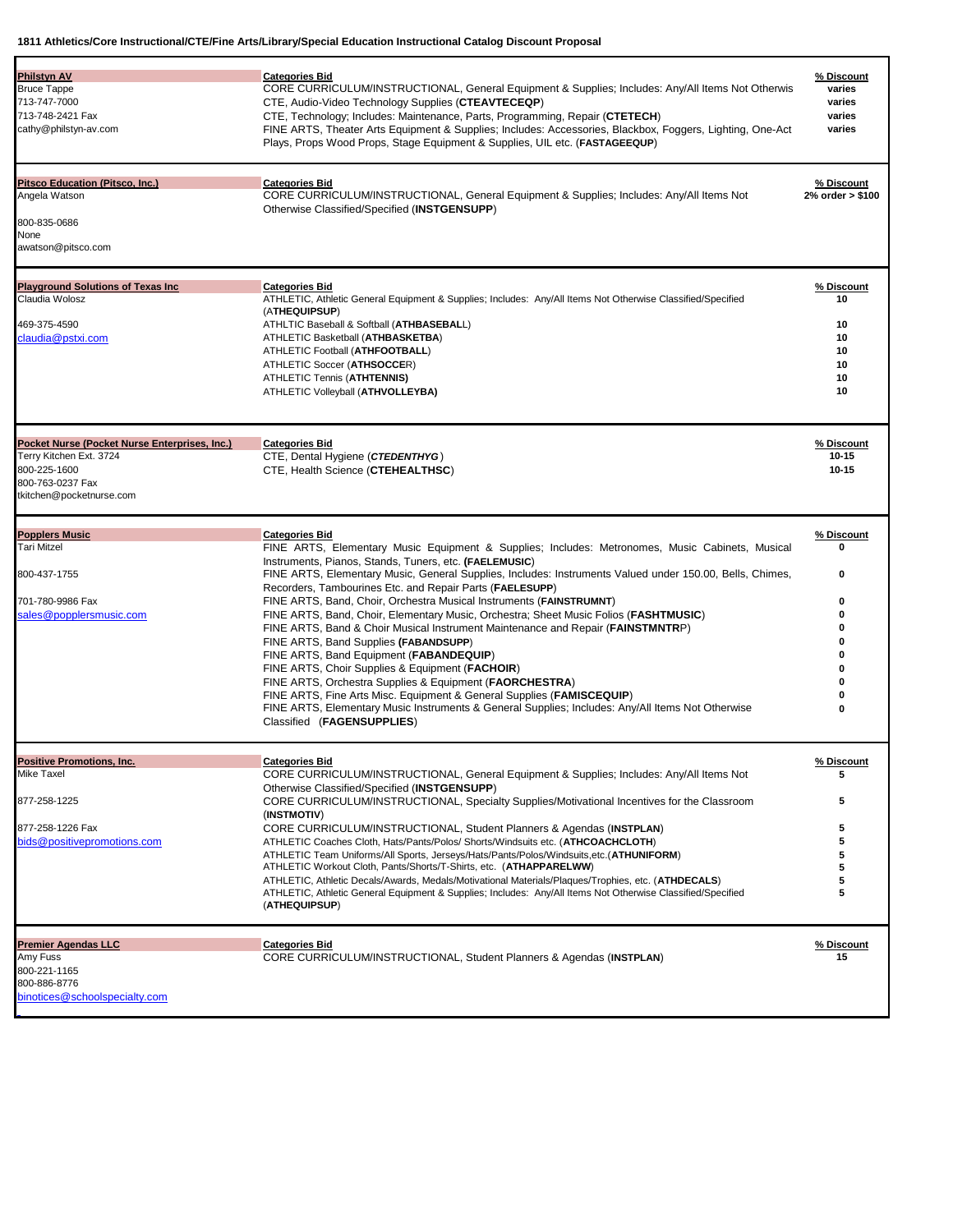| Glade Montgomery<br>CORE CURRICULUM/INSTRUCTIONAL, General Equipment & Supplies; Includes: Any/All Items Not<br>0<br>Otherwise Classified/Specified (INSTGENSUPP)<br>317-669-0200<br>CORE CURRICULUM/INSTRUCTIONAL, Science; Includes: Astronomy, Biology, Chemistry, IPC, Physics,<br>0<br>etc. (INSTSCIENCE)<br>CTE, Architecture & Construction (CTEARCHCONS)<br>0<br>productsupport@pltw.org<br>CTE Equipment Maintenance & Repair (CTEEQUPMNT)<br>0<br>CTE, Engineering/Technical (CTEENGTECH)<br>ŋ<br>CTE, Forensic Science (CTEFORSCIE)<br>CTE, Health Science (CTEHEALTHSC)<br>CTE, Technology; Includes: Maintenance, Parts, Programming, Repair (CTETECH)<br>CTE, Vocational/Technical General Equipment & Supplies Includes any/all items not classified/specified<br>0<br>(CTEEQUIP)<br><b>Categories Bid</b><br>% Discount<br>Promaxima<br>ATHLETIC Fitness, Powerlifting & Weight Training (ATHWEIGHT)<br><b>Greg Spire</b><br>$1 - 35$<br>ATHLETIC Football (ATHFOOTBALL)<br>713-667-9606<br>$1 - 35$<br>713-667-9941 Fax<br>ATHLETIC Physical Education Elementary/Secondary (ATHPEEQUIP)<br>$1 - 35$<br>grega@promaxima.com<br><b>Propel Education Strategies dba Applied Pract</b><br><b>Categories Bid</b><br>% Discount<br>Karen Tyler<br>CORE CURRICULUM/INSTRUCTIONAL, Language Arts; Includes; Composition, Research, etc.<br>O<br>(INSTLANGUARTS)<br>866-374-3768<br>CORE CURRICULUM/INSTRUCTIONAL, Math/Math Manipulatives; Includes: Algebra, Calculus, Consumer<br>0<br>Mathematics, Geometry, etc (INSTMATH)<br>866-897-6137 Fax<br>CORE CURRICULUM/INSTRUCTIONAL, Science; Includes: Astronomy, Biology, Chemistry, IPC, Physics,<br>0<br>etc. (INSTSCIENCE)<br>ktyler@appliedpractice.com<br>CORE CURRICULUM/INSTRUCTIONAL, Social Studies; Includes: Civics, Geography, History, Maps &<br>0<br>Globes, World Cultures, etc. (INSTSOCSTUD)<br>CORE CURRICULUM/INSTRUCTIONAL, Student Planners & Agendas (INSTPLAN)<br>0<br><b>CORE CURRICULUM/INSTRUCTIONAL, Testing Materials (INSTTESTING)</b><br>U<br>LIBRARY, ELEMENTARY/SECONDARY LEVELS BOOKS: (LIBSTANDBOOKS<br>ŋ<br>LIBRARY, Textbooks, Technical titles, books of a scientific nature and other short discount titles,<br>ŋ<br>etc.(LIBINSTTEXTB)<br>0<br>LIBRARY, Publishers Library Editions (LIBSTANDBOOKS)<br>0<br>LIBRARY, Electronic Periodical Subscriptions (LIBMAGPUB)<br>0<br>LIBRARY, AUDIO VISUAL/MEDIA/LIBRARY SUPPLIES (LIBAUDIOMED)<br><b>QEP, Inc. Professional Books</b><br><b>Categories Bid</b><br>% Discount<br>Catherine McGough<br>CORE CURRICULUM/INSTRUCTIONAL, ESL/Bilingual (INSTESLBILI)<br>$0 - 35$<br>800-323-6787<br>CORE CURRICULUM/INSTRUCTIONAL, Language Arts; Includes; Composition, Research, etc.<br>$0 - 35$<br>(INSTLANGUARTS)<br>CORE CURRICULUM/INSTRUCTIONAL, Math/Math Manipulatives; Includes: Algebra, Calculus, Consumer<br>972-964-2104(Fax)<br>$0 - 35$<br>Mathematics, Geometry, etc (INSTMATH)<br>qeporders@qepbooks.com<br>CORE CURRICULUM/INSTRUCTIONAL, Science; Includes: Astronomy, Biology, Chemistry, IPC, Physics,<br>$0 - 35$<br>cmcgough@qepbooks.com<br>etc. (INSTSCIENCE)<br>CORE CURRICULUM/INSTRUCTIONAL, Social Studies; Includes: Civics, Geography, History, Maps &<br>$0 - 35$<br>Globes, World Cultures, etc. (INSTSOCSTUD)<br>LIBRARY, ELEMENTARY/SECONDARY LEVELS BOOKS: (LIBSTANDBOOKS)<br>0-35<br>LIBRARY, Textbooks, Technical titles, books of a scientific nature and other short discount titles, Etc.<br>$0 - 35$<br>(LIBINSTTEXTB)<br>$0 - 35$<br>LIBRARY, Publishers Library Editions (LIBSTANDBOOKS)<br>LIBRARY, Pre-Bounds (LIBPREBND)<br>$0 - 35$<br>LIBRARY, Paper Back Books (LIBPAPERBACK)<br>$0 - 35$<br>LIBRARY, Reference Books (LIBREFERBKS)<br>$0 - 35$<br>$0 - 35$<br>LIBRARY, Recycled Publications/Used Textbooks (LIBUSEDTEXTB)<br>LIBRARY, PERIODICAL/ SUBSCRIPTIONS; Includes: Journals, Magazines, Newsletters, Newspapers,<br>$0 - 35$<br>Publications (LIBPERIODIC)<br>SPECIAL EDUCATION, Dyslexia & Instructional (SPEDDYSLEXI)<br>$0 - 35$<br>SPECIAL EDUCATION, Multi-Subject Teaching Aids, General Equipment, Manipulatives & Supplies; Includes:<br>$0 - 35$<br>Any/All Items Not Otherwise Classified/Specified (SPEDGENSUPPS)<br><b>Categories Bid</b><br>% Discount<br>Renaissance Learning, Inc.<br>Debra C. Schoenick<br>CORE CURRICULUM/INSTRUCTIONAL, General Equipment & Supplies; Includes: Any/All Items Not<br>10<br>Otherwise Classified/Specified (INSTGENSUPP)<br>800-338-4204<br>866-558-4056<br>askproposals@renaissance.com |                           |                       |            |
|------------------------------------------------------------------------------------------------------------------------------------------------------------------------------------------------------------------------------------------------------------------------------------------------------------------------------------------------------------------------------------------------------------------------------------------------------------------------------------------------------------------------------------------------------------------------------------------------------------------------------------------------------------------------------------------------------------------------------------------------------------------------------------------------------------------------------------------------------------------------------------------------------------------------------------------------------------------------------------------------------------------------------------------------------------------------------------------------------------------------------------------------------------------------------------------------------------------------------------------------------------------------------------------------------------------------------------------------------------------------------------------------------------------------------------------------------------------------------------------------------------------------------------------------------------------------------------------------------------------------------------------------------------------------------------------------------------------------------------------------------------------------------------------------------------------------------------------------------------------------------------------------------------------------------------------------------------------------------------------------------------------------------------------------------------------------------------------------------------------------------------------------------------------------------------------------------------------------------------------------------------------------------------------------------------------------------------------------------------------------------------------------------------------------------------------------------------------------------------------------------------------------------------------------------------------------------------------------------------------------------------------------------------------------------------------------------------------------------------------------------------------------------------------------------------------------------------------------------------------------------------------------------------------------------------------------------------------------------------------------------------------------------------------------------------------------------------------------------------------------------------------------------------------------------------------------------------------------------------------------------------------------------------------------------------------------------------------------------------------------------------------------------------------------------------------------------------------------------------------------------------------------------------------------------------------------------------------------------------------------------------------------------------------------------------------------------------------------------------------------------------------------------------------------------------------------------------------------------------------------------------------------------------------------------------------------------------------------------------------------------------------------------------------------------------------------------------------------------------------------------------------------------------------------------------------------------------------------------------------------------------------------------------------------------------------------------------------------------------------------------------------------------------------------------------------------------------------------------------------------------------------------------------------------|---------------------------|-----------------------|------------|
|                                                                                                                                                                                                                                                                                                                                                                                                                                                                                                                                                                                                                                                                                                                                                                                                                                                                                                                                                                                                                                                                                                                                                                                                                                                                                                                                                                                                                                                                                                                                                                                                                                                                                                                                                                                                                                                                                                                                                                                                                                                                                                                                                                                                                                                                                                                                                                                                                                                                                                                                                                                                                                                                                                                                                                                                                                                                                                                                                                                                                                                                                                                                                                                                                                                                                                                                                                                                                                                                                                                                                                                                                                                                                                                                                                                                                                                                                                                                                                                                                                                                                                                                                                                                                                                                                                                                                                                                                                                                                                                                                | Project Lead The Way Inc. | <b>Categories Bid</b> | % Discount |
|                                                                                                                                                                                                                                                                                                                                                                                                                                                                                                                                                                                                                                                                                                                                                                                                                                                                                                                                                                                                                                                                                                                                                                                                                                                                                                                                                                                                                                                                                                                                                                                                                                                                                                                                                                                                                                                                                                                                                                                                                                                                                                                                                                                                                                                                                                                                                                                                                                                                                                                                                                                                                                                                                                                                                                                                                                                                                                                                                                                                                                                                                                                                                                                                                                                                                                                                                                                                                                                                                                                                                                                                                                                                                                                                                                                                                                                                                                                                                                                                                                                                                                                                                                                                                                                                                                                                                                                                                                                                                                                                                |                           |                       |            |
|                                                                                                                                                                                                                                                                                                                                                                                                                                                                                                                                                                                                                                                                                                                                                                                                                                                                                                                                                                                                                                                                                                                                                                                                                                                                                                                                                                                                                                                                                                                                                                                                                                                                                                                                                                                                                                                                                                                                                                                                                                                                                                                                                                                                                                                                                                                                                                                                                                                                                                                                                                                                                                                                                                                                                                                                                                                                                                                                                                                                                                                                                                                                                                                                                                                                                                                                                                                                                                                                                                                                                                                                                                                                                                                                                                                                                                                                                                                                                                                                                                                                                                                                                                                                                                                                                                                                                                                                                                                                                                                                                |                           |                       |            |
|                                                                                                                                                                                                                                                                                                                                                                                                                                                                                                                                                                                                                                                                                                                                                                                                                                                                                                                                                                                                                                                                                                                                                                                                                                                                                                                                                                                                                                                                                                                                                                                                                                                                                                                                                                                                                                                                                                                                                                                                                                                                                                                                                                                                                                                                                                                                                                                                                                                                                                                                                                                                                                                                                                                                                                                                                                                                                                                                                                                                                                                                                                                                                                                                                                                                                                                                                                                                                                                                                                                                                                                                                                                                                                                                                                                                                                                                                                                                                                                                                                                                                                                                                                                                                                                                                                                                                                                                                                                                                                                                                |                           |                       |            |
|                                                                                                                                                                                                                                                                                                                                                                                                                                                                                                                                                                                                                                                                                                                                                                                                                                                                                                                                                                                                                                                                                                                                                                                                                                                                                                                                                                                                                                                                                                                                                                                                                                                                                                                                                                                                                                                                                                                                                                                                                                                                                                                                                                                                                                                                                                                                                                                                                                                                                                                                                                                                                                                                                                                                                                                                                                                                                                                                                                                                                                                                                                                                                                                                                                                                                                                                                                                                                                                                                                                                                                                                                                                                                                                                                                                                                                                                                                                                                                                                                                                                                                                                                                                                                                                                                                                                                                                                                                                                                                                                                |                           |                       |            |
|                                                                                                                                                                                                                                                                                                                                                                                                                                                                                                                                                                                                                                                                                                                                                                                                                                                                                                                                                                                                                                                                                                                                                                                                                                                                                                                                                                                                                                                                                                                                                                                                                                                                                                                                                                                                                                                                                                                                                                                                                                                                                                                                                                                                                                                                                                                                                                                                                                                                                                                                                                                                                                                                                                                                                                                                                                                                                                                                                                                                                                                                                                                                                                                                                                                                                                                                                                                                                                                                                                                                                                                                                                                                                                                                                                                                                                                                                                                                                                                                                                                                                                                                                                                                                                                                                                                                                                                                                                                                                                                                                |                           |                       |            |
|                                                                                                                                                                                                                                                                                                                                                                                                                                                                                                                                                                                                                                                                                                                                                                                                                                                                                                                                                                                                                                                                                                                                                                                                                                                                                                                                                                                                                                                                                                                                                                                                                                                                                                                                                                                                                                                                                                                                                                                                                                                                                                                                                                                                                                                                                                                                                                                                                                                                                                                                                                                                                                                                                                                                                                                                                                                                                                                                                                                                                                                                                                                                                                                                                                                                                                                                                                                                                                                                                                                                                                                                                                                                                                                                                                                                                                                                                                                                                                                                                                                                                                                                                                                                                                                                                                                                                                                                                                                                                                                                                |                           |                       |            |
|                                                                                                                                                                                                                                                                                                                                                                                                                                                                                                                                                                                                                                                                                                                                                                                                                                                                                                                                                                                                                                                                                                                                                                                                                                                                                                                                                                                                                                                                                                                                                                                                                                                                                                                                                                                                                                                                                                                                                                                                                                                                                                                                                                                                                                                                                                                                                                                                                                                                                                                                                                                                                                                                                                                                                                                                                                                                                                                                                                                                                                                                                                                                                                                                                                                                                                                                                                                                                                                                                                                                                                                                                                                                                                                                                                                                                                                                                                                                                                                                                                                                                                                                                                                                                                                                                                                                                                                                                                                                                                                                                |                           |                       |            |
|                                                                                                                                                                                                                                                                                                                                                                                                                                                                                                                                                                                                                                                                                                                                                                                                                                                                                                                                                                                                                                                                                                                                                                                                                                                                                                                                                                                                                                                                                                                                                                                                                                                                                                                                                                                                                                                                                                                                                                                                                                                                                                                                                                                                                                                                                                                                                                                                                                                                                                                                                                                                                                                                                                                                                                                                                                                                                                                                                                                                                                                                                                                                                                                                                                                                                                                                                                                                                                                                                                                                                                                                                                                                                                                                                                                                                                                                                                                                                                                                                                                                                                                                                                                                                                                                                                                                                                                                                                                                                                                                                |                           |                       |            |
|                                                                                                                                                                                                                                                                                                                                                                                                                                                                                                                                                                                                                                                                                                                                                                                                                                                                                                                                                                                                                                                                                                                                                                                                                                                                                                                                                                                                                                                                                                                                                                                                                                                                                                                                                                                                                                                                                                                                                                                                                                                                                                                                                                                                                                                                                                                                                                                                                                                                                                                                                                                                                                                                                                                                                                                                                                                                                                                                                                                                                                                                                                                                                                                                                                                                                                                                                                                                                                                                                                                                                                                                                                                                                                                                                                                                                                                                                                                                                                                                                                                                                                                                                                                                                                                                                                                                                                                                                                                                                                                                                |                           |                       |            |
|                                                                                                                                                                                                                                                                                                                                                                                                                                                                                                                                                                                                                                                                                                                                                                                                                                                                                                                                                                                                                                                                                                                                                                                                                                                                                                                                                                                                                                                                                                                                                                                                                                                                                                                                                                                                                                                                                                                                                                                                                                                                                                                                                                                                                                                                                                                                                                                                                                                                                                                                                                                                                                                                                                                                                                                                                                                                                                                                                                                                                                                                                                                                                                                                                                                                                                                                                                                                                                                                                                                                                                                                                                                                                                                                                                                                                                                                                                                                                                                                                                                                                                                                                                                                                                                                                                                                                                                                                                                                                                                                                |                           |                       |            |
|                                                                                                                                                                                                                                                                                                                                                                                                                                                                                                                                                                                                                                                                                                                                                                                                                                                                                                                                                                                                                                                                                                                                                                                                                                                                                                                                                                                                                                                                                                                                                                                                                                                                                                                                                                                                                                                                                                                                                                                                                                                                                                                                                                                                                                                                                                                                                                                                                                                                                                                                                                                                                                                                                                                                                                                                                                                                                                                                                                                                                                                                                                                                                                                                                                                                                                                                                                                                                                                                                                                                                                                                                                                                                                                                                                                                                                                                                                                                                                                                                                                                                                                                                                                                                                                                                                                                                                                                                                                                                                                                                |                           |                       |            |
|                                                                                                                                                                                                                                                                                                                                                                                                                                                                                                                                                                                                                                                                                                                                                                                                                                                                                                                                                                                                                                                                                                                                                                                                                                                                                                                                                                                                                                                                                                                                                                                                                                                                                                                                                                                                                                                                                                                                                                                                                                                                                                                                                                                                                                                                                                                                                                                                                                                                                                                                                                                                                                                                                                                                                                                                                                                                                                                                                                                                                                                                                                                                                                                                                                                                                                                                                                                                                                                                                                                                                                                                                                                                                                                                                                                                                                                                                                                                                                                                                                                                                                                                                                                                                                                                                                                                                                                                                                                                                                                                                |                           |                       |            |
|                                                                                                                                                                                                                                                                                                                                                                                                                                                                                                                                                                                                                                                                                                                                                                                                                                                                                                                                                                                                                                                                                                                                                                                                                                                                                                                                                                                                                                                                                                                                                                                                                                                                                                                                                                                                                                                                                                                                                                                                                                                                                                                                                                                                                                                                                                                                                                                                                                                                                                                                                                                                                                                                                                                                                                                                                                                                                                                                                                                                                                                                                                                                                                                                                                                                                                                                                                                                                                                                                                                                                                                                                                                                                                                                                                                                                                                                                                                                                                                                                                                                                                                                                                                                                                                                                                                                                                                                                                                                                                                                                |                           |                       |            |
|                                                                                                                                                                                                                                                                                                                                                                                                                                                                                                                                                                                                                                                                                                                                                                                                                                                                                                                                                                                                                                                                                                                                                                                                                                                                                                                                                                                                                                                                                                                                                                                                                                                                                                                                                                                                                                                                                                                                                                                                                                                                                                                                                                                                                                                                                                                                                                                                                                                                                                                                                                                                                                                                                                                                                                                                                                                                                                                                                                                                                                                                                                                                                                                                                                                                                                                                                                                                                                                                                                                                                                                                                                                                                                                                                                                                                                                                                                                                                                                                                                                                                                                                                                                                                                                                                                                                                                                                                                                                                                                                                |                           |                       |            |
|                                                                                                                                                                                                                                                                                                                                                                                                                                                                                                                                                                                                                                                                                                                                                                                                                                                                                                                                                                                                                                                                                                                                                                                                                                                                                                                                                                                                                                                                                                                                                                                                                                                                                                                                                                                                                                                                                                                                                                                                                                                                                                                                                                                                                                                                                                                                                                                                                                                                                                                                                                                                                                                                                                                                                                                                                                                                                                                                                                                                                                                                                                                                                                                                                                                                                                                                                                                                                                                                                                                                                                                                                                                                                                                                                                                                                                                                                                                                                                                                                                                                                                                                                                                                                                                                                                                                                                                                                                                                                                                                                |                           |                       |            |
|                                                                                                                                                                                                                                                                                                                                                                                                                                                                                                                                                                                                                                                                                                                                                                                                                                                                                                                                                                                                                                                                                                                                                                                                                                                                                                                                                                                                                                                                                                                                                                                                                                                                                                                                                                                                                                                                                                                                                                                                                                                                                                                                                                                                                                                                                                                                                                                                                                                                                                                                                                                                                                                                                                                                                                                                                                                                                                                                                                                                                                                                                                                                                                                                                                                                                                                                                                                                                                                                                                                                                                                                                                                                                                                                                                                                                                                                                                                                                                                                                                                                                                                                                                                                                                                                                                                                                                                                                                                                                                                                                |                           |                       |            |
|                                                                                                                                                                                                                                                                                                                                                                                                                                                                                                                                                                                                                                                                                                                                                                                                                                                                                                                                                                                                                                                                                                                                                                                                                                                                                                                                                                                                                                                                                                                                                                                                                                                                                                                                                                                                                                                                                                                                                                                                                                                                                                                                                                                                                                                                                                                                                                                                                                                                                                                                                                                                                                                                                                                                                                                                                                                                                                                                                                                                                                                                                                                                                                                                                                                                                                                                                                                                                                                                                                                                                                                                                                                                                                                                                                                                                                                                                                                                                                                                                                                                                                                                                                                                                                                                                                                                                                                                                                                                                                                                                |                           |                       |            |
|                                                                                                                                                                                                                                                                                                                                                                                                                                                                                                                                                                                                                                                                                                                                                                                                                                                                                                                                                                                                                                                                                                                                                                                                                                                                                                                                                                                                                                                                                                                                                                                                                                                                                                                                                                                                                                                                                                                                                                                                                                                                                                                                                                                                                                                                                                                                                                                                                                                                                                                                                                                                                                                                                                                                                                                                                                                                                                                                                                                                                                                                                                                                                                                                                                                                                                                                                                                                                                                                                                                                                                                                                                                                                                                                                                                                                                                                                                                                                                                                                                                                                                                                                                                                                                                                                                                                                                                                                                                                                                                                                |                           |                       |            |
|                                                                                                                                                                                                                                                                                                                                                                                                                                                                                                                                                                                                                                                                                                                                                                                                                                                                                                                                                                                                                                                                                                                                                                                                                                                                                                                                                                                                                                                                                                                                                                                                                                                                                                                                                                                                                                                                                                                                                                                                                                                                                                                                                                                                                                                                                                                                                                                                                                                                                                                                                                                                                                                                                                                                                                                                                                                                                                                                                                                                                                                                                                                                                                                                                                                                                                                                                                                                                                                                                                                                                                                                                                                                                                                                                                                                                                                                                                                                                                                                                                                                                                                                                                                                                                                                                                                                                                                                                                                                                                                                                |                           |                       |            |
|                                                                                                                                                                                                                                                                                                                                                                                                                                                                                                                                                                                                                                                                                                                                                                                                                                                                                                                                                                                                                                                                                                                                                                                                                                                                                                                                                                                                                                                                                                                                                                                                                                                                                                                                                                                                                                                                                                                                                                                                                                                                                                                                                                                                                                                                                                                                                                                                                                                                                                                                                                                                                                                                                                                                                                                                                                                                                                                                                                                                                                                                                                                                                                                                                                                                                                                                                                                                                                                                                                                                                                                                                                                                                                                                                                                                                                                                                                                                                                                                                                                                                                                                                                                                                                                                                                                                                                                                                                                                                                                                                |                           |                       |            |
|                                                                                                                                                                                                                                                                                                                                                                                                                                                                                                                                                                                                                                                                                                                                                                                                                                                                                                                                                                                                                                                                                                                                                                                                                                                                                                                                                                                                                                                                                                                                                                                                                                                                                                                                                                                                                                                                                                                                                                                                                                                                                                                                                                                                                                                                                                                                                                                                                                                                                                                                                                                                                                                                                                                                                                                                                                                                                                                                                                                                                                                                                                                                                                                                                                                                                                                                                                                                                                                                                                                                                                                                                                                                                                                                                                                                                                                                                                                                                                                                                                                                                                                                                                                                                                                                                                                                                                                                                                                                                                                                                |                           |                       |            |
|                                                                                                                                                                                                                                                                                                                                                                                                                                                                                                                                                                                                                                                                                                                                                                                                                                                                                                                                                                                                                                                                                                                                                                                                                                                                                                                                                                                                                                                                                                                                                                                                                                                                                                                                                                                                                                                                                                                                                                                                                                                                                                                                                                                                                                                                                                                                                                                                                                                                                                                                                                                                                                                                                                                                                                                                                                                                                                                                                                                                                                                                                                                                                                                                                                                                                                                                                                                                                                                                                                                                                                                                                                                                                                                                                                                                                                                                                                                                                                                                                                                                                                                                                                                                                                                                                                                                                                                                                                                                                                                                                |                           |                       |            |
|                                                                                                                                                                                                                                                                                                                                                                                                                                                                                                                                                                                                                                                                                                                                                                                                                                                                                                                                                                                                                                                                                                                                                                                                                                                                                                                                                                                                                                                                                                                                                                                                                                                                                                                                                                                                                                                                                                                                                                                                                                                                                                                                                                                                                                                                                                                                                                                                                                                                                                                                                                                                                                                                                                                                                                                                                                                                                                                                                                                                                                                                                                                                                                                                                                                                                                                                                                                                                                                                                                                                                                                                                                                                                                                                                                                                                                                                                                                                                                                                                                                                                                                                                                                                                                                                                                                                                                                                                                                                                                                                                |                           |                       |            |
|                                                                                                                                                                                                                                                                                                                                                                                                                                                                                                                                                                                                                                                                                                                                                                                                                                                                                                                                                                                                                                                                                                                                                                                                                                                                                                                                                                                                                                                                                                                                                                                                                                                                                                                                                                                                                                                                                                                                                                                                                                                                                                                                                                                                                                                                                                                                                                                                                                                                                                                                                                                                                                                                                                                                                                                                                                                                                                                                                                                                                                                                                                                                                                                                                                                                                                                                                                                                                                                                                                                                                                                                                                                                                                                                                                                                                                                                                                                                                                                                                                                                                                                                                                                                                                                                                                                                                                                                                                                                                                                                                |                           |                       |            |
|                                                                                                                                                                                                                                                                                                                                                                                                                                                                                                                                                                                                                                                                                                                                                                                                                                                                                                                                                                                                                                                                                                                                                                                                                                                                                                                                                                                                                                                                                                                                                                                                                                                                                                                                                                                                                                                                                                                                                                                                                                                                                                                                                                                                                                                                                                                                                                                                                                                                                                                                                                                                                                                                                                                                                                                                                                                                                                                                                                                                                                                                                                                                                                                                                                                                                                                                                                                                                                                                                                                                                                                                                                                                                                                                                                                                                                                                                                                                                                                                                                                                                                                                                                                                                                                                                                                                                                                                                                                                                                                                                |                           |                       |            |
|                                                                                                                                                                                                                                                                                                                                                                                                                                                                                                                                                                                                                                                                                                                                                                                                                                                                                                                                                                                                                                                                                                                                                                                                                                                                                                                                                                                                                                                                                                                                                                                                                                                                                                                                                                                                                                                                                                                                                                                                                                                                                                                                                                                                                                                                                                                                                                                                                                                                                                                                                                                                                                                                                                                                                                                                                                                                                                                                                                                                                                                                                                                                                                                                                                                                                                                                                                                                                                                                                                                                                                                                                                                                                                                                                                                                                                                                                                                                                                                                                                                                                                                                                                                                                                                                                                                                                                                                                                                                                                                                                |                           |                       |            |
|                                                                                                                                                                                                                                                                                                                                                                                                                                                                                                                                                                                                                                                                                                                                                                                                                                                                                                                                                                                                                                                                                                                                                                                                                                                                                                                                                                                                                                                                                                                                                                                                                                                                                                                                                                                                                                                                                                                                                                                                                                                                                                                                                                                                                                                                                                                                                                                                                                                                                                                                                                                                                                                                                                                                                                                                                                                                                                                                                                                                                                                                                                                                                                                                                                                                                                                                                                                                                                                                                                                                                                                                                                                                                                                                                                                                                                                                                                                                                                                                                                                                                                                                                                                                                                                                                                                                                                                                                                                                                                                                                |                           |                       |            |
|                                                                                                                                                                                                                                                                                                                                                                                                                                                                                                                                                                                                                                                                                                                                                                                                                                                                                                                                                                                                                                                                                                                                                                                                                                                                                                                                                                                                                                                                                                                                                                                                                                                                                                                                                                                                                                                                                                                                                                                                                                                                                                                                                                                                                                                                                                                                                                                                                                                                                                                                                                                                                                                                                                                                                                                                                                                                                                                                                                                                                                                                                                                                                                                                                                                                                                                                                                                                                                                                                                                                                                                                                                                                                                                                                                                                                                                                                                                                                                                                                                                                                                                                                                                                                                                                                                                                                                                                                                                                                                                                                |                           |                       |            |
|                                                                                                                                                                                                                                                                                                                                                                                                                                                                                                                                                                                                                                                                                                                                                                                                                                                                                                                                                                                                                                                                                                                                                                                                                                                                                                                                                                                                                                                                                                                                                                                                                                                                                                                                                                                                                                                                                                                                                                                                                                                                                                                                                                                                                                                                                                                                                                                                                                                                                                                                                                                                                                                                                                                                                                                                                                                                                                                                                                                                                                                                                                                                                                                                                                                                                                                                                                                                                                                                                                                                                                                                                                                                                                                                                                                                                                                                                                                                                                                                                                                                                                                                                                                                                                                                                                                                                                                                                                                                                                                                                |                           |                       |            |
|                                                                                                                                                                                                                                                                                                                                                                                                                                                                                                                                                                                                                                                                                                                                                                                                                                                                                                                                                                                                                                                                                                                                                                                                                                                                                                                                                                                                                                                                                                                                                                                                                                                                                                                                                                                                                                                                                                                                                                                                                                                                                                                                                                                                                                                                                                                                                                                                                                                                                                                                                                                                                                                                                                                                                                                                                                                                                                                                                                                                                                                                                                                                                                                                                                                                                                                                                                                                                                                                                                                                                                                                                                                                                                                                                                                                                                                                                                                                                                                                                                                                                                                                                                                                                                                                                                                                                                                                                                                                                                                                                |                           |                       |            |
|                                                                                                                                                                                                                                                                                                                                                                                                                                                                                                                                                                                                                                                                                                                                                                                                                                                                                                                                                                                                                                                                                                                                                                                                                                                                                                                                                                                                                                                                                                                                                                                                                                                                                                                                                                                                                                                                                                                                                                                                                                                                                                                                                                                                                                                                                                                                                                                                                                                                                                                                                                                                                                                                                                                                                                                                                                                                                                                                                                                                                                                                                                                                                                                                                                                                                                                                                                                                                                                                                                                                                                                                                                                                                                                                                                                                                                                                                                                                                                                                                                                                                                                                                                                                                                                                                                                                                                                                                                                                                                                                                |                           |                       |            |
|                                                                                                                                                                                                                                                                                                                                                                                                                                                                                                                                                                                                                                                                                                                                                                                                                                                                                                                                                                                                                                                                                                                                                                                                                                                                                                                                                                                                                                                                                                                                                                                                                                                                                                                                                                                                                                                                                                                                                                                                                                                                                                                                                                                                                                                                                                                                                                                                                                                                                                                                                                                                                                                                                                                                                                                                                                                                                                                                                                                                                                                                                                                                                                                                                                                                                                                                                                                                                                                                                                                                                                                                                                                                                                                                                                                                                                                                                                                                                                                                                                                                                                                                                                                                                                                                                                                                                                                                                                                                                                                                                |                           |                       |            |
|                                                                                                                                                                                                                                                                                                                                                                                                                                                                                                                                                                                                                                                                                                                                                                                                                                                                                                                                                                                                                                                                                                                                                                                                                                                                                                                                                                                                                                                                                                                                                                                                                                                                                                                                                                                                                                                                                                                                                                                                                                                                                                                                                                                                                                                                                                                                                                                                                                                                                                                                                                                                                                                                                                                                                                                                                                                                                                                                                                                                                                                                                                                                                                                                                                                                                                                                                                                                                                                                                                                                                                                                                                                                                                                                                                                                                                                                                                                                                                                                                                                                                                                                                                                                                                                                                                                                                                                                                                                                                                                                                |                           |                       |            |
|                                                                                                                                                                                                                                                                                                                                                                                                                                                                                                                                                                                                                                                                                                                                                                                                                                                                                                                                                                                                                                                                                                                                                                                                                                                                                                                                                                                                                                                                                                                                                                                                                                                                                                                                                                                                                                                                                                                                                                                                                                                                                                                                                                                                                                                                                                                                                                                                                                                                                                                                                                                                                                                                                                                                                                                                                                                                                                                                                                                                                                                                                                                                                                                                                                                                                                                                                                                                                                                                                                                                                                                                                                                                                                                                                                                                                                                                                                                                                                                                                                                                                                                                                                                                                                                                                                                                                                                                                                                                                                                                                |                           |                       |            |
|                                                                                                                                                                                                                                                                                                                                                                                                                                                                                                                                                                                                                                                                                                                                                                                                                                                                                                                                                                                                                                                                                                                                                                                                                                                                                                                                                                                                                                                                                                                                                                                                                                                                                                                                                                                                                                                                                                                                                                                                                                                                                                                                                                                                                                                                                                                                                                                                                                                                                                                                                                                                                                                                                                                                                                                                                                                                                                                                                                                                                                                                                                                                                                                                                                                                                                                                                                                                                                                                                                                                                                                                                                                                                                                                                                                                                                                                                                                                                                                                                                                                                                                                                                                                                                                                                                                                                                                                                                                                                                                                                |                           |                       |            |
|                                                                                                                                                                                                                                                                                                                                                                                                                                                                                                                                                                                                                                                                                                                                                                                                                                                                                                                                                                                                                                                                                                                                                                                                                                                                                                                                                                                                                                                                                                                                                                                                                                                                                                                                                                                                                                                                                                                                                                                                                                                                                                                                                                                                                                                                                                                                                                                                                                                                                                                                                                                                                                                                                                                                                                                                                                                                                                                                                                                                                                                                                                                                                                                                                                                                                                                                                                                                                                                                                                                                                                                                                                                                                                                                                                                                                                                                                                                                                                                                                                                                                                                                                                                                                                                                                                                                                                                                                                                                                                                                                |                           |                       |            |
|                                                                                                                                                                                                                                                                                                                                                                                                                                                                                                                                                                                                                                                                                                                                                                                                                                                                                                                                                                                                                                                                                                                                                                                                                                                                                                                                                                                                                                                                                                                                                                                                                                                                                                                                                                                                                                                                                                                                                                                                                                                                                                                                                                                                                                                                                                                                                                                                                                                                                                                                                                                                                                                                                                                                                                                                                                                                                                                                                                                                                                                                                                                                                                                                                                                                                                                                                                                                                                                                                                                                                                                                                                                                                                                                                                                                                                                                                                                                                                                                                                                                                                                                                                                                                                                                                                                                                                                                                                                                                                                                                |                           |                       |            |
|                                                                                                                                                                                                                                                                                                                                                                                                                                                                                                                                                                                                                                                                                                                                                                                                                                                                                                                                                                                                                                                                                                                                                                                                                                                                                                                                                                                                                                                                                                                                                                                                                                                                                                                                                                                                                                                                                                                                                                                                                                                                                                                                                                                                                                                                                                                                                                                                                                                                                                                                                                                                                                                                                                                                                                                                                                                                                                                                                                                                                                                                                                                                                                                                                                                                                                                                                                                                                                                                                                                                                                                                                                                                                                                                                                                                                                                                                                                                                                                                                                                                                                                                                                                                                                                                                                                                                                                                                                                                                                                                                |                           |                       |            |
|                                                                                                                                                                                                                                                                                                                                                                                                                                                                                                                                                                                                                                                                                                                                                                                                                                                                                                                                                                                                                                                                                                                                                                                                                                                                                                                                                                                                                                                                                                                                                                                                                                                                                                                                                                                                                                                                                                                                                                                                                                                                                                                                                                                                                                                                                                                                                                                                                                                                                                                                                                                                                                                                                                                                                                                                                                                                                                                                                                                                                                                                                                                                                                                                                                                                                                                                                                                                                                                                                                                                                                                                                                                                                                                                                                                                                                                                                                                                                                                                                                                                                                                                                                                                                                                                                                                                                                                                                                                                                                                                                |                           |                       |            |
|                                                                                                                                                                                                                                                                                                                                                                                                                                                                                                                                                                                                                                                                                                                                                                                                                                                                                                                                                                                                                                                                                                                                                                                                                                                                                                                                                                                                                                                                                                                                                                                                                                                                                                                                                                                                                                                                                                                                                                                                                                                                                                                                                                                                                                                                                                                                                                                                                                                                                                                                                                                                                                                                                                                                                                                                                                                                                                                                                                                                                                                                                                                                                                                                                                                                                                                                                                                                                                                                                                                                                                                                                                                                                                                                                                                                                                                                                                                                                                                                                                                                                                                                                                                                                                                                                                                                                                                                                                                                                                                                                |                           |                       |            |
|                                                                                                                                                                                                                                                                                                                                                                                                                                                                                                                                                                                                                                                                                                                                                                                                                                                                                                                                                                                                                                                                                                                                                                                                                                                                                                                                                                                                                                                                                                                                                                                                                                                                                                                                                                                                                                                                                                                                                                                                                                                                                                                                                                                                                                                                                                                                                                                                                                                                                                                                                                                                                                                                                                                                                                                                                                                                                                                                                                                                                                                                                                                                                                                                                                                                                                                                                                                                                                                                                                                                                                                                                                                                                                                                                                                                                                                                                                                                                                                                                                                                                                                                                                                                                                                                                                                                                                                                                                                                                                                                                |                           |                       |            |
|                                                                                                                                                                                                                                                                                                                                                                                                                                                                                                                                                                                                                                                                                                                                                                                                                                                                                                                                                                                                                                                                                                                                                                                                                                                                                                                                                                                                                                                                                                                                                                                                                                                                                                                                                                                                                                                                                                                                                                                                                                                                                                                                                                                                                                                                                                                                                                                                                                                                                                                                                                                                                                                                                                                                                                                                                                                                                                                                                                                                                                                                                                                                                                                                                                                                                                                                                                                                                                                                                                                                                                                                                                                                                                                                                                                                                                                                                                                                                                                                                                                                                                                                                                                                                                                                                                                                                                                                                                                                                                                                                |                           |                       |            |
|                                                                                                                                                                                                                                                                                                                                                                                                                                                                                                                                                                                                                                                                                                                                                                                                                                                                                                                                                                                                                                                                                                                                                                                                                                                                                                                                                                                                                                                                                                                                                                                                                                                                                                                                                                                                                                                                                                                                                                                                                                                                                                                                                                                                                                                                                                                                                                                                                                                                                                                                                                                                                                                                                                                                                                                                                                                                                                                                                                                                                                                                                                                                                                                                                                                                                                                                                                                                                                                                                                                                                                                                                                                                                                                                                                                                                                                                                                                                                                                                                                                                                                                                                                                                                                                                                                                                                                                                                                                                                                                                                |                           |                       |            |
|                                                                                                                                                                                                                                                                                                                                                                                                                                                                                                                                                                                                                                                                                                                                                                                                                                                                                                                                                                                                                                                                                                                                                                                                                                                                                                                                                                                                                                                                                                                                                                                                                                                                                                                                                                                                                                                                                                                                                                                                                                                                                                                                                                                                                                                                                                                                                                                                                                                                                                                                                                                                                                                                                                                                                                                                                                                                                                                                                                                                                                                                                                                                                                                                                                                                                                                                                                                                                                                                                                                                                                                                                                                                                                                                                                                                                                                                                                                                                                                                                                                                                                                                                                                                                                                                                                                                                                                                                                                                                                                                                |                           |                       |            |
|                                                                                                                                                                                                                                                                                                                                                                                                                                                                                                                                                                                                                                                                                                                                                                                                                                                                                                                                                                                                                                                                                                                                                                                                                                                                                                                                                                                                                                                                                                                                                                                                                                                                                                                                                                                                                                                                                                                                                                                                                                                                                                                                                                                                                                                                                                                                                                                                                                                                                                                                                                                                                                                                                                                                                                                                                                                                                                                                                                                                                                                                                                                                                                                                                                                                                                                                                                                                                                                                                                                                                                                                                                                                                                                                                                                                                                                                                                                                                                                                                                                                                                                                                                                                                                                                                                                                                                                                                                                                                                                                                |                           |                       |            |
|                                                                                                                                                                                                                                                                                                                                                                                                                                                                                                                                                                                                                                                                                                                                                                                                                                                                                                                                                                                                                                                                                                                                                                                                                                                                                                                                                                                                                                                                                                                                                                                                                                                                                                                                                                                                                                                                                                                                                                                                                                                                                                                                                                                                                                                                                                                                                                                                                                                                                                                                                                                                                                                                                                                                                                                                                                                                                                                                                                                                                                                                                                                                                                                                                                                                                                                                                                                                                                                                                                                                                                                                                                                                                                                                                                                                                                                                                                                                                                                                                                                                                                                                                                                                                                                                                                                                                                                                                                                                                                                                                |                           |                       |            |
|                                                                                                                                                                                                                                                                                                                                                                                                                                                                                                                                                                                                                                                                                                                                                                                                                                                                                                                                                                                                                                                                                                                                                                                                                                                                                                                                                                                                                                                                                                                                                                                                                                                                                                                                                                                                                                                                                                                                                                                                                                                                                                                                                                                                                                                                                                                                                                                                                                                                                                                                                                                                                                                                                                                                                                                                                                                                                                                                                                                                                                                                                                                                                                                                                                                                                                                                                                                                                                                                                                                                                                                                                                                                                                                                                                                                                                                                                                                                                                                                                                                                                                                                                                                                                                                                                                                                                                                                                                                                                                                                                |                           |                       |            |
|                                                                                                                                                                                                                                                                                                                                                                                                                                                                                                                                                                                                                                                                                                                                                                                                                                                                                                                                                                                                                                                                                                                                                                                                                                                                                                                                                                                                                                                                                                                                                                                                                                                                                                                                                                                                                                                                                                                                                                                                                                                                                                                                                                                                                                                                                                                                                                                                                                                                                                                                                                                                                                                                                                                                                                                                                                                                                                                                                                                                                                                                                                                                                                                                                                                                                                                                                                                                                                                                                                                                                                                                                                                                                                                                                                                                                                                                                                                                                                                                                                                                                                                                                                                                                                                                                                                                                                                                                                                                                                                                                |                           |                       |            |
|                                                                                                                                                                                                                                                                                                                                                                                                                                                                                                                                                                                                                                                                                                                                                                                                                                                                                                                                                                                                                                                                                                                                                                                                                                                                                                                                                                                                                                                                                                                                                                                                                                                                                                                                                                                                                                                                                                                                                                                                                                                                                                                                                                                                                                                                                                                                                                                                                                                                                                                                                                                                                                                                                                                                                                                                                                                                                                                                                                                                                                                                                                                                                                                                                                                                                                                                                                                                                                                                                                                                                                                                                                                                                                                                                                                                                                                                                                                                                                                                                                                                                                                                                                                                                                                                                                                                                                                                                                                                                                                                                |                           |                       |            |
|                                                                                                                                                                                                                                                                                                                                                                                                                                                                                                                                                                                                                                                                                                                                                                                                                                                                                                                                                                                                                                                                                                                                                                                                                                                                                                                                                                                                                                                                                                                                                                                                                                                                                                                                                                                                                                                                                                                                                                                                                                                                                                                                                                                                                                                                                                                                                                                                                                                                                                                                                                                                                                                                                                                                                                                                                                                                                                                                                                                                                                                                                                                                                                                                                                                                                                                                                                                                                                                                                                                                                                                                                                                                                                                                                                                                                                                                                                                                                                                                                                                                                                                                                                                                                                                                                                                                                                                                                                                                                                                                                |                           |                       |            |
|                                                                                                                                                                                                                                                                                                                                                                                                                                                                                                                                                                                                                                                                                                                                                                                                                                                                                                                                                                                                                                                                                                                                                                                                                                                                                                                                                                                                                                                                                                                                                                                                                                                                                                                                                                                                                                                                                                                                                                                                                                                                                                                                                                                                                                                                                                                                                                                                                                                                                                                                                                                                                                                                                                                                                                                                                                                                                                                                                                                                                                                                                                                                                                                                                                                                                                                                                                                                                                                                                                                                                                                                                                                                                                                                                                                                                                                                                                                                                                                                                                                                                                                                                                                                                                                                                                                                                                                                                                                                                                                                                |                           |                       |            |
|                                                                                                                                                                                                                                                                                                                                                                                                                                                                                                                                                                                                                                                                                                                                                                                                                                                                                                                                                                                                                                                                                                                                                                                                                                                                                                                                                                                                                                                                                                                                                                                                                                                                                                                                                                                                                                                                                                                                                                                                                                                                                                                                                                                                                                                                                                                                                                                                                                                                                                                                                                                                                                                                                                                                                                                                                                                                                                                                                                                                                                                                                                                                                                                                                                                                                                                                                                                                                                                                                                                                                                                                                                                                                                                                                                                                                                                                                                                                                                                                                                                                                                                                                                                                                                                                                                                                                                                                                                                                                                                                                |                           |                       |            |
|                                                                                                                                                                                                                                                                                                                                                                                                                                                                                                                                                                                                                                                                                                                                                                                                                                                                                                                                                                                                                                                                                                                                                                                                                                                                                                                                                                                                                                                                                                                                                                                                                                                                                                                                                                                                                                                                                                                                                                                                                                                                                                                                                                                                                                                                                                                                                                                                                                                                                                                                                                                                                                                                                                                                                                                                                                                                                                                                                                                                                                                                                                                                                                                                                                                                                                                                                                                                                                                                                                                                                                                                                                                                                                                                                                                                                                                                                                                                                                                                                                                                                                                                                                                                                                                                                                                                                                                                                                                                                                                                                |                           |                       |            |
|                                                                                                                                                                                                                                                                                                                                                                                                                                                                                                                                                                                                                                                                                                                                                                                                                                                                                                                                                                                                                                                                                                                                                                                                                                                                                                                                                                                                                                                                                                                                                                                                                                                                                                                                                                                                                                                                                                                                                                                                                                                                                                                                                                                                                                                                                                                                                                                                                                                                                                                                                                                                                                                                                                                                                                                                                                                                                                                                                                                                                                                                                                                                                                                                                                                                                                                                                                                                                                                                                                                                                                                                                                                                                                                                                                                                                                                                                                                                                                                                                                                                                                                                                                                                                                                                                                                                                                                                                                                                                                                                                |                           |                       |            |
|                                                                                                                                                                                                                                                                                                                                                                                                                                                                                                                                                                                                                                                                                                                                                                                                                                                                                                                                                                                                                                                                                                                                                                                                                                                                                                                                                                                                                                                                                                                                                                                                                                                                                                                                                                                                                                                                                                                                                                                                                                                                                                                                                                                                                                                                                                                                                                                                                                                                                                                                                                                                                                                                                                                                                                                                                                                                                                                                                                                                                                                                                                                                                                                                                                                                                                                                                                                                                                                                                                                                                                                                                                                                                                                                                                                                                                                                                                                                                                                                                                                                                                                                                                                                                                                                                                                                                                                                                                                                                                                                                |                           |                       |            |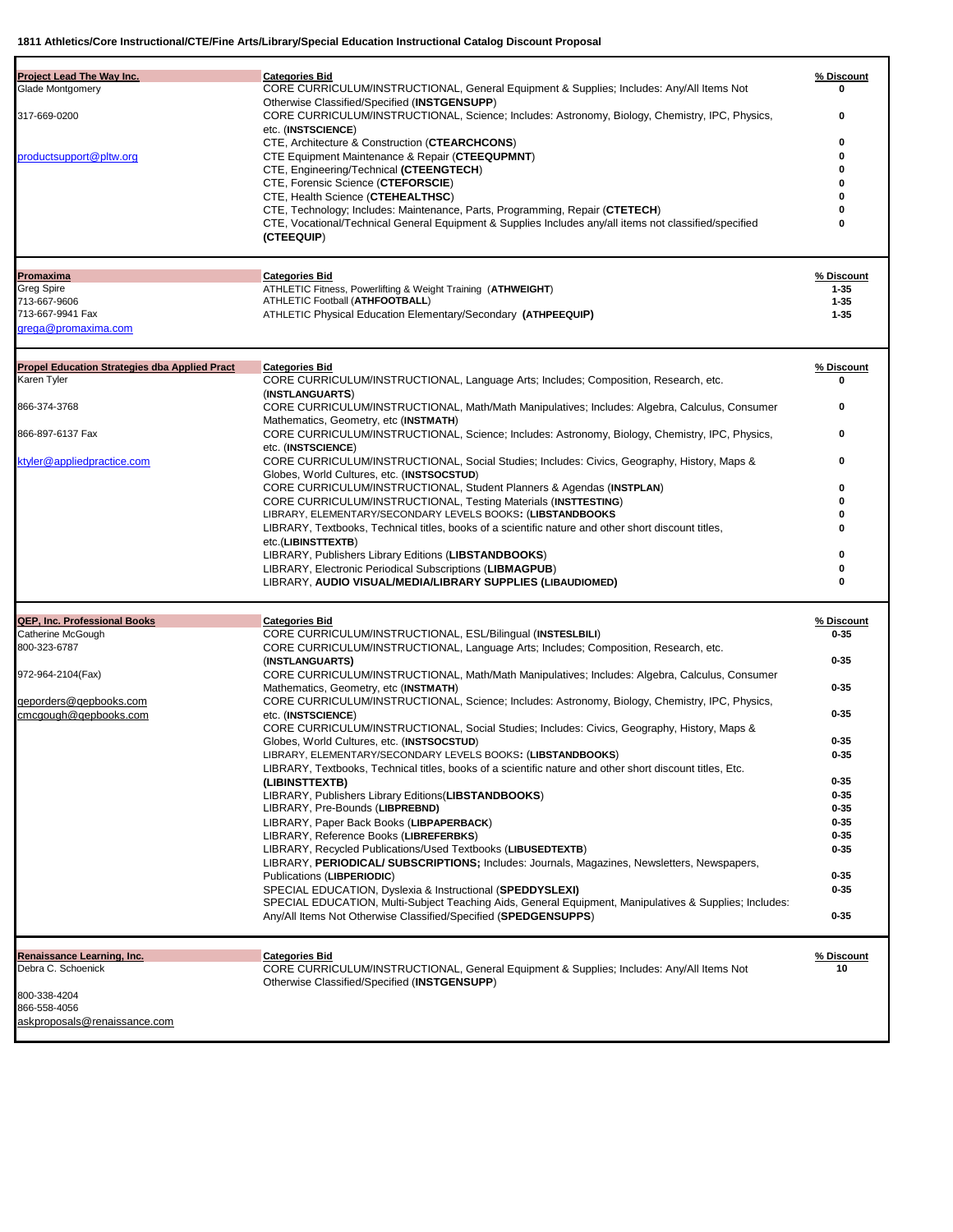| <b>Reynolds Uniforms</b><br><b>Rick Reynolds</b><br>281-617-7056                                        | <b>Categories Bid</b><br>ATHLETIC Cheerleading (ATHCHEERSUP)<br>FINE ARTS, Band Supplies (FABANDSUPP)                                                                                                        | % Discount<br>$0 - 25$<br>$0 - 15$ |
|---------------------------------------------------------------------------------------------------------|--------------------------------------------------------------------------------------------------------------------------------------------------------------------------------------------------------------|------------------------------------|
| 281-617-7056 Fax                                                                                        | FINE ARTS, Band Equipment (FABANDEQUIP)                                                                                                                                                                      | $0 - 15$                           |
| sales@reynoldsuniforms.com                                                                              | FINE ARTS, Dance/Drill Team Equipment & Supplies; Includes: Dance Equipment & Supplies, All Accessories<br>& Make-up Used By Dancers/Drill Teams, Costumes, Practice Uniforms, Warm-ups, etc. (FADANCETEAMS) | $0 - 25$                           |
|                                                                                                         |                                                                                                                                                                                                              |                                    |
| <b>Richey Athletics</b><br>Stephen Griffy<br>765-249-2426<br>765-249-3010<br>Teresa@RicheyAthletics.com | <b>Categories Bid</b><br>ATHLETIC, Field & Track/Cross Country (ATHTRACK)                                                                                                                                    | % Discount<br>15                   |
| Riddell                                                                                                 | <b>Categories Bid</b>                                                                                                                                                                                        | % Discount                         |
| Robin Campbell Hotchkiss                                                                                | ATHLETIC, Cheerleading (ATHCHEER)                                                                                                                                                                            | $1 - 40$                           |
| 800-275-9844 ext. 3408                                                                                  | ATHLETIC Coaches Cloth, Hats/Pants/Polos/ Shorts/Windsuits etc. (ATHCOACHCLOTH)                                                                                                                              | $1 - 40$                           |
| 210-684-4744 Fax                                                                                        | ATHLETIC Footwear (ATHAPPAREL)                                                                                                                                                                               | $1 - 40$                           |
| dcampbell@riddellsales.com                                                                              | ATHLETIC Team Uniforms/All Sports, Jerseys/Hats/Pants/Polos/Windsuits,etc.(ATHUNIFORM)                                                                                                                       | $1 - 40$                           |
|                                                                                                         | ATHLETIC Workout Cloth, Pants/Shorts/T-Shirts, etc. (ATHAPPARELWW)                                                                                                                                           | $1 - 40$                           |
|                                                                                                         | ATHLETIC, Athletic Decals/Awards, Medals/Motivational Materials/Plaques/Trophies, etc. (ATHDECALS)                                                                                                           | $1 - 40$                           |
|                                                                                                         | ATHLETIC, Athletic General Equipment & Supplies; Includes: Any/All Items Not Otherwise Classified/Specified<br>(ATHEQUIPSUP)                                                                                 | $1 - 40$                           |
|                                                                                                         | ATHLETIC, Athletic Trainer and Training (ATHTRAINSUP)                                                                                                                                                        | $1 - 40$                           |
|                                                                                                         | ATHLETIC Baseball & Softball (ATHBASEBALL)                                                                                                                                                                   | $1 - 40$                           |
|                                                                                                         | ATHLETIC Basketball (ATHBASKETBA)                                                                                                                                                                            | $1 - 40$                           |
|                                                                                                         | ATHLETIC Cheerleading (ATHCHEERSUP)                                                                                                                                                                          | $1 - 40$                           |
|                                                                                                         | ATHLETIC Equipment Reconditioning Supplies; Includes: Maintenance & repair parts for shoulder pads, helmets, weight                                                                                          |                                    |
|                                                                                                         | equipment, etc. (ATHRECON)                                                                                                                                                                                   | $1 - 23$                           |
|                                                                                                         | ATHLETIC, Field & Track/Cross Country (ATHTRACK)                                                                                                                                                             | $1 - 40$                           |
|                                                                                                         | ATHLETIC Fitness, Powerlifting & Weight Training (ATHWEIGHT)                                                                                                                                                 | $1 - 40$                           |
|                                                                                                         | ATHLETIC Football (ATHFOOTBALL)                                                                                                                                                                              | $1 - 40$                           |
|                                                                                                         | ATHLETIC Physical Education Elementary/Secondary (ATHPEEQUIP)                                                                                                                                                | $1 - 40$                           |
|                                                                                                         | ATHLETIC Soccer (ATHSOCCER)                                                                                                                                                                                  | $1 - 40$                           |
|                                                                                                         | ATHLETIC Volleyball (ATHVOLLEYBA)                                                                                                                                                                            | $1 - 40$                           |
| Rosen Publishing Group dba Rosen Classroom or                                                           | <b>Categories Bid</b>                                                                                                                                                                                        | % Discount                         |
| <b>Rosen Digital</b>                                                                                    |                                                                                                                                                                                                              | $15 - 20$                          |
| Jenny Speed                                                                                             | CORE CURRICULUM/INSTRUCTIONAL, ESL/Bilingual (INSTESLBILI)                                                                                                                                                   |                                    |
| 800-237-9932                                                                                            | CORE CURRICULUM/INSTRUCTIONAL, Foreign Languages (INSTFOREIGN)                                                                                                                                               | 15-20                              |
| 888-436-4643(Fax)                                                                                       | LIBRARY, Electronic Books (E-Books) (LIBELECPUB)                                                                                                                                                             | 15-20                              |
| bids@rosenpub.com                                                                                       | LIBRARY, ELEMENTARY/SECONDARY LEVELS BOOKS: (LIBSTANDBOOKS)                                                                                                                                                  | 15-20                              |
|                                                                                                         | LIBRARY, Publishers Library Editions (LIBSTANDBOOKS)                                                                                                                                                         | 15-20                              |
|                                                                                                         | LIBRARY, Paper Back Books (LIBPAPERBACK)                                                                                                                                                                     | 15-20                              |
|                                                                                                         | LIBRARY, Pre-Bounds (LIBPREBND)                                                                                                                                                                              | 15-20                              |
|                                                                                                         | LIBRARY, Reference Books (LIBREFERBKS)                                                                                                                                                                       | 15-20                              |
| <b>Russell's Educational Consulting</b>                                                                 | <b>Categories Bid</b>                                                                                                                                                                                        | % Discount                         |
| Hazel Russell                                                                                           | LIBRARY, Reference Books (LIBREFERBKS)                                                                                                                                                                       | 0                                  |
| 817-781-3885/888-590-2258                                                                               |                                                                                                                                                                                                              |                                    |
| 817-370-9625(Fax)                                                                                       |                                                                                                                                                                                                              |                                    |
| hruss@sbcglobal.net                                                                                     |                                                                                                                                                                                                              |                                    |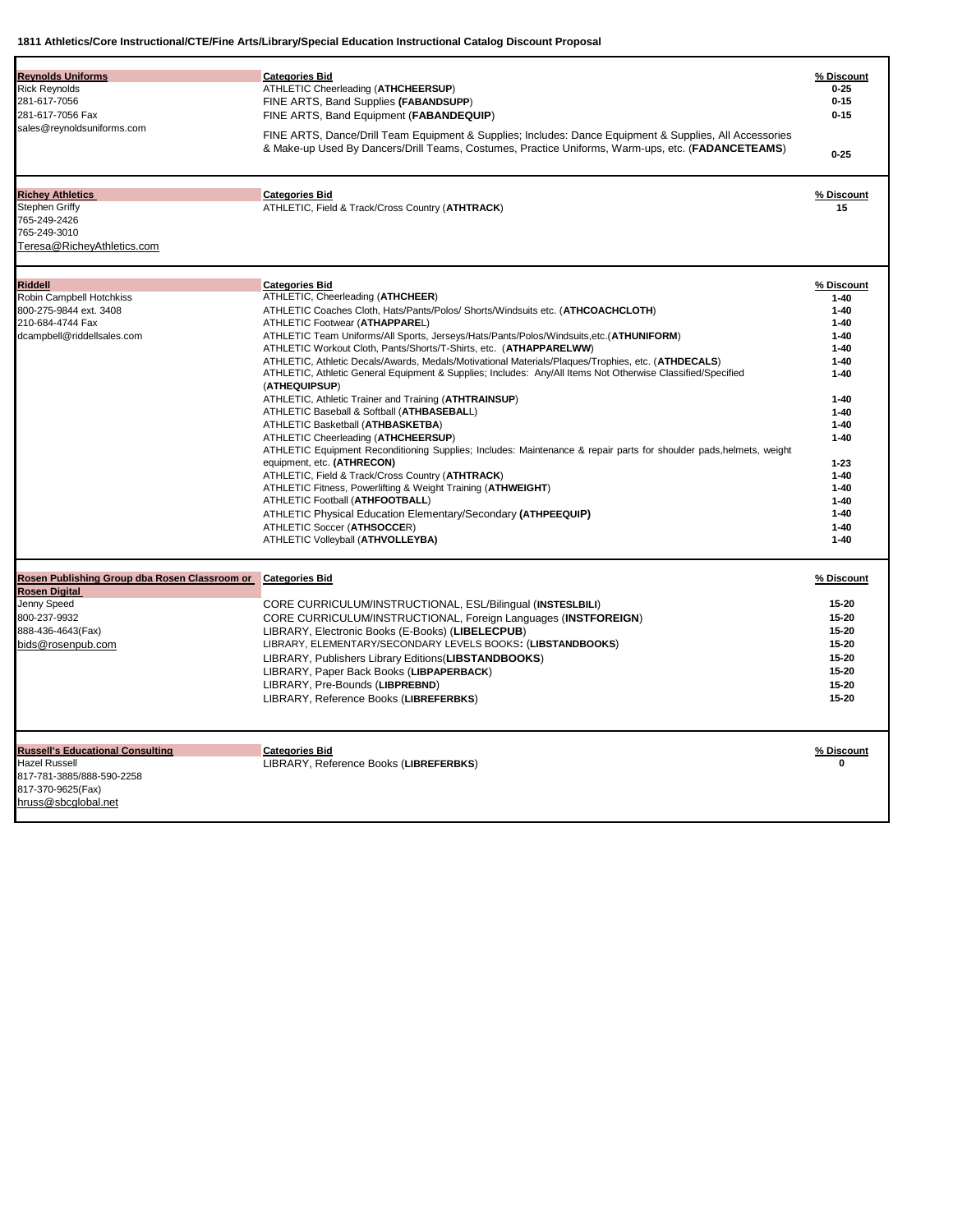| S&S Worldwide, Inc.                 | <b>Categories Bid</b>                                                                                                                                             | % Discount |
|-------------------------------------|-------------------------------------------------------------------------------------------------------------------------------------------------------------------|------------|
| Keith A. Snow                       | CORE CURRICULUM/INSTRUCTIONAL, General Equipment & Supplies; Includes: Any/All Items Not                                                                          |            |
|                                     | Otherwise Classified/Specified (INSTGENSUPP)                                                                                                                      | 20         |
| 800-642-7354                        | CORE CURRICULUM/INSTRUCTIONAL, Language Arts; Includes; Composition, Research, etc.                                                                               |            |
|                                     | (INSTLANGUARTS)                                                                                                                                                   | 20         |
| 800-432-2842(Fax)                   | CORE CURRICULUM/INSTRUCTIONAL, Math/Math Manipulatives; Includes: Algebra, Calculus, Consumer                                                                     |            |
| bids@ssww.com                       | Mathematics, Geometry, etc (INSTMATH)                                                                                                                             | 20         |
|                                     | CORE CURRICULUM/INSTRUCTIONAL, Science; Includes: Astronomy, Biology, Chemistry, IPC, Physics,                                                                    | 20         |
|                                     | etc. (INSTSCIENCE)<br>CORE CURRICULUM/INSTRUCTIONAL, Social Studies; Includes: Civics, Geography, History, Maps &                                                 |            |
|                                     | Globes, World Cultures, etc. (INSTSOCSTUD)                                                                                                                        | 20         |
|                                     | CORE CURRICULUM/INSTRUCTIONAL, Specialty Supplies/Motivational Incentives for the Classroom                                                                       |            |
|                                     | (INSTMOTIV)                                                                                                                                                       | 20         |
|                                     | ATHLETIC, Athletic General Equipment & Supplies; Includes: Any/All Items Not Otherwise Classified/Specified                                                       |            |
|                                     | (ATHEQUIPSUP)                                                                                                                                                     | 20         |
|                                     | ATHLETIC Baseball & Softball (ATHBASEBALL)                                                                                                                        | 20         |
|                                     | ATHLETIC Basketball (ATHBASKETBA)                                                                                                                                 | 20         |
|                                     | ATHLETIC Football (ATHFOOTBALL)                                                                                                                                   | 20         |
|                                     | ATHLTIC Golf (ATHGOLF)                                                                                                                                            | 20<br>20   |
|                                     | ATHLETIC Physical Education Elementary/Secondary (ATHPEEQUIP)<br>ATHLETIC Soccer (ATHSOCCER)                                                                      | 20         |
|                                     | ATHLETIC Tennis (ATHTENNIS)                                                                                                                                       | 20         |
|                                     | ATHLETIC Volleyball (ATHVOLLEYBA)                                                                                                                                 | 20         |
|                                     | FINE ARTS, Art, Elementary; Includes: Brushes, Chalks, Crayons, Equipment, Papers, Paints, Pens, Scissors,                                                        |            |
|                                     | Tools etc. (FAELEMSUPPS)                                                                                                                                          | 20         |
|                                     | FINE ARTS, Art, Secondary, Drawing & Painting; Includes: Brushes, Canvas, Chalks, Equipment, Paints,                                                              |            |
|                                     | Palettes, Papers, Pens, Scissors, Tools, etc. (FASECSUPPS)                                                                                                        | 20         |
|                                     | FINE ARTS, Fine Arts General Equipment & Supplies; Includes: Any/All Items Not Otherwise                                                                          |            |
|                                     | Classified/Specified (FAEQUPSRV)                                                                                                                                  | 20         |
|                                     | Additional Services and their relative expenses: SPECIAL EDUCATION, Adapted P.E. and Physical Fitness                                                             |            |
|                                     | (SPEDADAPT)                                                                                                                                                       | 20         |
|                                     | SPECIAL EDUCATION, Multi-Subject Teaching Aids, General Equipment, Manipulatives & Supplies; Includes:                                                            |            |
|                                     | Any/All Items Not Otherwise Classified/Specified (SPEDGENSUPPS)<br>SPECIAL EDUCATION, Music Therapy (SPEDMUSTHER)                                                 | 20<br>20   |
|                                     |                                                                                                                                                                   |            |
|                                     | SPECIAL EDUCATION, Occupational/Technical & Physical Therapy Supplies & Equipment (SPEOTEQUIP)                                                                    | 20         |
|                                     | SPECIAL EDUCATION, challenged students (SPEDOMEQUIP)                                                                                                              | 20         |
|                                     |                                                                                                                                                                   |            |
| Saddleback Educational, Inc.        | <b>Categories Bid</b>                                                                                                                                             | % Discount |
| <b>Brittany Gomez</b>               | CORE CURRICULUM/INSTRUCTIONAL, ESL/Bilingual (INSTESLBILI)                                                                                                        | 0          |
| 714-640-5200                        | CORE CURRICULUM/INSTRUCTIONAL, General Equipment & Supplies; Includes: Any/All Items Not                                                                          |            |
|                                     | Otherwise Classified/Specified (INSTGENSUPP)                                                                                                                      | 0          |
| 714-640-5297(Fax)                   | CTE, Business Supplies; Includes: Accounting, Economics, Finance, Management, Marketing, etc.                                                                     |            |
|                                     | (CTEBUSINESS)                                                                                                                                                     | 0          |
| bids@sdlback.com                    | CTE, Family Consumer Science (CTECONSCIEN)                                                                                                                        | 0          |
|                                     | CTE, Health Science (CTEHEALTHSC)                                                                                                                                 | 0          |
|                                     |                                                                                                                                                                   | 0          |
|                                     | CTE, Veterinary Technician; Includes: Grooming, Implements, Ointments & Vaccines, etc. (CTEVETTECH)<br>CORE CURRICULUM/INSTRUCTIONAL, ESL/Bilingual (INSTESLBILI) | 0          |
|                                     | LIBRARY, ELEMENTARY/SECONDARY LEVELS BOOKS: (LIBSTANDBOOKS                                                                                                        | 0          |
|                                     | LIBRARY, Paper Back Books (LIBPAPERBACK)                                                                                                                          |            |
|                                     |                                                                                                                                                                   |            |
|                                     |                                                                                                                                                                   |            |
| Scholastic Library Publishing, Inc. | <b>Categories Bid</b>                                                                                                                                             | % Discount |
| Allison Henderson                   | LIBRARY, ELEMENTARY/SECONDARY LEVELS BOOKS: (LIBSTANDBOOKS)                                                                                                       | 30-40      |
| 800-621-1115 ext 4                  | LIBRARY, Pre-Bounds (LIBPREBND)                                                                                                                                   | 30-40      |
| 203-797-3478(Fax)                   | LIBRARY, Reference Books (LIBREFERBKS)                                                                                                                            | 30-40      |
| kbrown@scholasticlibrary.com        | LIBRARY, Electronic Books (E-Books) (LIBELECPUB)                                                                                                                  | 0          |
|                                     | LIBRARY, PERIODICAL/ SUBSCRIPTIONS; Includes: Journals, Magazines, Newsletters, Newspapers,<br>Publications (LIBPERIODIC)                                         | 0          |
|                                     | LIBRARY, Publishers Library Editions (LIBSTANDBOOKS)                                                                                                              | $0 - 30$   |
|                                     |                                                                                                                                                                   |            |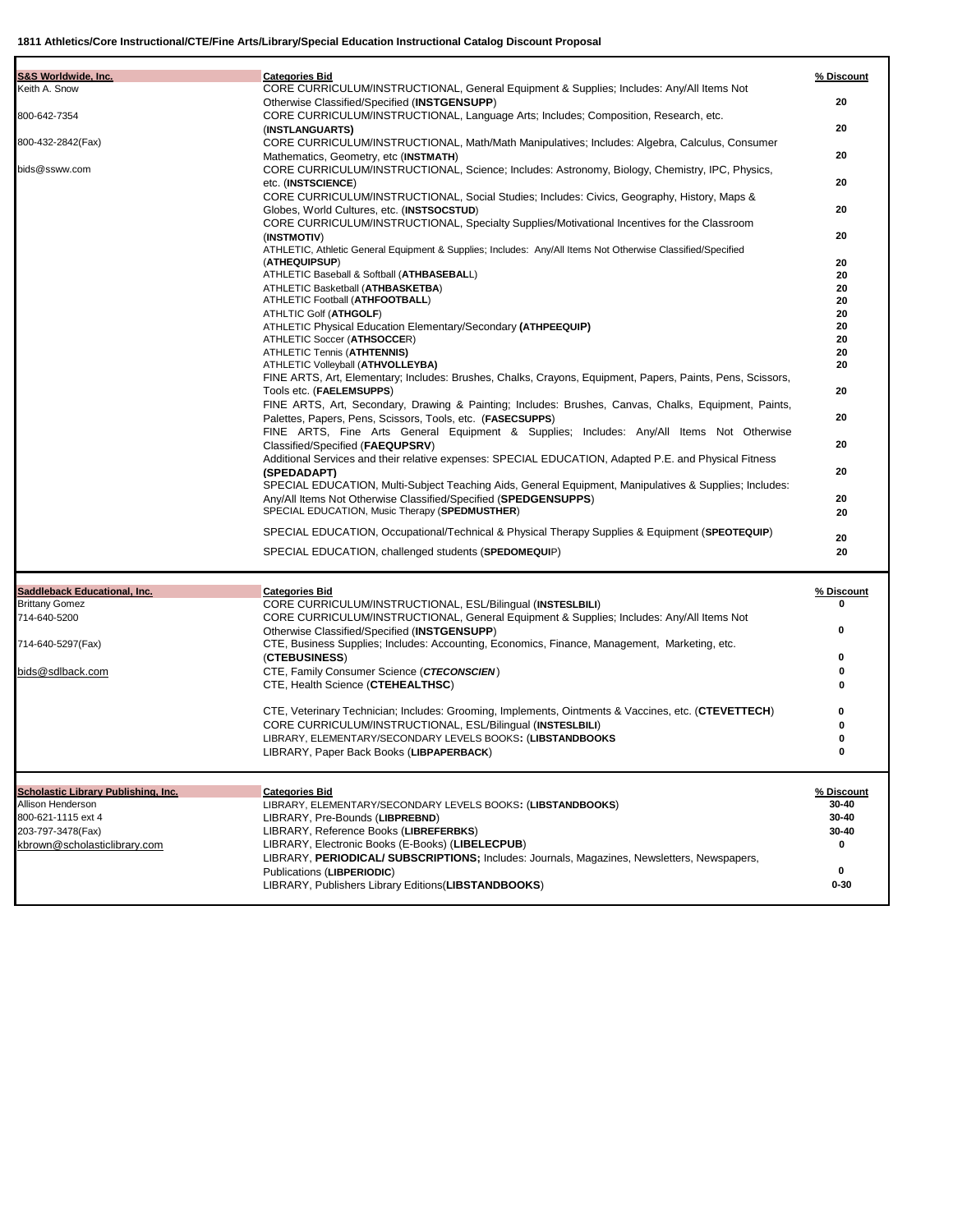| <b>School Health Corporation</b>                | <b>Categories Bid</b>                                                                                                                                                                               | % Discount     |
|-------------------------------------------------|-----------------------------------------------------------------------------------------------------------------------------------------------------------------------------------------------------|----------------|
| Andrew Wlezen                                   | ATHLETIC, Athletic Decals/Awards, Medals/Motivational Materials/Plaques/Trophies, etc. (ATHDECALS)                                                                                                  | 11             |
| 866-323-5465                                    | ATHLETIC, Athletic General Equipment & Supplies; Includes: Any/All Items Not Otherwise Classified/Specified<br>(ATHEQUIPSUP)                                                                        | 11             |
| 800-235-1305(Fax)                               | ATHLETIC, Athletic Trainer and Training (ATHTRAINSUP)                                                                                                                                               | 11             |
| bids@schoolhealth.com                           | ATHLTIC Baseball & Softball (ATHBASEBALL)                                                                                                                                                           | 11             |
|                                                 | ATHLETIC Basketball (ATHBASKETBA)                                                                                                                                                                   | 11             |
|                                                 | ATHLETIC Cheerleading (ATHCHEERSUP)                                                                                                                                                                 | 11             |
|                                                 | ATHLETIC Equipment Reconditioning Supplies; Includes: Maintenance & repair parts for shoulder pads, helmets, weight                                                                                 |                |
|                                                 | equipment, etc. (ATHRECON)                                                                                                                                                                          | 11             |
|                                                 | ATHLETIC, Field & Track/Cross Country (ATHTRACK)<br>ATHLETIC Fitness, Powerlifting & Weight Training (ATHWEIGHT)                                                                                    | 11<br>11       |
|                                                 | ATHLETIC Football (ATHFOOTBALL)                                                                                                                                                                     | 11             |
|                                                 | ATHLTIC Golf (ATHGOLF)                                                                                                                                                                              | 11             |
|                                                 | ATHLETIC Gymnastics (ATHGYMNAST)                                                                                                                                                                    | 11             |
|                                                 | ATHLETIC Physical Education Elementary/Secondary (ATHPEEQUIP)                                                                                                                                       | 11             |
|                                                 | ATHLETIC Soccer (ATHSOCCER)                                                                                                                                                                         | 11             |
|                                                 | ATHLETIC Swimming/Water Polo (ATHWATERPOL)                                                                                                                                                          | 11             |
|                                                 | <b>ATHLETIC Tennis (ATHTENNIS)</b>                                                                                                                                                                  | 11             |
|                                                 | ATHLETIC Volleyball (ATHVOLLEYBA)                                                                                                                                                                   | 11             |
|                                                 | Additional Services and their relative expenses: SPECIAL EDUCATION, Adapted P.E. and Physical Fitness                                                                                               |                |
|                                                 | (SPEDADAPT)                                                                                                                                                                                         | 11             |
|                                                 | SPECIAL EDUCATION, Assistive Technology; i.e. Special Education (CIS) Hardware, Peripherals, Software,                                                                                              |                |
|                                                 | etc. (SPEDASSISTECH)                                                                                                                                                                                | 11             |
|                                                 | SPECIAL EDUCATION, Braille & Vision Teaching Supplies (SPEDVISAID)                                                                                                                                  | 11             |
|                                                 | SPECIAL EDUCATION, Dyslexia & Instructional (SPEDDYSLEXI)                                                                                                                                           | 11             |
|                                                 | SPECIAL EDUCATION, Multi-Subject Teaching Aids, General Equipment, Manipulatives & Supplies; Includes: Any/All                                                                                      |                |
|                                                 | Items Not Otherwise Classified/Specified (SPEDGENSUPPS)                                                                                                                                             | 11             |
|                                                 | SPECIAL EDUCATION, Music Therapy (SPEDMUSTHER)                                                                                                                                                      | 11             |
|                                                 | SPECIAL EDUCATION, Nurse/Clinic Supplies; Includes: Any Medical Equipment & Supplies needed to Meet<br>the Needs of Intellectually and/or Physically Challenged students (NURSESUPP)                | 11             |
|                                                 | SPECIAL EDUCATION, Occupational/Technical & Physical Therapy Supplies & Equipment (SPEOTEQUIP)                                                                                                      | 11             |
|                                                 | SPECIAL EDUCATION, challenged students (SPEDOMEQUIP)                                                                                                                                                | 11             |
|                                                 | SPECIAL EDUCATION, Prosthetic Devices, Supplies, Includes: Auditory Testing Equipment, Electronic<br>Reading Devices, Hearing Aids, Equipment and/or supplies for Speech Therapy, etc. (SPEDPORSTH) | 11             |
| <b>School Mate/Morris Printing Group</b>        | <b>Categories Bid</b>                                                                                                                                                                               | % Discount     |
| Cari Greenough                                  | CORE CURRICULUM/INSTRUCTIONAL, Student Planners & Agendas (INSTPLAN)                                                                                                                                | 0              |
| 800-516-8339                                    |                                                                                                                                                                                                     |                |
| 800-570-1767 Fax                                |                                                                                                                                                                                                     |                |
| planner@schoolmate.com                          |                                                                                                                                                                                                     |                |
| School Nurse Supply, Inc.                       | <b>Categories Bid</b>                                                                                                                                                                               | % Discount     |
| <b>Jeff Giesel</b>                              | ATHLETIC, Athletic Trainer and Training (ATHTRAINSUP)                                                                                                                                               | 10             |
| 800-485-2737                                    | SPECIAL EDUCATION, Nurse/Clinic Supplies; Includes: Any Medical Equipment & Supplies needed to Meet                                                                                                 |                |
|                                                 | the Needs of Intellectually and/or Physically Challenged students (NURSESUPP)                                                                                                                       | 10             |
| 800-485-2738(Fax)                               |                                                                                                                                                                                                     |                |
| jgiesel@schoolnursesupplyinc.com                |                                                                                                                                                                                                     |                |
|                                                 |                                                                                                                                                                                                     |                |
| <b>School Outfitters LLC</b><br>Michelle Booher | <b>Categories Bid</b><br>CORE CURRICULUM/INSTRUCTIONAL, General Equipment & Supplies; Includes: Any/All Items Not                                                                                   | % Discount     |
|                                                 | Otherwise Classified/Specified (INSTGENSUPP)                                                                                                                                                        | 2              |
| 800-260-2770                                    |                                                                                                                                                                                                     |                |
|                                                 | CORE CURRICULUM/INSTRUCTIONAL, Math/Math Manipulatives; Includes: Algebra, Calculus, Consumer                                                                                                       | 2              |
| 800-494-1036(Fax)                               | Mathematics, Geometry, etc (INSTMATH)                                                                                                                                                               |                |
|                                                 | CORE CURRICULUM/INSTRUCTIONAL, Science; Includes: Astronomy, Biology, Chemistry, IPC, Physics,                                                                                                      | 2              |
| contracts@schooloutfitters.com                  | etc. (INSTSCIENCE)<br>CORE CURRICULUM/INSTRUCTIONAL, Social Studies; Includes: Civics, Geography, History, Maps &                                                                                   |                |
|                                                 | Globes, World Cultures, etc. (INSTSOCSTUD)                                                                                                                                                          | $\overline{2}$ |
|                                                 | ATHLETIC, Athletic Decals/Awards, Medals/Motivational Materials/Plaques/Trophies, etc. (ATHDECALS)                                                                                                  | $\mathbf{2}$   |
|                                                 | ATHLETIC, Athletic General Equipment & Supplies; Includes: Any/All Items Not Otherwise Classified/Specified                                                                                         |                |
|                                                 | (ATHEQUIPSUP)                                                                                                                                                                                       | $\overline{2}$ |
|                                                 | ATHLETIC, Athletic Trainer and Training (ATHTRAINSUP)                                                                                                                                               | $\mathbf{2}$   |
|                                                 | ATHLETIC Baseball & Softball (ATHBASEBALL)                                                                                                                                                          | 2              |
|                                                 | ATHLETIC Basketball (ATHBASKETBA)                                                                                                                                                                   | $\mathbf{2}$   |
|                                                 | ATHLETIC Equipment Reconditioning Supplies; Includes: Maintenance & repair parts for shoulder pads, helmets, weight                                                                                 |                |
|                                                 | equipment, etc. (ATHRECON)                                                                                                                                                                          | $\mathbf{2}$   |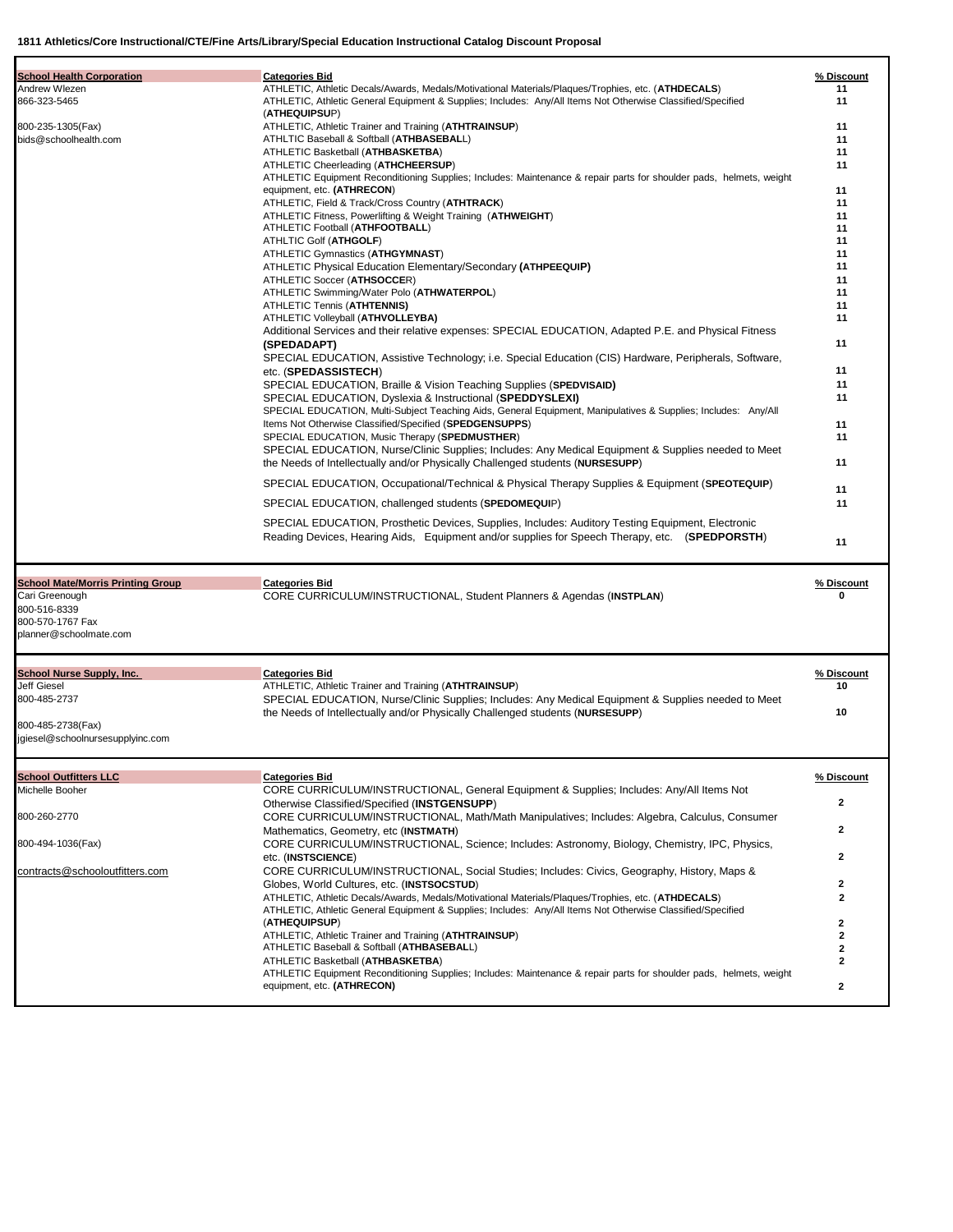| <b>School Outfitters LLC</b> | <b>Categories Bid</b>                                                                                      | % Discount              |
|------------------------------|------------------------------------------------------------------------------------------------------------|-------------------------|
| (Continued)                  | ATHLETIC, Field & Track/Cross Country (ATHTRACK)                                                           |                         |
|                              | ATHLETIC Football (ATHFOOTBALL)                                                                            | 2                       |
|                              | ATHLETIC Physical Education Elementary/Secondary (ATHPEEQUIP)                                              |                         |
|                              | ATHLETIC Soccer (ATHSOCCER)                                                                                |                         |
|                              | ATHLETIC Tennis (ATHTENNIS)                                                                                |                         |
|                              | ATHLETIC Volleyball (ATHVOLLEYBA)                                                                          |                         |
|                              | CTE, Audio-Video Technology Supplies (CTEAVTECEQP)                                                         |                         |
|                              | FINE ARTS, Art, Elementary; Includes: Brushes, Chalks, Crayons, Equipment, Papers, Paints, Pens, Scissors, |                         |
|                              | Tools etc. (FAELEMSUPPS)                                                                                   | $\overline{ }$          |
|                              | FINE ARTS, Art, Secondary, Drawing & Painting; Includes: Brushes, Canvas, Chalks, Equipment, Paints,       |                         |
|                              | Palettes, Papers, Pens, Scissors, Tools, etc. (FASECSUPPS)                                                 | 2                       |
|                              | FINE ARTS, Art, Secondary, Sculpting; Includes: Ceramics Supplies, Clay, Carving Boards, Kilns, Kiln       |                         |
|                              | Supplies, Tools, Ceramics (FASECONSCULPT)                                                                  | $\overline{2}$          |
|                              | FINE ARTS, Elementary Music Equipment & Supplies; Includes: Metronomes, Music Cabinets, Musical            |                         |
|                              | Instruments, Pianos, Stands, Tuners, etc. (FAELEMUSIC)                                                     | $\overline{2}$          |
|                              | FINE ARTS, Elementary Music, General Supplies, Includes: Instruments Valued under 150.00, Bells, Chimes,   |                         |
|                              | Recorders, Tambourines Etc. and Repair Parts (FAELESUPP)                                                   | $\overline{\mathbf{c}}$ |
|                              | FINE ARTS, Band Equipment (FABANDEQUIP)                                                                    | 2                       |
|                              | FINE ARTS, Choir Supplies & Equipment (FACHOIR)                                                            |                         |
|                              | FINE ARTS, Fine Arts Misc. Equipment & General Supplies (FAMISCEQUIP)                                      |                         |
|                              | FINE ARTS, Elementary Music Instruments & General Supplies; Includes: Any/All Items Not Otherwise          |                         |
|                              | Classified (FAGENSUPPLIES)                                                                                 | $\overline{ }$          |
|                              | FINE ARTS, Fine Arts General Equipment & Supplies; Includes: Any/All Items Not Otherwise                   |                         |
|                              | Classified/Specified (FAEQUPSRV)                                                                           | $\mathbf{2}$            |
|                              | FINE ARTS, Theater Arts Equipment & Supplies; Includes: Accessories, Blackbox, Foggers, Lighting, One-Act  |                         |
|                              | Plays, Props Wood Props, Stage Equipment & Supplies, UIL etc. (FASTAGEEQUP)                                |                         |
|                              |                                                                                                            | 2                       |
|                              | FINE ARTS, Theater Arts Apparel/Costumes (FACOSTUMES)                                                      |                         |
|                              | Additional Services and their relative expenses: SPECIAL EDUCATION, Adapted P.E. and Physical Fitness      |                         |
|                              | (SPEDADAPT)                                                                                                | $\overline{ }$          |
|                              |                                                                                                            |                         |

| <b>School Specialty, Inc.</b>      | <b>Categories Bid</b>                                                                                       | % Discount |
|------------------------------------|-------------------------------------------------------------------------------------------------------------|------------|
| Amy Fuss                           | CORE CURRICULUM/INSTRUCTIONAL, ESL/Bilingual (INSTESLBILI)                                                  | 14-35      |
| 888-388-3224                       | CORE CURRICULUM/INSTRUCTIONAL, General Equipment & Supplies; Includes: Any/All Items Not                    |            |
|                                    | Otherwise Classified/Specified (INSTGENSUPP)                                                                | 14-35      |
| 800-675-1775(Fax)                  | CORE CURRICULUM/INSTRUCTIONAL, Language Arts; Includes; Composition, Research, etc.                         |            |
|                                    | (INSTLANGUARTS)                                                                                             | 14-35      |
| bidwestnotices@schoolspecialty.com | CORE CURRICULUM/INSTRUCTIONAL, Math/Math Manipulatives; Includes: Algebra, Calculus, Consumer               |            |
|                                    | Mathematics, Geometry, etc (INSTMATH)                                                                       | 14-35      |
|                                    | CORE CURRICULUM/INSTRUCTIONAL, Science; Includes: Astronomy, Biology, Chemistry, IPC, Physics,              |            |
|                                    | etc. (INSTSCIENCE)                                                                                          | 14-35      |
|                                    | CORE CURRICULUM/INSTRUCTIONAL, Social Studies; Includes: Civics, Geography, History, Maps &                 |            |
|                                    | Globes, World Cultures, etc. (INSTSOCSTUD)                                                                  | 14-35      |
|                                    | CORE CURRICULUM/INSTRUCTIONAL, Specialty Supplies/Motivational Incentives for the Classroom                 |            |
|                                    | (INSTMOTIV)                                                                                                 | 14-35      |
|                                    | CORE CURRICULUM/INSTRUCTIONAL, Student Planners & Agendas (INSTPLAN)                                        | 14-35      |
|                                    | ATHLETIC, Athletic General Equipment & Supplies; Includes: Any/All Items Not Otherwise Classified/Specified |            |
|                                    | (ATHEQUIPSUP)                                                                                               | 14-35      |
|                                    | ATHLTIC Baseball & Softball (ATHBASEBALL)                                                                   | 14-35      |
|                                    | ATHLETIC Basketball (ATHBASKETBA)                                                                           | 14-35      |
|                                    | ATHLETIC, Field & Track/Cross Country (ATHTRACK)                                                            | 14-35      |
|                                    | ATHLETIC Fitness, Powerlifting & Weight Training (ATHWEIGHT)                                                | 14-35      |
|                                    | ATHLETIC Football (ATHFOOTBALL)                                                                             | 14-35      |
|                                    | ATHLTIC Golf (ATHGOLF)                                                                                      | 14-35      |
|                                    | ATHLETIC Gymnastics (ATHGYMNAST)                                                                            | 14-35      |
|                                    | ATHLETIC Physical Education Elementary/Secondary (ATHPEEQUIP)                                               | 14-35      |
|                                    | ATHLETIC Soccer (ATHSOCCER)                                                                                 | 14-35      |
|                                    | <b>ATHLETIC Tennis (ATHTENNIS)</b>                                                                          | 14-35      |
|                                    | ATHLETIC Volleyball (ATHVOLLEYBA)                                                                           | 14-35      |
|                                    | CTE, Audio-Video Technology Supplies (CTEAVTECEQP)                                                          | 14-35      |
|                                    | FINE ARTS, Art, Elementary; Includes: Brushes, Chalks, Crayons, Equipment, Papers, Paints, Pens, Scissors,  |            |
|                                    | Tools etc. (FAELEMSUPPS)                                                                                    | 14-35      |
|                                    | FINE ARTS, Art, Secondary, Drawing & Painting; Includes: Brushes, Canvas, Chalks, Equipment, Paints,        |            |
|                                    | Palettes, Papers, Pens, Scissors, Tools, etc. (FASECSUPPS)                                                  | 14-35      |
|                                    | FINE ARTS, Art, Secondary, Sculpting; Includes: Ceramics Supplies, Clay, Carving Boards, Kilns, Kiln        |            |
|                                    | Supplies, Tools, Ceramics (FASECONSCULPT)                                                                   | 14-35      |
|                                    | FINE ARTS, Elementary Music Instruments & General Supplies; Includes: Any/All Items Not Otherwise           |            |
|                                    | Classified (FAGENSUPPLIES)                                                                                  | 14-35      |
|                                    | FINE ARTS, Fine Arts General Equipment & Supplies; Includes: Any/All Items Not Otherwise                    |            |
|                                    | Classified/Specified (FAEQUPSRV)                                                                            | 14-35      |
|                                    | LIBRARY, ELEMENTARY/SECONDARY LEVELS BOOKS: (LIBSTANDBOOKS)                                                 | 14-35      |
|                                    | LIBRARY, Textbooks, Technical titles, books of a scientific nature and other short discount titles, Etc.    |            |
|                                    | (LIBINSTTEXTB)                                                                                              | 14-35      |
|                                    | LIBRARY, Reference Books (LIBREFERBKS)                                                                      | 14-35      |
|                                    | LIBRARY, AUDIO VISUAL/MEDIA/LIBRARY SUPPLIES (LIBAUDIOMED)                                                  | 14-35      |
|                                    | LIBRARY, General Supplies; Includes: Bookends, Covers, Jackets, Stamps, Tapes, Any/All Items Not            |            |
|                                    | Otherwise Classified/Specified, etc. (LIBGENSUPP)                                                           | 14-35      |
|                                    | LIBRARY, Paper Back Books (LIBPAPERBACK)                                                                    | 14-35      |
|                                    | SPECIAL EDUCATION, Multi-Subject Teaching Aids, General Equipment, Manipulatives & Supplies; Includes:      |            |
|                                    | Any/All Items Not Otherwise Classified/Specified (SPEDGENSUPPS)                                             | 14-35      |
|                                    |                                                                                                             |            |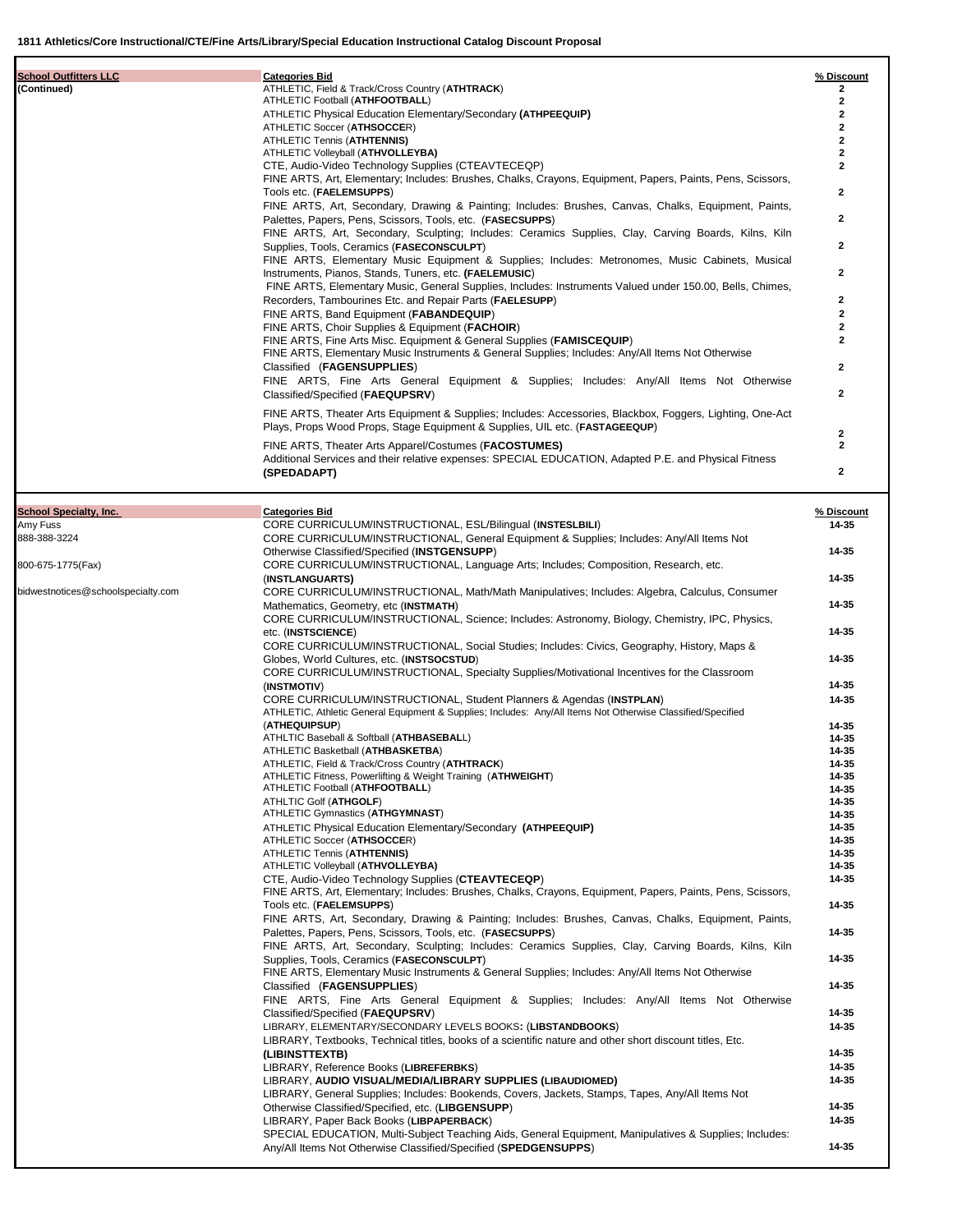| <b>Science Pilot, LLC</b><br>Jeana Reagan<br>210-213-5159<br>830-249-4925(Fax)<br>sales@sciencepilot.com                 | <b>Categories Bid</b><br>CORE CURRICULUM/INSTRUCTIONAL, Science; Includes: Astronomy, Biology, Chemistry, IPC, Physics,<br>etc. (INSTSCIENCE)                                                                                                                                                                                                                                                                                                                                                                                                                                                                                                                                          | % Discount<br>$\mathbf{0}$                                                                           |
|--------------------------------------------------------------------------------------------------------------------------|----------------------------------------------------------------------------------------------------------------------------------------------------------------------------------------------------------------------------------------------------------------------------------------------------------------------------------------------------------------------------------------------------------------------------------------------------------------------------------------------------------------------------------------------------------------------------------------------------------------------------------------------------------------------------------------|------------------------------------------------------------------------------------------------------|
| <b>Sebco Books</b><br>Jamie Comer<br>800-223-3251<br>954-987-2200(Fax)<br>bids@sebcobooks.com                            | <b>Categories Bid</b><br>CORE CURRICULUM/INSTRUCTIONAL, ESL/Bilingual (INSTESLBILI)<br>LIBRARY, ELEMENTARY/SECONDARY LEVELS BOOKS: (LIBSTANDBOOKS)<br>LIBRARY, Textbooks, Technical titles, books of a scientific nature and other short discount titles,<br>etc.(LIBINSTTEXTB)<br>LIBRARY, Publishers Library Editions(LIBSTANDBOOKS)<br>LIBRARY, Paper Back Books (LIBPAPERBACK)<br>LIBRARY, Pre-Bounds (LIBPREBND)<br>LIBRARY, AUDIO VISUAL/MEDIA/LIBRARY SUPPLIES (LIBAUDIOMED)<br>LIBRARY, Electronic Books (E-Books) (LIBELECPUB)                                                                                                                                                | % Discount<br>$0 - 30$<br>$0 - 30$<br>$0 - 30$<br>$0 - 30$<br>$0 - 30$<br>$0 - 30$<br>varies<br>0    |
| <b>Signway Corporation</b><br><b>Mindy Rios</b><br>281-990-5478<br>281-331-0154(Fax)<br>signway@att.net                  | <b>Categories Bid</b><br>ATHLETIC, Athletic Decals/Awards, Medals/Motivational Materials/Plaques/Trophies, etc. (ATHDECALS)<br>FINE ARTS, Theater Arts Equipment & Supplies; Includes: Accessories, Blackbox, Foggers, Lighting, One-Act<br>Plays, Props Wood Props, Stage Equipment & Supplies, UIL etc. (FASTAGEEQUP)                                                                                                                                                                                                                                                                                                                                                                | % Discount<br>10<br>10                                                                               |
| Soccer 4 All, Inc.<br>Jason Milner<br>281-499-6665<br>281-499-9199 Fax<br>jason@soccer4all.com                           | <b>Categories Bid</b><br>ATHLETIC Team Uniforms/All Sports, Jerseys/Hats/Pants/Polos/Windsuits.etc.(ATHUNIFORM)<br>ATHLETIC, Athletic General Equipment & Supplies; Includes: Any/All Items Not Otherwise Classified/Specified<br>(ATHEQUIPSUP)<br>ATHLETIC Soccer (ATHSOCCER)                                                                                                                                                                                                                                                                                                                                                                                                         | % Discount<br>$0 - 40$<br>$0 - 40$<br>$0 - 40$                                                       |
| <b>Southern Floral Company</b><br>Lorrie Dickinson<br>713-867-0229<br>713-867-0211(Fax)<br>lorrieh@sofloco.com           | <b>Categories Bid</b><br>CTE, Floral Design (CTEFLORAL)<br>CTE, Vocational/Technical General Equipment & Supplies Includes any/all items not classified/specified<br>(CTEEQUIP)                                                                                                                                                                                                                                                                                                                                                                                                                                                                                                        | % Discount<br>0<br>$\Omega$                                                                          |
| <b>Southern Science Supply</b><br>Carol Espensen<br>210-887-0479<br>210-805-9319(Fax)<br>carol@southernsciencesupply.com | <b>Categories Bid</b><br>CORE CURRICULUM/INSTRUCTIONAL, ESL/Bilingual (INSTESLBILI)<br>CORE CURRICULUM/INSTRUCTIONAL, Science; Includes: Astronomy, Biology, Chemistry, IPC, Physics,<br>etc. (INSTSCIENCE)<br>CTE, Forensic Science (CTEFORSCIE)<br>CTE, Health Science (CTEHEALTHSC)<br>CTE, Technology; Includes: Maintenance, Parts, Programming, Repair (CTETECH)<br>CTE, Vocational/Technical General Equipment & Supplies Includes any/all items not classified/specified<br>(CTEEQUIP)<br>LIBRARY, ELEMENTARY/SECONDARY LEVELS BOOKS: (LIBSTANDBOOKS)<br>LIBRARY, Pre-Bounds (LIBPREBND)<br>LIBRARY, Paper Back Books (LIBPAPERBACK)<br>LIBRARY, Reference Books (LIBREFERBKS) | % Discount<br>2 to 25<br>2 to 25<br>2 to 25<br>2 to 25<br>2 to 25<br>2 to 25<br>20<br>20<br>20<br>20 |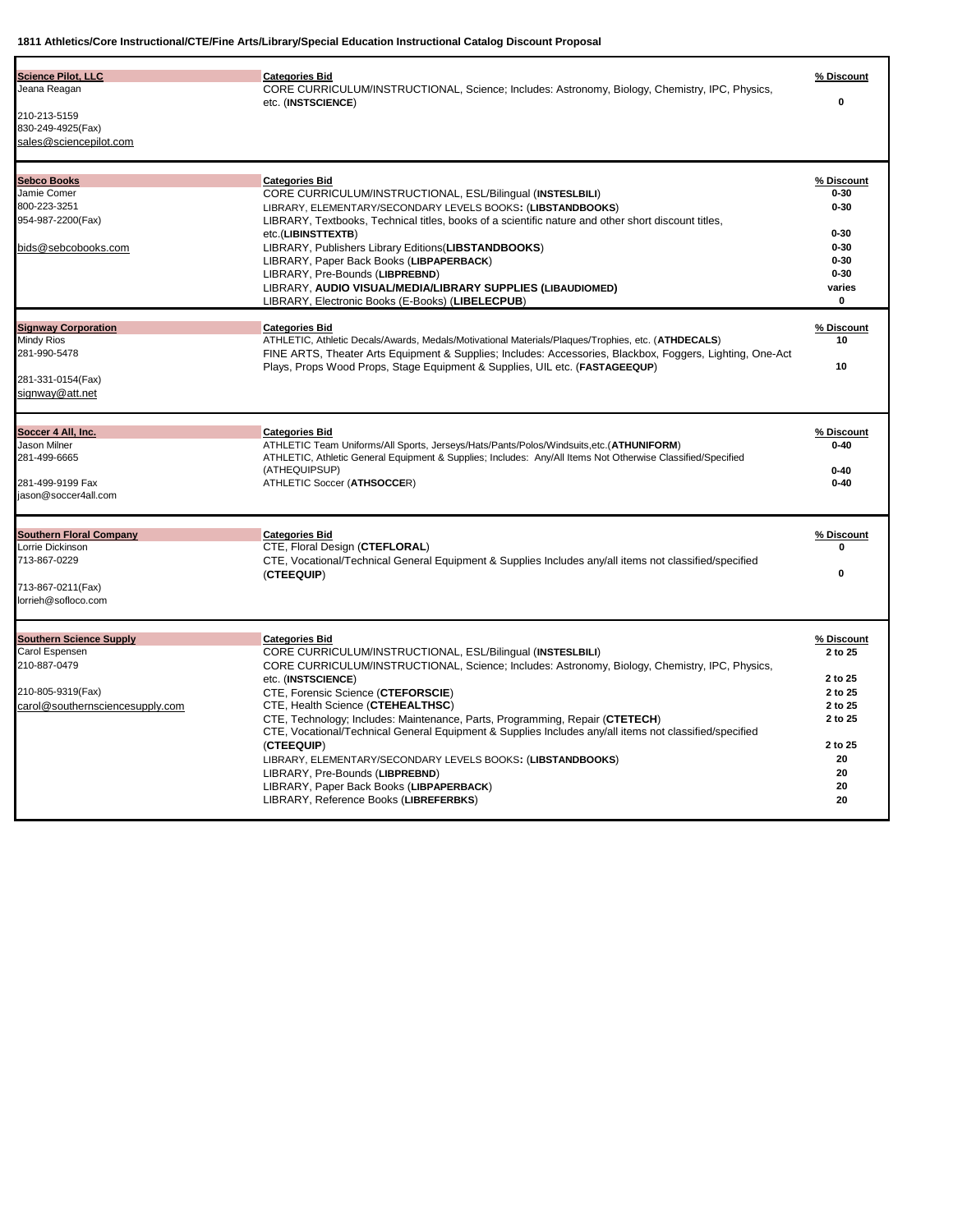| Southpaw Enterprises, Inc.<br>Michelle Brodsly                                                                         | <b>Categories Bid</b>                                                                                                                                                                                                                                                                                                                                                                                                                                                                                                                                                                                                                                                                        | % Discount<br>0 to 7                                                                                                   |
|------------------------------------------------------------------------------------------------------------------------|----------------------------------------------------------------------------------------------------------------------------------------------------------------------------------------------------------------------------------------------------------------------------------------------------------------------------------------------------------------------------------------------------------------------------------------------------------------------------------------------------------------------------------------------------------------------------------------------------------------------------------------------------------------------------------------------|------------------------------------------------------------------------------------------------------------------------|
| 800-228-1698<br>957-252-8502(Fax)<br>michelle@southpaw.com                                                             | SPECIAL EDUCATION, Occupational/Technical & Physical Therapy Supplies & Equipment (SPEOTEQUIP)                                                                                                                                                                                                                                                                                                                                                                                                                                                                                                                                                                                               |                                                                                                                        |
| <b>Spectrum Corporation</b><br>Lisa Kennedy<br>713-944-6200<br>713-944-1290 Fax<br>lisa@specorp.com                    | <b>Categories Bid</b><br>ATHLETIC, Athletic General Equipment & Supplies; Includes: Any/All Items Not Otherwise Classified/Specified<br>(ATHEQUIPSUP)<br>ATHLETIC, Athletic Trainer and Training (ATHTRAINSUP)<br>ATHLTIC Baseball & Softball (ATHBASEBALL)<br>ATHLETIC Basketball (ATHBASKETBA)<br>ATHLETIC, Field & Track/Cross Country (ATHTRACK)<br>ATHLETIC Football (ATHFOOTBALL)<br>ATHLETIC Soccer (ATHSOCCER)<br>ATHLETIC Volleyball (ATHVOLLEYBA)                                                                                                                                                                                                                                  | % Discount                                                                                                             |
| Speed Stacks, Inc.<br>Lynn Ramos<br>877-468-2877<br>303-663-8580(Fax)<br>info@speedstacks.com                          | <b>Categories Bid</b><br>ATHLETIC, Athletic General Equipment & Supplies; Includes: Any/All Items Not Otherwise Classified/Specified<br>(ATHEQUIPSUP)<br>ATHLETIC Physical Education Elementary/Secondary (ATHPEEQUIP)                                                                                                                                                                                                                                                                                                                                                                                                                                                                       | % Discount<br>5<br>5                                                                                                   |
| Sports Endeavors, Inc.<br>Octavio Damaso<br>919-640-6146<br>800-443-8326(Fax)<br>Odamaso@sportsendeavors.com           | <b>Categories Bid</b><br>ATHLETIC Coaches Cloth, Hats/Pants/Polos/ Shorts/Windsuits etc. (ATHCOACHCLOTH)<br>ATHLETIC Footwear (ATHAPPAREL)<br>ATHLETIC Team Uniforms/All Sports, Jerseys/Hats/Pants/Polos/Windsuits, etc. (ATHUNIFORM)<br>ATHLETIC Workout Cloth, Pants/Shorts/T-Shirts, etc. (ATHAPPARELWW)<br>ATHLETIC, Athletic Decals/Awards, Medals/Motivational Materials/Plaques/Trophies, etc. (ATHDECALS)<br>ATHLETIC, Athletic General Equipment & Supplies; Includes: Any/All Items Not Otherwise Classified/Specified<br>(ATHEQUIPSUP)<br>ATHLETIC, Athletic Trainer and Training (ATHTRAINSUP)<br>ATHLETIC Football (ATHFOOTBALL)<br>ATHLETIC Swimming/Water Polo (ATHWATERPOL) | % Discount<br>up to 38<br>up to 25<br>up to 38<br>up to 38<br>up to 35<br>up to 35<br>up to 35<br>up to 30<br>up to 35 |
| <b>Steps To Literacy LLC</b><br>Hector Bueno<br>800-895-2804<br>866-560-8699(Fax)<br>sales@stepstoliteracy.com         | <b>Categories Bid</b><br>LIBRARY, ELEMENTARY/SECONDARY LEVELS BOOKS: (LIBSTANDBOOKS)<br>LIBRARY, Textbooks, Technical titles, books of a scientific nature and other short discount titles,<br>etc.(LIBINSTTEXTB)<br>LIBRARY, Publishers Library Editions (LIBSTANDBOOKS)<br>LIBRARY, Pre-Bounds (LIBPREBND)<br>LIBRARY, Paper Back Books (LIBPAPERBACK)<br>LIBRARY. Reference Books (LIBREFERBKS)<br>LIBRARY, Recycled Publications/Used Textbooks (LIBUSEDTEXTB)<br>LIBRARY, PERIODICAL/ SUBSCRIPTIONS; Includes: Journals, Magazines, Newsletters, Newspapers,<br>Publications (LIBPERIODIC)                                                                                              | % Discount<br>25<br>25<br>25<br>25<br>25<br>25<br>0<br>0                                                               |
| Strengthtracker.com<br>Tom Kotara<br>806-777-6464<br>no fax<br>sales@strengthtracker.com                               | <b>Categories Bid</b><br>ATHLETIC, Athletic Trainer and Training (ATHTRAINSUP)                                                                                                                                                                                                                                                                                                                                                                                                                                                                                                                                                                                                               | % Discount                                                                                                             |
| <b>Superior Trophies</b><br><b>Tammy Lewis</b><br>281-689-5677<br>no fax<br>orders@superiortrophies.net                | <b>Categories Bid</b><br>ATHLETIC Coaches Cloth, Hats/Pants/Polos/ Shorts/Windsuits etc. (ATHCOACHCLOTH)<br>ATHLETIC, Athletic Decals/Awards, Medals/Motivational Materials/Plaques/Trophies, etc. (ATHDECALS)                                                                                                                                                                                                                                                                                                                                                                                                                                                                               | % Discount<br>0                                                                                                        |
| <b>Supporting Science, Inc.</b><br><b>Rosemary Martin</b><br>512-237-2538<br>888-299-4666(Fax)<br>ssibastrop@gmail.com | <b>Categories Bid</b><br>CORE CURRICULUM/INSTRUCTIONAL, Science; Includes: Astronomy, Biology, Chemistry, IPC, Physics,<br>etc. (INSTSCIENCE)                                                                                                                                                                                                                                                                                                                                                                                                                                                                                                                                                | % Discount<br>0                                                                                                        |
| <b>Swamp Tee's Custom Screen Printing LLC</b><br>Valerie Swamp<br>832-895-1331<br>no fax<br>swamptees23@gmail.com      | <b>Categories Bid</b><br>ATHLETIC, Cheerleading (ATHCHEER)<br>ATHLETIC Coaches Cloth, Hats/Pants/Polos/ Shorts/Windsuits etc. (ATHCOACHCLOTH)<br>ATHLETIC Team Uniforms/All Sports, Jerseys/Hats/Pants/Polos/Windsuits,etc.(ATHUNIFORM)<br>ATHLETIC Workout Cloth, Pants/Shorts/T-Shirts, etc. (ATHAPPARELWW)<br>CTE, Graphic Equipment & Supplies (CTEGRAPHICS)                                                                                                                                                                                                                                                                                                                             | % Discount<br>0<br>0<br>0                                                                                              |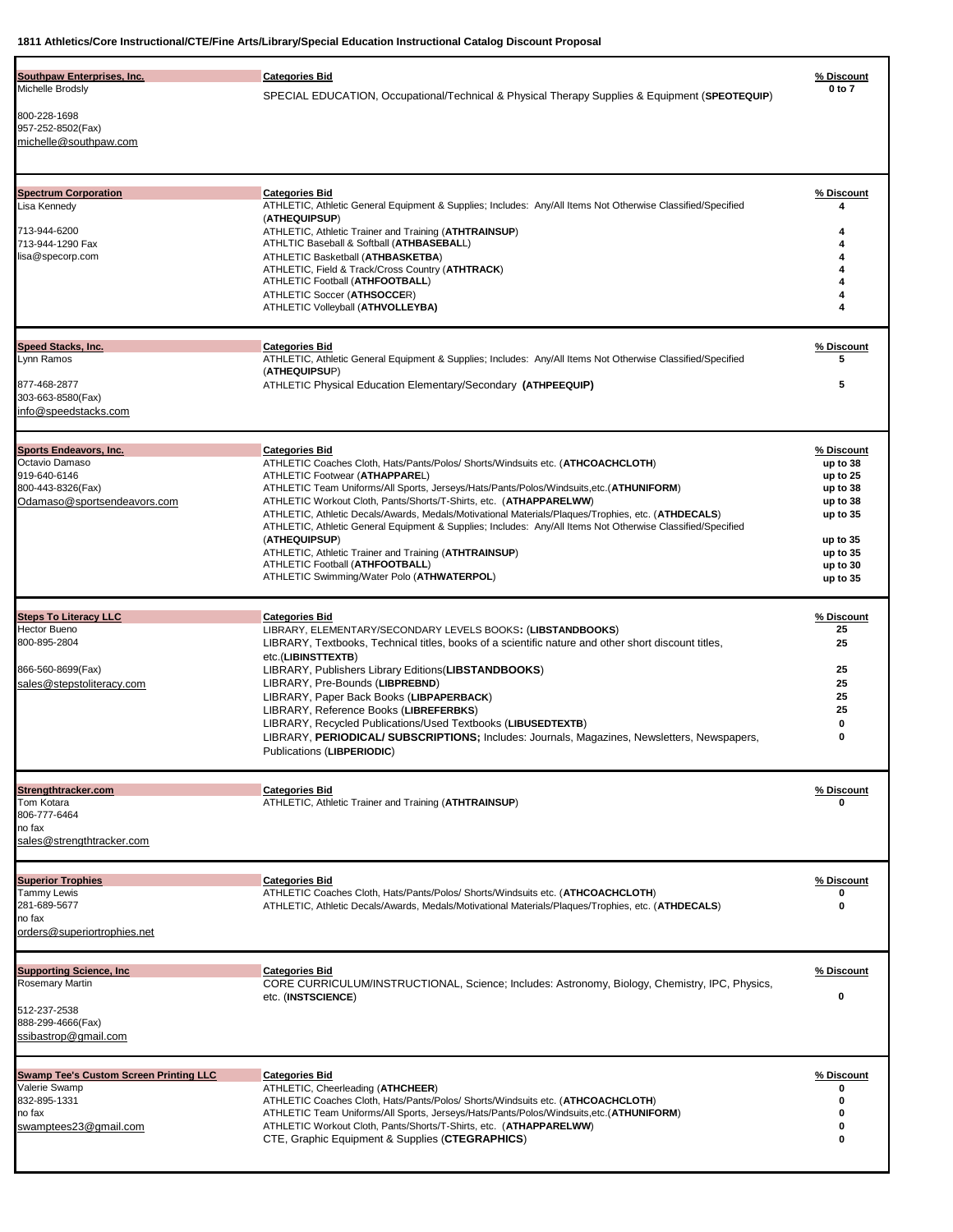| Swivl, Inc dba Satarii, Inc<br>Jaime F. Veas<br>888-837-6209<br>650-362-1995(Fax)<br>finance@swivl.com                                     | <b>Categories Bid</b><br>CTE, Audio-Video Technology Supplies (CTEAVTECEQP)                                                                                                                                                                                                                                                                                                                                                                                                                                                                                                                                                                                                   | % Discount                                                       |
|--------------------------------------------------------------------------------------------------------------------------------------------|-------------------------------------------------------------------------------------------------------------------------------------------------------------------------------------------------------------------------------------------------------------------------------------------------------------------------------------------------------------------------------------------------------------------------------------------------------------------------------------------------------------------------------------------------------------------------------------------------------------------------------------------------------------------------------|------------------------------------------------------------------|
| <b>Team Go Figure</b><br><b>Sherry Gunter</b><br>972-276-6700<br>972-276-5001(Fax)<br>sales@teamgofigure.com                               | <b>Categories Bid</b><br>ATHLETIC, Cheerleading (ATHCHEER)<br>ATHLETIC Coaches Cloth, Hats/Pants/Polos/ Shorts/Windsuits etc. (ATHCOACHCLOTH)<br>ATHLETIC Footwear (ATHAPPAREL)<br>ATHLETIC Team Uniforms/All Sports, Jerseys/Hats/Pants/Polos/Windsuits.etc.(ATHUNIFORM)<br>ATHLETIC Workout Cloth, Pants/Shorts/T-Shirts, etc. (ATHAPPARELWW)<br>ATHLETIC Cheerleading (ATHCHEERSUP)                                                                                                                                                                                                                                                                                        | % Discount<br>0<br>0<br>$\bf{0}$<br>0<br>0                       |
| <b>Teacher Created Materials</b><br><b>Richard Levitt</b><br>714-891-2273<br>888-877-7606(Fax)<br>customerservice@tcmpub.com               | <b>Categories Bid</b><br>CORE CURRICULUM/INSTRUCTIONAL, ESL/Bilingual (INSTESLBILI)<br>CORE CURRICULUM/INSTRUCTIONAL, Language Arts; Includes; Composition, Research, etc.<br>(INSTLANGUARTS)<br>CORE CURRICULUM/INSTRUCTIONAL, Math/Math Manipulatives; Includes: Algebra, Calculus, Consumer<br>Mathematics, Geometry, etc (INSTMATH)<br>CORE CURRICULUM/INSTRUCTIONAL, Social Studies; Includes: Civics, Geography, History, Maps &<br>Globes, World Cultures, etc. (INSTSOCSTUD)<br>LIBRARY, ELEMENTARY/SECONDARY LEVELS BOOKS: (LIBSTANDBOOKS)<br>LIBRARY, Publishers Library Editions (LIBSTANDBOOKS)<br>LIBRARY, Electronic Books (E-Books) (LIBELECPUB)               | % Discount<br>0<br>0<br>0<br>0<br>0<br>0<br>0                    |
| <b>Teachers Discovery (American Eagle)</b><br>Cynthia Kettlewell<br>800-832-2437<br>800-287-4509 Fax<br>orders@teachersdiscovery.com       | <b>Categories Bid</b><br>CORE CURRICULUM/INSTRUCTIONAL, ESL/Bilingual (INSTESLBILI)<br><b>CORE CURRICULUM/INSTRUCTIONAL, Foreign Languages (INSTFOREIGN)</b><br>CORE CURRICULUM/INSTRUCTIONAL, General Equipment & Supplies; Includes: Any/All Items Not<br>Otherwise Classified/Specified (INSTGENSUPP)<br>CORE CURRICULUM/INSTRUCTIONAL, Language Arts; Includes; Composition, Research, etc.<br>(INSTLANGUARTS)<br>CORE CURRICULUM/INSTRUCTIONAL, Social Studies; Includes: Civics, Geography, History, Maps &<br>Globes, World Cultures, etc. (INSTSOCSTUD)<br>CORE CURRICULUM/INSTRUCTIONAL, Specialty Supplies/Motivational Incentives for the Classroom<br>(INSTMOTIV) | % Discount<br>0<br>0<br>0<br>0<br>0<br>0                         |
| <b>Teaching Systems, Inc.</b><br><b>Kimberly Savage</b><br>817-417-7775<br>817-465-8184(Fax)<br>kim@teachingsystems.com                    | <b>Categories Bid</b><br>CORE CURRICULUM/INSTRUCTIONAL, Foreign Languages (INSTFOREIGN)<br>CORE CURRICULUM/INSTRUCTIONAL, General Equipment & Supplies; Includes: Any/All Items Not<br>Otherwise Classified/Specified (INSTGENSUPP)<br>CTE, Criminal Justice (CTECRIMJUST)<br>CTE, Engineering/Technical (CTEENGTECH)<br>CTE, Oil & Gas Production (CTEOILGAS)<br>CTE, HVAC (CTEHVAC)<br>CTE, Precision Manufacturing; Includes: CNC Machines, Lathes, Mills, etc. (CTEMANF)<br>CTE, Vocational/Technical General Equipment & Supplies Includes any/all items not classified/specified<br>(CTEEQUIP)<br>CTE, Welding (CTEWELDING)                                             | % Discount<br>0<br>$\bf{0}$<br>0<br>0<br>o<br>0<br>$\Omega$<br>0 |
| <b>Tecas Medical Sales Corporation</b><br><b>Justin Yule</b><br>512-458-4589<br>512-454-952(Fax)<br>bids@travismedical.com                 | <b>Categories Bid</b><br>SPECIAL EDUCATION, challenged students (SPEDOMEQUIP)                                                                                                                                                                                                                                                                                                                                                                                                                                                                                                                                                                                                 | % Discount<br>18                                                 |
| <b>Texas Pride Marketing</b><br>Jim Orr<br>713-201-9509<br>jorr@texaspridemarketing.com                                                    | <b>Categories Bid</b><br>CTE, Vocational/Technical General Equipment & Supplies Includes any/all items not classified/specified<br>(CTEEQUIP)<br>CTE, Welding (CTEWELDING)                                                                                                                                                                                                                                                                                                                                                                                                                                                                                                    | % Discount<br>5<br>5                                             |
| <b>Texas Swim Shop</b><br>Susan Matherne<br>713-723-0910<br>713-723-5033 Fax<br>txswim@pdq.net                                             | <b>Categories Bid</b><br>ATHLETIC, Athletic General Equipment & Supplies; Includes: Any/All Items Not Otherwise Classified/Specified<br>(ATHEQUIPSUP)<br>ATHLETIC Swimming/Water Polo (ATHWATERPOL)                                                                                                                                                                                                                                                                                                                                                                                                                                                                           | % Discount<br>15-20<br>15-20                                     |
| Therapy Shoppe, Inc.<br>Julie Geerlings or Colleen Ouellette<br>616-696-7441 or 800-261-5590<br>616-696-7471 Fax<br>info@therapyshoppe.com | <b>Categories Bid</b><br>SPECIAL EDUCATION, Multi-Subject Teaching Aids, General Equipment, Manipulatives & Supplies; Includes:<br>Any/All Items Not Otherwise Classified/Specified (SPEDGENSUPPS)<br>SPECIAL EDUCATION, Occupational/Technical & Physical Therapy Supplies & Equipment (SPEOTEQUIP)                                                                                                                                                                                                                                                                                                                                                                          | % Discount<br>0                                                  |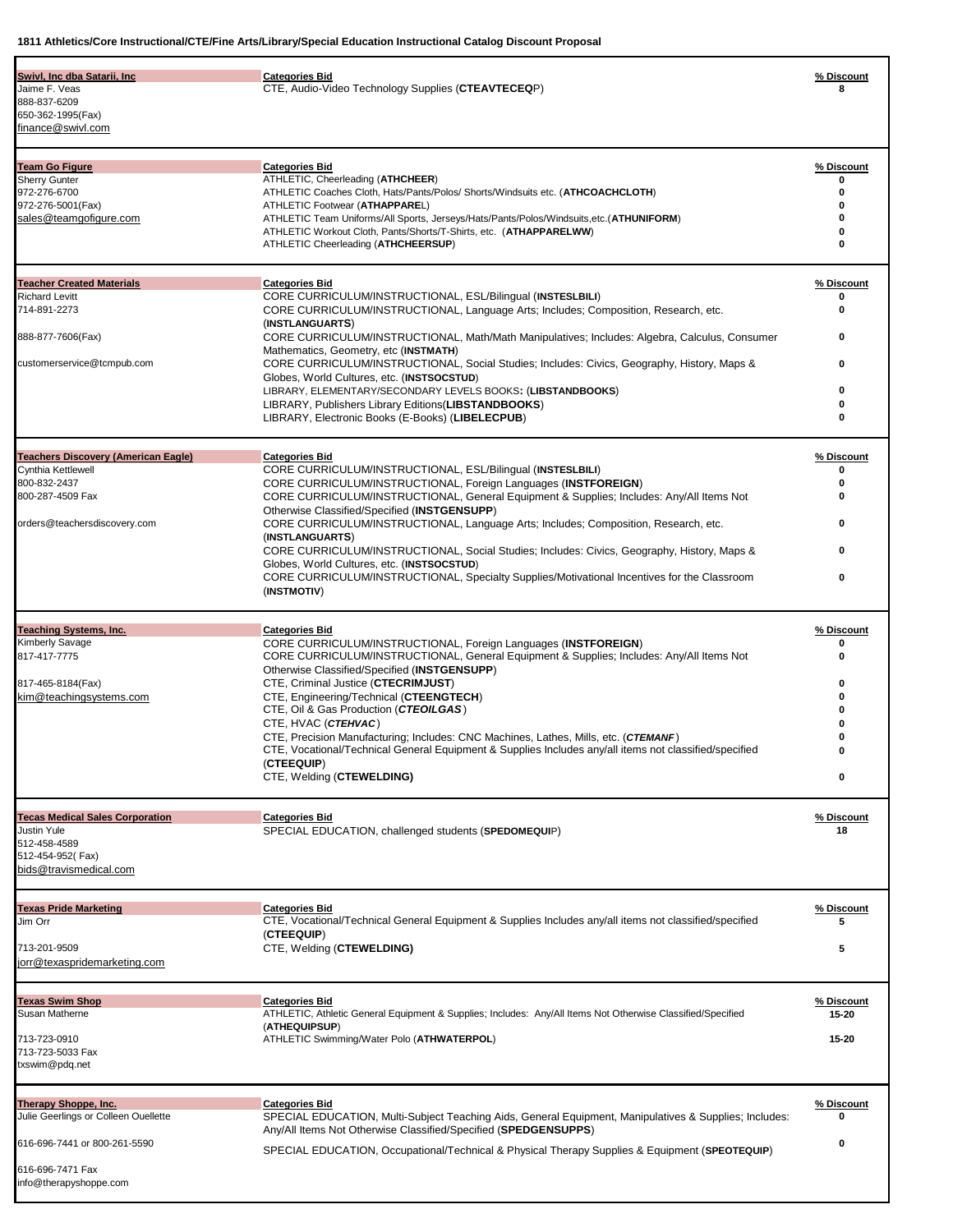| <b>Titan Support Systems, Inc</b><br>P.M. Alaniz                                                              | <b>Categories Bid</b><br>ATHLETIC, Athletic General Equipment & Supplies; Includes: Any/All Items Not Otherwise Classified/Specified<br>(ATHEQUIPSUP                                                                                                                                               | % Discount             |
|---------------------------------------------------------------------------------------------------------------|----------------------------------------------------------------------------------------------------------------------------------------------------------------------------------------------------------------------------------------------------------------------------------------------------|------------------------|
| 800-627-3145<br>361-937-1836(Fax)<br>pmalaniz@titansupport.com                                                | ATHLETIC Fitness, Powerlifting & Weight Training (ATHWEIGHT)                                                                                                                                                                                                                                       | 0                      |
| <b>Transtar A/C Supply</b><br>Floyd Franklin<br>281-585-2600<br>281-585-2606(Fax)<br>alvin@transtarsupply.com | <b>Categories Bid</b><br>CTE, HVAC (CTEHVAC)                                                                                                                                                                                                                                                       | % Discount<br>0        |
| <b>Troxell Communications, Inc.</b><br>Adela Briner/Michael Fabio                                             | <b>Categories Bid</b><br>CORE CURRICULUM/INSTRUCTIONAL, General Equipment & Supplies; Includes: Any/All Items Not                                                                                                                                                                                  | % Discount<br>$1 - 70$ |
| 281-538-2497                                                                                                  | Otherwise Classified/Specified (INSTGENSUPP)<br>CORE CURRICULUM/INSTRUCTIONAL, Science; Includes: Astronomy, Biology, Chemistry, IPC, Physics,<br>etc. (INSTSCIENCE)                                                                                                                               | $1 - 70$               |
| 281-538-5484 Fax                                                                                              | CORE CURRICULUM/INSTRUCTIONAL, Specialty Supplies/Motivational Incentives for the Classroom<br>(INSTMOTIV)                                                                                                                                                                                         | $1 - 70$               |
| adela.briner@trox.com                                                                                         | ATHLETIC, Athletic General Equipment & Supplies; Includes: Any/All Items Not Otherwise Classified/Specified<br>(ATHEQUIPSUP)                                                                                                                                                                       | $1 - 70$               |
|                                                                                                               | ATHLETIC Physical Education Elementary/Secondary (ATHPEEQUIP)                                                                                                                                                                                                                                      | $1 - 70$               |
|                                                                                                               | CTE, Audio-Video Technology Supplies (CTEAVTECEQP)                                                                                                                                                                                                                                                 | $1 - 70$               |
|                                                                                                               | CTE, Business Supplies; Includes: Accounting, Economics, Finance, Management, Marketing, etc.<br>(CTEBUSINESS)                                                                                                                                                                                     | $1 - 70$               |
|                                                                                                               | CTE Equipment Maintenance & Repair (CTEEQUPMNT)                                                                                                                                                                                                                                                    | $1 - 70$               |
|                                                                                                               | CTE, Engineering/Technical (CTEENGTECH)                                                                                                                                                                                                                                                            | $1 - 70$               |
|                                                                                                               | CTE, Graphic Equipment & Supplies (CTEGRAPHICS)                                                                                                                                                                                                                                                    | $1 - 70$               |
|                                                                                                               | CTE, Journalism (CTEJOURNALS)<br>CTE, Precision Manufacturing; Includes: CNC Machines, Lathes, Mills, etc. (CTEMANF)                                                                                                                                                                               | $1 - 70$<br>$1 - 70$   |
|                                                                                                               | CTE, Technology; Includes: Maintenance, Parts, Programming, Repair (CTETECH)                                                                                                                                                                                                                       | $1 - 70$               |
|                                                                                                               | CTE, Vocational/Technical General Equipment & Supplies Includes any/all items not classified/specified<br>(CTEEQUIP)                                                                                                                                                                               | $1 - 70$               |
|                                                                                                               | FINE ARTS, Band Supplies (FABANDSUPP)                                                                                                                                                                                                                                                              | $1 - 70$               |
|                                                                                                               | FINE ARTS, Band Equipment (FABANDEQUIP)                                                                                                                                                                                                                                                            | $1 - 70$<br>$1 - 70$   |
|                                                                                                               | FINE ARTS, Choir Supplies & Equipment (FACHOIR)<br>FINE ARTS, Orchestra Supplies & Equipment (FAORCHESTRA)                                                                                                                                                                                         | $1 - 70$               |
|                                                                                                               | FINE ARTS, Fine Arts Misc. Equipment & General Supplies (FAMISCEQUIP)<br>FINE ARTS, Elementary Music Instruments & General Supplies; Includes: Any/All Items Not Otherwise<br>Classified (FAGENSUPPLIES)                                                                                           | $1 - 70$<br>$1 - 70$   |
|                                                                                                               | FINE ARTS, Fine Arts General Equipment & Supplies; Includes: Any/All Items Not Otherwise<br>Classified/Specified (FAEQUPSRV)                                                                                                                                                                       | 1-70                   |
|                                                                                                               | FINE ARTS, Theater Arts Equipment & Supplies; Includes: Accessories, Blackbox, Foggers, Lighting, One-Act<br>Plays, Props Wood Props, Stage Equipment & Supplies, UIL etc. (FASTAGEEQUP)<br>SPECIAL EDUCATION, Assistive Technology; i.e. Special Education (CIS) Hardware, Peripherals, Software, | $1 - 70$<br>$1 - 70$   |
|                                                                                                               | etc. (SPEDASSISTECH)<br>SPECIAL EDUCATION, Music Therapy (SPEDMUSTHER)                                                                                                                                                                                                                             | $1 - 70$               |
|                                                                                                               | SPECIAL EDUCATION, Multi-Subject Teaching Aids, General Equipment, Manipulatives & Supplies; Includes:<br>Any/All Items Not Otherwise Classified/Specified (SPEDGENSUPPS)                                                                                                                          |                        |
|                                                                                                               | SPECIAL EDUCATION, Prosthetic Devices, Supplies, Includes: Auditory Testing Equipment, Electronic<br>Reading Devices, Hearing Aids, Equipment and/or supplies for Speech Therapy, etc. (SPEDPORSTH)                                                                                                | $1 - 70$               |
| Tubing & Metric Hydraulics, Inc.                                                                              | <b>Categories Bid</b>                                                                                                                                                                                                                                                                              |                        |
| Charles Pate                                                                                                  | CTE- Agriculture (CTEAGRICUL)                                                                                                                                                                                                                                                                      | 10                     |
|                                                                                                               | CTE, Agriculture/Aquaculture; Includes: Filters, Fish, Food, Pumps, etc. (CTEAQUACUL)<br>CTE, Auto Collision & Repair (CTEAUTOTECH)                                                                                                                                                                | 10<br>10               |
|                                                                                                               | CTE, HVAC (CTEHVAC)                                                                                                                                                                                                                                                                                | 10                     |
|                                                                                                               | CTE, Oil & Gas Production (CTEOILGAS)                                                                                                                                                                                                                                                              | 10                     |
| 281-331-1600<br>281-331-1732                                                                                  | CTE, Technology; Includes: Maintenance, Parts, Programming, Repair (CTETECH)<br>CTE Equipment Maintenance & Repair (CTEEQUPMNT)                                                                                                                                                                    | 10<br>10               |
| sracct@tmhyd.com                                                                                              |                                                                                                                                                                                                                                                                                                    |                        |
| U.S. Games / BSN Sports, Inc.                                                                                 | <b>Categories Bid</b>                                                                                                                                                                                                                                                                              | % Discount             |
| Chris Bloomfield                                                                                              | CORE CURRICULUM/INSTRUCTIONAL, General Equipment & Supplies; Includes: Any/All Items Not<br>Otherwise Classified/Specified (INSTGENSUPP)                                                                                                                                                           | 15                     |
| 800-327-0484 ext. 7324<br>800-365-7653(Fax)                                                                   | CORE CURRICULUM/INSTRUCTIONAL, Specialty Supplies/Motivational Incentives for the Classroom<br>(INSTMOTIV)                                                                                                                                                                                         | 15                     |
| usgamesbid@usgames.com                                                                                        | ATHLETIC Physical Education Elementary/Secondary (ATHPEEQUIP)<br>Additional Services and their relative expenses:                                                                                                                                                                                  | 15                     |
|                                                                                                               | SPECIAL EDUCATION, Adapted P.E. and Physical Fitness (SPEDADAPT)                                                                                                                                                                                                                                   | 15                     |
|                                                                                                               | SPECIAL EDUCATION, Multi-Subject Teaching Aids, General Equipment, Manipulatives & Supplies; Includes:<br>Any/All Items Not Otherwise Classified/Specified (SPEDGENSUPPS)                                                                                                                          | 15                     |
|                                                                                                               | SPECIAL EDUCATION, Occupational/Technical & Physical Therapy Supplies & Equipment (SPEOTEQUIP)                                                                                                                                                                                                     | 15                     |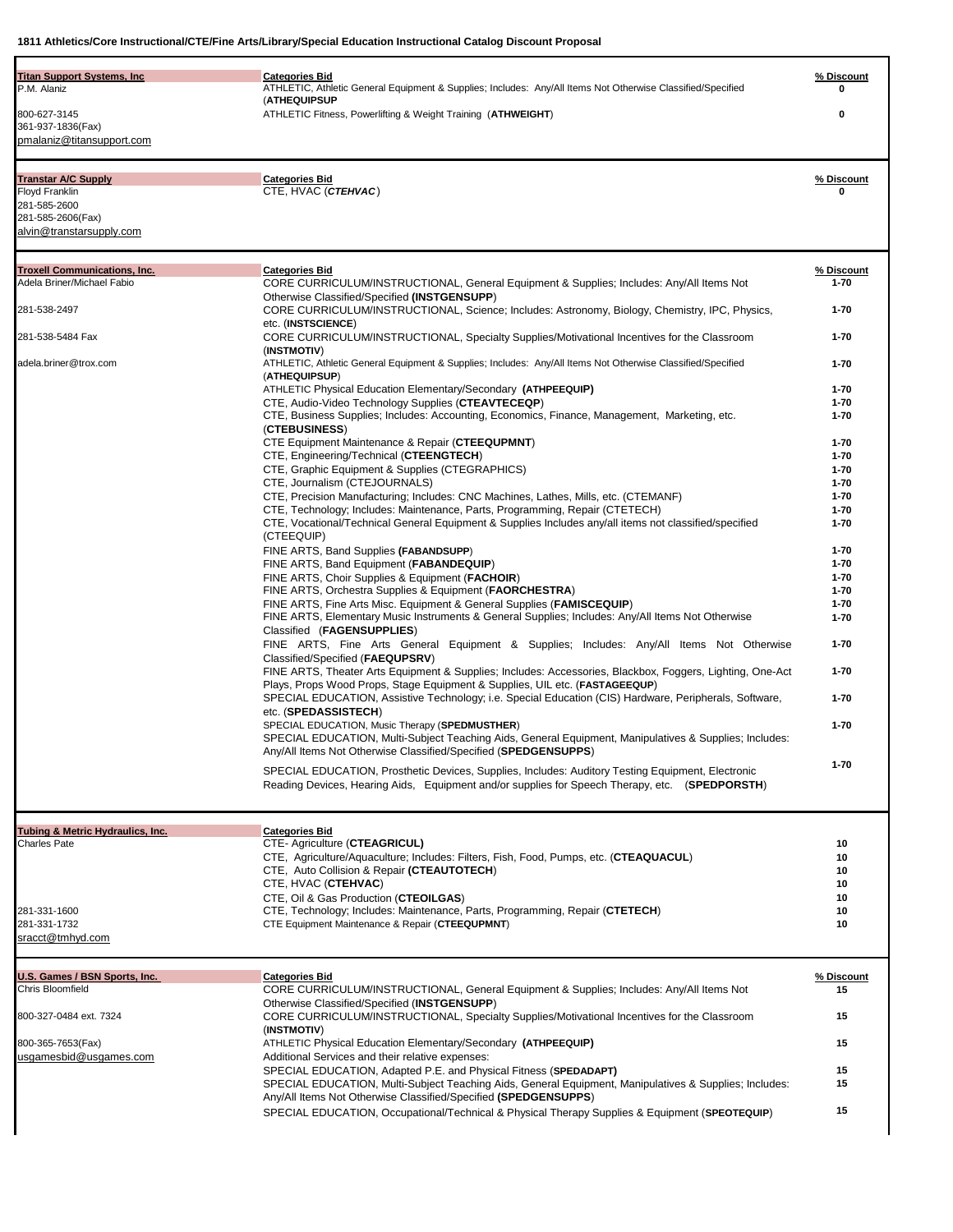| Universal Melody dba: Brook Mays/H&H Music<br>Mickey Hartzog<br>214-905-8614 ext 81980<br>214-905-4964(Fax)<br>MickeyH@Brookmays.com<br>University of Texas at Austin, The Charles A. Dana Categories Bid<br>Center<br><b>Richard Blount</b><br>512-471-6190<br>512-232-1829(Fax)<br>rblount@austin.utexas.edu | <b>Categories Bid</b><br>FINE ARTS, Elementary Music Equipment & Supplies; Includes: Metronomes, Music Cabinets, Musical<br>Instruments, Pianos, Stands, Tuners, etc. (FAELEMUSIC)<br>FINE ARTS, Elementary Music, General Supplies, Includes: Instruments Valued under 150.00, Bells, Chimes,<br>Recorders, Tambourines Etc. and Repair Parts (FAELESUPP)<br>FINE ARTS, Band, Choir, Orchestra Musical Instruments (FAINSTRUMNT)<br>FINE ARTS, Band, Choir, Elementary Music, Orchestra; Sheet Music Folios (FASHTMUSIC)<br>FINE ARTS, Band & Choir Musical Instrument Maintenance and Repair (FAINSTMNTRP)<br>FINE ARTS, Band Supplies (FABANDSUPP)<br>FINE ARTS, Band Equipment (FABANDEQUIP)<br>FINE ARTS, Choir Supplies & Equipment (FACHOIR)<br>FINE ARTS, Orchestra Supplies & Equipment (FAORCHESTRA)<br>CORE CURRICULUM/INSTRUCTIONAL, Math/Math Manipulatives; Includes: Algebra, Calculus, Consumer<br>Mathematics, Geometry, etc (INSTMATH)<br>CORE CURRICULUM/INSTRUCTIONAL, Science; Includes: Astronomy, Biology, Chemistry, IPC, Physics,<br>etc. (INSTSCIENCE) | % Discount<br>0<br>0<br>0<br>O<br>O<br>$\mathbf{0}$<br>0<br>$\mathbf{0}$<br>% Discount<br>0<br>0 |
|----------------------------------------------------------------------------------------------------------------------------------------------------------------------------------------------------------------------------------------------------------------------------------------------------------------|----------------------------------------------------------------------------------------------------------------------------------------------------------------------------------------------------------------------------------------------------------------------------------------------------------------------------------------------------------------------------------------------------------------------------------------------------------------------------------------------------------------------------------------------------------------------------------------------------------------------------------------------------------------------------------------------------------------------------------------------------------------------------------------------------------------------------------------------------------------------------------------------------------------------------------------------------------------------------------------------------------------------------------------------------------------------------------|--------------------------------------------------------------------------------------------------|
| Valley Speech Language & Learning Center<br>Elsa Cardenas-Hagan<br>956-504-2200<br>956-504-2231(Fax)<br>valleyspeechllc@att.net                                                                                                                                                                                | <b>Categories Bid</b><br>CORE CURRICULUM/INSTRUCTIONAL, ESL/Bilingual (INSTESLBILI)<br>SPECIAL EDUCATION, Dyslexia & Instructional (SPEDDYSLEXI)                                                                                                                                                                                                                                                                                                                                                                                                                                                                                                                                                                                                                                                                                                                                                                                                                                                                                                                                 | % Discount<br>0<br>O                                                                             |
| <b>Varsity Spirit Fashion</b><br>Cecilia Patrolia<br>800-533-8022<br>No Fax- Email Please<br>oebids@varsity.com                                                                                                                                                                                                | <b>Categories Bid</b><br>ATHLETIC, Cheerleading (ATHCHEER)<br>ATHLETIC Coaches Cloth, Hats/Pants/Polos/ Shorts/Windsuits etc. (ATHCOACHCLOTH)<br>ATHLETIC Footwear (ATHAPPAREL)<br>ATHLETIC Team Uniforms/All Sports, Jerseys/Hats/Pants/Polos/Windsuits, etc. (ATHUNIFORM)<br>ATHLETIC Workout Cloth, Pants/Shorts/T-Shirts, etc. (ATHAPPARELWW)<br>ATHLETIC, Athletic Decals/Awards, Medals/Motivational Materials/Plaques/Trophies, etc. (ATHDECALS)<br>ATHLETIC, Athletic General Equipment & Supplies; Includes: Any/All Items Not Otherwise Classified/Specified<br>(ATHEQUIPSUP)<br>ATHLETIC Cheerleading (ATHCHEERSUP)<br>FINE ARTS, Dance/Drill Team Equipment & Supplies; Includes: Dance Equipment & Supplies, All Accessories<br>& Make-up Used By Dancers/Drill Teams, Costumes, Practice Uniforms, Warm-ups, etc. (FADANCETEAMS)<br>FINE ARTS, Fine Arts General Equipment & Supplies; Includes: Any/All Items Not Otherwise<br>Classified/Specified (FAEQUPSRV)                                                                                                   | % Discount<br>5<br>5<br>5<br>5<br>5<br>5<br>5<br>5<br>5<br>5                                     |
| <b>VBK Inc DBA Blue Willow Bookshop</b><br>Valerie B. Koehler<br>281-497-8675<br>281-497-0180(Fax)<br>girlboss@bluewillowbookshop.com                                                                                                                                                                          | <b>Categories Bid</b><br>CORE CURRICULUM/INSTRUCTIONAL, ESL/Bilingual (INSTESLBILI)<br>CORE CURRICULUM/INSTRUCTIONAL, General Equipment & Supplies; Includes: Any/All Items Not<br>Otherwise Classified/Specified (INSTGENSUPP)<br>LIBRARY, ELEMENTARY/SECONDARY LEVELS BOOKS: (LIBSTANDBOOKS)<br>LIBRARY, Publishers Library Editions (LIBSTANDBOOKS)                                                                                                                                                                                                                                                                                                                                                                                                                                                                                                                                                                                                                                                                                                                           | % Discount<br>15<br>15<br>15<br>15                                                               |
| Vernier Software & Technology, LLC<br>Olivia Hirsch<br>503-277-2299<br>503-277-2440(Fax)<br>quotes@vermier.com                                                                                                                                                                                                 | <b>Categories Bid</b><br>CORE CURRICULUM/INSTRUCTIONAL, Science; Includes: Astronomy, Biology, Chemistry, IPC, Physics,<br>etc. (INSTSCIENCE)<br>CTE, Engineering/Technical (CTEENGTECH)                                                                                                                                                                                                                                                                                                                                                                                                                                                                                                                                                                                                                                                                                                                                                                                                                                                                                         | % Discount<br>0<br>0                                                                             |
| <b>VS Athletics</b><br>Carl McCargo<br>951-970-7680<br>800-801-9070(Fax)<br>Carl@VSAthletics.com/<br>Nationwidetrackguy@gmail.com                                                                                                                                                                              | <b>Categories Bid</b><br>ATHLETIC Coaches Cloth, Hats/Pants/Polos/ Shorts/Windsuits etc. (ATHCOACHCLOTH)<br>ATHLETIC Footwear (ATHAPPAREL)<br>ATHLETIC Team Uniforms/All Sports, Jerseys/Hats/Pants/Polos/Windsuits,etc.(ATHUNIFORM)<br>ATHLETIC Workout Cloth, Pants/Shorts/T-Shirts, etc. (ATHAPPARELWW)<br>ATHLETIC, Athletic General Equipment & Supplies; Includes: Any/All Items Not Otherwise Classified/Specified<br>(ATHEQUIPSUP)                                                                                                                                                                                                                                                                                                                                                                                                                                                                                                                                                                                                                                       | % Discount<br>30-45<br>30-45<br>30-45<br>30-45<br>15 or more                                     |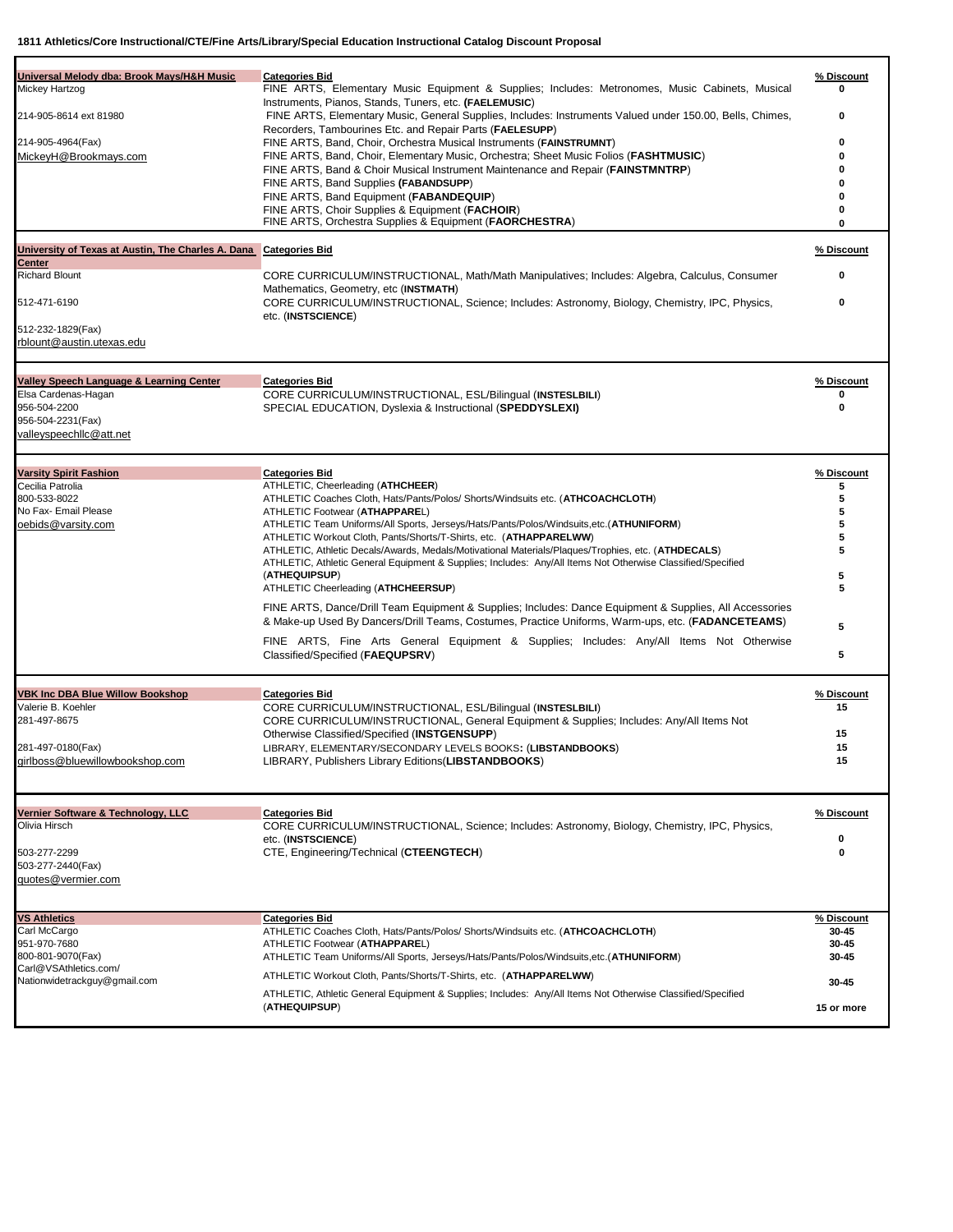| <b>Waldorf Publishing LLC</b>                   | <b>Categories Bid</b>                                                                                                                                        | % Discount           |
|-------------------------------------------------|--------------------------------------------------------------------------------------------------------------------------------------------------------------|----------------------|
| Barbara Terry                                   | CORE CURRICULUM/INSTRUCTIONAL, ESL/Bilingual (INSTESLBILI)                                                                                                   | 50                   |
| 972-674-3131                                    | CORE CURRICULUM/INSTRUCTIONAL, Foreign Languages (INSTFOREIGN)                                                                                               | 50                   |
| No Fax                                          | CORE CURRICULUM/INSTRUCTIONAL, General Equipment & Supplies; Includes: Any/All Items Not                                                                     | 50                   |
| barbara@waldorfpublishing.com                   | Otherwise Classified/Specified (INSTGENSUPP)<br>CORE CURRICULUM/INSTRUCTIONAL, Language Arts; Includes; Composition, Research, etc. (INSTLANGUARTS)          |                      |
|                                                 |                                                                                                                                                              | 50                   |
|                                                 | CORE CURRICULUM/INSTRUCTIONAL, Math/Math Manipulatives; Includes: Algebra, Calculus, Consumer                                                                |                      |
|                                                 | Mathematics, Geometry, etc (INSTMATH)                                                                                                                        | 50                   |
|                                                 | CORE CURRICULUM/INSTRUCTIONAL, Science; Includes: Astronomy, Biology, Chemistry, IPC, Physics, etc.<br>(INSTSCIENCE)                                         |                      |
|                                                 | CORE CURRICULUM/INSTRUCTIONAL, Social Studies; Includes: Civics, Geography, History, Maps &                                                                  | 50                   |
|                                                 | Globes, World Cultures, etc. (INSTSOCSTUD)                                                                                                                   | 50                   |
|                                                 | CORE CURRICULUM/INSTRUCTIONAL, Specialty Supplies/Motivational Incentives for the Classroom                                                                  |                      |
|                                                 | (INSTMOTIV)                                                                                                                                                  | 50                   |
|                                                 | CORE CURRICULUM/INSTRUCTIONAL, Student Planners & Agendas (INSTPLAN)                                                                                         | 50                   |
|                                                 | FINE ARTS, Art, Elementary; Includes: Brushes, Chalks, Crayons, Equipment, Papers, Paints, Pens, Scissors,<br>Tools etc. (FAELEMSUPPS)                       | 50                   |
|                                                 | FINE ARTS, Art, Secondary, Drawing & Painting; Includes: Brushes, Canvas, Chalks, Equipment, Paints,                                                         |                      |
|                                                 | Palettes, Papers, Pens, Scissors, Tools, etc. (FASECSUPPS)                                                                                                   | 50                   |
|                                                 | LIBRARY, ELEMENTARY/SECONDARY LEVELS BOOKS: (LIBSTANDBOOKS)                                                                                                  | 50                   |
|                                                 | LIBRARY, Textbooks, Technical titles, books of a scientific nature and other short discount titles,                                                          |                      |
|                                                 | etc.(LIBINSTTEXTB)<br>LIBRARY, Paper Back Books (LIBPAPERBACK)                                                                                               | 50<br>50             |
|                                                 | LIBRARY, Pre-Bounds (LIBPREBND)                                                                                                                              | 50                   |
|                                                 | LIBRARY, Reference Books (LIBREFERBKS)                                                                                                                       | 50                   |
|                                                 | LIBRARY, Publishers Library Editions (LIBSTANDBOOKS)                                                                                                         | 50                   |
|                                                 | LIBRARY, Recycled Publications/Used Textbooks (LIBUSEDTEXTB)                                                                                                 | 50                   |
|                                                 | LIBRARY, PERIODICAL/ SUBSCRIPTIONS; Includes: Journals, Magazines, Newsletters, Newspapers,                                                                  |                      |
|                                                 | Publications (LIBPERIODIC)<br>LIBRARY, AUDIO VISUAL/MEDIA/LIBRARY SUPPLIES (LIBAUDIOMED)                                                                     | 50<br>50             |
|                                                 | LIBRARY, Electronic Books (E-Books) (LIBELECPUB)                                                                                                             | 50                   |
|                                                 |                                                                                                                                                              |                      |
| <b>Waterboy Graphics</b>                        | <b>Categories Bid</b>                                                                                                                                        | % Discount           |
| <b>Crystal Gipson</b>                           | ATHLETIC, Cheerleading (ATHCHEER)                                                                                                                            | o                    |
| 512-688-5656                                    | ATHLETIC Coaches Cloth, Hats/Pants/Polos/ Shorts/Windsuits etc. (ATHCOACHCLOTH)                                                                              | 0                    |
| 512-819-9722(Fax)                               | ATHLETIC Footwear (ATHAPPAREL)                                                                                                                               | 0                    |
| crystal@waterboygraphics.com                    | ATHLETIC Team Uniforms/All Sports, Jerseys/Hats/Pants/Polos/Windsuits,etc.(ATHUNIFORM)<br>ATHLETIC Workout Cloth, Pants/Shorts/T-Shirts, etc. (ATHAPPARELWW) | 0<br>0               |
|                                                 | ATHLETIC, Athletic Decals/Awards, Medals/Motivational Materials/Plaques/Trophies, etc. (ATHDECALS)                                                           | 0                    |
|                                                 | ATHLETIC, Athletic General Equipment & Supplies; Includes: Any/All Items Not Otherwise Classified/Specified                                                  |                      |
|                                                 | (ATHEQUIPSUP)                                                                                                                                                | 0                    |
|                                                 | ATHLETIC, Athletic Trainer and Training (ATHTRAINSUP)<br>ATHLETIC Baseball & Softball (ATHBASEBALL)                                                          | 0<br>0               |
|                                                 | ATHLETIC Basketball (ATHBASKETBA)                                                                                                                            | 0                    |
|                                                 | ATHLETIC Cheerleading (ATHCHEERSUP)                                                                                                                          | 0                    |
|                                                 | ATHLETIC Equipment Reconditioning Supplies; Includes: Maintenance & repair parts for shoulder pads,                                                          |                      |
|                                                 | helmets, weight equipment, etc. (ATHRECON)<br>ATHLETIC, Field & Track/Cross Country (ATHTRACK)                                                               | 0                    |
|                                                 | ATHLETIC Fitness, Powerlifting & Weight Training (ATHWEIGHT)                                                                                                 | 0                    |
|                                                 | ATHLETIC Football (ATHFOOTBALL)                                                                                                                              | o                    |
|                                                 | <b>ATHLTIC Golf (ATHGOLF)</b>                                                                                                                                | 0                    |
|                                                 | ATHLETIC Gymnastics (ATHGYMNAST)<br>ATHLETIC Physical Education Elementary/Secondary (ATHPEEQUIP)                                                            | 0<br>0               |
|                                                 | ATHLETIC Soccer (ATHSOCCER)                                                                                                                                  | 0                    |
|                                                 | ATHLETIC Swimming/Water Polo (ATHWATERPOL)                                                                                                                   | 0                    |
|                                                 | ATHLETIC Tennis (ATHTENNIS)                                                                                                                                  | 0                    |
|                                                 | ATHLETIC Volleyball (ATHVOLLEYBA)                                                                                                                            | 0                    |
|                                                 |                                                                                                                                                              |                      |
| <b>Washington Music Center</b><br>Melody O'Neil | <b>Categories Bid</b><br>FINE ARTS, Elementary Music Equipment & Supplies; Includes: Metronomes, Music Cabinets, Musical                                     | % Discount<br>0-60   |
|                                                 | Instruments, Pianos, Stands, Tuners, etc. (FAELEMUSIC)                                                                                                       |                      |
| 301-946-8808                                    | FINE ARTS, Elementary Music, General Supplies, Includes: Instruments Valued under 150.00, Bells, Chimes,                                                     | $0 - 60$             |
|                                                 | Recorders, Tambourines Etc. and Repair Parts (FAELESUPP)                                                                                                     |                      |
| 301-946-0487 Fax                                | FINE ARTS, Band, Choir, Orchestra Musical Instruments (FAINSTRUMNT)                                                                                          | $0 - 60$             |
| bids@chucklevins.com                            | FINE ARTS, Band, Choir, Elementary Music, Orchestra; Sheet Music Folios (FASHTMUSIC)                                                                         | $0 - 20$             |
|                                                 | FINE ARTS, Band Supplies (FABANDSUPP)                                                                                                                        | $0 - 60$             |
|                                                 | FINE ARTS, Band Equipment (FABANDEQUIP)<br>FINE ARTS, Choir Supplies & Equipment (FACHOIR)                                                                   | $0 - 60$<br>$0 - 60$ |
|                                                 | FINE ARTS, Orchestra Supplies & Equipment ( <b>FAORCHESTRA</b> )                                                                                             | $0 - 60$             |
|                                                 | FINE ARTS, Fine Arts Misc. Equipment & General Supplies ( <b>FAMISCEQUIP</b> )                                                                               | $0 - 60$             |
|                                                 | FINE ARTS, Elementary Music Instruments & General Supplies; Includes: Any/All Items Not Otherwise                                                            |                      |
|                                                 | Classified (FAGENSUPPLIES)                                                                                                                                   | $0 - 60$             |
|                                                 | FINE ARTS, Fine Arts General Equipment & Supplies; Includes: Any/All Items Not Otherwise                                                                     |                      |

Classified/Specified (**FAEQUPSRV**) **0-60**